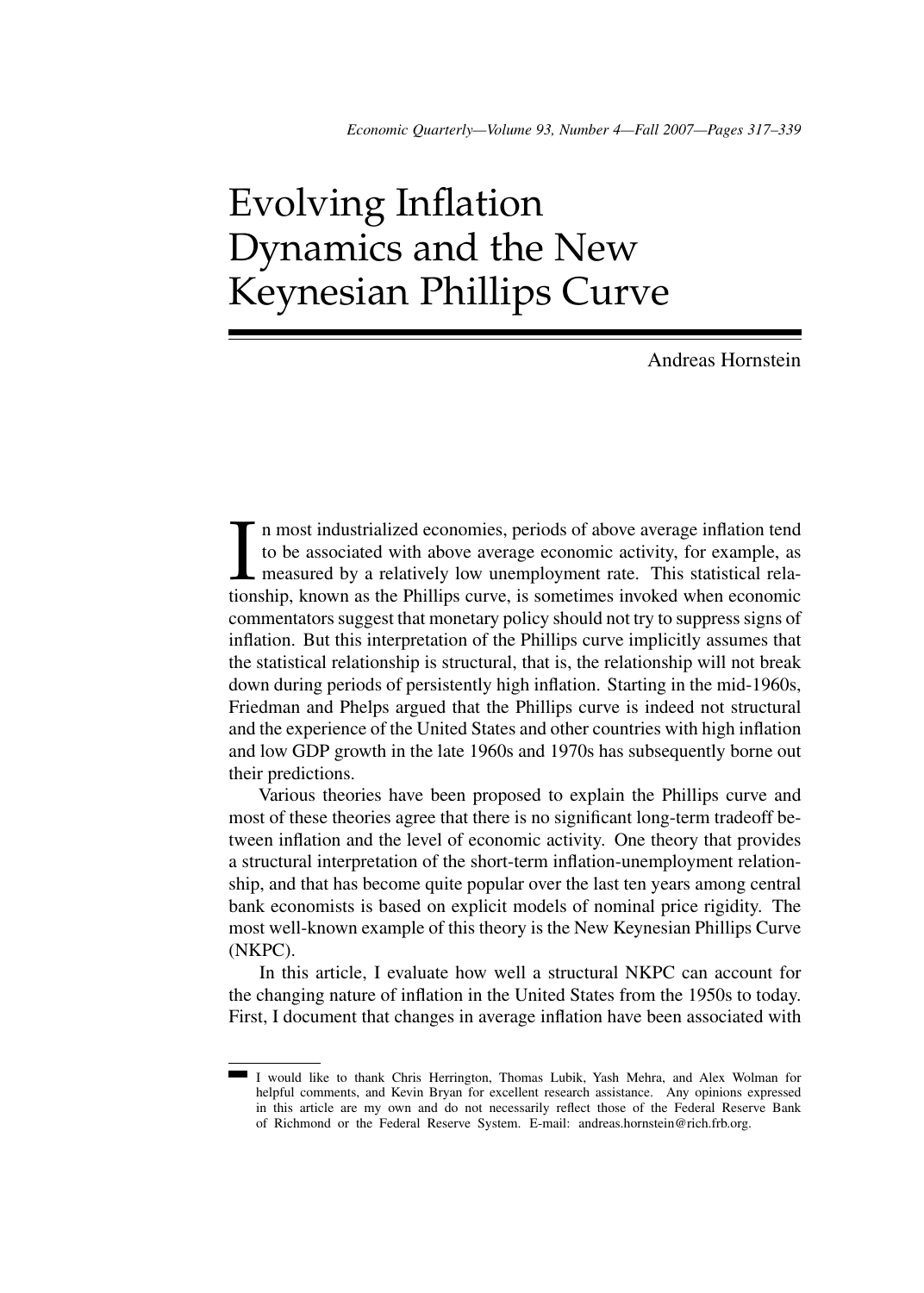changes in the dynamics of inflation as measured by inflation persistence and the co-movement of inflation with measures of real activity that the NKPC predicts are relevant for inflation. Then I argue that the NKPC with fixed structural parameters cannot account for these changes in the inflation process. I conclude that the NKPC does not provide a complete structural interpretation of the Phillips curve. This is troublesome since the changed inflation dynamics are related to changes in average inflation, which are presumably driven by systematic monetary policy. But if the NKPC is not invariant to systematic changes of monetary policy, then its use for monetary policy is rather limited.

In models with nominal rigidities, sticky-price models for short, monopolistically competitive firms set their prices as markups over their marginal cost. Since these firms are limited in their ability to adjust their nominal prices, future inflation tends to induce undesired changes in their relative prices. When firms have the opportunity to adjust their prices they will, therefore, set their prices contingent on averages of expected future marginal cost and inflation. The implied relationship between inflation and economic activity is potentially quite complicated, but for a class of models one can show that to a first-order approximation current inflation is a function of current marginal cost and expected future inflation, the so-called NKPC. The coefficients in this NKPC are interpreted as structural in the sense that they are likely to be independent of monetary policy.

In the U.S. economy, inflation tends to be very persistent, in particular, it tends to be at least as persistent as is marginal cost. At the same time, inflation is not that strongly correlated with marginal cost. This observation appears to be inconsistent with the standard NKPC since here inflation is essentially driven by marginal cost, and inflation is, at most, as persistent as marginal cost. But if inflation is as persistent as is marginal cost then the model also predicts a strong positive correlation between inflation and marginal cost. One can potentially account for this observation through the use of a hybrid NKPC which makes current inflation not only a function of expected future inflation, but also of past inflation as in standard statistical Phillips curves. With a strong enough backward-looking element, inflation persistence then need not depend on the contributions from marginal cost alone.

Another feature of U.S. inflation is that average inflation has always been positive, and it has varied widely: periods of low inflation, such as the 1950s and 1960s, were followed by a period of very high inflation in the 1970s, and then low inflation again since the mid-1980s. Cogley and Sbordone (2005, 2006) point out that the NKPC relates inflation and marginal cost defined in terms of their deviations from their respective trends. In particular, the standard NKPC defines trend inflation to be zero. Given the variations in average U.S. inflation, Cogley and Sbordone (2005, 2006) then argue that accounting for variations in trend inflation will make deviations of inflation from trend less persistent. Furthermore, as Ascari (2004) shows, the first-order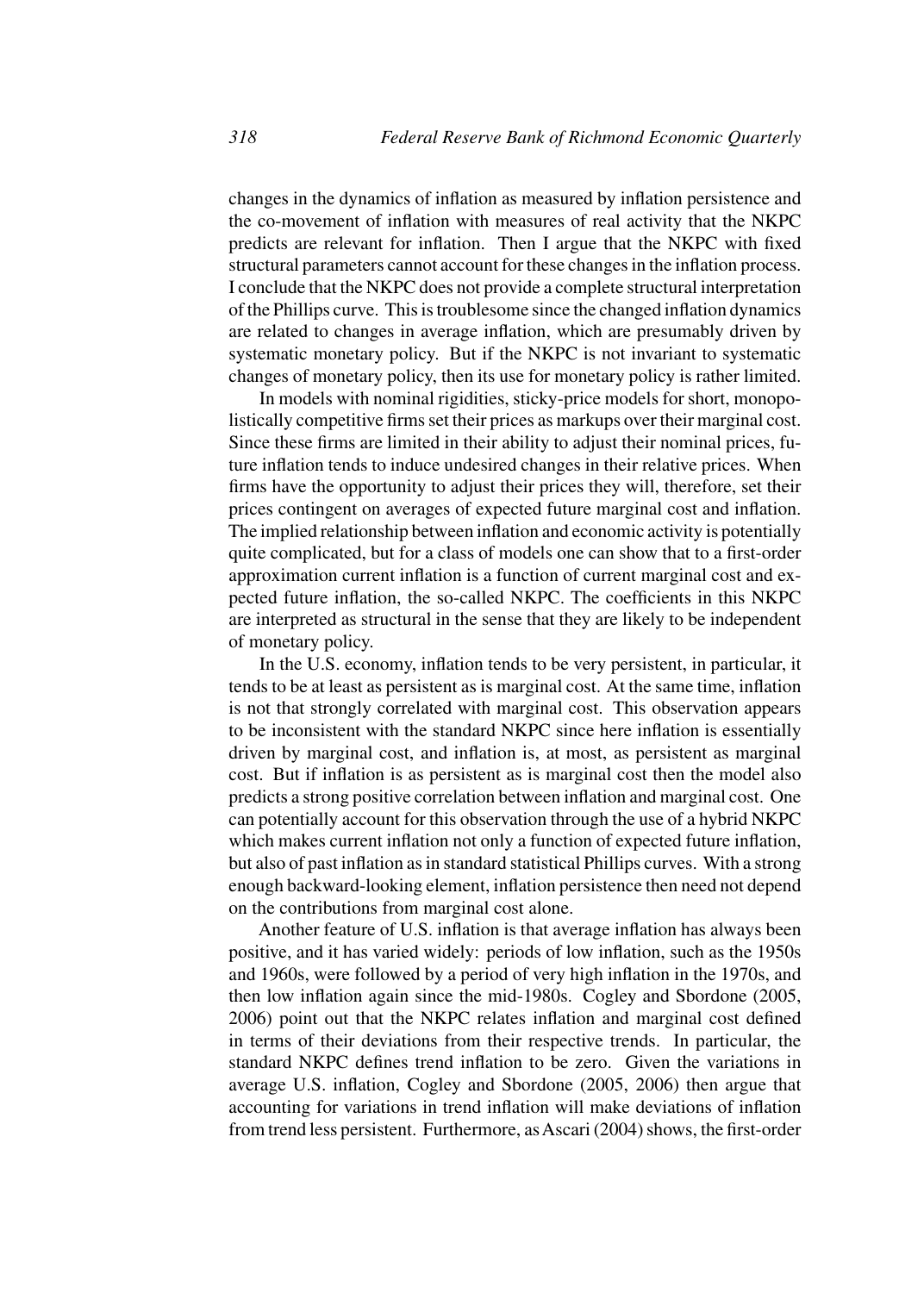approximation of the NKPC needs to be modified when the approximation is taken at a positive inflation rate.

I build on the insight of Cogley and Sbordone (2005, 2006) and study the implications of a time-varying trend inflation rate for the autocorrelation and cross-correlation structure of inflation and marginal cost. In this I extend the work of Fuhrer (2006) who argues that the hybrid NKPC can account for inflations's autocorrelation structure only through a substantial backwardlooking element. In this article, I argue that a hybrid NKPC, modified for changes in trend inflation, cannot account for changes in the autocorrelation and cross-correlation structure of inflation and marginal cost in the United States.

The article is organized as follows. Section 1 describes the dynamic properties of inflation and marginal cost in the baseline NKPC and the U.S. economy. Section 2 describes and calibrates the hybrid NKPC, and it compares the autocorrelation and cross-correlation structure of inflation and marginal cost in the model with that of the 1955–2005 U.S. economy. Section 3 characterizes the inflation dynamics in the NKPC modified to account for nonzero trend inflation. I then study if the changes of inflation dynamics, associated with changes in trend inflation comparable to the transition into and out of the high inflation period of the 1970s, are consistent with the changing nature of inflation dynamics in the U.S. economy for that period.

## **1. INFLATION AND MARGINAL COST IN THE NKPC**

Inflation in the baseline NKPC is determined by expectations about future inflation and a measure of current economic activity. There are two fundamental differences between the NKPC and more traditional specifications of the Phillips curve. First, traditional Phillips curves are backward looking and relate current inflation to lagged inflation rates. Second, the measure of real activity in the NKPC is based on a measure of how costly it is to produce goods, whereas traditional Phillips curves use the unemployment rate as a measure of real activity. More formally, the baseline NKPC is

$$
\hat{\pi}_t = \kappa_0 \hat{s}_t + \beta E_t \left[ \hat{\pi}_{t+1} \right] + u_t, \tag{1}
$$

where  $\hat{\pi}_t$  denotes the inflation rate,  $\hat{s}_t$  denotes real marginal cost,  $E_t \hat{\pi}_{t+1}$ denotes the expected value of next period's inflation rate conditional on current information,  $u_t$  is a shock to the NKPC,  $\beta$  is a discount factor,  $0 < \beta < 1$ , and  $\kappa_0$  is a function of structural parameters described below. The baseline NKPC is derived as the local approximation of equilibrium relationships for a particular model of the economy, the Calvo (1983) model of price adjustment.

For the Calvo model one assumes that all firms are essentially identical, that is, they face the same demand curves and cost functions. The firms are monopolistically competitive price setters, but can adjust their nominal prices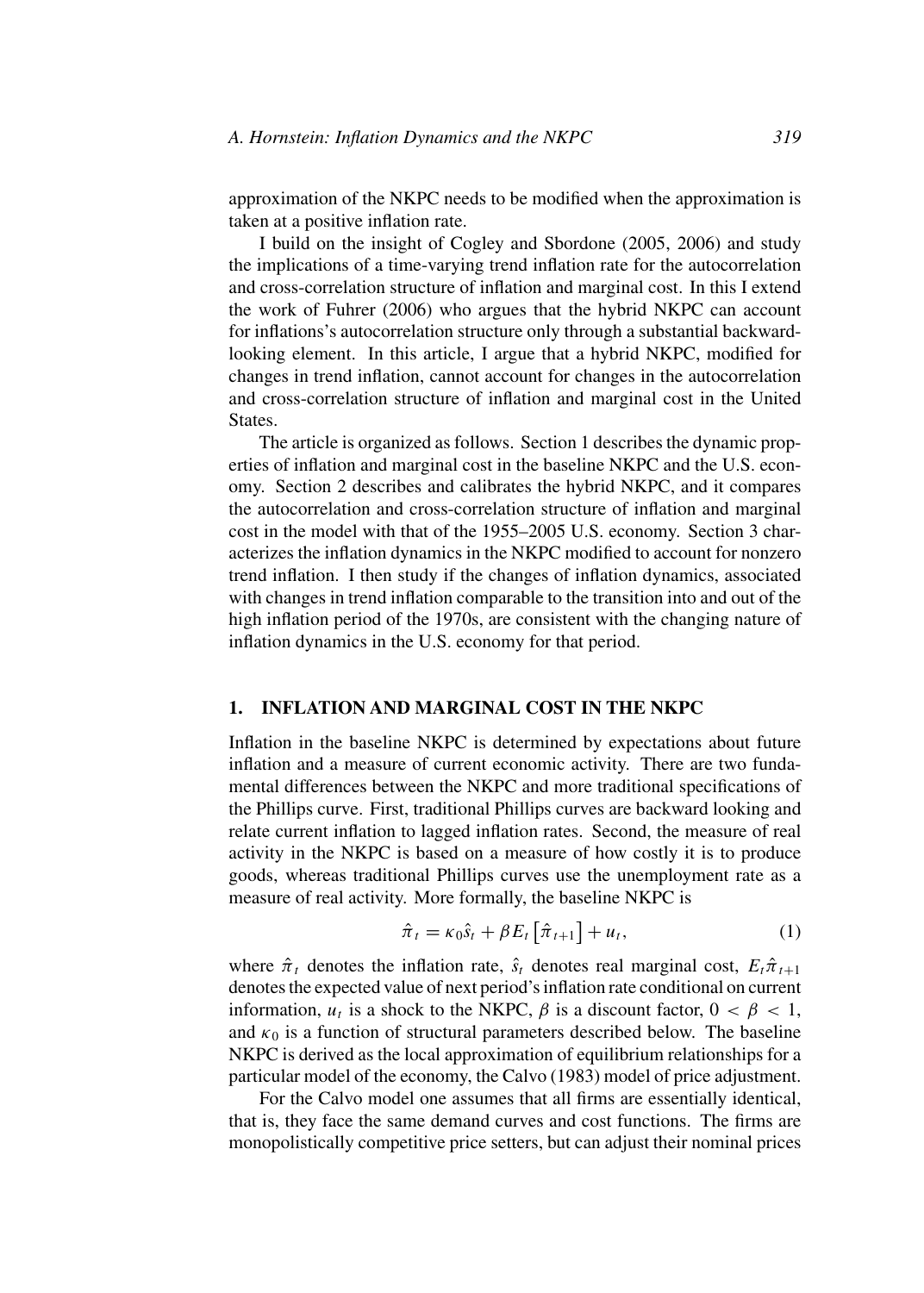only infrequently. In particular, whether a firm can adjust its price is random, and the probability of price adjustment is constant. Random price adjustment introduces ex post heterogeneity among firms, since with nonzero inflation a firm's relative price will depend on how long ago the firm last adjusted its price. Since firms are monopolistically competitive they set their nominal (and relative) price as a markup over their real marginal cost, and since firms can adjust their price only infrequently they set their price conditional on expected future inflation and marginal cost.

The NKPC is a linear approximation to the optimal price-setting behavior of the firms in the Calvo model. Furthermore, the approximation is local to a state that exhibits a zero-average inflation rate. The inflation rate  $\hat{\pi}_t$  should be interpreted as the log-deviation of the gross inflation rate from one, that is, the net-inflation rate, and real marginal cost  $\hat{s}_t$  should be interpreted as the log-deviation from its long-run mean. For a derivation of the NKPC, see Woodford  $(2003).<sup>1</sup>$  The optimal pricing decisions of firms with Calvo-type nominal price adjustment are reflected in the parameter  $\kappa_0$  of the NKPC,

$$
\kappa_0 = \frac{1 - \alpha}{\alpha} (1 - \alpha \beta), \qquad (2)
$$

where  $\alpha$  is the probability that a firm cannot adjust its nominal price,  $0 \leq \alpha \leq 1$ .

The shock to the NKPC is usually not derived as part of the linear approximation to the optimal price-setting behavior of firms. Most of the time the shock is simply "tacked on" to the NKPC, although it can be interpreted as a random disturbance to the firms' static markup. Given the absence of serious microfoundations of the cost shock one would not want the shock to play an independent role in contributing to the persistence of inflation. We, therefore, assume that the shock to the NKPC is i.i.d. with mean zero.<sup>2</sup>

#### **Persistence of Inflation in the NKPC**

The NKPC represents a partial equilibrium relationship within a more comprehensive model of the economy. Thus, inflation and marginal cost will be simultaneously determined as part of a more complete description of the economy. Conditional on the equilibrium process for marginal cost we can, however, solve equation (1) forward by repeatedly substituting for future inflation and obtain the current inflation rate as the discounted expected value

<sup>&</sup>lt;sup>1</sup> The NKPC approximated at the zero inflation rate is also a special case of the NKPC approximated at a positive inflation rate. For a derivation of the latter, see Ascari (2004), Cogley and Sbordone (2005, 2006), or Hornstein (2007).

<sup>2</sup> The shock to the NKPC is often called a "cost-push" shock, but this terminology can be confusing since the shock is introduced independently of marginal cost.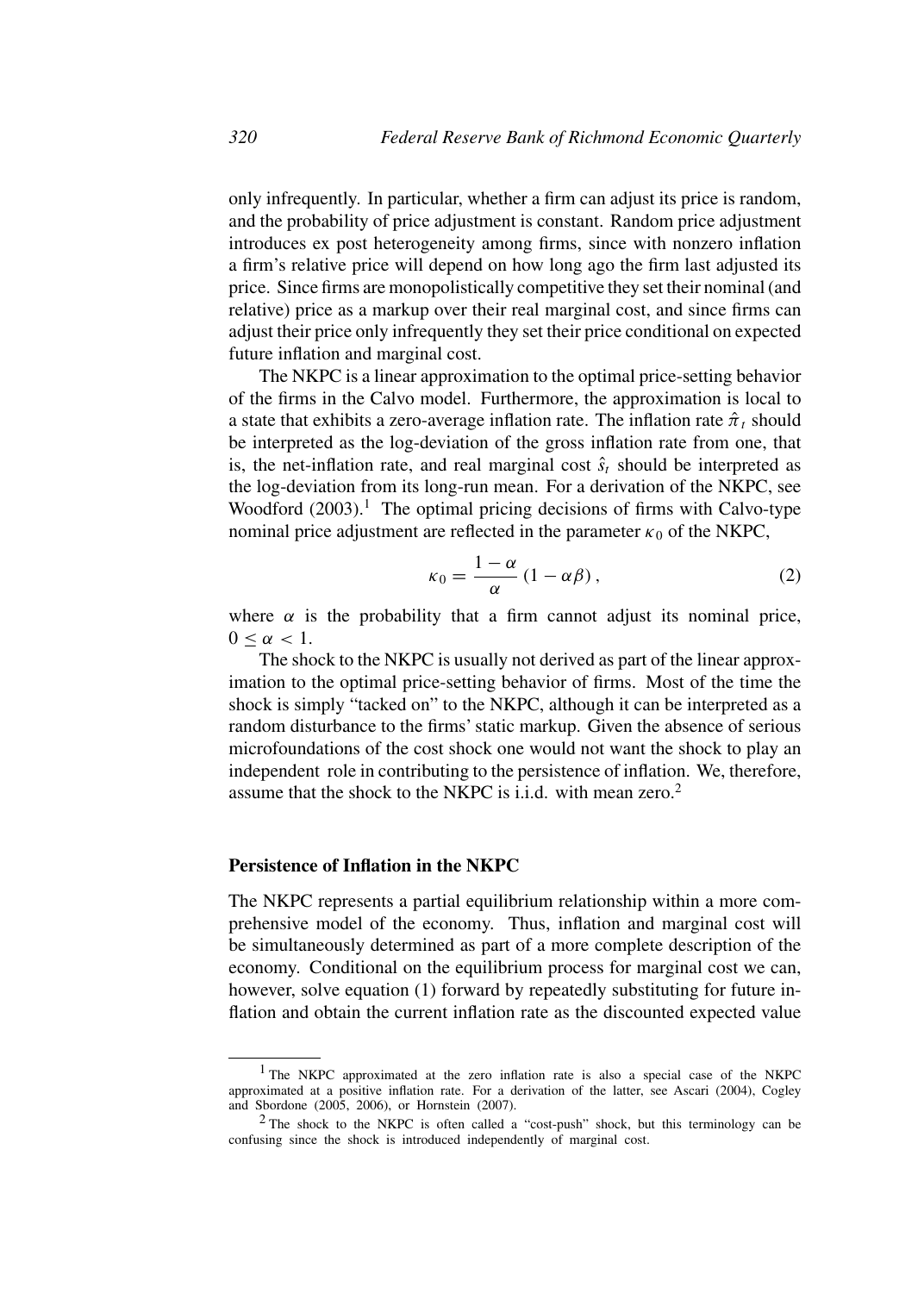of future marginal cost

$$
\hat{\pi}_t = \kappa_0 \sum_{j=0}^{\infty} \beta^j E_t \left[ \hat{s}_{t+j} \right] + u_t.
$$
 (3)

The behavior of the inflation rate, in particular its persistence, is therefore closely related to the behavior of marginal cost. To get an idea of what this means for the joint behavior of inflation and marginal cost, assume that equilibrium marginal cost follows a first-order autoregressive process [AR(1)],

$$
\hat{s}_t = \delta \hat{s}_{t-1} + \varepsilon_t,\tag{4}
$$

with positive serial correlation,  $0 < \delta < 1$ , and  $\varepsilon_t$  is an i.i.d. mean zero shock with variance  $\sigma_{\varepsilon}^2$ . This AR(1) specification is a useful first approximation of the behavior of marginal cost since, as we will see below, marginal cost is a highly persistent process. For such an AR(1) process the conditional expectation of marginal cost  $j$ -periods-ahead is simply

$$
E_t\left[\hat{s}_{t+j}\right] = E_t\left[\delta\hat{s}_{t+j-1} + \varepsilon_{t+j}\right] = \delta E_t\left[\hat{s}_{t+j-1}\right] = \ldots = \delta^j \hat{s}_t. \tag{5}
$$

Substituting for the expected future marginal cost in (3), we get

$$
\hat{\pi}_t = \kappa_0 \sum_{j=0}^{\infty} \beta^j \delta^j \hat{s}_t + u_t = \frac{\kappa_0}{1 - \beta \delta} \hat{s}_t + u_t = a_0 \hat{s}_t + u_t.
$$
 (6)

This is a reduced form relationship between current inflation and marginal cost. The relationship is in reduced form since it incorporates the presumed equilibrium law of motion for marginal cost, which is reflected in the fact that the coefficient on marginal cost,  $a_0$ , depends on the law of motion for marginal cost. If the law of motion for marginal cost changes, then the relation between inflation and marginal cost will change.

Given the assumed law of motion for marginal cost, inflation is positively correlated with marginal cost and is, at most, as persistent as is marginal cost. The second moments of the marginal cost process are

$$
E\left[\hat{s}_t\hat{s}_{t-k}\right] = \delta^k \frac{\sigma_\varepsilon^2}{1-\delta^2} = \delta^k \sigma_s^2,\tag{7}
$$

where  $\sigma_s^2$  is the variance of marginal cost. The implied second moments of the inflation rate and the cross-products of inflation and marginal cost are

$$
E\left[\hat{\pi}_t \hat{\pi}_{t-k}\right] = a_0^2 E\left[\hat{s}_t \hat{s}_{t-k}\right] + I_{[k=0]}\sigma_u^2 = \delta^k \left(a_0 \sigma_s\right)^2 + I_{[k=0]}\sigma_u^2, \quad (8)
$$

$$
E\left[\hat{\pi}_t \hat{s}_{t+k}\right] = a_0 E\left[\hat{s}_t \hat{s}_{t+k}\right] = \delta^k a_0 \sigma_s^2, \tag{9}
$$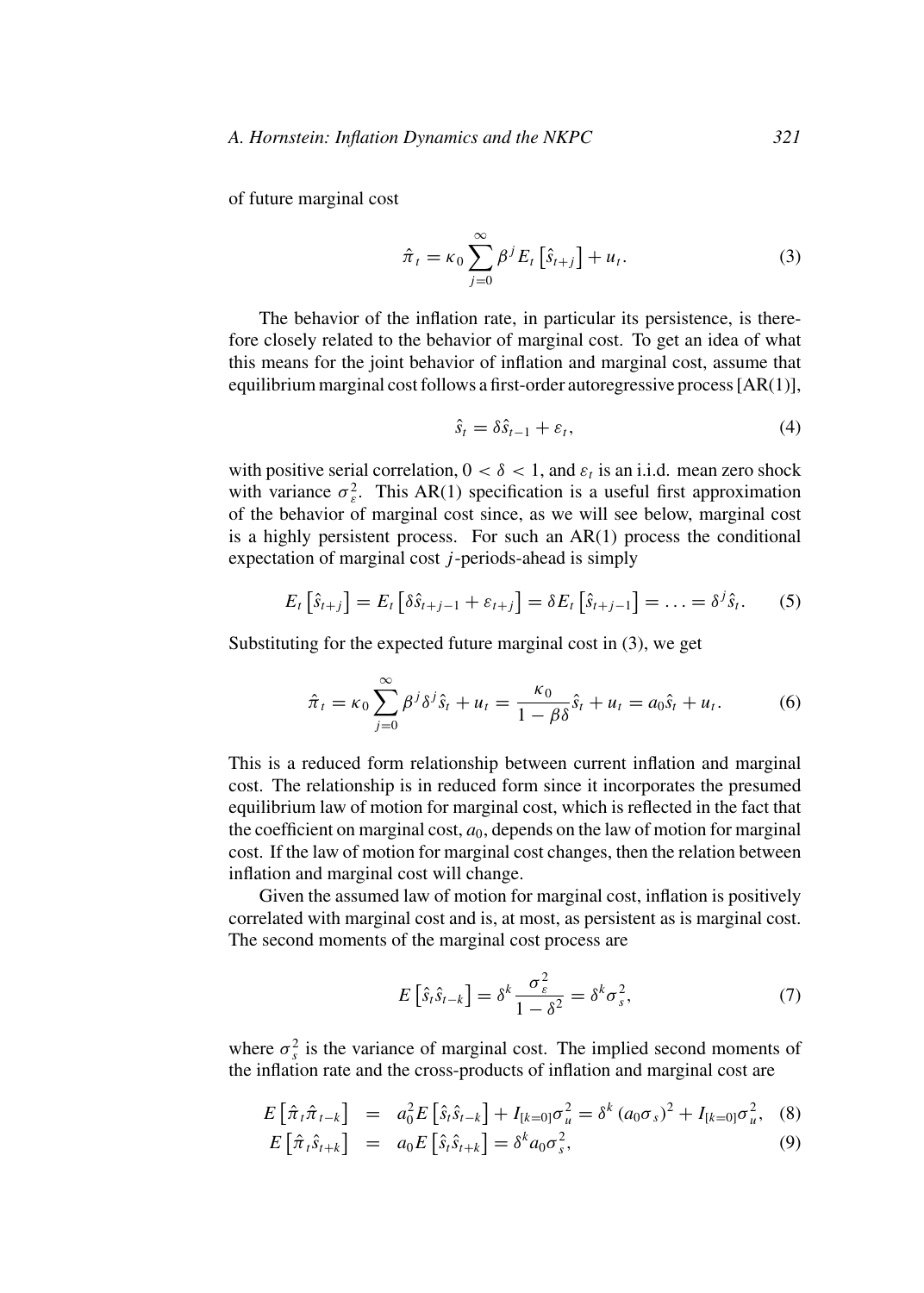where  $I_{[.]}$  denotes the indicator function. The autocorrelation coefficients for inflation and the cross-correlations of inflation with marginal cost are

$$
Corr\left(\hat{\pi}_t, \hat{\pi}_{t-k}\right) = \delta^k \frac{a_0^2}{a_0^2 + \sigma_u^2/\sigma_s^2}, \text{and} \tag{10}
$$

$$
Corr\left(\hat{\pi}_t, \hat{s}_{t+k}\right) = \delta^k \frac{a_0}{\left[a_0^2 + \sigma_u^2/\sigma_s^2\right]^{1/2}}.
$$
 (11)

As we can see, the autocorrelation coefficients for inflation are simply scaled versions of the autocorrelation coefficients for marginal cost, and the scale parameter depends on the relative volatility of the shocks to the NKPC and marginal cost. If there are no shocks to the NKPC,  $\sigma_u = 0$ , then inflation is an AR(1) process with persistence parameter  $\delta$ , and it is perfectly correlated with marginal cost. If, however, there are shocks to the NKPC,  $\sigma_u > 0$ , then inflation and marginal cost are imperfectly correlated and inflation is less persistent than is marginal cost.

#### **Inflation and Marginal Cost in the U.S. Economy**

In order to make the NKPC operational, we need measures of the inflation rate and marginal cost. For the inflation rate we will use the rate of change of the GDP deflator. $3$  We measure aggregate marginal cost through the wage income share in the private nonfarm business sector. This choice can be motivated as follows. Suppose that all firms use the same production technology with labor as the only input. In particular, assume that the production function is Cobb-Douglas,  $y = zn^{\omega}$ , with constant input elasticity  $\omega$ . Then the nominal marginal cost is the nominal wage divided by the marginal product of labor

$$
S_t = \frac{W_t}{MPL_t} = \frac{W_t}{\omega y_t/n_t},\tag{12}
$$

and nominal marginal cost is proportional to nominal average cost. We use the unit labor cost index for the private nonfarm business sector as our measure of average labor cost. Deflating nominal average cost with the price index of the private nonfarm business sector yields real average labor cost, that is, the labor income share. The log deviation of real marginal cost from its mean is

<sup>&</sup>lt;sup>3</sup> This is the most commonly used price index in the implementation of the NKPC. Other price indices used include the price index of the private nonfarm business sector or the price index for Personal Consumption Expenditures (PCE), the consumption component of the GDP deflator. Although the choice of price deflator affects the results described below, the differences are not dramatic, e.g., Galí and Gertler (1999). We should also note that only consumption based indices, such as the PCE index, are commonly mentioned by central banks in their communications on monetary policy.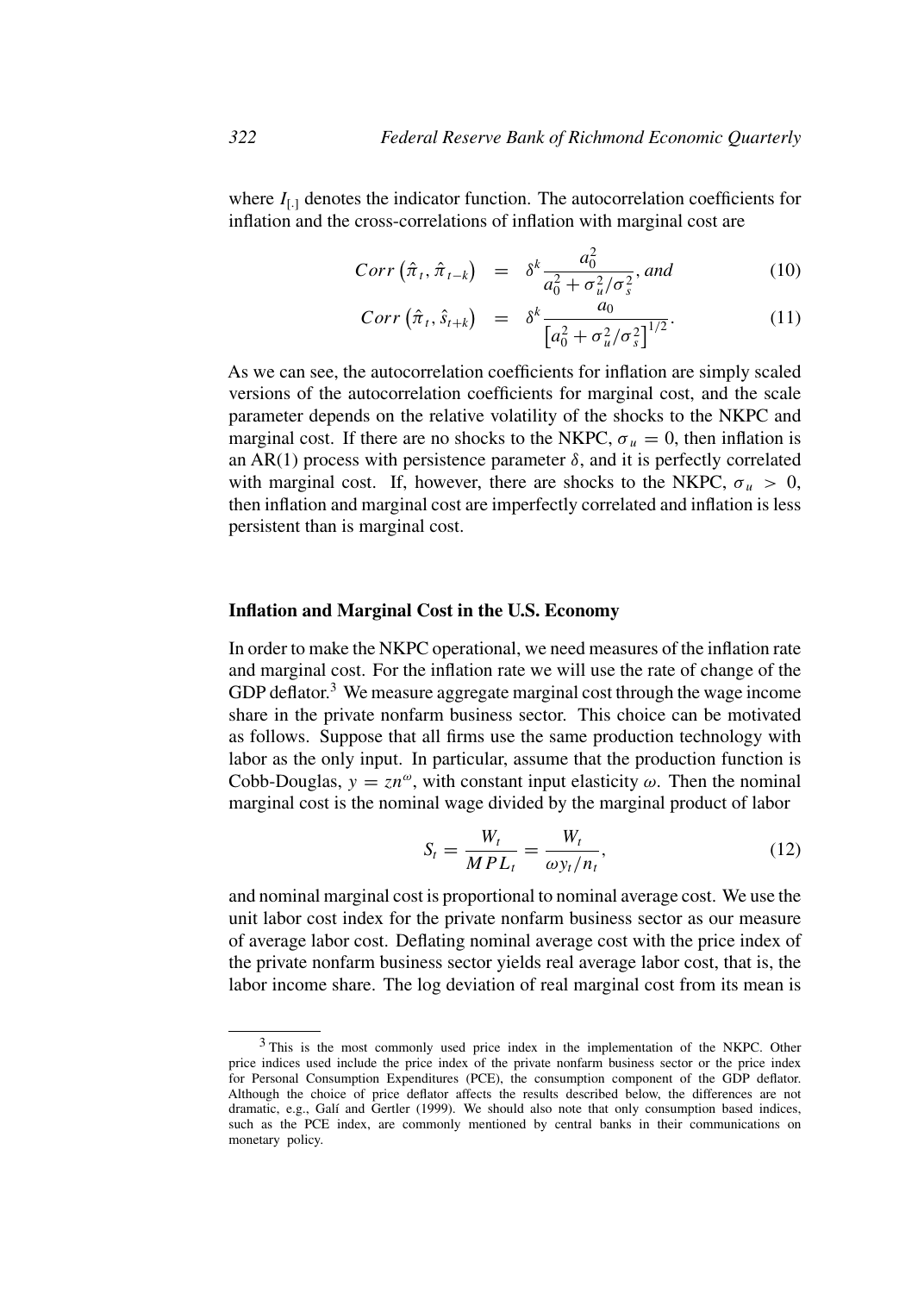

**Figure 1 Inflation and Marginal Cost in the United States, 1955–2005**

Notes: Inflation and marginal cost are defined in the Appendix. The solid line in Panel A represents the inflation rate and its sample mean, and the dashed line represents marginal cost and its sample mean. In Panel B, the circles (diamonds) denote the sample autocorrelations for inflation (marginal cost). In Panel C, the squares denote the cross-correlations of inflation and marginal cost. In Panels B and C, the boxes denote the 5-percentile to 95-percentile range of the statistic calculated from 1,000 bootstraps of the data.

then equal to the log-deviation of the labor income share from its mean

$$
\hat{s}_t = \frac{W_t n_t}{P_t y_t}.\tag{13}
$$

The detailed source information for our data is listed in the Appendix.

In Figure 1.A, we graph the quarterly inflation rate and marginal cost for the time period 1955Q1 to 2005Q4. Inflation varies widely over this time period, from about 1 percent at the low end in the early 1960s, to more than 10 percent in the 1970s, with a 3 1/2 percent average inflation rate, Table 1, column 1. Inflation and marginal cost are both highly persistent, the first-order autocorrelation coefficient is about 0.9 for both variables, Figure 1.B. To the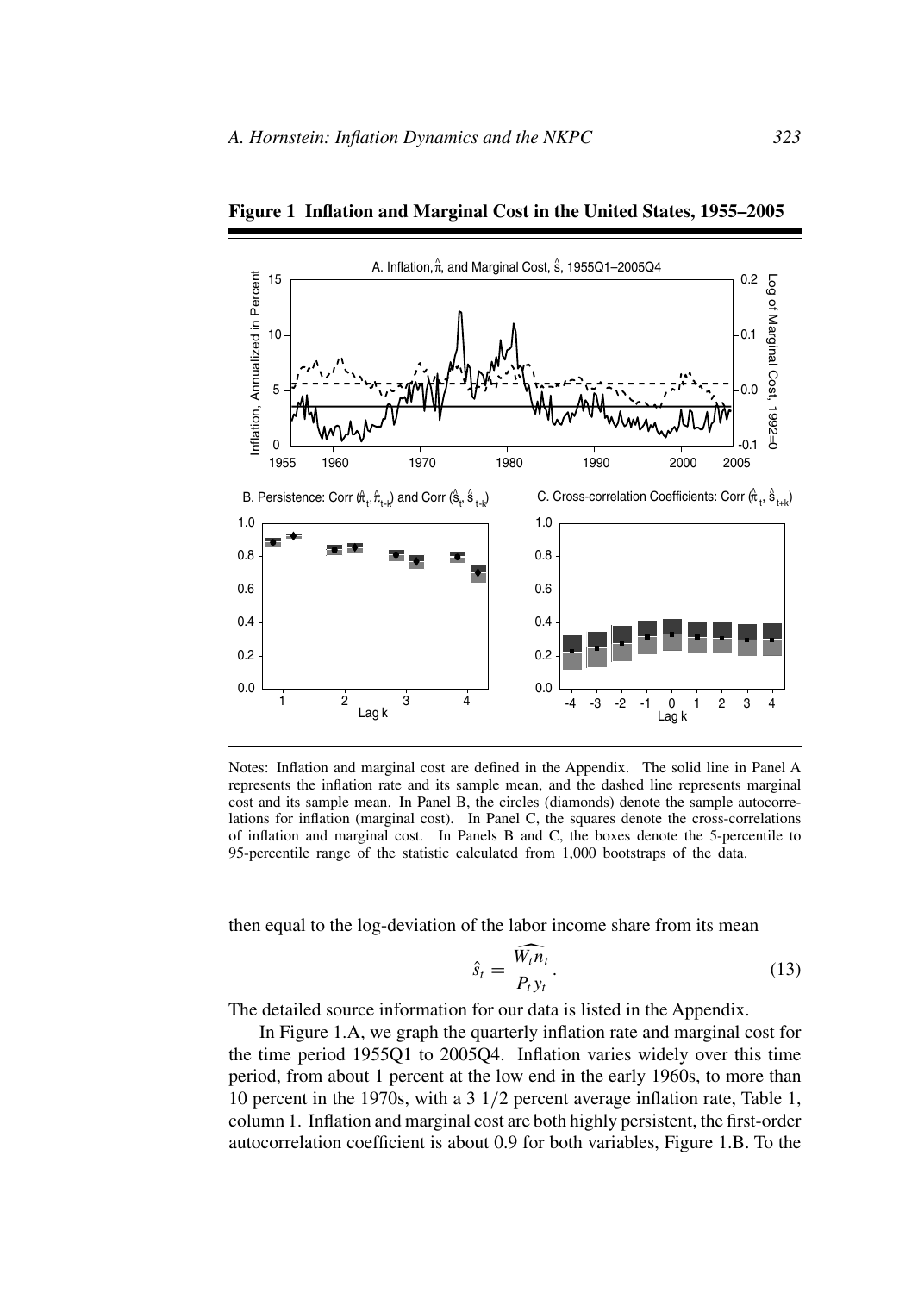| Sample        | $\bar{\pi}$ | $\sigma_{\hat{\pi}}$ | $\boldsymbol{S}$ | $\sigma_{\hat{s}}$ | $\bar{\delta}_{\hat{\pi}}$ | $\delta_{\hat{s}}$   | Corr $(\hat{\pi}, \hat{s})$ |
|---------------|-------------|----------------------|------------------|--------------------|----------------------------|----------------------|-----------------------------|
|               | (1)         | (2)                  | (3)              | (4)                | (5)                        | (6)                  | (7)                         |
| 1955Q1-2005Q4 | 3.6         | 2.4                  | 0.013            | 0.021              | 0.94<br>[0.88, 0.99]       | 0.93<br>[0.89, 0.98] | 0.33<br>[0.23, 0.43]        |
| 195501-196904 | 2.5         | 1.4                  | 0.023            | 0.018              | 0.97<br>[0.83, 0.98]       | 0.89<br>[0.79, 1.00] | $-0.12$<br>$[-0.30, 0.05]$  |
| 1970Q1-1983Q4 | 6.5         | 2.2                  | 0.024            | 0.016              | 0.80<br>[0.62, 0.98]       | 0.72<br>[0.56, 0.88] | 0.29<br>[0.10, 0.46]        |
| 1984Q1-1991Q4 | 3.2         | 0.9                  | 0.011            | 0.007              | 0.60<br>[0.20, 1.03]       | 0.73<br>[0.51, 0.95] | 0.10<br>[0.09, 0.34]        |
| 199201-200504 | 2.1         | 0.7                  | $-0.009$         | 0.018              | 0.76<br>[0.50, 1.02]       | 0.92<br>[0.81, 1.02] | $-0.06$<br>$[-0.32, 0.22]$  |

**Table 1 Inflation and Marginal Cost**

Notes: Columns (1) and (2) contain the average annualized inflation rate,  $\bar{\pi}$ , and its standard deviation,  $\sigma_{\hat{\pi}}$ . Columns (3) and (4) contain the average values and standard deviation of marginal cost,  $\bar{s}$  and  $\sigma_{\hat{s}}$ . Marginal cost is in log deviations from its normalized 1992 value. Columns (5) and (6) contain the sum of the autocorrelation coefficients of a univariate OLS regression with four lags for inflation respectively marginal cost,  $\bar{\delta}_{\hat{\pi}}$ and  $\bar{\delta}_{\hat{s}}$ . Column (7) contains the contemporaneous correlation coefficient between inflation and marginal cost. For the sum of autocorrelation coefficients and the correlation coefficient, columns (5), (6), and (7), we list the 5th and 95th percentile of the respective bootstrapped statistic with 1,000 replications in brackets.

extent that the autocorrelation coefficients of inflation do not decline as fast as the ones for marginal cost, inflation appears to be somewhat more persistent than marginal cost. Levin and Piger (2002) use an alternative measure of persistence in their analysis of inflation in the United States, namely the sum of lagged coefficients in a univariate regression of a variable on its own lags. This measure also yields estimates of significant and similar persistence for inflation and marginal cost, Table 1, columns 5 and 6. Inflation and marginal cost tend to move together. The cross-correlations between inflation and marginal cost are positive, 0.33 contemporaneously and above 0.2 at all four lags and leads, Table 1, column 7, and Figure 1.C. Although the co-movement between inflation and marginal cost is significant, it is not particularly strong.<sup>4</sup>

As we have shown previously, in the basic NKPC model, persistence of inflation and marginal cost, and co-movement of inflation with marginal cost go together. The observation that inflation is about as persistent as marginal cost, but only weakly correlated with marginal cost then seems to be inconsistent with the basic NKPC. We now study if two modifications of the basic

<sup>&</sup>lt;sup>4</sup> The positive cross-correlation coefficients are significant for all four lags and leads. Based on 1,000 bootstraps the 5-percentile to 95-percentile ranges of the coefficients do not include zero, Figure 1.C.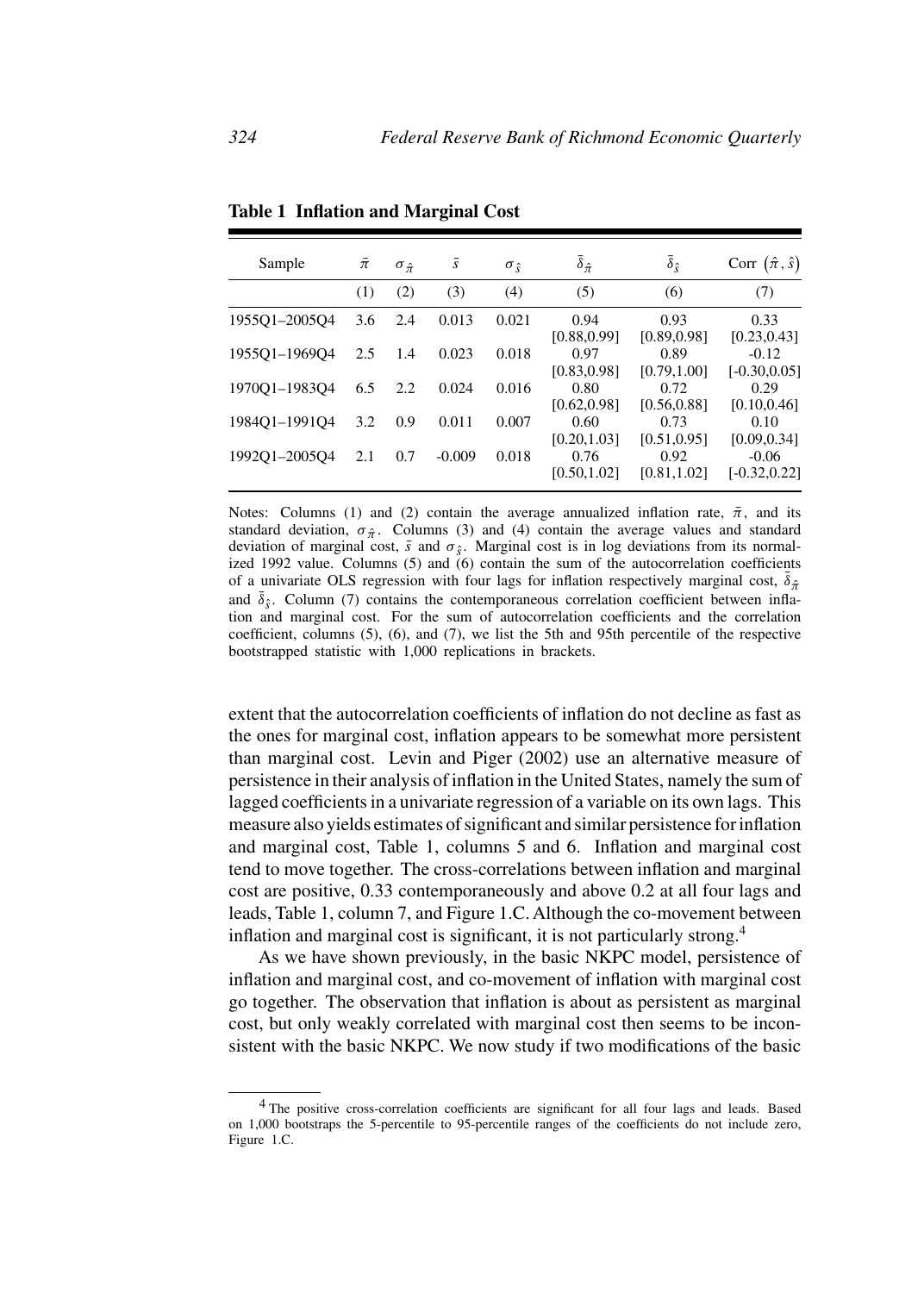NKPC can resolve this apparent inconsistency. The first approach is to make the NKPC more like a standard Phillips curve by directly introducing lagged inflation. The second approach argues that some of the observed inflation persistence is spurious. Extended apparent deviations of the inflation rate from the sample average inflation rate, for example in the 1970s, are interpreted as sub-sample changes in the mean inflation rate. This approach then suggests that the NKPC has to be modified to take into account changes in trend inflation. We will discuss these two approaches in the following sections.

## **2. A HYBRID NKPC**

The importance of marginal cost for inflation persistence will be reduced if there is a source of persistence that is inherent to the inflation process itself. Two popular approaches that introduce such a backward-looking element of price determination into the NKPC are "rule-of-thumb" behavior and indexation. For the first approach, one assumes that a fraction  $\rho$  of the price-setting firms do not choose their prices optimally, rather they index their prices to past inflation. For the second approach one assumes that firms who do not have the option to adjust their price optimally simply index their price to a fraction  $\rho$  of past inflation.<sup>5</sup> The two approaches are essentially equivalent and for the second case the NKPC becomes

$$
(1 - \rho L)\hat{\pi}_t = \beta E_t \left[ (1 - \rho L)\hat{\pi}_{t+1} \right] + \kappa_0 \hat{s}_t + u_t, \tag{14}
$$

where L is the lag operator,  $L^{j}x_t = x_{t-j}$  for any integer j.

This modification of the NKPC is also called a hybrid NKPC since current inflation not only depends on expected inflation as in the baseline NKPC, but it also depends on past inflation as in a traditional Phillips curve. The dependence on lagged inflation introduced through backward-looking price determination is called "intrinsic" persistence since it is an exogenous part of the model structure. Complementary to intrinsic persistence is "extrinsic" inflation persistence which comes through the marginal cost process that drives inflation. To the extent that monetary policy affects marginal cost, it influences extrinsic inflation persistence.

Note that the hybrid NKPC, equation (14), is of the same form as the basic NKPC, equation (1), except for the linear transformation of inflation,  $\tilde{\pi}_t$  =  $\hat{\pi}_t - \rho \hat{\pi}_{t-1}$ , replacing the actual inflation rate. Forward-solving equation (14), assuming again that marginal cost follows an AR(1) process, as in equation (4), then yields the following expression for  $\tilde{\pi}_t$ :

$$
\hat{\pi}_t - \rho \hat{\pi}_{t-1} = \frac{\kappa_0}{1 - \beta \delta} \hat{s}_t + u_t = a_0 \hat{s}_t + u_t.
$$
 (15)

<sup>&</sup>lt;sup>5</sup> "Rule-of-thumb" behavior was introduced by Galí and Gertler (1999); inflation indexation has been used by Christiano, Eichenbaum, and Evans (2005).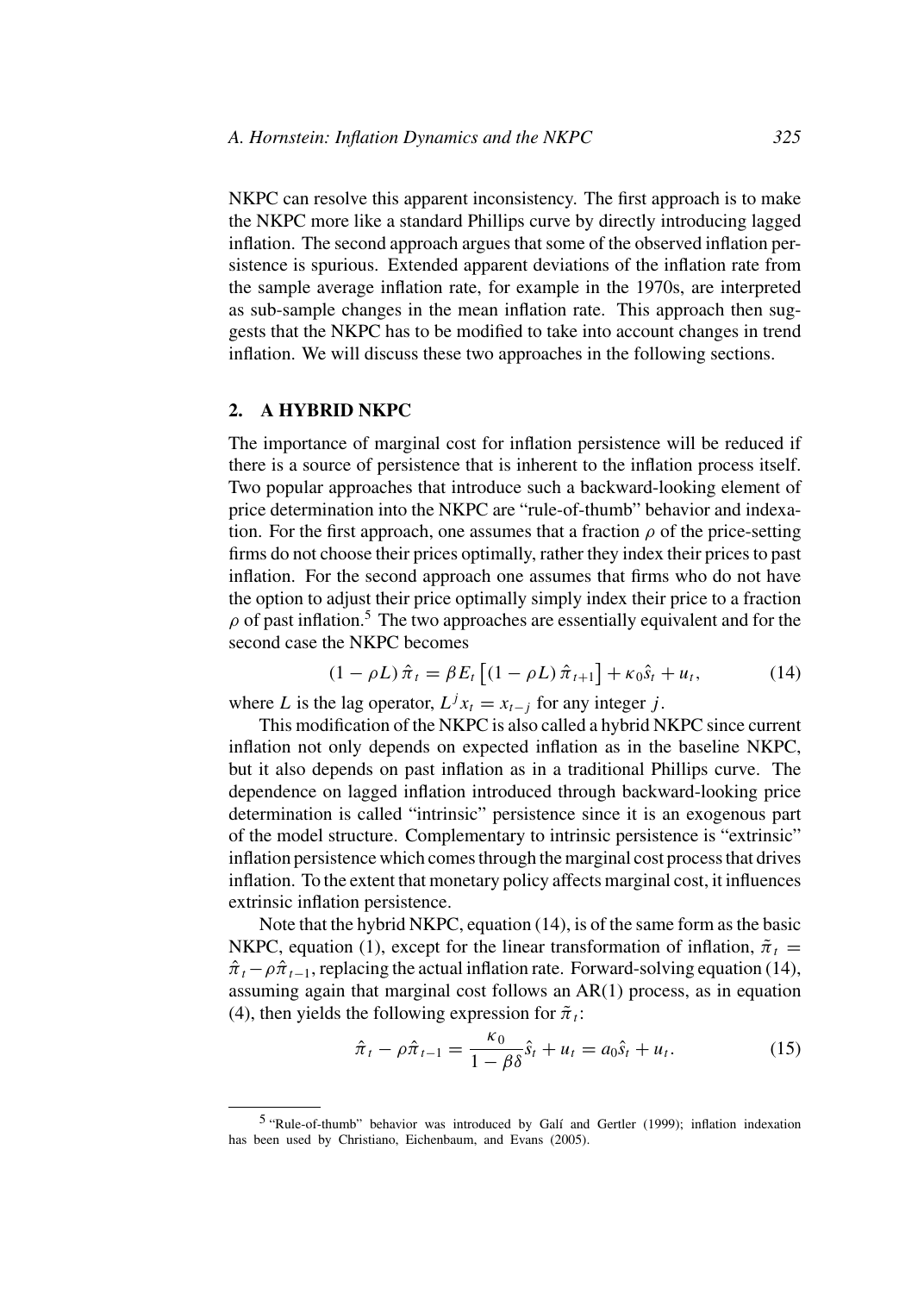For this specification, inflation can be more persistent than marginal cost because current inflation is indexed to past inflation.

The autocorrelation coefficients for the linear transformation of inflation,  $\tilde{\pi}_t$ , are the same as defined in equation (10), but the autocorrelation coefficients for the inflation rate itself are now more complicated functions of the persistence of marginal cost and the intrinsic inflation persistence. In Hornstein (2007), I derive the autocorrelation and cross-correlation coefficients for inflation and marginal cost,

$$
Corr\left(\hat{\pi}_t, \hat{\pi}_{t-k}\right) = \frac{(\sigma_u/\sigma_s)^2 A(k; \rho) + a_0^2 B(k; \rho, \delta)}{(\sigma_u/\sigma_s)^2 A(0; \rho) + a_0^2 B(0; \rho, \delta)} \text{ and } (16)
$$

$$
Corr\left(\hat{\pi}_t, \hat{s}_{t+k}\right) = \frac{a_0 C\left(k; \rho, \delta\right)}{\left[\left(\sigma_u/\sigma_s\right)^2 A\left(0; \rho\right) + a_0^2 B\left(0; \rho, \delta\right)\right]^{1/2}},\tag{17}
$$

where

$$
A (k; \rho) = \rho^k \frac{1}{1 - \rho^2},
$$
  
\n
$$
B (k; \rho, \delta) = \left[ \delta^k - \frac{\rho}{\delta} \frac{1 - \delta^2}{1 - \rho^2} \rho^k \right] \frac{1}{(1 - \rho/\delta)(1 - \rho\delta)},
$$
  
\n
$$
C (k; \rho, \delta) = \delta^k \frac{1}{1 - \rho\delta} i f k \ge 0, \text{ and}
$$
  
\n
$$
C (k; \rho, \delta) = \left[ \delta^{-k} - \rho^{-k} \frac{\rho}{\delta} \frac{1 - \delta^2}{1 - \rho\delta} \right] \frac{1}{1 - \rho/\delta} i f k < 0.
$$

## **Inflation Persistence in the Hybrid NKPC**

Inflation persistence for the hybrid NKPC depends not only on the persistence of marginal cost and intrinsic inflation persistence,  $\delta$  and  $\rho$ , but also on the relative volatility of the shocks to the NKPC and marginal cost,  $\sigma_u/\sigma_s$ , and the reduced form coefficient on marginal cost,  $a_0$ . In order to evaluate the implications of the hybrid NKPC for inflation dynamics we, therefore, need estimates of the structural parameters of the NKPC and the relative standard deviation of the NKPC shock. In the following, I study the implications of two alternative calibrations. The first calibration is based on generalized method of moments (GMM) estimates of the structural parameters,  $\alpha$ ,  $\beta$ , and  $\rho$ , and an estimate of the relative volatility of the NKPC shocks that is implicit in the GMM estimates. This calibration has only limited success in matching the autocorrelation and cross-correlation properties of inflation and marginal cost. For the second calibration, I then set intrinsic persistence and the relative volatility of the NKPC shock to directly match the autocorrelation and crosscorrelation properties of inflation and marginal cost.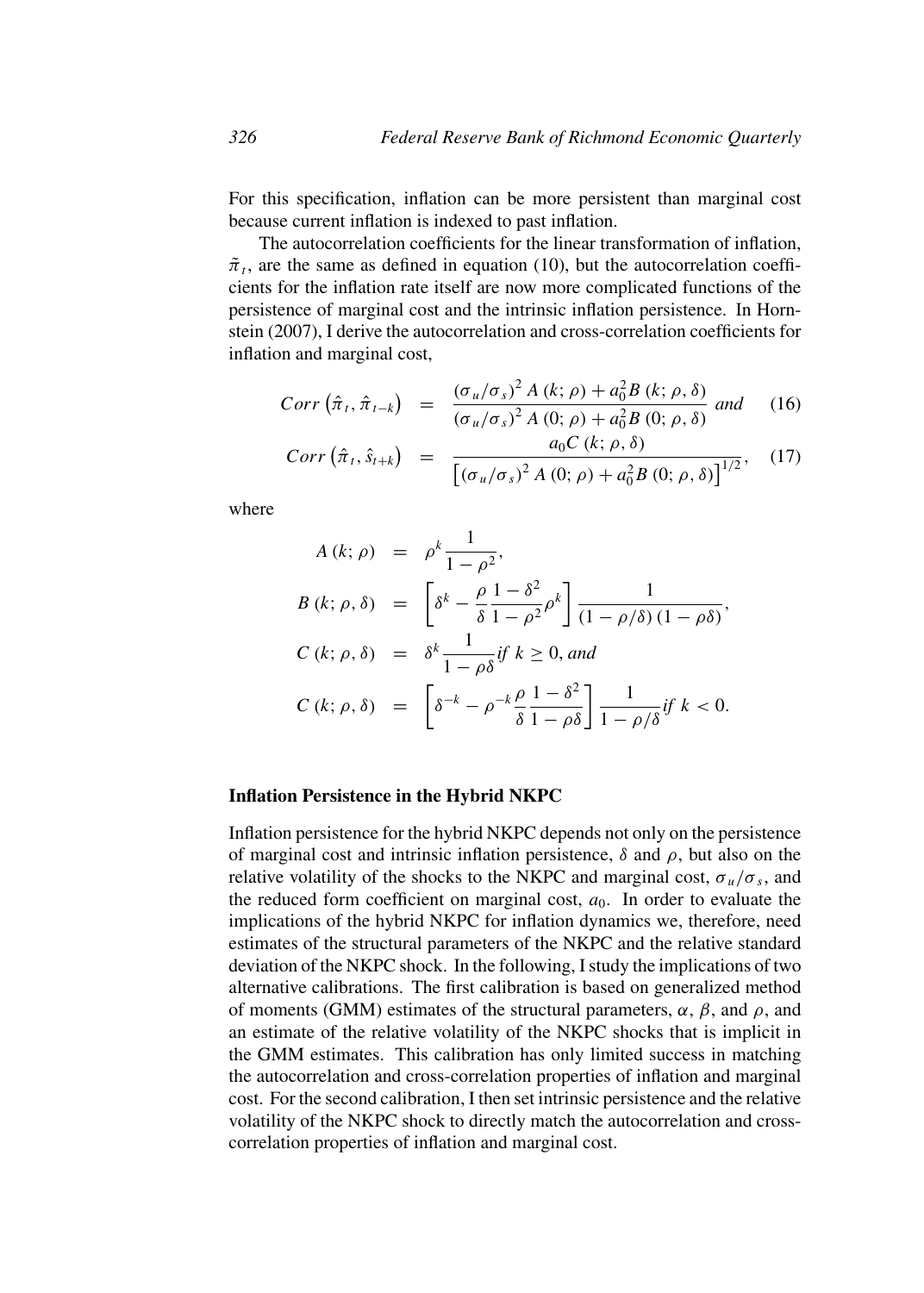|     | α       |         |         | $\hat{\pi}_{t-1}$ | $\hat{\pi}_{t+1}$ | $\hat{s}_t$ |
|-----|---------|---------|---------|-------------------|-------------------|-------------|
| (1) | 0.901   | 0.164   | 0.990   | 0.141             | 0.851             | 0.010       |
|     | (0.028) | (0.124) | (0.028) | (0.091)           | (0.087)           | (0.007)     |
| (2) | 0.897   | 0.469   | 0.944   | 0.325             | 0.654             | 0.012       |
|     | (0.021) | (0.095) | (0.043) | (0.046)           | (0.048)           | (0.005)     |

**Table 2 New Keynesian Phillips Curve Estimates, 1960 Q1–2005 Q4**

Notes: This table reports estimates of the NKPC approximated at a zero inflation rate, equation (14). The first three columns contain estimates of the structural parameters: price non-adjustment probability,  $\alpha$ , degree of inflation indexation,  $\rho$ , and time discount factor  $\beta$ . The next three columns contain the implied reduced form coefficients on marginal cost, and lagged and future inflation when the coefficient on current inflation is one. The first row represents estimates of the moment conditions from equation (14). The second row represents estimates of the moment conditions from equation (14) when the coefficient of contemporaneous inflation is normalized to one. The covariance matrix of errors is estimated with a 12 lag Newey-West procedure. Standard errors of the estimates are shown in parentheses.

Galí, Gertler, and López-Salido (2005) (hereafter referred to as GGLS) estimate the hybrid NKPC for U.S. data using GMM techniques.<sup>6</sup> I replicate their analysis for the hybrid NKPC (14) using the data on inflation and marginal cost for the time period 1960–2005. The instrument set includes four lags of the inflation rate, and two lags each of marginal cost, nominal wage inflation, and the output gap.<sup>7</sup> The results reported in Table 2 are not exactly the same as in GGLS, but they are broadly consistent with GGLS. The time discount factor,  $\beta$ , is estimated close to one, and the coefficient on marginal cost,  $\kappa_0 = 0.01$ , is smaller than for GGLS. The small coefficient on marginal cost translates to a relatively low price adjustment probability: only about 10 percent,  $1-\alpha$ , of all prices are optimally adjusted in a quarter. Similar to GGLS the estimated degree of inflation indexation depends on the normalization of the GMM moment conditions. For the first specification, when equation (14) is estimated directly, we find a relatively low degree of indexation to past inflation,  $\rho = 0.16$ . For the second specification, when the coefficient on current inflation in equation (14) is normalized to one, we find significantly more indexation,  $\rho = 0.47$ .

We construct an estimate of the volatility of shocks to the NKPC in two steps. First, we regress current inflation  $\hat{\pi}_t$  on the set of instrumental variables. The instrumental variables contain only lagged variables, that is, information

 $6$  Other work that estimates the NKPC using the same or similar techniques includes Galí and Gertler (1999) and Sbordone (2002). See also the 2005 special issue of the *Journal of Monetary Economics* vol. 52 (6).

<sup>7</sup> The data are described in detail in the Appendix.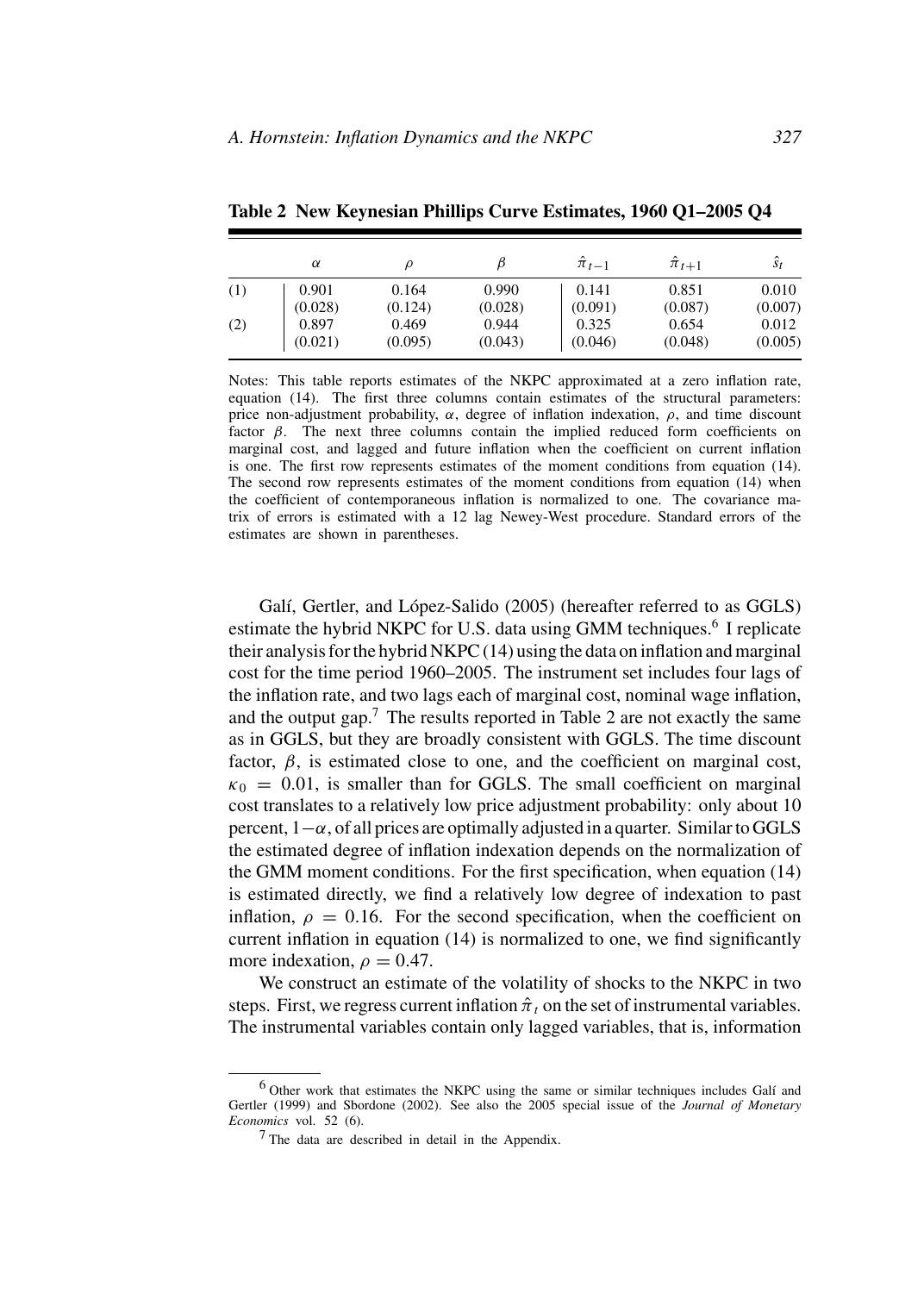|                     | Parameter                          | Calibration |      |
|---------------------|------------------------------------|-------------|------|
|                     |                                    | (1)         |      |
| $\beta$             | Time Discount Factor               | 0.99        | 0.99 |
| $\alpha$            | Probability of No Price Adjustment | 0.90        | 0.80 |
| $\rho$              | Price Indexation                   | 0.45        | 0.86 |
| $\sigma_u/\sigma_s$ | Relative NKPC Shock Volatility     | 0.10        | 2.97 |
| $\delta$            | Marginal Cost Persistence          | 0.90        | 0.90 |

| <b>Table 3 Calibration</b> |  |
|----------------------------|--|
|----------------------------|--|

available in the previous period. We then use this regression to obtain an estimate of the expected inflation rate conditional on available information,  $E_t\hat{\pi}_{t+1}$ , and substitute it together with the information on current inflation and marginal cost, and the estimated parameter values in equation (14), and solve for the shock to the NKPC,  $u_t$ . The calculated standard deviation of the shock is about  $1/10$  of the standard deviation of marginal cost.<sup>8</sup>

Based on the GMM estimates for the second specification of the moment conditions, I now choose a parameterization of the hybrid NKPC with some intrinsic inflation persistence, Table 3, column  $1<sup>9</sup>$  For the persistence of marginal cost, I choose  $\delta = 0.9$ , which provides a reasonable approximation of the autocorrelation structure of marginal cost for the period 1955 to 2005.

We can now characterize the inflation dynamics implied by the hybrid NKPC. The bullet points in Figure 2 display the first four autocorrelation coefficients of inflation and the cross-correlation coefficients of inflation with marginal cost implied by the calibrated model. Figure 2 also displays the bootstrapped 5th to 95th percentile ranges for the autocorrelation and crosscorrelation coefficients of inflation and marginal cost for the U.S. economy from Figure 1.B and 1.C. As we can see, the model does not do too badly for the autocorrelation structure of inflation: the first-order autocorrelation coefficient of inflation is just outside the 5th to 95th percentile range, but then the autocorrelation coefficients are declining too fast relative to the data.<sup>10</sup> The model does generate too much co-movement for inflation and marginal cost

<sup>&</sup>lt;sup>8</sup> Depending on the parameter estimates,  $\sigma_u = 0.0019$  for specification one and  $\sigma_u = 0.0025$ for specification two. For either specification the serial correlation of the shocks is quite low, the highest value is 0.2. Fuhrer (2006) argues for a higher relative volatility of the NKPC shock, about 3/10 of the volatility of marginal cost.

<sup>9</sup> Choosing a lower value for indexation based on specification, one would generate less inflation persistence.

 $10$  Fuhrer (2006) assumes a three times larger relative volatility of the NKPC shocks and, therefore, requires substantially more intrinsic persistence, that is, a higher  $\rho$ , in order to match inflation persistence.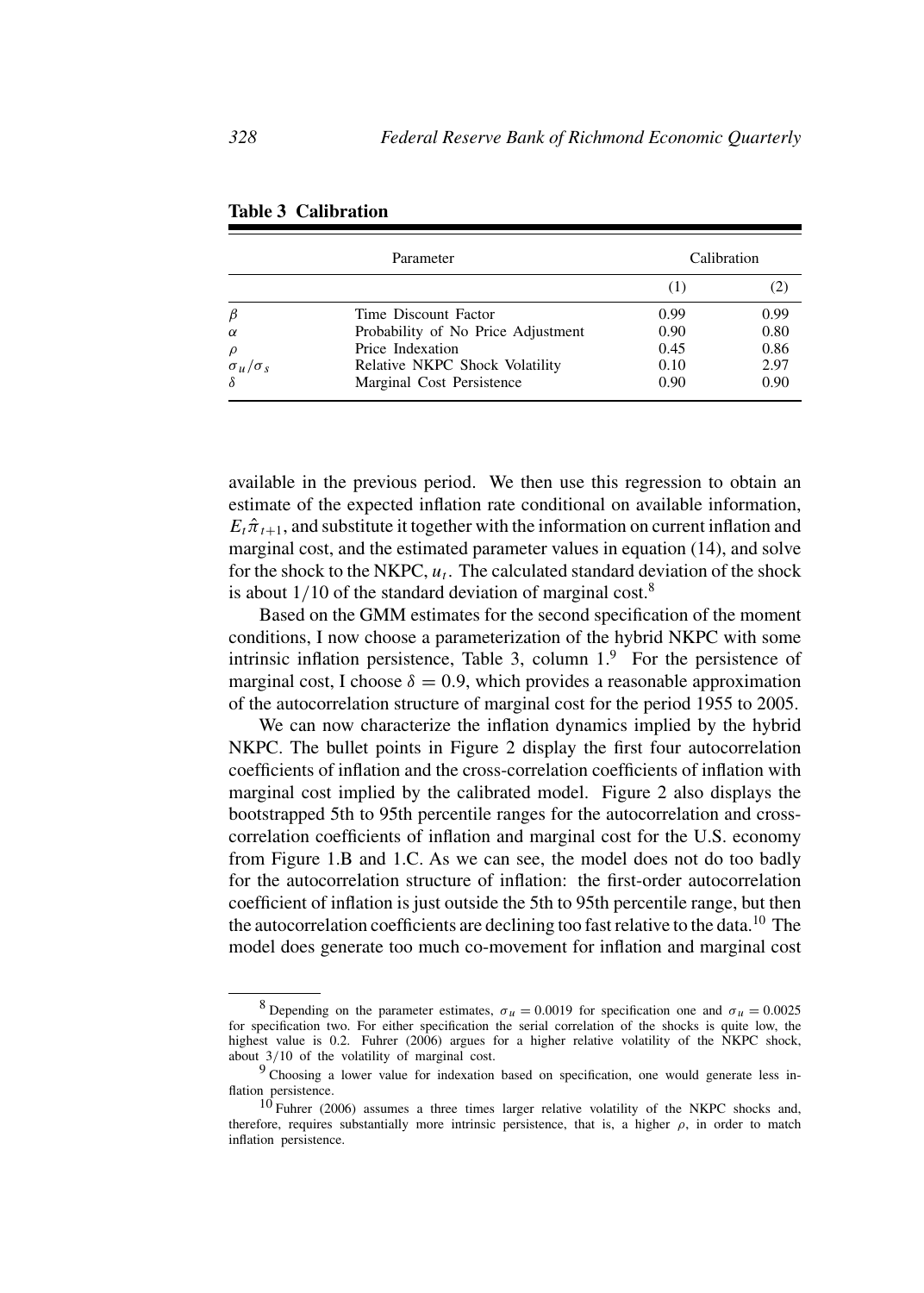

**Figure 2 Inflation Dynamics for the Hybrid NKPC**

Notes: The circles (squares) denote autocorrelations and cross-correlations from calibration 1 (2) of the hybrid NKPC. The boxes denote the 5-percentile to 95-percentile range of the statistic calculated from 1,000 bootstraps of data.

relative to the data: the predicted contemporaneous correlation coefficient is about 0.8, well above the observed value of 0.3.

Given the failure of the GMM-based calibration to account for the autocorrelation and cross-correlation structure of inflation and marginal cost, I now consider an alternative calibration that exactly matches the first-order autocorrelation of inflation and the contemporaneous cross-correlation of inflation and marginal cost. As I pointed out above, the estimated price adjustment probability of 10 percent per quarter is quite low. Other work suggests higher price adjustment probabilities, about 20 percent per quarter, e.g., Galí and Gertler (1999), Eichenbaum and Fisher (2007), or Cogley and Sbordone (2006).<sup>11</sup> For the alternative calibration I, therefore, assume that  $\alpha = 0.8$ . Conditional

<sup>11</sup> The NKPC specification in equation (14) is based on constant firm-specific marginal cost. Eichenbaum and Fisher (2007) and Cogley and Sbordone (2006) consider the possibility of increasing firm-specific marginal cost. Adjusting their estimates for constant firm-specific marginal cost yields  $\alpha = 0.8$ .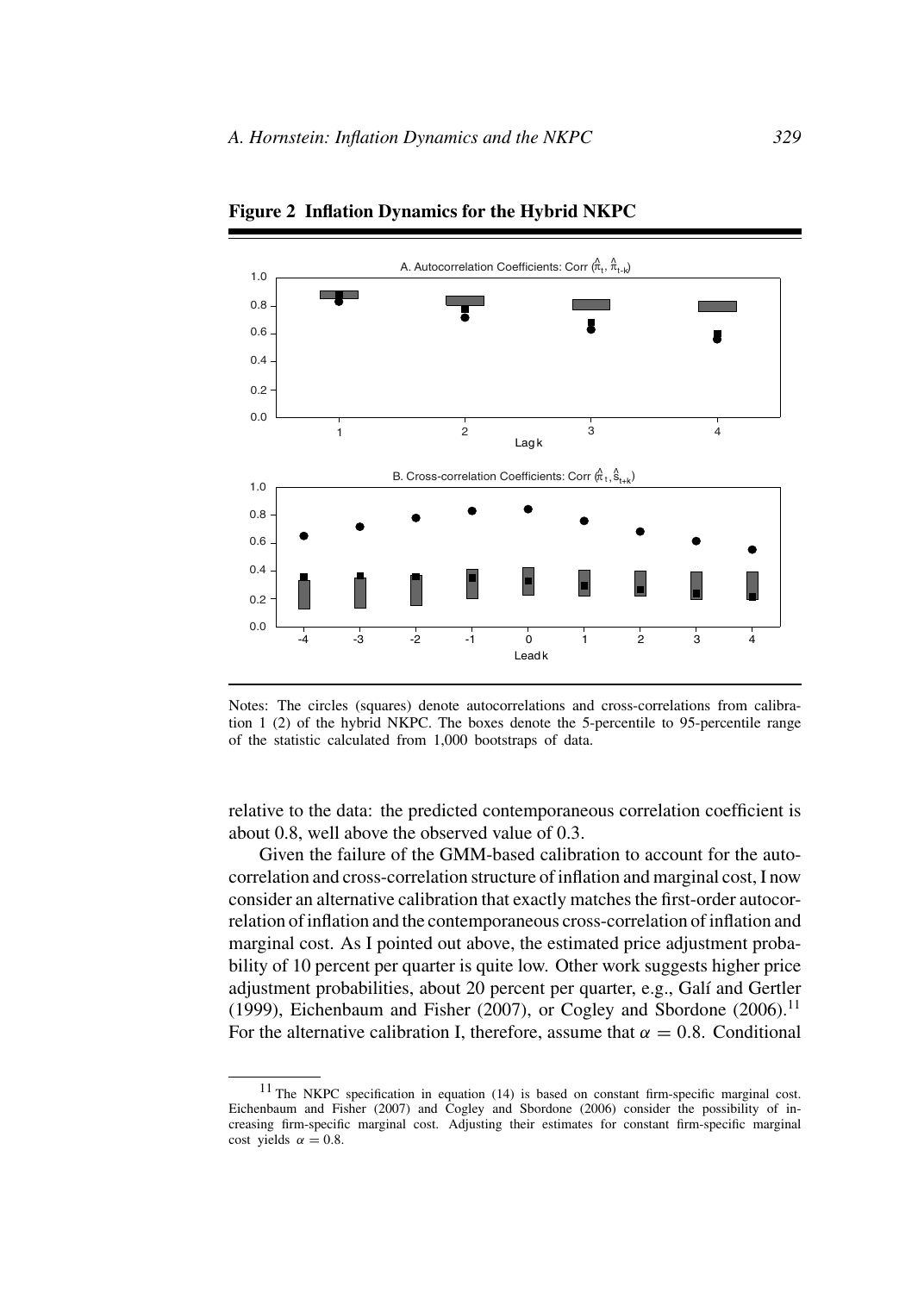on an unchanged time discount factor,  $\beta$ , this implies a coefficient on marginal cost,  $\kappa_0 = 0.05$ , which represents an upper bound of what has been estimated for hybrid NKPCs.

I now choose intrinsic persistence,  $\rho$ , and the relative volatility of the NKPC shock,  $\sigma_u/\sigma_s$ , to match the sample first-order autocorrelation coefficient of inflation,  $Corr(\hat{\pi}_t, \hat{\pi}_{t-1}) = 0.88$ , and the contemporaneous correlation of inflation and marginal cost,  $Corr \left( \hat{\pi}_t, \hat{s}_t \right) = 0.33$ . This procedure yields a very large value for inflation indexation,  $\rho = 0.86$ , which makes inflation persistence essentially independent of marginal cost. A very high relative volatility of the NKPC shock,  $\sigma_u/\sigma_s = 2.97$ , can then reduce the co-movement between inflation and marginal cost without affecting inflation persistence significantly. The implied parameter values of this calibration are summarized in the second column of Table 3.

The autocorrelation and cross-correlation structure of the alternative calibration is represented by the squares in Figure 2. With few exceptions the cross-correlations predicted by the alternative calibration stay in the 5th to 95th percentile ranges of the observed cross-correlations. The autocorrelation coefficients continue to decline at a rate that is faster than observed in the data.

# **3. THE CHANGING NATURE OF INFLATION**

The behavior of inflation has changed markedly over time, Table 1, column (1). Inflation tended to be below the sample mean in the 1950s and 1960s, average inflation was about 2.5 percent, but inflation increased in the second half of the 1960s. In the 1970s, inflation increased even more, averaging 6.5 percent and reaching peaks of up to 12 percent. In the early 1980s, inflation came down fast, averaging 3.2 percent from 1984 to 1991. Finally, in the period since the early 1990s, inflation continued to decline, but otherwise remained relatively stable, averaging about 2 percent.<sup>12</sup>

Most observers attribute the changes in average inflation since the 1960s to changes in monetary policy, as represented by different chairmen of the monetary policy committee of the Federal Reserve System. We have the "Burns inflation" of the 1970s, the "Volker disinflation" of the early 1980s, and the "Greenspan period" with a further reduction and stabilization of inflation from the late 1980s to 2005. Interestingly enough, these substantial changes in the mean inflation rate were not associated with comparable changes in mean marginal cost: average marginal cost differs by at most 3 percent across the sub-samples, Table 1, column 3.

<sup>12</sup> I choose 1970 as the starting point of the high inflation era since mean inflation before 1970 is relatively close to the sample mean. The year 1984 is usually chosen as representing a definite break with the high inflation regime of the 1970s, e.g., Galí and Gertler (1999) or Roberts (2006). Levin and Piger (2003) argue for a break in the mean inflation rate in 1991.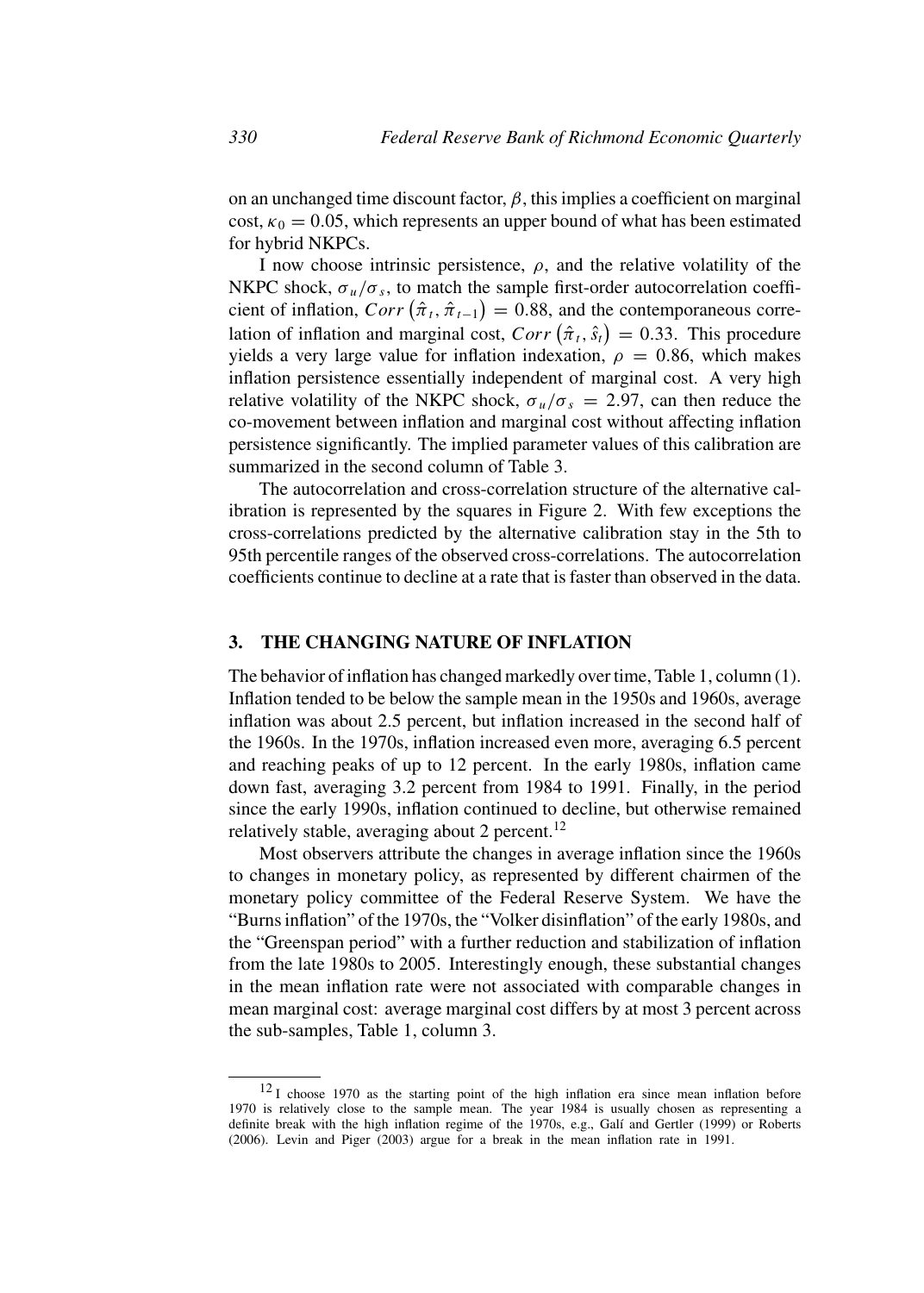In the following, we will first show that allowing for changes in mean inflation rates affects the inflation dynamics as measured by the autocorrelation and cross-correlation structure. Since it appears that accounting for changes in the mean inflation rate affects the dynamics of inflation, we investigate whether the average inflation rate around which we approximate the optimal price-setting behavior of the firms in the Calvo model affects the dynamics of the NKPC.

### **Inflation Dynamics and Average Inflation**<sup>13</sup>

The persistence and co-movement of inflation and marginal cost have varied across decades. In Figure 3, we display the autocorrelations and crosscorrelations of inflation and marginal cost for the four periods we have just mentioned: the 1960s, 1970s, 1980s, and the period beginning in 1992.

In the 1960s, both inflation and marginal cost are highly persistent, with inflation being somewhat more persistent than marginal cost: the autocorrelation coefficients for inflation do not decline as fast as the ones for marginal cost. But in the following periods, it appears as if the persistence of inflation declines, at least relative to marginal cost. This decline of inflation persistence is especially noticeable for the first- and second-order autocorrelation coefficients from 1984 on, Figure 3, A.3 and  $A.A.<sup>14</sup>$ 

The positive correlation between inflation and marginal cost in the full sample hides substantial variation of co-movement across sub-samples. The 1970s is the only period with a strong positive correlation between inflation and marginal cost, Figure 3, B.2. At the other extreme are the 1960s when the correlation between inflation and marginal cost is negative for almost all leads and lags, Figure 3, B.1. In between are the remaining two sub-samples from 1984 on, in which the correlation between inflation and marginal cost tends to be positive, but only weakly so.

#### **The NKPC at Positive Average Inflation**

How should we interpret these changes in the time series properties of inflation and marginal cost? In particular, what do these changes tell us about the NKPC as a model of inflation? The decline in persistence is especially intriguing since it coincides with the decline of the average inflation rate. Most observers

<sup>&</sup>lt;sup>13</sup> Articles that discuss changes in the inflation process include Cogley and Sargent (2001), Levin and Piger (2003), Nason (2006), and Stock and Watson (2007). Roberts (2006) and Williams (2006) relate the changes in the inflation process to changes in the Phillips curve.

<sup>14</sup> We should note, however, that the sum of autocorrelation coefficients from univariate regressions in the inflation rate and marginal cost do not indicate statistically significant changes in the persistence of inflation or marginal cost across subperiods, Table 1, columns 5 and 6.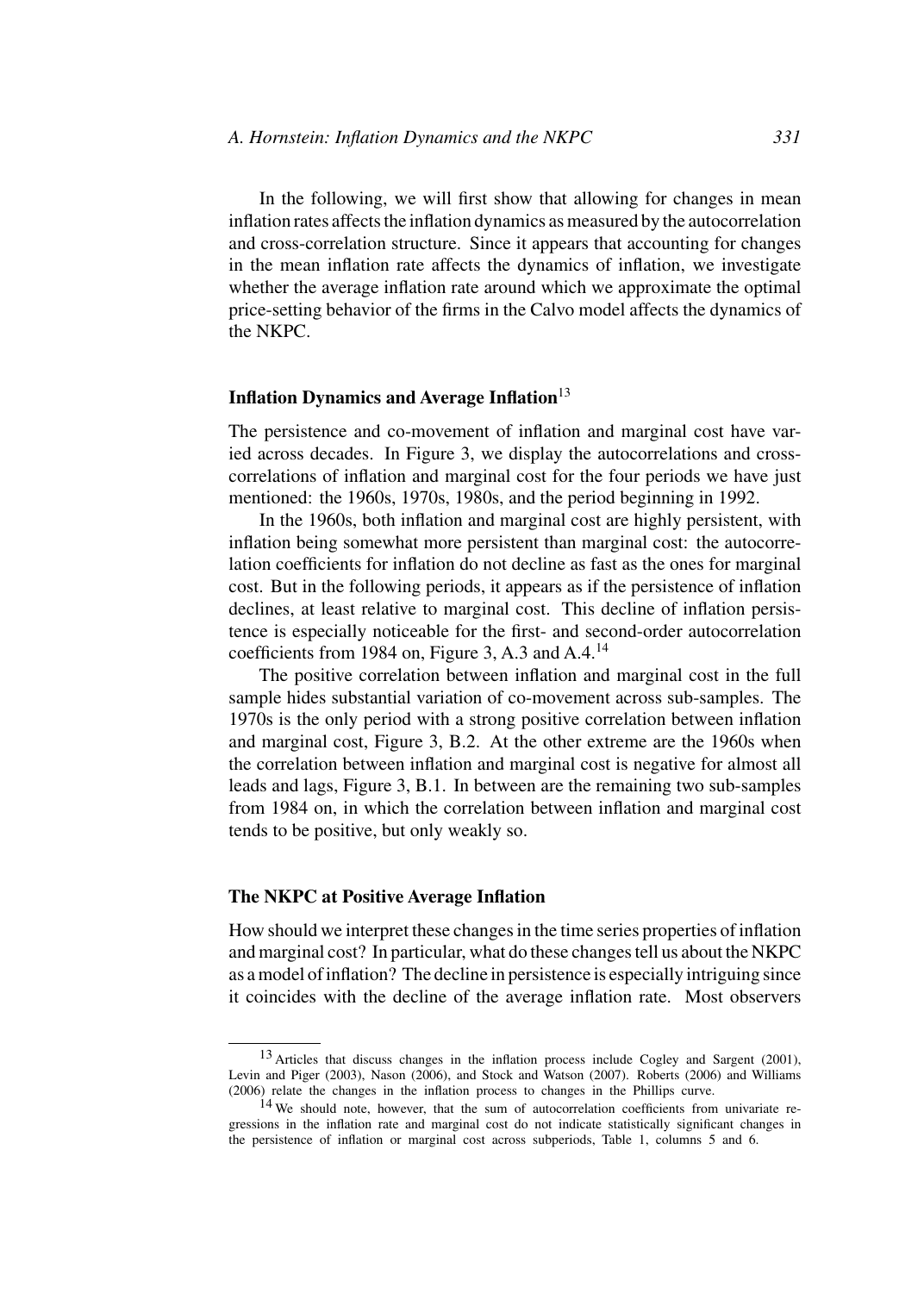

**Figure 3 Inflation and Marginal Cost Dynamics Over Time**

Notes: In Panel A, the circles (squares) denote the sub-sample autocorrelations for inflation (marginal cost). In Panel B, the diamonds denote the cross-correlations of inflation and marginal cost. In Panels A and B, the boxes denote the 5-percentile to 95-percentile range of the statistic calculated from 1,000 bootstraps of the sub-sample data.

attribute the reduction of the average inflation rate to monetary policy, but should one also attribute the reduced inflation persistence to monetary policy?

From the perspective of the reduced form NKPC with no feedback from inflation to marginal cost, equation (15), monetary policy is unlikely to have affected the persistence of inflation. In this framework, monetary policy works through its impact on marginal cost, but if anything, marginal cost has become more persistent rather than less persistent since the 1990s. We now ask if this conclusion may be premature since it relies on an approximation of the inflation dynamics in the Calvo model around a zero-average inflation rate. If one approximates the inflation dynamics around a positive-average inflation rate, then inflation persistence depends on the average inflation rate, even when the other structural parameters of the environment remain fixed.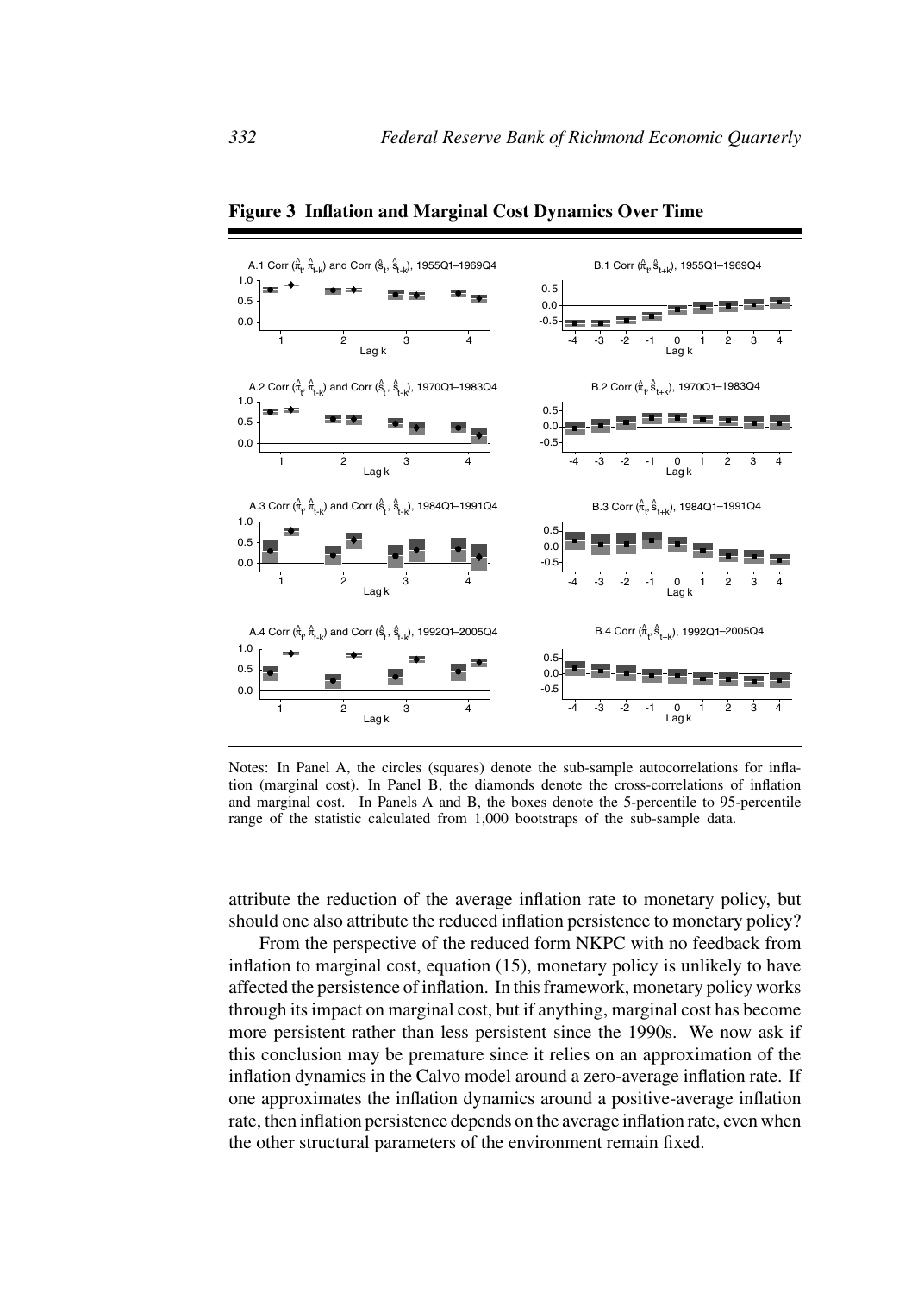The modified hybrid NKPC for an approximation at the gross inflation rate  $\bar{\pi} > 1$  is

$$
E_t [(1 - \lambda_1 L^{-1}) (1 - \lambda_2 L^{-1}) (1 - \rho L) \hat{\pi}_t] = \kappa_1 E_t [(1 + \phi L^{-1}) \hat{s}_t] + u_t.
$$
\n(18)

The derivation of  $(18)$  is described in Hornstein  $(2007)$ .<sup>15</sup> The NKPC is now a third-order difference equation in inflation and involves current and future marginal cost. The coefficients  $\lambda_1$ ,  $\lambda_2$ ,  $\phi$ , and  $\kappa_1$  are functions of the underlying structural parameters,  $\alpha$ ,  $\beta$ ,  $\rho$ , and a new parameter  $\theta$ , representing the firms' demand elasticity. Furthermore, the coefficients also depend on the average inflation rate,  $\bar{\pi}$ , around which we approximate the optimal pricing decisions of the firms.

The modified hybrid NKPC (18) simplifies to the hybrid NKPC (14) for zero net-inflation,  $\bar{\pi} = 1$ . As we increase the average inflation rate, inflation becomes less responsive to marginal cost in the modified NKPC. In Figure 4.A, we plot the coefficient on marginal cost  $\kappa_1$  in the modified NKPC as a function of the average inflation rate for our two calibrations of the hybrid NKPC. In addition to the parameter values listed in Table 3, we also have to parameterize the demand elasticity of the monopolistically competitive firms, θ. Consistent with the literature on nominal rigidities, we assume that  $θ = 11$ , which implies a 10 percent steady-state markup. For both calibrations, the coefficient on marginal cost declines with the average inflation rate, Figure 4.A. This suggests that everything else being equal, inflation will be less persistent and less correlated with marginal cost at higher inflation rates, since marginal cost has a smaller impact on inflation. The first calibration with a low price adjustment probability represents an extreme case, in that respect, since the coefficient on marginal cost converges to zero. On the other hand, for the second calibration with a higher price adjustment probability, the coefficient on marginal cost is relatively inelastic with respect to changes in the inflation rate.

Assuming that marginal cost follows an AR(1) with persistence  $\delta$  such that the product of  $\delta$  and the roots of the lead polynomials in equation (18) are less than one,  $|\delta \lambda_i|$  < 1, we can derive the reduced form of the modified NKPC as

$$
(1 - \rho L)\hat{\pi}_t = \kappa_1 \frac{1 + \delta\phi}{(1 - \lambda_1 \delta)(1 - \lambda_2 \delta)}\hat{s}_t + u_t = a_1 \hat{s}_t + u_t. \tag{19}
$$

This expression is formally equivalent to the reduced form of the hybrid NKPC, equation (15), but now the coefficient  $a_1$  is a function of the average inflation rate. Since inflation becomes less responsive to marginal cost in the NKPC

<sup>15</sup> Ascari (2004) and Cogley and Sbordone (2005, 2006) also derive the modified NKPC, but choose a different representation. Their representation is based on the hybrid NKPC, equation (14), and adds a term that involves the expected present value of future inflation.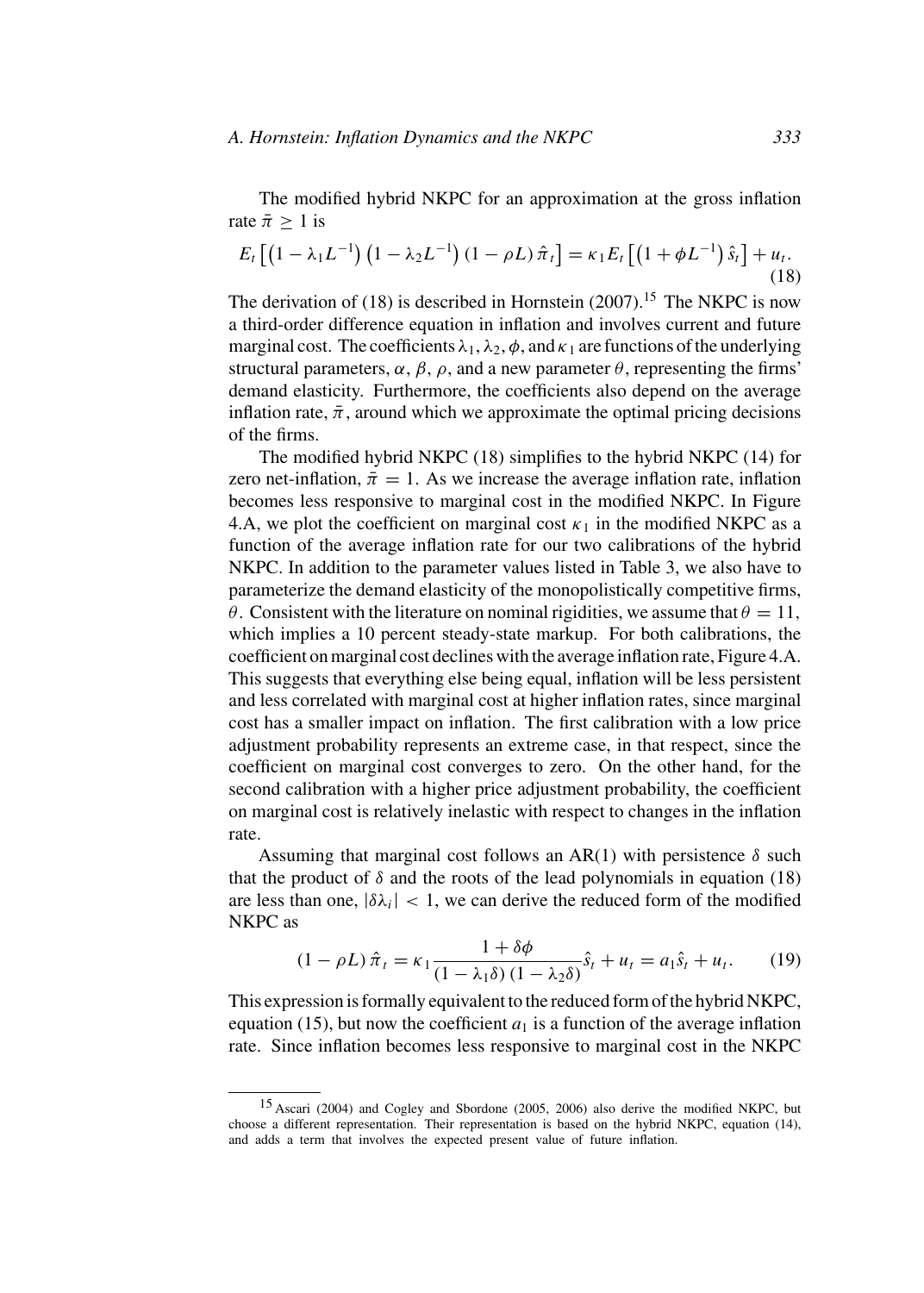

**Figure 4 The NKPC and Changes in Average Inflation**

when the average inflation rate increases, inflation in the reduced form NKPC also becomes less responsive to marginal cost:  $a_1$  declines with the average inflation rate, Figure 4.B. As with the coefficient on marginal cost in the NKPC,  $\kappa_1$ , the coefficient on marginal cost in the reduced form NKPC,  $a_1$ , declines much more for the first calibration with the relatively low price adjustment probability. This feature is important since the autocorrelations and crosscorrelations of inflation depend on the average inflation rate only through the responsiveness of inflation to marginal cost,  $a_1$ .

We now replicate the analysis of Section 2 and calculate the first four autocorrelation coefficients of inflation and the cross-correlation coefficients of inflation with marginal cost when the average annual inflation rate varies from 0 to 8 percent.<sup>16</sup> In Figures 5 and 6, we display the autocorrelation and cross-correlation coefficients for the two calibrations. With a low price adjustment probability, the first calibration, an increase of the average inflation rate substantially reduces the persistence of inflation and its co-movement with marginal cost, Figure 5. Even moderately high annual inflation rates, about 4

<sup>16</sup> For the parameter values used in the calibration, the "weighted" roots of the lead polynominal are less than one for all of the average annual inflation rates considered.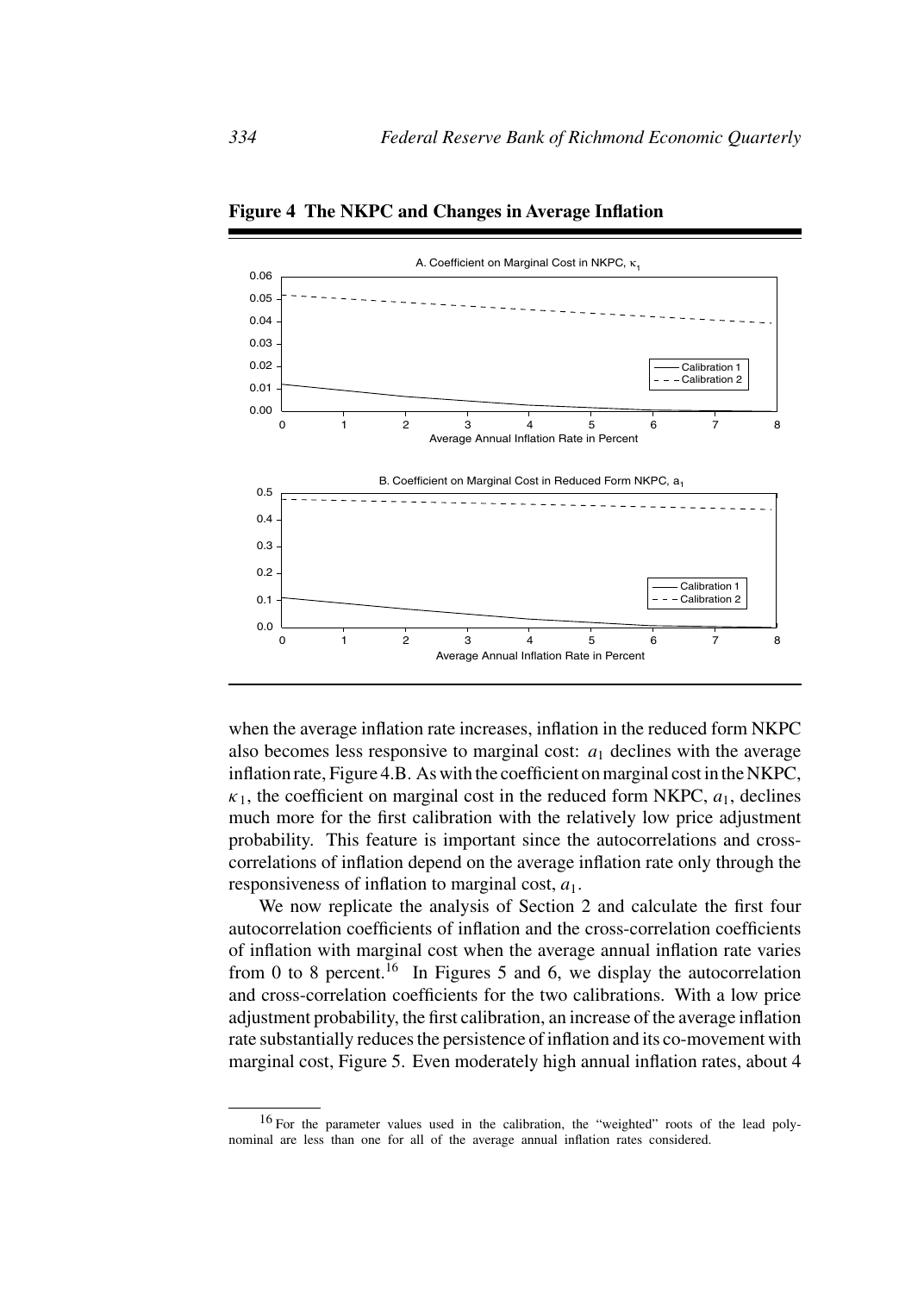

**Figure 5 The Effects of Average Inflation, Calibration 1**

percent, reduce the first-order autocorrelation and the contemporaneous crosscorrelation by half. This pattern follows directly from equations (16) and (17) and the fact that the coefficient  $a_1$  converges to zero for the first calibration. With a higher price adjustment probability, the second calibration, a higher average inflation rate also tends to reduce persistence and co-movement of inflation, but the quantitative impact is negligible, Figure 6. Again, this pattern conforms with the limited impact of changes in average inflation on the reduced form coefficient of marginal cost.

# **Changing U.S. Inflation Dynamics and the Modified NKPC**

Based on the modified NKPC, can changes in average inflation account for the changing U.S. inflation dynamics? Not really. There are two big changes in the average inflation rate between sub-samples of the U.S. economy. First, average inflation increased from 2.5 percent in the 1960s to 6.5 percent in the 1970s, and second, average inflation subsequently declined to 3.2 percent in the 1980s. These changes in average inflation were associated with significant changes in the persistence of inflation and the co-movement of inflation with marginal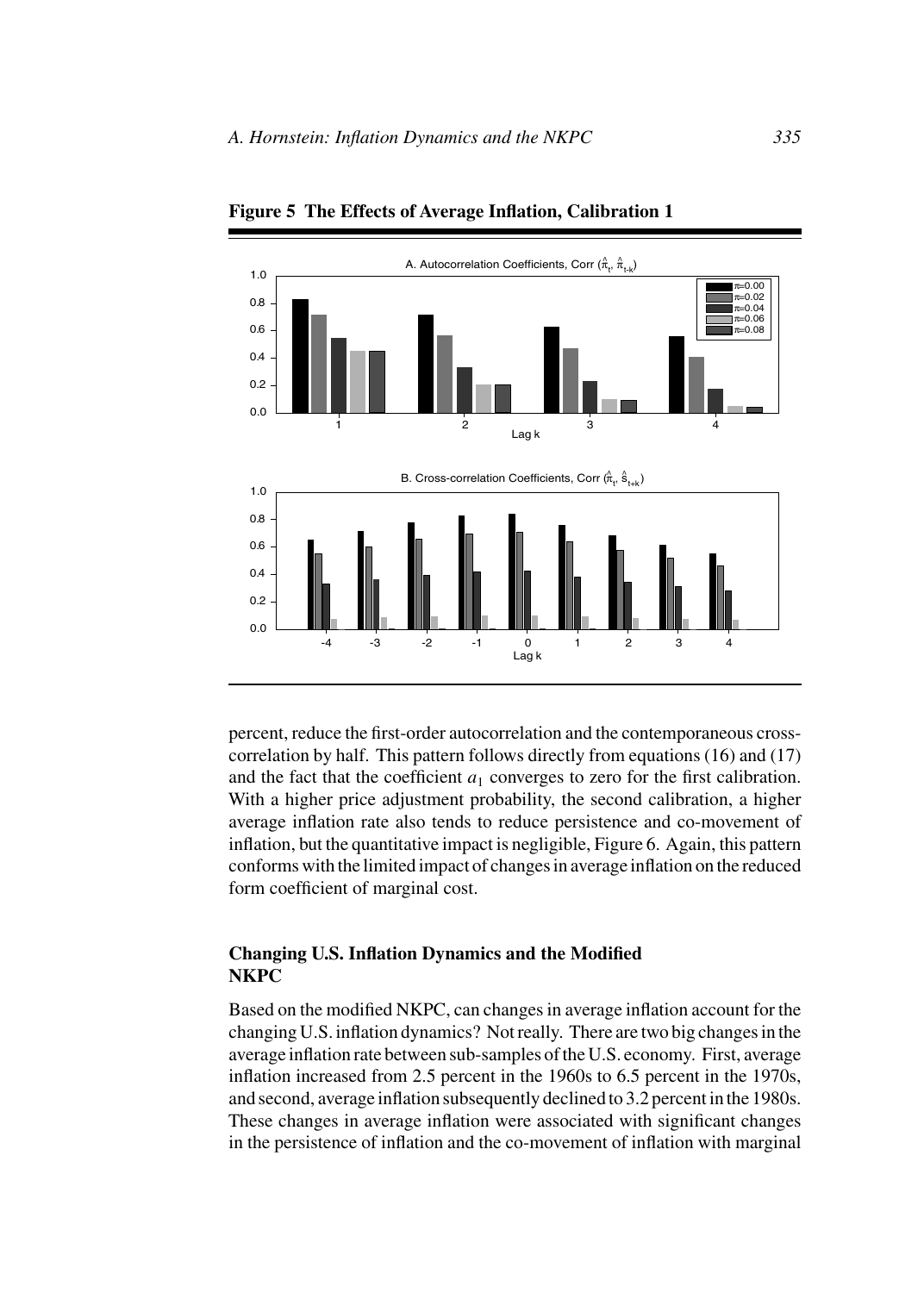

**Figure 6 The Effects of Average Inflation, Calibration 2**

cost. Yet, the predictions of the modified NKPC for inflation persistence and co-movement based on the observed changes in average inflation are inconsistent with the observed changes in persistence and co-movement.

On the one hand, a calibration with relatively low price adjustment probabilities, the first calibration, predicts big changes for persistence and comovement in response to the changes in average inflation, but the changes either do not take place or are opposite to what the model predicts. In response to the increase of the average inflation rate from the 1960s to the 1970s, inflation persistence and co-movement should have declined substantially, but persistence did not change and co-movement increased. Indeed the correlation between inflation and marginal cost switches from negative, which is inconsistent with the NKPC to begin with, to positive. In response to the reduction of average inflation in the 1980s, the model predicts more inflation persistence and more co-movement of inflation and marginal cost. Yet again, the opposite happens. Inflation persistence declines, at least the first- and second-order autocorrelation coefficients decline, and the correlation coefficients between inflation and marginal cost decline.

On the other hand, a calibration of the modified NKPC with relatively high price adjustment probabilities, the second calibration, cannot account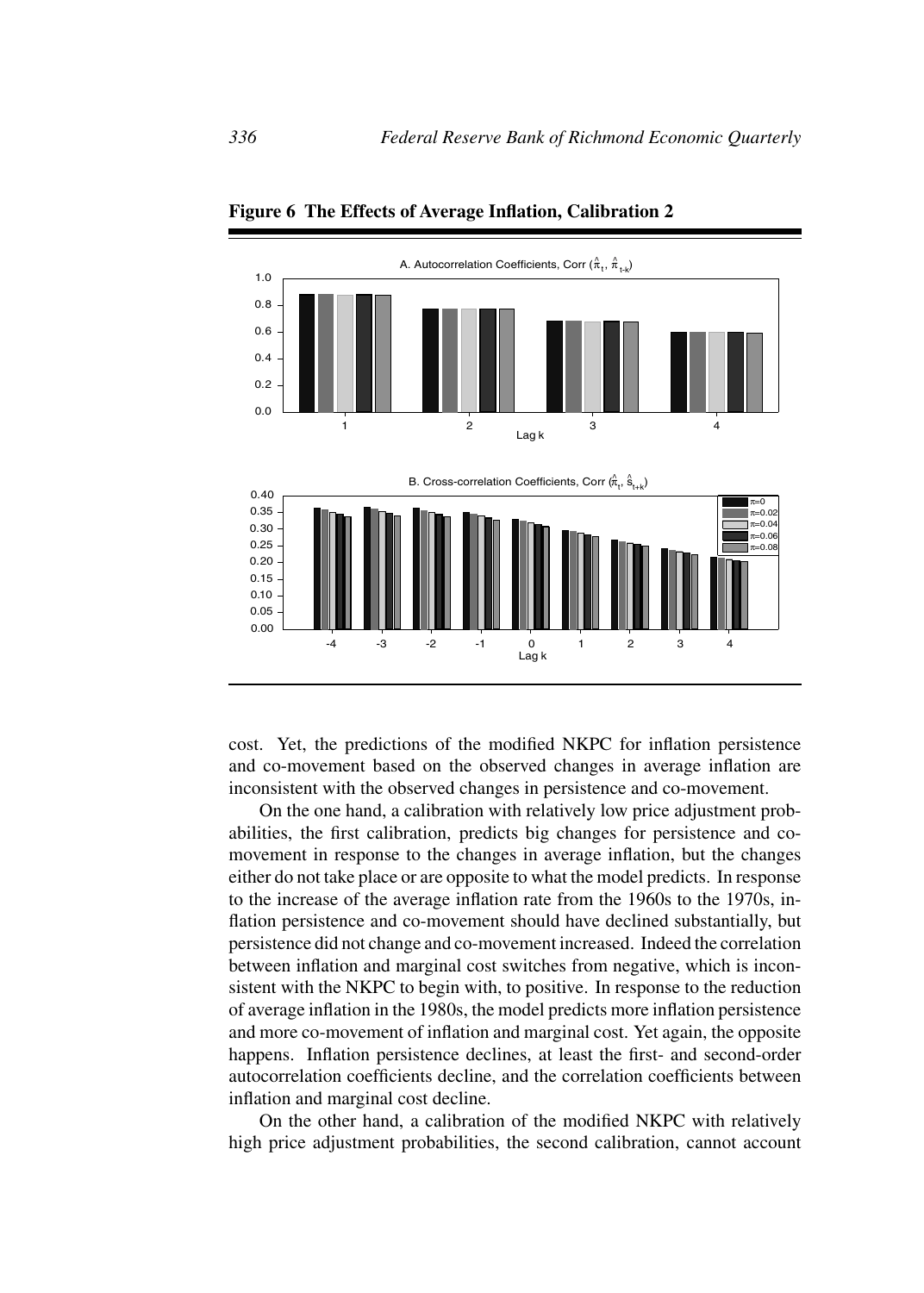for any quantitatively important effects on the persistence or co-movement of inflation based on changes in average inflation.

# **4. CONCLUSION**

We have just argued that a hybrid NKPC, modified to account for changes in trend inflation, has problems accounting for the changes of U.S. inflation dynamics over the decades. One way to account for these changes of inflation dynamics within the framework of the NKPC is to allow for changes in the model's structural parameters. For example, inflation indexation, that is, intrinsic persistence, could have increased and decreased to offset the effects of a higher trend inflation in the 1970s. This pattern of inflation indexation in response to the changes in trend inflation looks reasonable. However, attributing changes in the dynamics of inflation to systematic changes in the structural parameters of the NKPC makes this framework less useful for monetary policy analysis. This is troublesome since several central banks have recently begun to develop full-blown Dynamic Stochastic General Equilibrium (DSGE) models with versions of the NKPC as an integral part. Ultimately, these DSGE models are intended for policy analysis, and for this analysis it is presumed that the model elements, such as the NKPC, are invariant to the policy changes considered. Based on the analysis in this article, it then seems appropriate to investigate further the "stability" of the NKPC before one starts using these models for policy analysis.

# **APPENDIX**

We use seasonally adjusted quarterly data for the time period 1955Q1 to 2005Q4. All data are from HAVER with mnemonics in parentheses. From the national income accounts we take real GDP (GDPH@USECON) and for the GDP deflator we take the chained price index (JGDP@USECON). From the nonfarm business sector we take the unit labor cost index (LXNFU@USECON), the implicit price deflator (LXNFI@USECON), and the hourly compensation index (LXNFC@USECON). All of the three nonfarm business sector series are indices that are normalized to 100 in 1992.

We define inflation as the quarterly growth rate of the GDP deflator and marginal cost as the log of the ratio of unit labor cost and the nonfarm business price deflator. We construct the instruments for the GMM estimation other than lagged inflation and marginal cost following Galí, Gertler, and López-Salido (2005). The output gap is the deviation of log real GDP from a quadratic trend, and wage inflation is the growth rate of the hourly compensation index.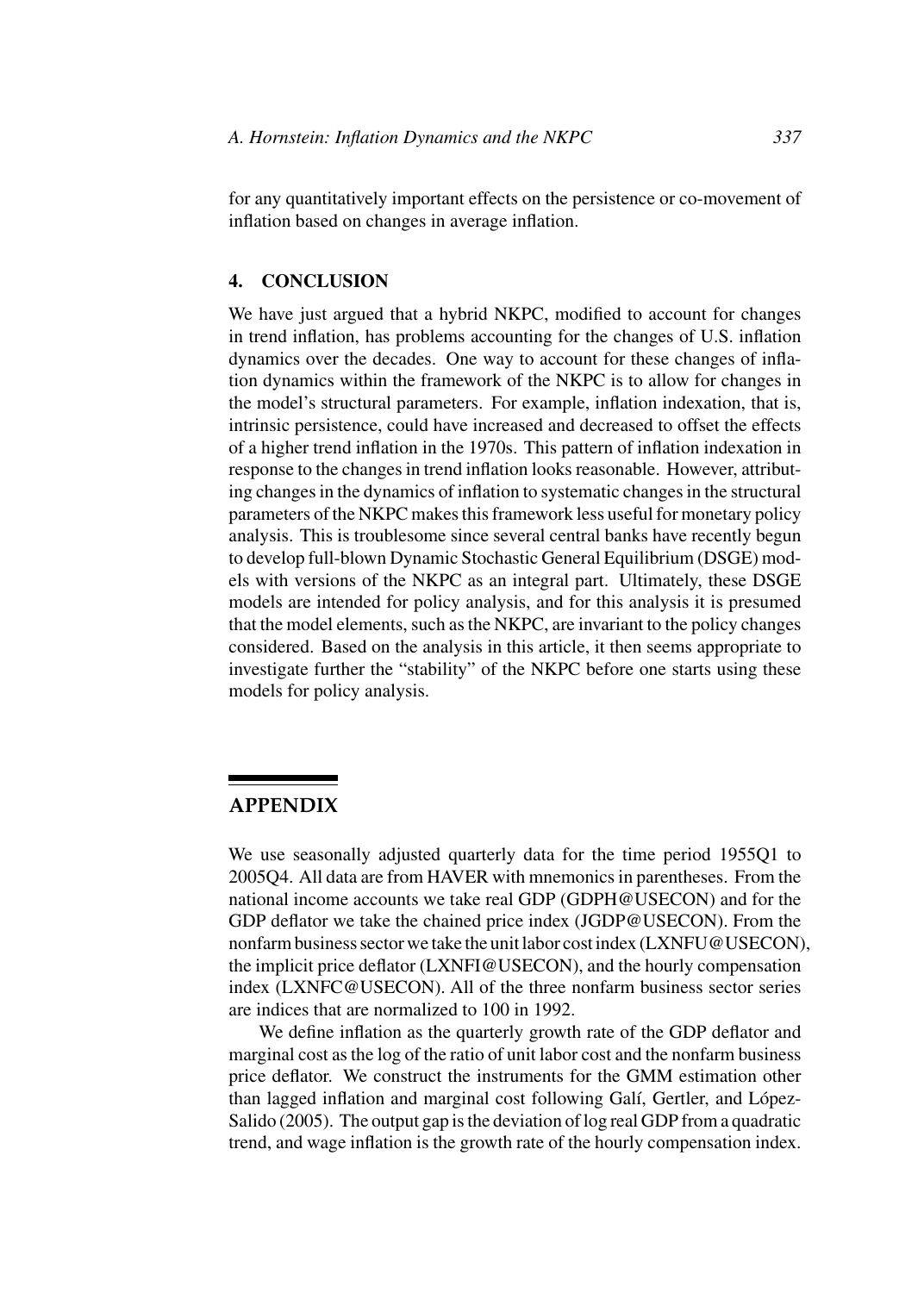# **REFERENCES**

- Ascari, Guido. 2004. "Staggered Prices and Trend Inflation: Some Nuisances." *Review of Economic Dynamics* 7 (3): 642–67.
- Calvo, Guillermo. 1983. "Staggered Prices in a Utility-Maximizing Framework." *Journal of Monetary Economics* 12 (3): 383–98.
- Christiano, Lawrence, Martin Eichenbaum, and Charles Evans. 2005. "Nominal Rigidities and the Dynamic Effects of a Shock to Monetary Policy." *Journal of Political Economy* 113 (1): 1–45.
- Cogley, Timothy, and Thomas Sargent. 2001. "Evolving Post-World War II U.S. Inflation Dynamics." In *NBER Macroeconomics Annual 2001*: 331–72.
- Cogley, Timothy, and Argia M. Sbordone. 2005. "A Search for a Structural Phillips Curve." Federal Reserve Bank of New York *Staff Report* No. 203 (March).
- Cogley, Timothy, and Argia M. Sbordone. 2006. "Trend Inflation and Inflation Persistence in the New Keynesian Phillips Curve." Federal Reserve Bank of New York *Staff Report* No. 270 (December).
- Eichenbaum, Martin, and Jonas D. M. Fisher. 2007. "Estimating the Frequency of Price Re-Optimization in Calvo-Style Models." *Journal of Monetary Economics* 54 (7): 2,032–47.
- Fuhrer, Jeffrey C. 2006. "Intrinsic and Inherited Inflation Persistence." *International Journal of Central Banking* 2 (3): 49–86.
- Galí, Jordi, and Mark Gertler. 1999. "Inflation Dynamics: A Structural Econometric Analysis." *Journal of Monetary Economics* 44 (2): 195–222.
- Galí, Jordi, Mark Gertler, and David López-Salido. 2005. "Robustness of the Estimates of the Hybrid New Keynesian Phillips Curve." *Journal of Monetary Economics* 52 (6): 1,107–18.
- Hornstein, Andreas. 2007. "Notes on the New Keynesian Phillips Curve." Federal Reserve Bank of Richmond Working Paper No. 2007-04.
- Levin, Andrew T., and Jeremy M. Piger. 2003. "Is Inflation Persistence Intrinsic in Industrialized Economies?" Federal Reserve Bank of St. Louis Working Paper No. 2002-023E.
- Nason, James. 2006. "Instability in U.S. Inflation: 1967–2005." Federal Reserve Bank of Atlanta *Economic Review* 91 (2): 39–59.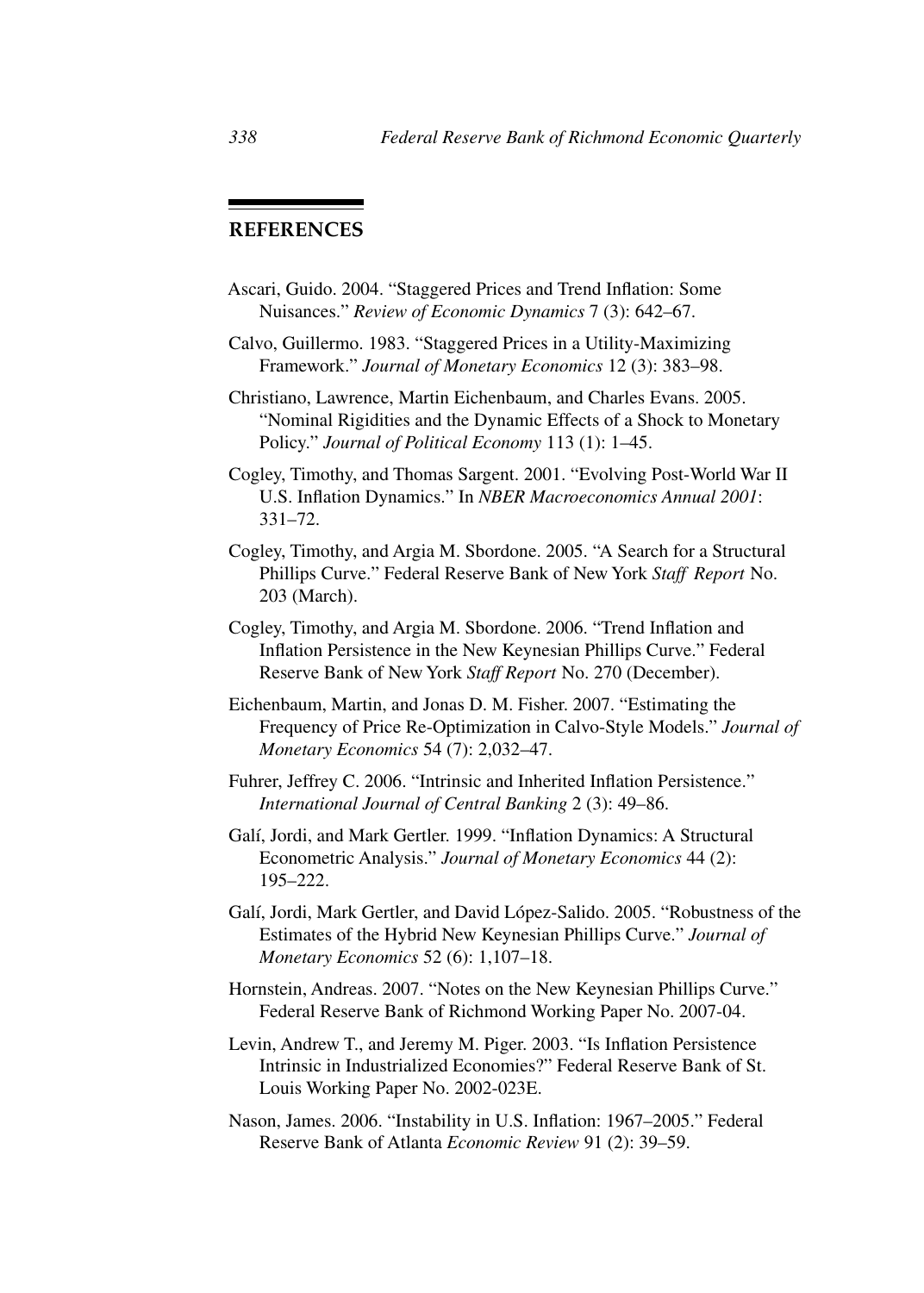- Roberts, John M. 2006. "Monetary Policy and Inflation Dynamics." *International Journal of Central Banking* 2 (3): 193–230.
- Sbordone, Argia M. 2002. "Prices and Unit Labor Costs: A New Test of Price Stickiness." *Journal of Monetary Economics* 49 (2): 265–92.
- Stock, James H., and Mark W. Watson. 2007. "Why Has Inflation Become Harder to Forecast?" *Journal of Money, Credit, and Banking* 39 (1): 3–33.
- Williams, John C. 2006. "Inflation Persistence in an Era of Well-Anchored Inflation Expectations." Federal Reserve Bank of San Francisco *Economic Letter* No. 2006-27.
- Woodford, Michael. 2003. *Interest and Prices.* Princeton, NJ: Princeton University Press.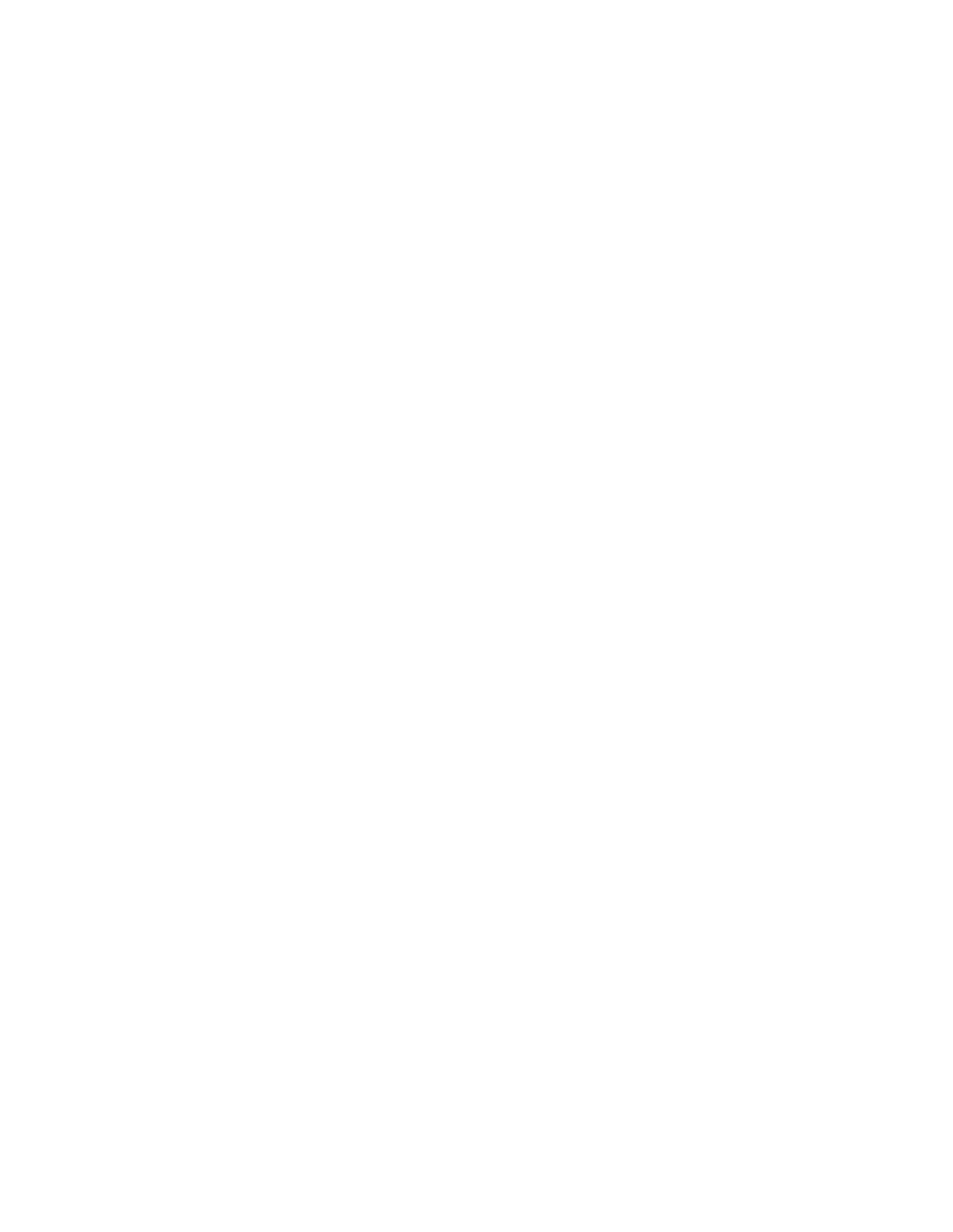# The Evolution of City Population Density in the United States

Kevin A. Bryan, Brian D. Minton, and Pierre-Daniel G. Sarte

The answers to important questions in urban economics depend on the density of population, not the size of population. In particular, positive production or residential externalities, as well as negative externalities such density of population, not the size of population. In particular, positive production or residential externalities, as well as negative externalities such as congestion, are typically modeled as a function of density (Chatterjee and Carlino 2001, Lucas and Rossi-Hansberg 2002). The speed with which new knowledge and production techniques propagate, the gain in property values from the construction of urban public works, and the level of labor productivity are all affected by density (Carlino, Chatterjee, and Hunt 2006, Ciccone and Hall 1996). Nonetheless, properties of the distribution of urban population size have been studied far more than properties of the urban density distribution.

Chatterjee and Carlino (2001) offer an insightful example as to why density can be more important than population size. They note that though Nebraska and San Francisco have the same population, urban interactions occur far less frequently in Nebraska because of its much larger area. Though the differences in the area of various cities are not quite so stark, there are meaningful heterogeneities in city densities. Given the importance of urban density, the stylized facts presented in the article ultimately require explanations such as those given for the evolution of city population.

This article makes two major contributions concerning urban density. First, we construct an electronic database containing land area, population, and urban density for every city with population greater than 25,000 in the

We wish to thank Kartik Athreya, Nashat Moin, Roy Webb, and especially Ned Prescott for their comments and suggestions. The views expressed in this article are those of the authors and do not necessarily represent those of the Federal Reserve Bank of Richmond or the Federal Reserve System. Data and replication files for this research can be found at http://www.richmondfed.org/research/research\_economists/pierre-daniel\_sarte.cfm. All errors are our own.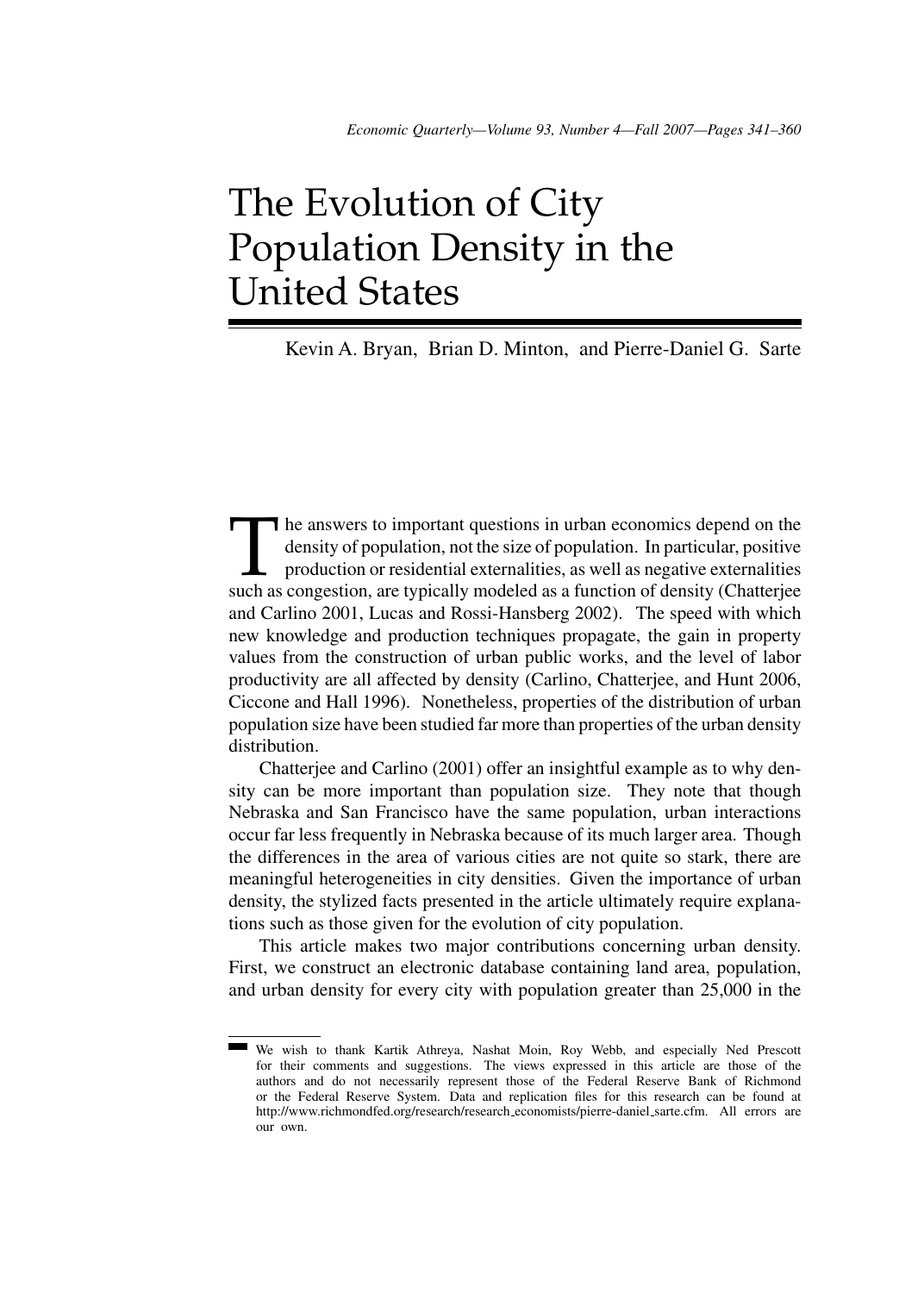United States. Second, we document a number of stylized facts about the urban density distribution by constructing nonparametric estimates of the distribution of city densities over time and across regions.

We compile data for each decade from 1940 to 2000; by 2000, 1,507 cities meet the 25,000 threshold. In addition, we include those statistics for every "urbanized area" in the United States, decennially from 1950 to 2000. Though we also present data on Metropolitan Statistical Area (MSA) density evolution from 1950 to 1980, this definition of a city can be problematic for work with densities. A discussion of the inherent problems with using MSA data is found in Section 1. To the best of our knowledge, these data have not been previously collected in an electronic format.

Our findings document that the distribution of city densities in the United States has shifted leftward since 1940; that is, cities are becoming less dense. This shift is not confined to any particular decade. It is evident across regions, and it is driven both by new cities incorporating with lower densities, and by old cities adding land faster than they add population. The shift is seen among several different definitions of cities. A particularly surprising result is that "legal cities," defined in this article as regions controlled by a local government, have greatly decreased in density during the period studied. That is, since 1940, local governments have been annexing territory fast enough to counteract the increase in urban population. Annexation is the only way that cities can simultaneously have increasing population, which is true of the vast majority of cities in our sample, and yet still have decreasing density.

This article is organized as follows. Section 1 describes how our database was constructed, and also discusses which definition of city is most appropriate in different contexts. Section 2 discusses our use of nonparametric techniques to estimate the distribution of urban density. Section 3 presents our results and discusses why cities might be decreasing in density. Section 4 concludes.

## **1. DATA**

What is a city? There are at least three well-defined concepts of a city boundary in the United States that a researcher might use: the legal boundary of the city, the boundary of the built-up, urban region around a central city (an "urbanized area"), and the boundary of a census-defined Metropolitan Statistical Area (MSA). The legal boundary of a city is perhaps most relevant when investigating the area that state and local governments believe can be covered effectively with a single government. Legal boundaries also have the advantage of a consistent definition over the period studied; this is not completely true for urbanized areas, and even less true for MSAs. Urbanized areas parallel nicely with an economist's mental image of an agglomeration, as they include the built-up suburban areas around a central city. MSAs, though commonly used in the population literature, offer a much vaguer in-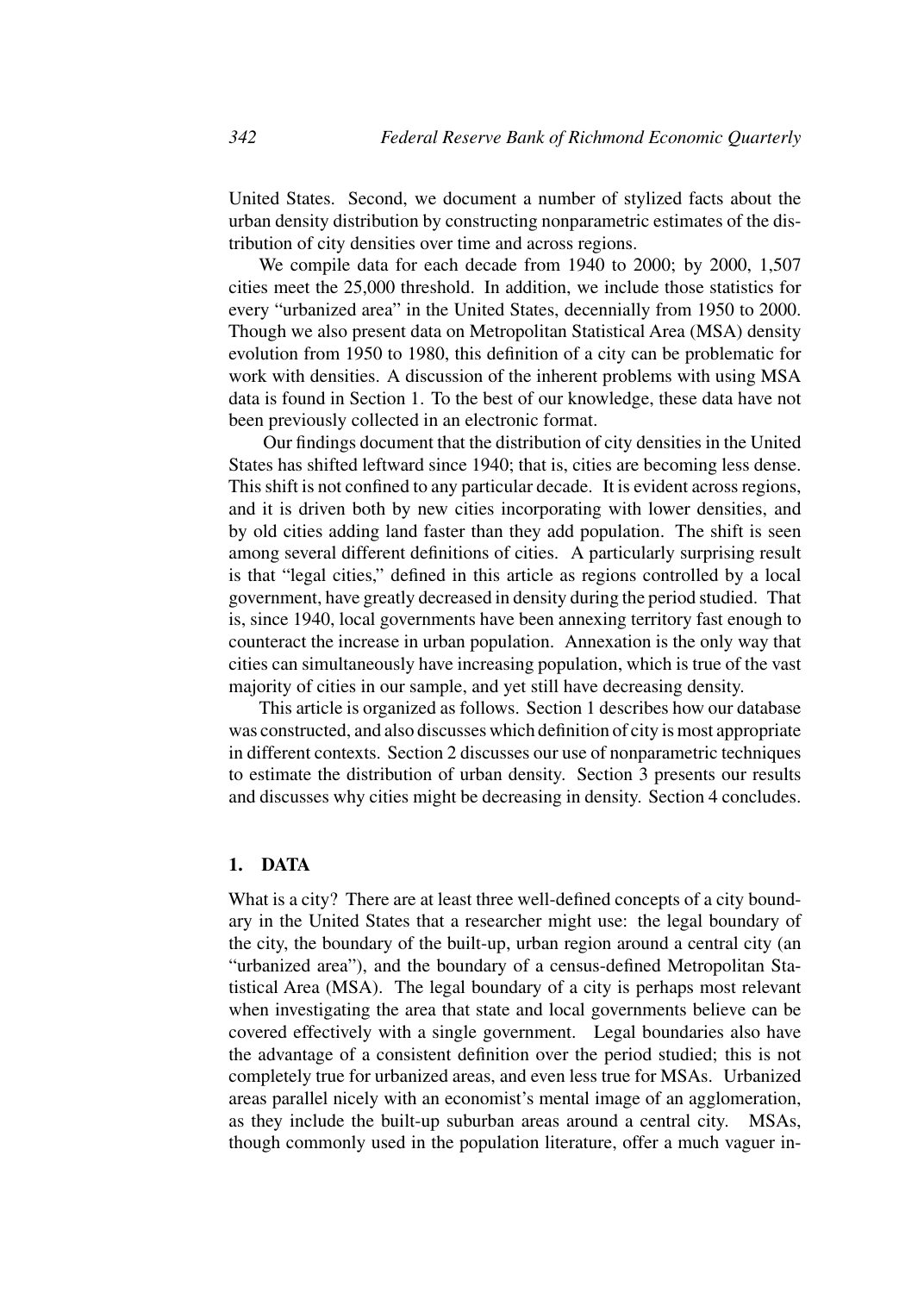| <b>Legal City</b>     | The region controlled by a local government or a<br>similar unincorporated region (CDP).<br>Defined by local and state governments.                                                                                         |
|-----------------------|-----------------------------------------------------------------------------------------------------------------------------------------------------------------------------------------------------------------------------|
| <b>Urbanized Area</b> | A region incorporating a central city plus surrounding<br>towns and cities meeting a density requirement.<br>Defined by the U.S. Census Bureau.                                                                             |
| <b>MSA</b>            | A region incorporating a central city, the county<br>containing that city, and surrounding counties meeting a<br>requirement on the percentage of workers commuting to<br>the center.<br>Defined by the U.S. Census Bureau. |

**Table 1 Three Definitions of a City**

terpretation. Figure 1 displays the city, urbanized area, and MSA boundaries for Richmond, Virginia, and Las Vegas, Nevada, in the year 2000.

Our database of legal cities is constructed from the decennial U.S. Bureau of the Census *Number of Inhabitants*, which is published two to three years after each census is taken. Population and land area for every U.S. "place" with a population greater than 2,500 are listed. Places include cities, towns, villages, urban townships, and census-designated places (CDPs). Cities, towns, and townships are legally defined places containing some form of local government, while a census-designated place (called an "unincorporated place" before 1980) refers to unincorporated areas with a "settled concentration of population." Some of these CDPs can be quite large; for instance, unincorporated Metairie, Louisiana has a population of nearly 150,000 in 2000. Though CDPs do not represent any legal entity, they are nonetheless defined in line with settlement patterns determined after census consultation with state and local officials, and are similar in size and density to incorporated cities.<sup>1</sup> Including CDPs in our database, and not simply incorporated cities, is particularly important as some states *only* have CDPs (such as Hawaii), and "towns" in eight states, including all of New England, are only counted as a place when they appear as a CDP.

From this list, we selected every place (including CDPs) with a population greater than 25,000 for each census from 1940 to 2000. There are 412 places in 1940 and 1,507 places in 2000 that meet this restriction. Each place was coded into one of nine geographical regions in line with the standard census region definition.<sup>2</sup> We also labeled each place as either "new" or "old." An

<sup>1</sup> *1980 Census of Population: Number of Inhabitants.* "Appendix A–Area Classification." U.S. Department of Commerce, 1983. Note that CDPs did not appear in the 1940 Census.

<sup>2</sup> "Census Regions and Divisions of the United States." Available online at http://www.census.gov/geo/www/us\_regdiv.pdf.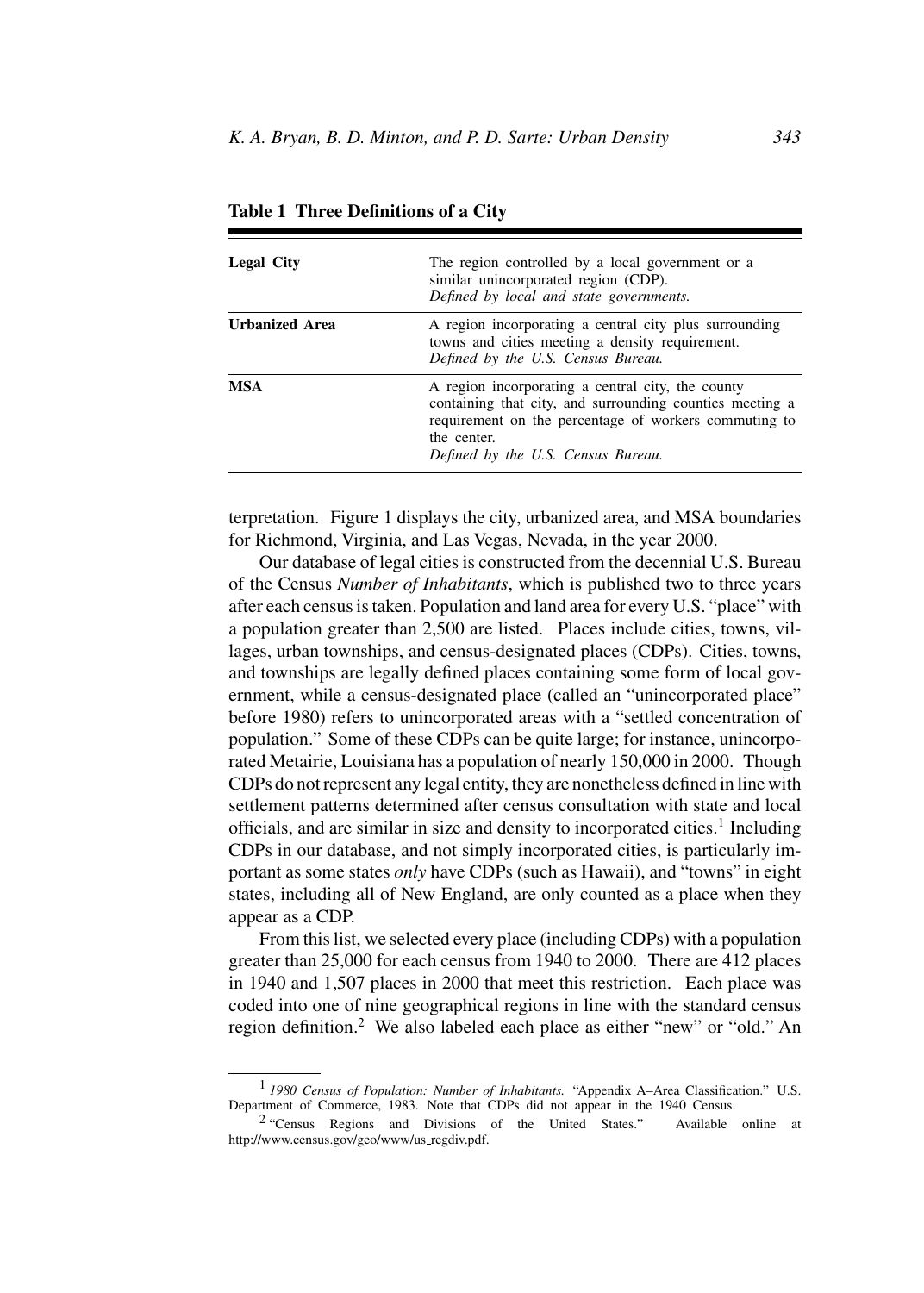

**Figure 1 A Graphic Representation of City Definitions**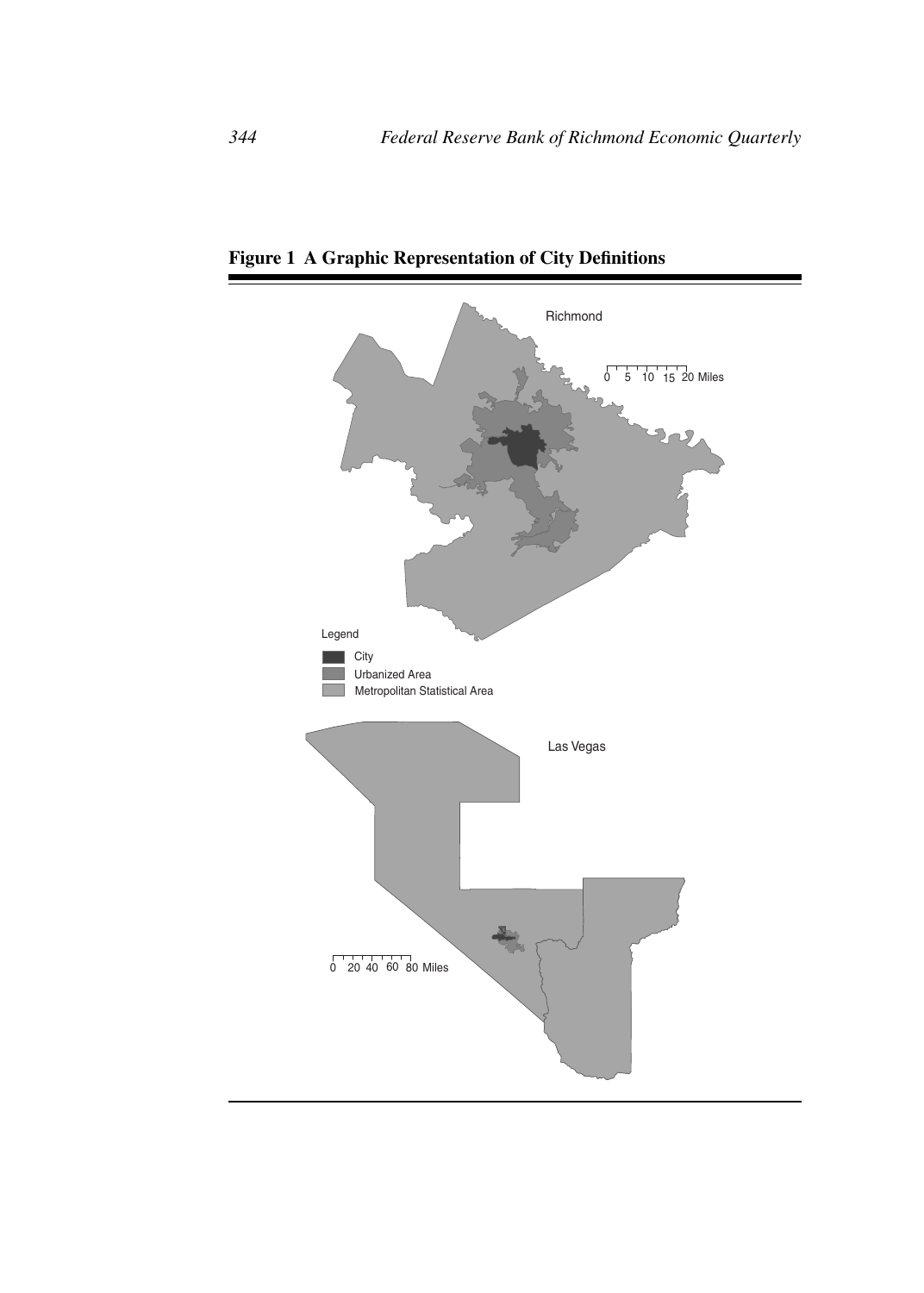old place is a place that had a population greater than 25,000 in 1940 and still has a population greater than 25,000 in 2000. A new place is one that had a population less than 25,000 or did not exist at all in 1940, yet has a population greater than 25,000 in 2000. There are some places which had a population greater than 25,000 in 1940 but less than 25,000 in 2000 (for instance, a number of Rust Belt cities with declining populations); we considered these places neither new or old. Delineating places in this manner allows us to investigate whether the leftward shift of the distribution of U.S. cities was driven by newly founded cities having a larger area, or by old cities annexing area faster than their population increases.

In addition to legal cities, we also construct a series of urbanized areas from the *Number of Inhabitants* publication. Beginning in 1950, the U.S. Census defined urbanized areas as places with a population of 50,000 or more, meeting a minimum density requirement, plus an "urban fringe" consisting of places roughly contiguous with the central city meeting a small population requirement; as such, urbanized areas are defined in a similar way as agglomerations in many economic models. Aside from 1960, when the density requirement for central cities was lowered from approximately 2,000 people per square mile to 1,000 per square mile, changes in the definition of an urbanized area have been minor.<sup>3</sup> Our database includes each urbanized area from 1950 to 2000; there were 157 such areas in 1950 and 452 in 2000.

Much of the literature on city population uses data on Metropolitan Statistical Areas (MSAs). An MSA is defined as a central urban city, the county containing that city, and outlying counties that meet certain requirements concerning population density and the number of residents who commute to the central city for work.<sup>4</sup> We believe there are a number of reasons that this data can be problematic for investigating city density. First, it is difficult to get consistent data on metro areas. Before 1950, they were not defined at all, though Bogue (1953) constructed a series of MSA populations for 1900–1940 by adding up the population within the area of each MSA as defined in 1950. Because, by definition, Bogue holds MSA area constant for 1900–1950, this data set would not pick up any changes in density caused by the changing *area* of a city over time. Furthermore, there was a significant change in how MSAs are defined in 1983, with the addition of the "Consolidated Metropolitan Statistical Area" (CMSA). Because of this, MSAs between 1980 and 1990 are not comparable. Dobkins and Ioannides (2000) construct MSAs for 1990 using the 1980 definition, but no such series has been constructed for 2000.

Second, the delineation of MSAs is highly dependent on county definitions. Particularly in the West, counties are often much larger than in the

<sup>3</sup> See the *Geographic Areas Reference Manual*, U.S. Bureau of the Census, chap. 12. Available online at: http://www.census.gov/geo/www/garm.html.

<sup>&</sup>lt;sup>4</sup> In New England, the town, rather than the county, is the relevant area.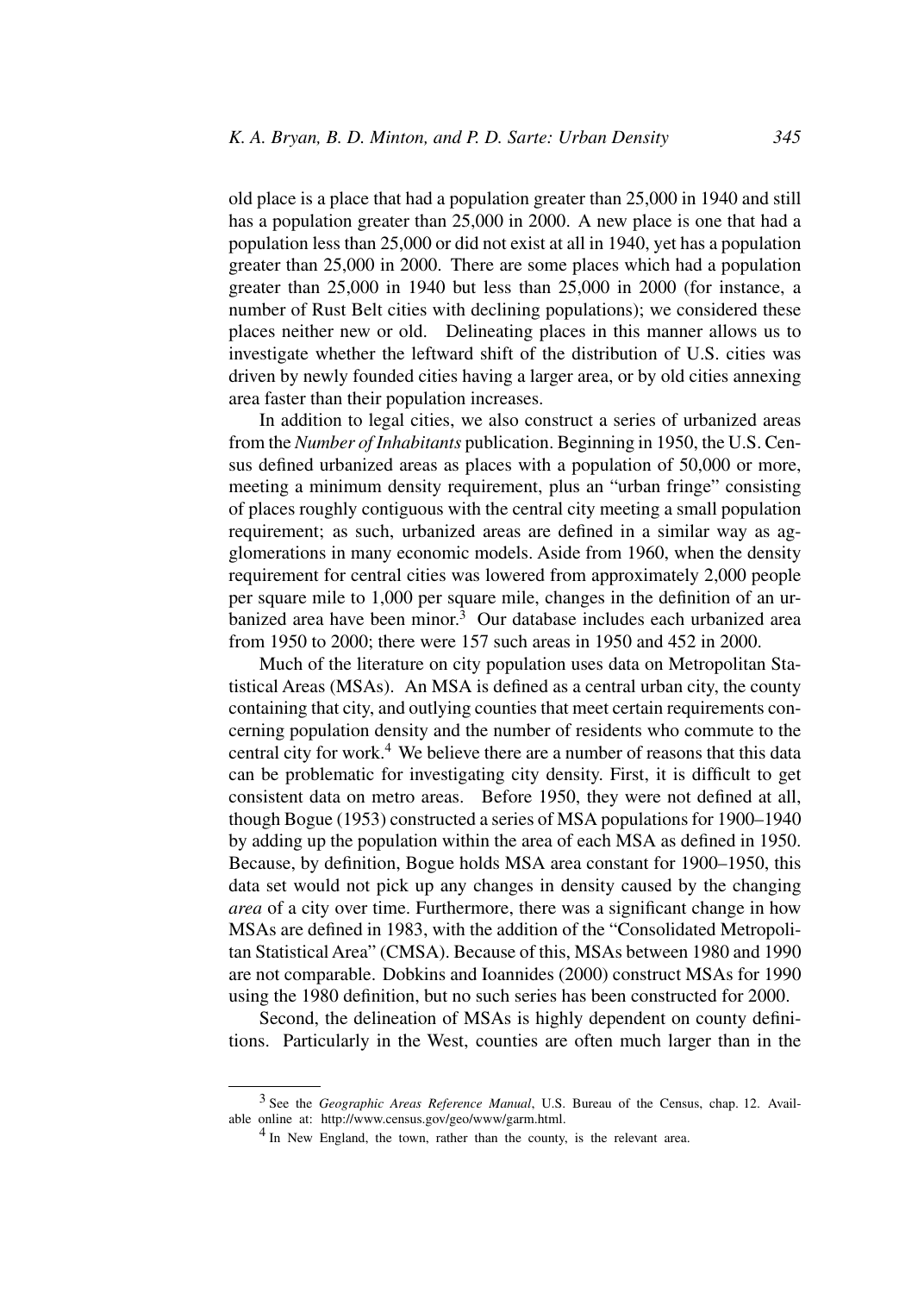Midwest and the East. For instance, in 1980, the Riverside-San Bernardino-Ontario, California MSA had an area of 27,279 square miles and a population density of 57 people per square mile.<sup>5</sup> This MSA has an area three times the size of and a lower population density than Vermont.<sup>6</sup> When looking solely at population, MSAs can still be useful because the population in outlying rural areas tends to be negligible; this is not the case with area, and therefore density.

Third, the number of MSAs is problematic in that it truncates the number of available cities such that only the far right-hand tail of the population distribution is included. For instance, Dobkins and Ioannides' (2000) MSA database includes only 162 cities in 1950, rising to 334 by 1990. For cities and census-designated places, three to four times as much data can be used. Eeckhout (2004) notes that the distribution of urban population size is completely different when using a full data set versus a truncated selection that includes only MSAs; it seems reasonable to believe that urban density might be similar in this regard. Further, nonparametric density estimation, as used in this article, requires a large data set. For completeness, we show in Section 3 that the distribution of densities in MSAs from 1950 to 1980, when the MSA definition was roughly consistent, follows a similar pattern to that of urbanized areas and legal cities.

Other than the database used in this article, we know of no other complete panel data set of urban density for U.S. cities. For 1990 and 2000, a full listing of places with area and population is available online as part of the U.S. Census Gazetteer.<sup>7</sup> The County and City Data Books, hosted by the University of Virginia, Geospatial and Statistical Data Center, hold population and area data for 1930, 1940, 1950, 1960, and 1975; these data were entered by hand during the 1970s from the same census books we used. $8$  However, crosschecking this data with the actual census publications revealed a number of minor errors, and further indicated that unincorporated places and urban towns were not included. For some states (for instance, Connecticut and Maryland), this means that very few places were included in the data set at all. Our data set rectifies these omissions.

<sup>5</sup> The MSA was made up of two counties: Riverside County with an area of 7,214 square miles, and San Bernardino County with an area of 20,064 square miles.

<sup>6</sup> In fact, the entire planet has a land area of around 58 million square miles and a population of 6.5 billion, giving a density of 112 people per square mile, or twice the density of the Riverside MSA.

<sup>&</sup>lt;sup>7</sup> The 1990 data can be found at http://www.census.gov/tiger/tms/gazetteer/places.txt. Data for 2000 are available at: http://www.census.gov/tiger/tms/gazetteer/places2k.txt.

<sup>8</sup> County and City Data Books. University of Virginia, Geospatial and Statistical Data Center. Available online at: http://fisher.lib.virginia.edu/collections/stats/ccdb/.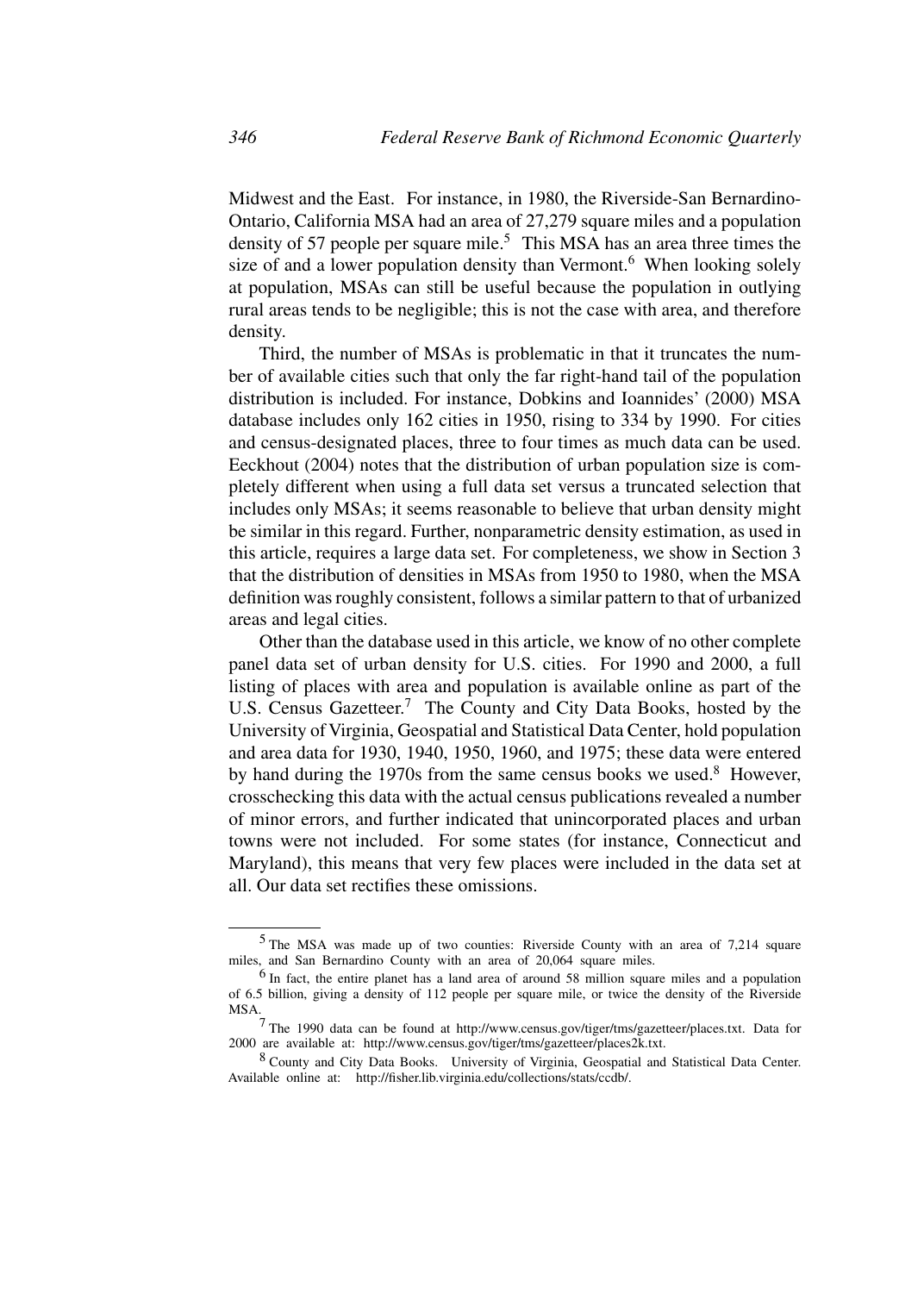## **2. NONPARAMETRIC ESTIMATION**

With these density data, we estimate changes in the probability density function  $(pdf)$  over time for each definition of a city in order to examine, for instance, how the distribution of urban densities is changing over time. We use nonparametric techniques, rather than parametric estimation, because nonparametric estimators make no underlying assumption about the distribution of the data (for instance, the presence or lack of normality). Assuming, for instance, an underlying normal distribution might mask evidence of a true bimodal distribution, and given our lack of priors concerning the distribution of urban densities, nonparametric estimates offer more flexibility. Potential pitfalls in nonparametric estimation are the requirement of larger data sets, and the computational difficulty of calculating  $pdf$  estimates with more than two or three variables;<sup>9</sup> however, our data sets are large and our estimated *pdfs* are univariate. Nonparametric estimates of a pdf are closely related to the histogram; a description of this link, and basic nonparametric concepts, is given in Appendix A.

One frequently used nonparametric *pdf* estimator is the Rosenblatt-Parzen estimator,

$$
\hat{f}(x) = \frac{1}{nh} \sum_{i=1}^{n} K(\psi_i),
$$

where *n* is the number of observations, *h* is a "smoothing factor" to be chosen below,  $\psi_i = \frac{x - x_i}{h}$ , and K is a nonparametric kernel. The smoothing factor determines the interval of points around x which are used to compute  $\hat{f}(x)$ , and the kernel determines the manner in which an estimator weighs those points. For instance, a uniform kernel would weigh all points in the interval equally.

In practice, the choice of kernel is relatively unimportant. In this article, we use one of the more common kernels, namely the Gaussian kernel,

$$
K(\psi_i) = (2\pi)^{-.5} e^{-\frac{\psi_i^2}{2}}.
$$

This kernel uses a weighted average of all observations, with weights declining in the distance of each observation from  $x_i$ .

The choice of bandwidth  $h$ , on the other hand, can be important, and is often chosen so as to minimize an error function of bias and variance. Given a set of assumptions about the nature of  $f(x)$ , the Rosenblatt-Parzen estimator

<sup>9</sup> Nonparametric estimates converge to their true values at a rate slower than  $\sqrt{n}$ .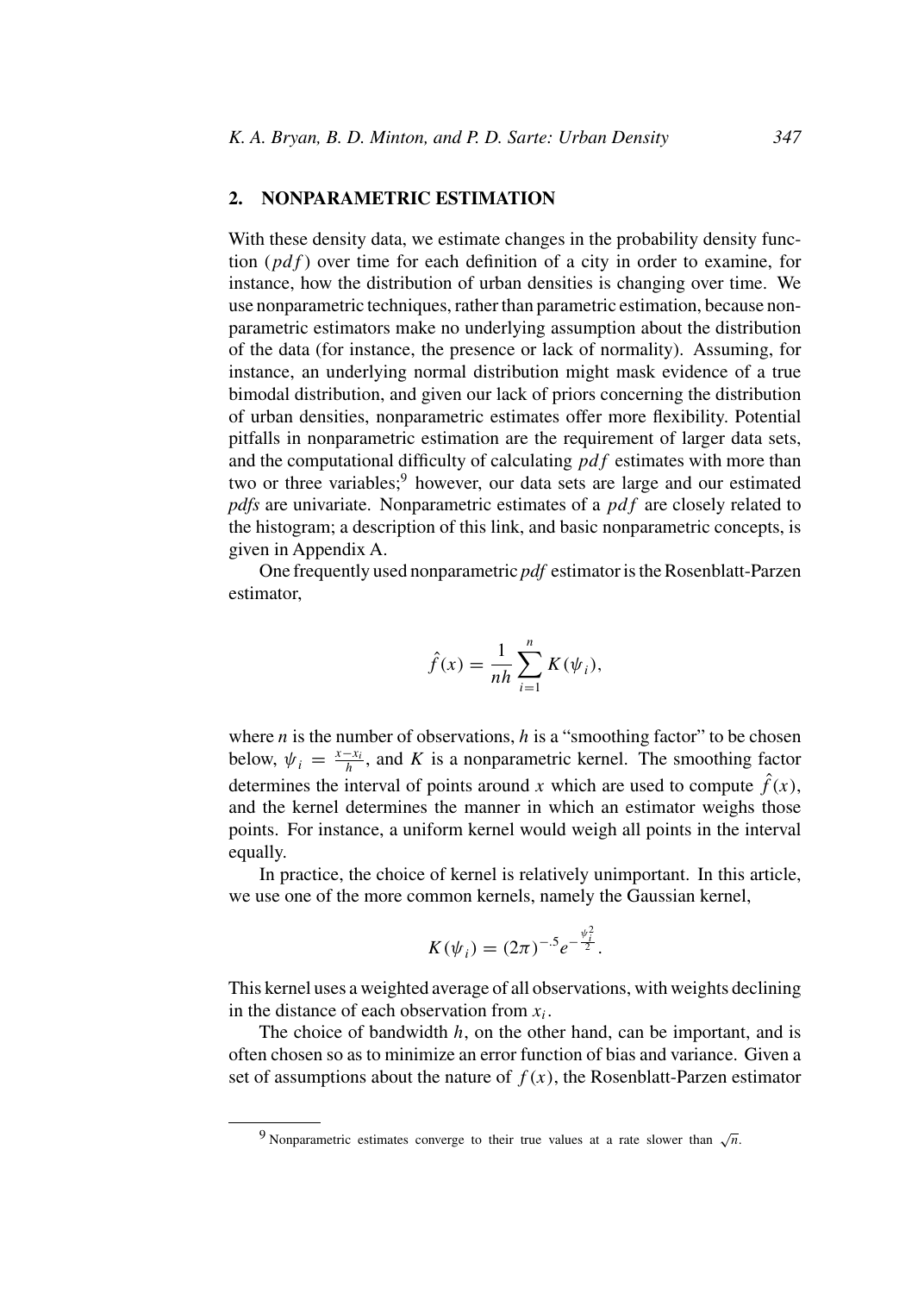$\hat{f}(x)$  is such that<sup>10</sup>

Bias = 
$$
\frac{h^2}{2} \left[ \int \psi^2 K(\psi) d\psi \right] f''(x) + O(h^2)
$$
 (1)

and

Variance = 
$$
\frac{1}{nh} f(x) \int K^2(\psi) d\psi + O(\frac{1}{nh}).
$$
 (2)

A low bandwidth,  $h$ , gives low bias but high variance, whereas a high  $h$  will give high bias but low variance. That is, choosing too small of a value for  $h$ will cause the estimated density to lack smoothness since not enough sample points will be used to calculate each  $\hat{f}(x_i)$ , whereas too high a value for h will smooth out even relevant bumps such as the trough in a bimodal distribution. A description of the assumptions necessary for our bias and variance formulas can be found in Appendix B.

The integrated mean squared error is defined as

$$
\int [\text{Bias}(\hat{f}(x))^{2} + \text{V}(\hat{f}(x))]dx.
$$
\n(3)

This function simultaneously accounts for bias and variance. It is analogous to the conventional mean squared error in a parametric estimation. When  $h$ is chosen to minimize (3) after substituting for the bias and variance using expressions (1) and (2) respectively, we obtain

$$
h = cn^{-\frac{1}{5}} \text{ where } c = \left[\frac{\int K^2(\psi)d\psi}{\int (\int \psi^2 K(\psi)d\psi)^2 \int (f''(x))^2 dx}\right]^{\frac{1}{5}}.
$$

Since  $f(x)$  is unknown, and the formula for h involves knowing the true  $f''(x)$ , no more can be said about  $h$  without making some assumptions about the nature of  $f(x)$ . For example, if  $f(x) \sim N(\mu, \sigma^2)$ , then  $c = 1.06\hat{\sigma}$ , and therefore  $h =$  $1.06\hat{\sigma}n^{-\frac{1}{5}}$  exactly.<sup>11</sup> This formula is called Silverman's Rule of Thumb, and works very well for data that is approximately normally distributed (Silverman 1986). Silverman notes that this rule does not necessarily work well for bimodal or heavily skewed data, and some of the series in this article (for instance, city populations) are heavily skewed. In particular, outliers lead to large increases in the estimated standard deviation,  $\hat{\sigma}$ , and therefore a very large value for h. Consequently, this article instead uses Silverman's more general specification

$$
h = .9Bn^{-\frac{1}{5}}
$$

<sup>10</sup> If  $\frac{X_n}{n^k}$   $\rightarrow$  some real number c as  $n \rightarrow \infty$ , then  $X_n$  is  $O(n^k)$ .  $O(A)$  is the largest order

 $11$  Note that this rule does not imply that the nonparametric estimate will look like a parametric normal distribution; it merely says that, given data that are roughly normal,  $1.06\hat{\sigma}n^{-\frac{1}{5}}$  is the smoothing factor that minimizes both bias and variance.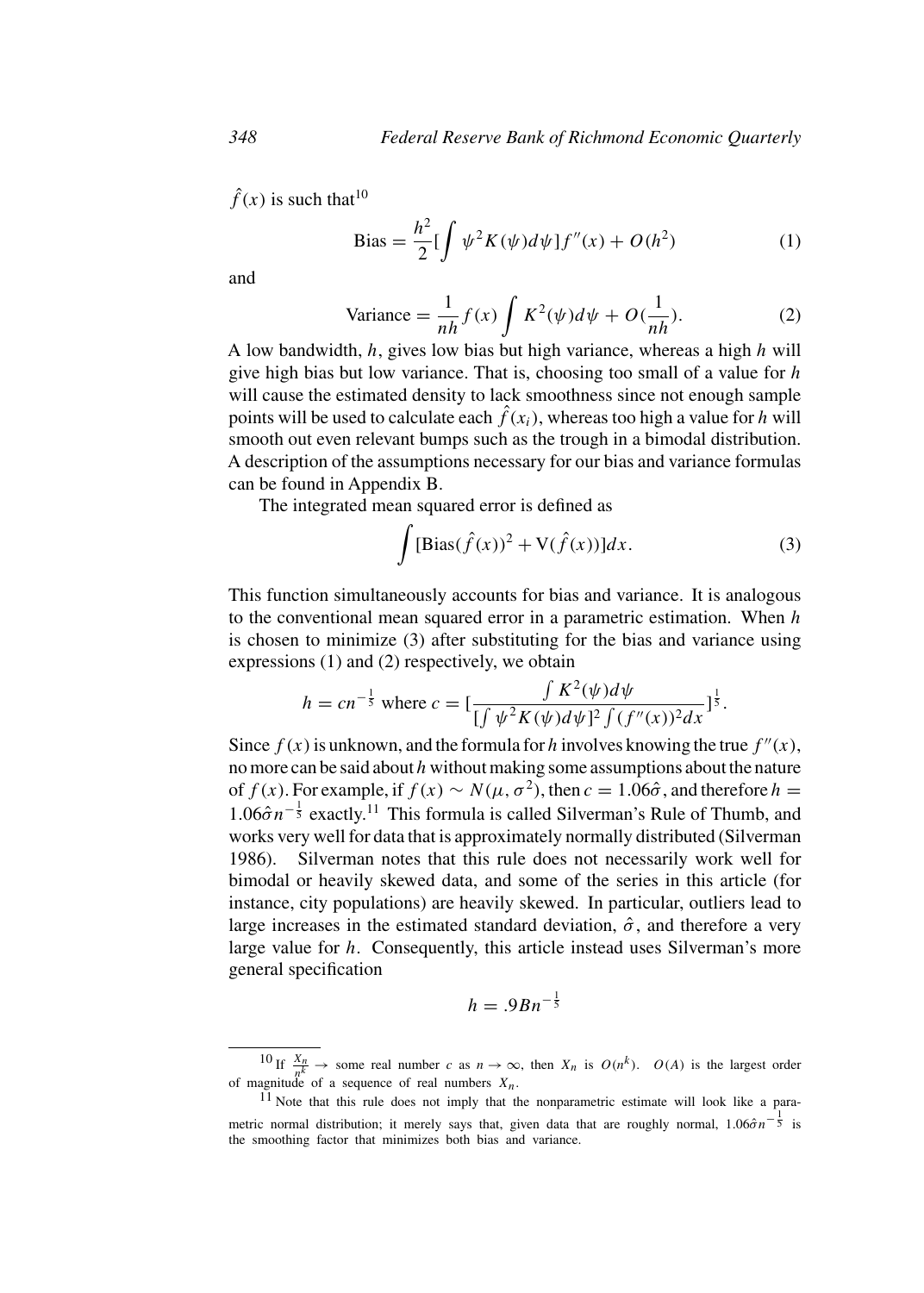given

$$
B = \min(\hat{\sigma}, \frac{IQR}{1.34}),
$$

where IQR is the interquartile range of sample data. This formula is much less sensitive to outliers than the Rule of Thumb. In practice, this has shown to be nearly optimal for somewhat skewed data.

## **3. RESULTS**

Using the kernel and smoothing parameter from the previous section, we can construct estimates of the *pdf* of the distribution of population, area, and urban density in each decade.

Figure 2 shows nonparametric estimations of the distributions of population size, area, and density for legal cities as defined in Section 1. Panel C shows a leftward shift of the distribution of city densities; that is, cities in 2000 are significantly less dense than in 1940. The mean population per square mile during that period fell from 6,742 to 3,802. This is being driven principally by an increase in the area of each city; mean area has increased from 19.2 square miles to 35.1 square miles between 1940 and 2000. The distribution of populations has remained relatively constant during this period.

One might imagine that this shift is being driven only by a subset of cities, such as rapidly-growing suburban and exurban cities, or cities in the West where land is less scarce. Hence, we divide cities into "new" and "old," as defined in Section 1, as well as categorize each city into one of four regions: East, South, Midwest, and West. Figure 3 shows that the leftward shift in distribution is similar among both old and new cities; that is, city density is decreasing both because existing cities are annexing additional area, and because new cities have lower initial densities than in the past. The number of cities that change their legal boundaries in a given decade is surprising; for instance, between 1990 and 2000, nearly 36 percent of the cities in our data set added or lost at least one square mile. These changes vary enormously by state, however, in a state such as Massachusetts, where all of the land has been divided into towns for decades, there is very little opportunity for a city to add territory. Alternatively, in a state such as Oregon where the majority of land is unincorporated, annexation is much more common. Might it then be the case that the shift in city density is specific to the Midwest and West, where annexation is frequent?

In fact, the leftward shift in city density does not appear to be a regional phenomenon. Figure 4 shows the distribution of densities in the East, South, Midwest, and West during the period 1940–2000. Each region showed a similar decline in density. The full distribution of log density from the Rosenblatt-Parzen estimator is particularly useful when examining the relatively small number of cities in each region when compared to a simple table of moments,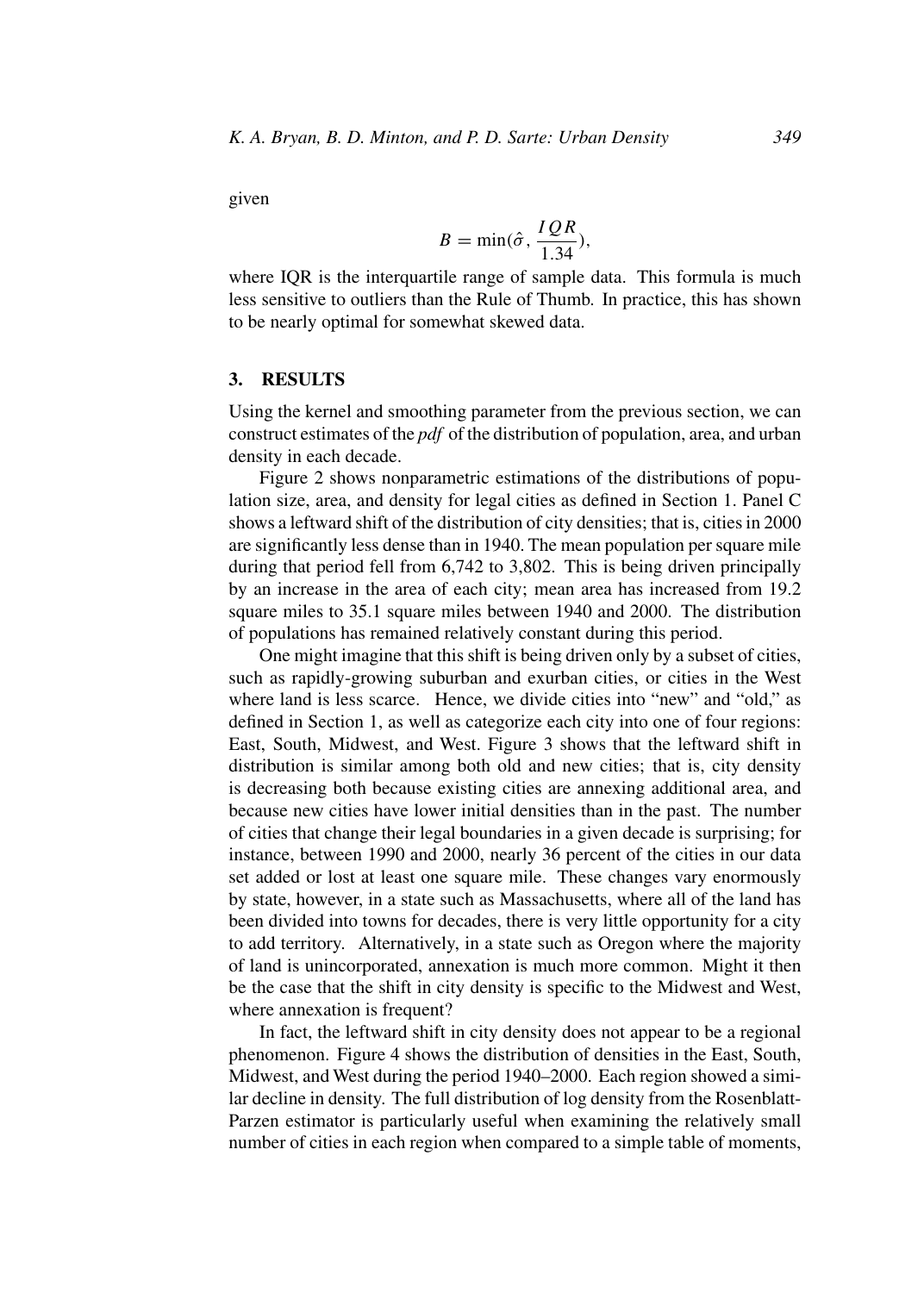

**Figure 2 Legal City Area, Population, and Density**

as extreme outliers in the data can result in high skewness. For instance, Juneau, Alaska, had an area of 2,716 square miles and a population of 30,711 in 2000, giving a density of approximately 11 people per square mile.

The trend in density is even clearer if we look at urbanized areas. Urbanized areas can be reasonably thought of as urban agglomerations; they represent the built-up area surrounding a central city. Figure 5 shows the estimated distribution of urbanized areas in 1960, 1980, and 2000. As in the case of legal cities, there has been a clear decrease in the density of urbanized areas during this period. Because the boundaries of urbanized areas and legal cities are quite different, it is rather striking that, under both definitions, the decrease in density has been so evident. That is, cities have not simply expanded into a mass of lower-density suburbs, but the individual cities and suburbs themselves have decreased in density, primarily by annexing land.

Finally, we consider the density of Metropolitan StatisticalAreas.As noted in Section 1, there are only consistently defined MSA data available for the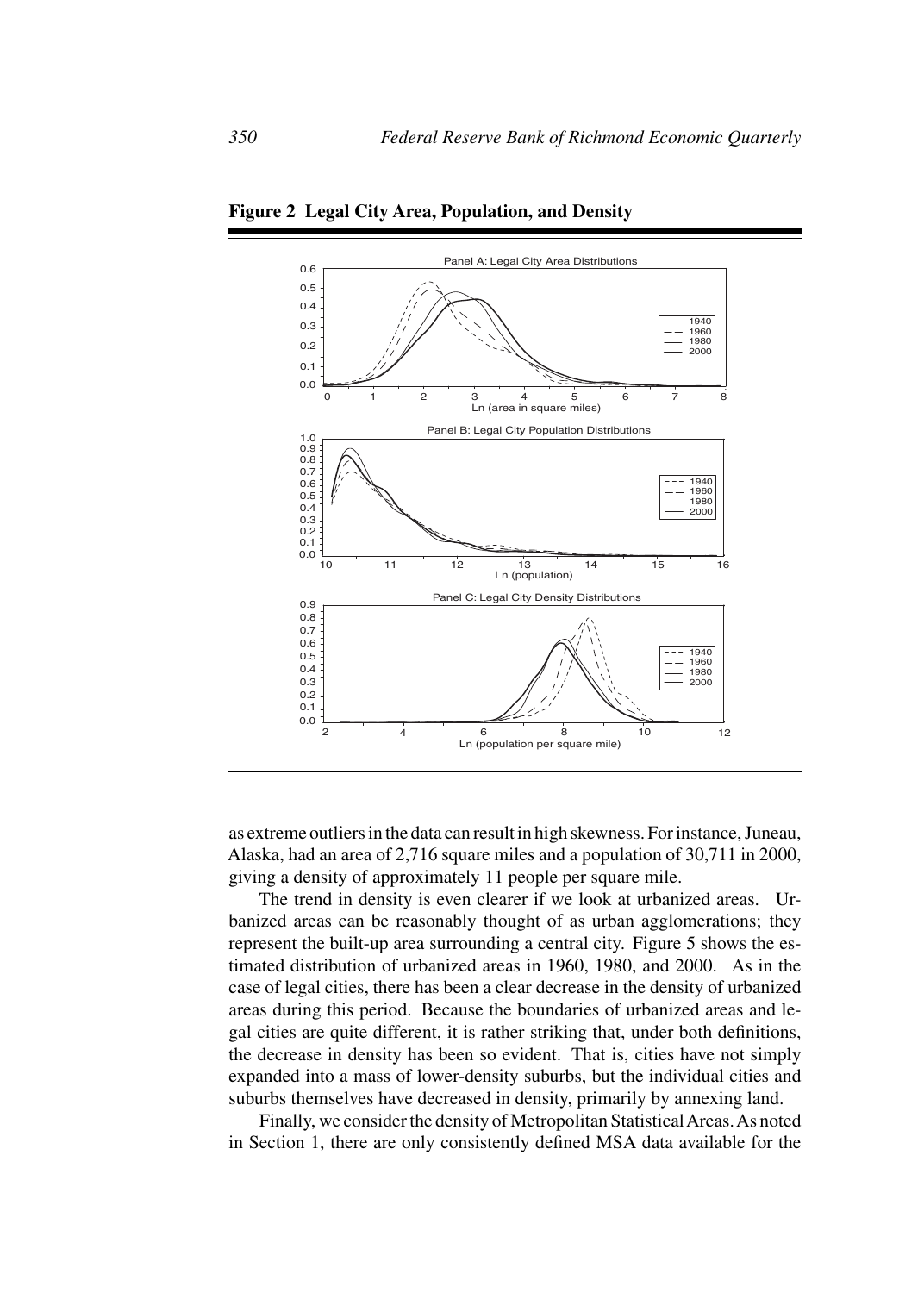

**Figure 3 Distributions of New and Old Cities**

period 1950–1980. Furthermore, a decrease in the distribution of MSA density might simply reflect the increase in the number of MSAs in states with large counties, since each MSA by definition includes its own county. The urban economics literature concerning population size, however, often uses MSAs. Figure 6 shows that the distribution of MSA population density also appears to be shifting leftward in the same manner as legal cities and urbanized areas, but again, it is hazardous to give any interpretation to this shift. The definitional advantages and large data sample size for urbanized areas and legal cities potentially makes them preferable to MSAs for future work concerning urban density.

The importance of these shifts in urban density is underscored by the long-understood link between density and economic prosperity. Lucas (1988) cites approvingly Jane Jacobs' contention that dense cities, not simply cities, are the economic "nucleus of an atom," the central building block of development through their role in spurring human capital transfers. Ciccone and Hall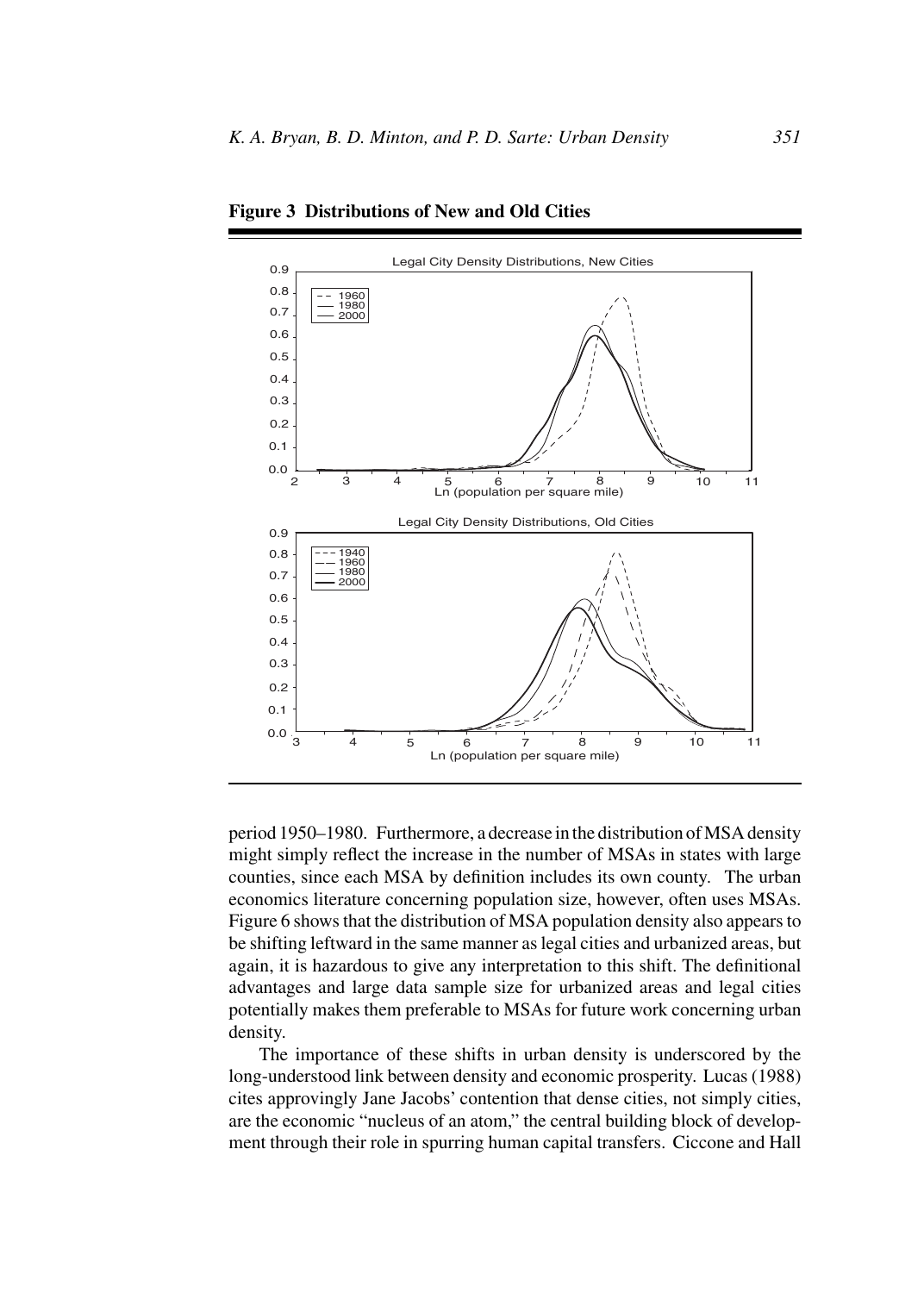

**Figure 4 Distributions of Urban Density by Region**

(1996), using county-level data, find that a doubling of employment density in a county increases labor productivity by 6 percent. In addition to knowledge transfer, agglomerations arise in order to facilitate effective matches between employer and employee and to take advantage of external economies of scale such as a common deepwater port.

Measuring the nature of local knowledge transfer, and in particular whether the relevant area has expanded as transportation and communication technologies have fallen, is difficult. Jaffe, Trajtenberg, and Henderson (1993) find evidence that, given the existing distribution of industries and research activity, new patents tend to cite existing patents from the same state and MSA at an unexpectedly high level. Using data on the urbanized portion of a metropolitan area, Carlino, Chatterjee, and Hunt (2006) find that patents per capita rise 20 percent as the employment density of a city doubles. They also find that the benefits of density are diminishing over density, so that cities with employment densities similar to Philadelphia and Baltimore, around 2,100 jobs per square mile, are optimal.

Given the economic benefits of density, the changes in the urban density distribution presented in this article suggest two questions. First, why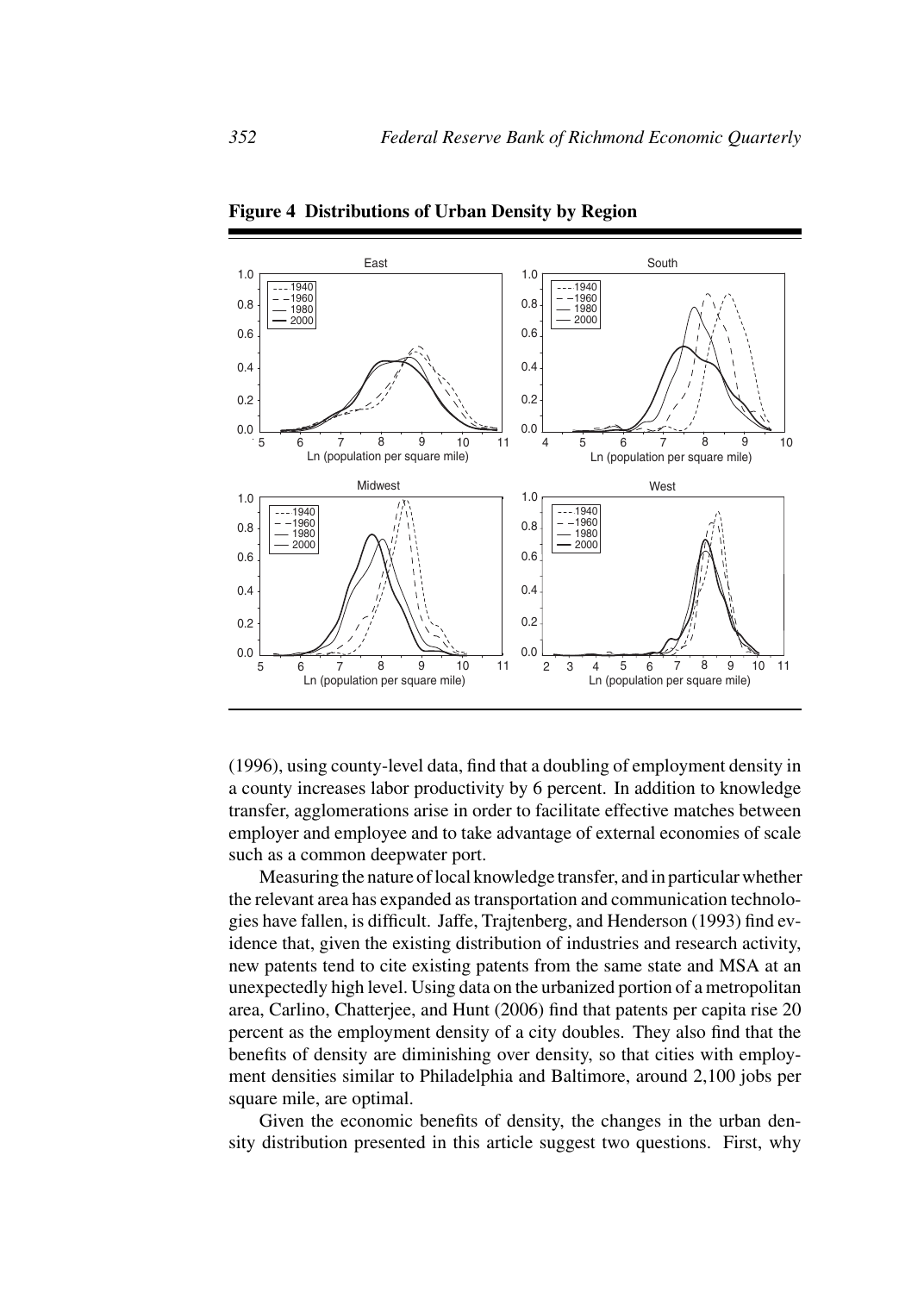

**Figure 5 Distribution of Urbanized Areas**

have agglomeration densities decreased? Second, why have the areas of legal jurisdictions increased?

Decreased densities in urban areas have been explained by a number of processes in the literature, including federal mortgage insurance, the Interstate Highway System, racial tension, and schooling considerations. Mieszkowski and Mills (1993) counter that these explanations tend to be both unique to the United States and are phenomena of the postwar period, whereas a decrease in urban density began as early as 1900 and has occurred across the developed world. Two theories remain.

First, the decreased transportation costs brought about by the automobile and the streetcar has allowed congestion in central cities to be avoided by firms and consumers. Glaeser and Kahn (2003) point out that the automobile also has a supply-side effect in that it allows factories and other places of work to decentralize by eliminating the economies of scale seen with barges and railroads; the rail industry was three times larger than trucking in 1947, but trucks now carry 86 percent of all commodities in the United States. Whereas the wealthy in the nineteenth century might have preferred to live in the center of a city while the poor were forced to walk from the outskirts, the modern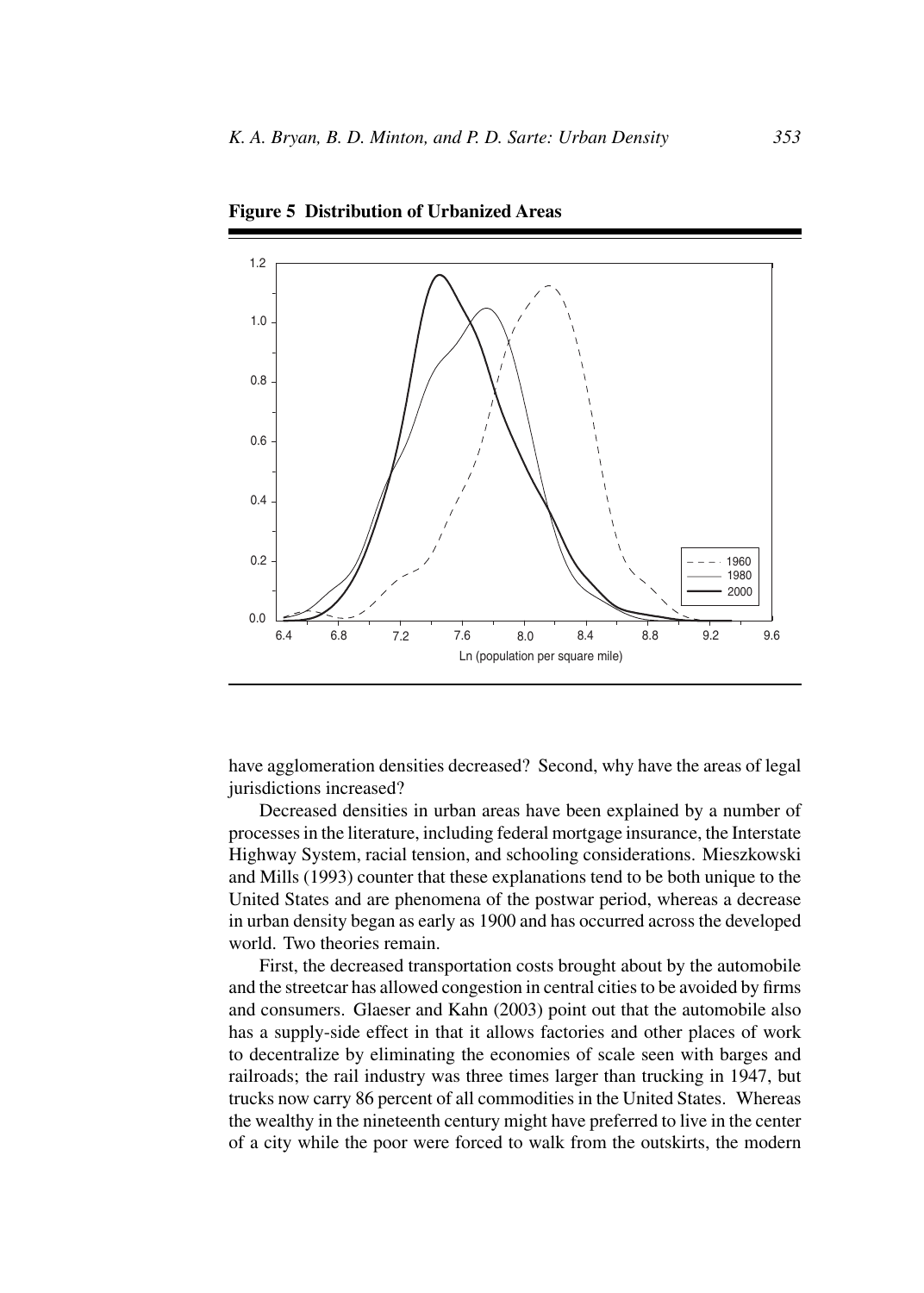

**Figure 6 Distribution of MSAs**

well-to-do are less constrained by transport times and, therefore, occupy land in less-dense suburban and exurban cities.

Rossi-Hansberg, Sarte, and Owens (2005) present a model in which firms set up non-integrated operations such that managers work in cities in order to take advantage of knowledge transfer externalities but production workers tend to work at the periphery of a city where land costs are lower. They then show that, as city population grows, the internal structure of cities changes along a number of dimensions that are consistent with the data.

A second theory, not entirely independent from the first, posits that cities have become less dense because of a desire for homogenization. When a large group with relatively homogenous preferences for tax rates and school quality is able to occupy its own jurisdiction, it can use land-use controls to segregate itself from potential residents with a different set of preferences. Mieszkowski and Mills (1993) argue that land-use restrictions have become more stringent in the postwar era, and that segregation into income-homogenous areas may be contributing to decreased densities.

There are fewer existent theories about why legal jurisdictions, at a given population level, have increased in area. Glaeser and Kahn (2003) note that effective land use requires larger jurisdictions as transportation costs fall. That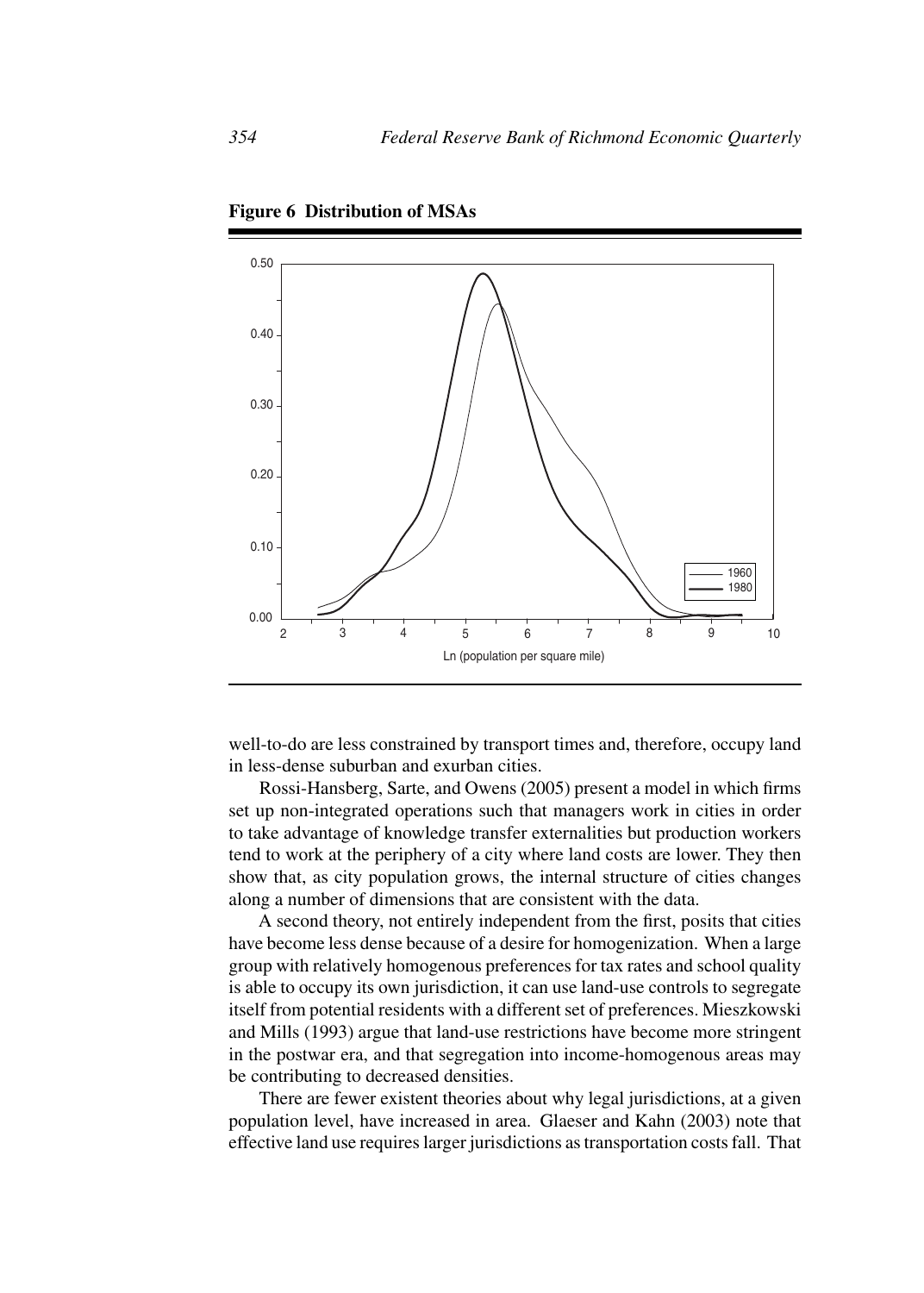is, if a city wished to limit sprawl in an era with high transportation costs, it could enact effective land-use regulations within small city boundaries. In an era with low transportation costs, however, such a regulation would simply push residents into another bedroom community and have no effect on sprawl or traffic. The growing number of regional land-use planning commissions, such as Portland's Metropolitan Service District and Atlanta's Regional Commission, speak to this trend (Song and Knaap 2004).

Austin (1999) discusses reasons why cities may want to annex territory, including controlling development on the urban fringe, increasing the tax base, lowering the cost of municipal services, lowering municipal service costs by exploiting returns to scale, or altering the characteristics of the city, such as decreasing the minority proportion of population. External areas may wish to be annexed because of urban economies of scale, and because urban areas offer benefits such as cheaper bond issuance than suburban and unincorporated areas. Austin finds evidence that cities annex for both political and economic reasons, but that increasing the tax base does not appear to be a relevant factor, perhaps because of the growing ability of high-wealth areas to avoid annexation by poorer cities.

#### **4. CONCLUDING REMARKS**

This article provides two novel contributions. First, it constructs an electronic data set of urban densities in the United States during the previous seven decades for three different definitions of a city. Second, it applies nonparametric techniques to estimate the distribution of those densities, and finds that there has been a stark decrease in density during the period studied. This deconcentration has been occurring continuously since at least 1940, in every area of the United States, and among both new and old cities. This result is striking; increasing population and increasing area across cities do not, by themselves, tell us what will happen to density.

Falling urban densities suggest that, over the past seven decades, the productivity benefits of dense cities have been weakening. Decreasing costs of transportation and communication have allowed firms to move production workers out of high-rent areas, and have allowed residents to move away from downtowns. It is unclear what effect these changes in the urban landscape will have on knowledge accumulation and growth in the future. For instance, it is conceivable that the productivity loss from ever-decreasing spatial density might be counteracted by decreased long-range communication costs. Understanding the broad properties of urban density in modern economies is merely a necessary first step in understanding how these changing properties of cities will affect the broader economy.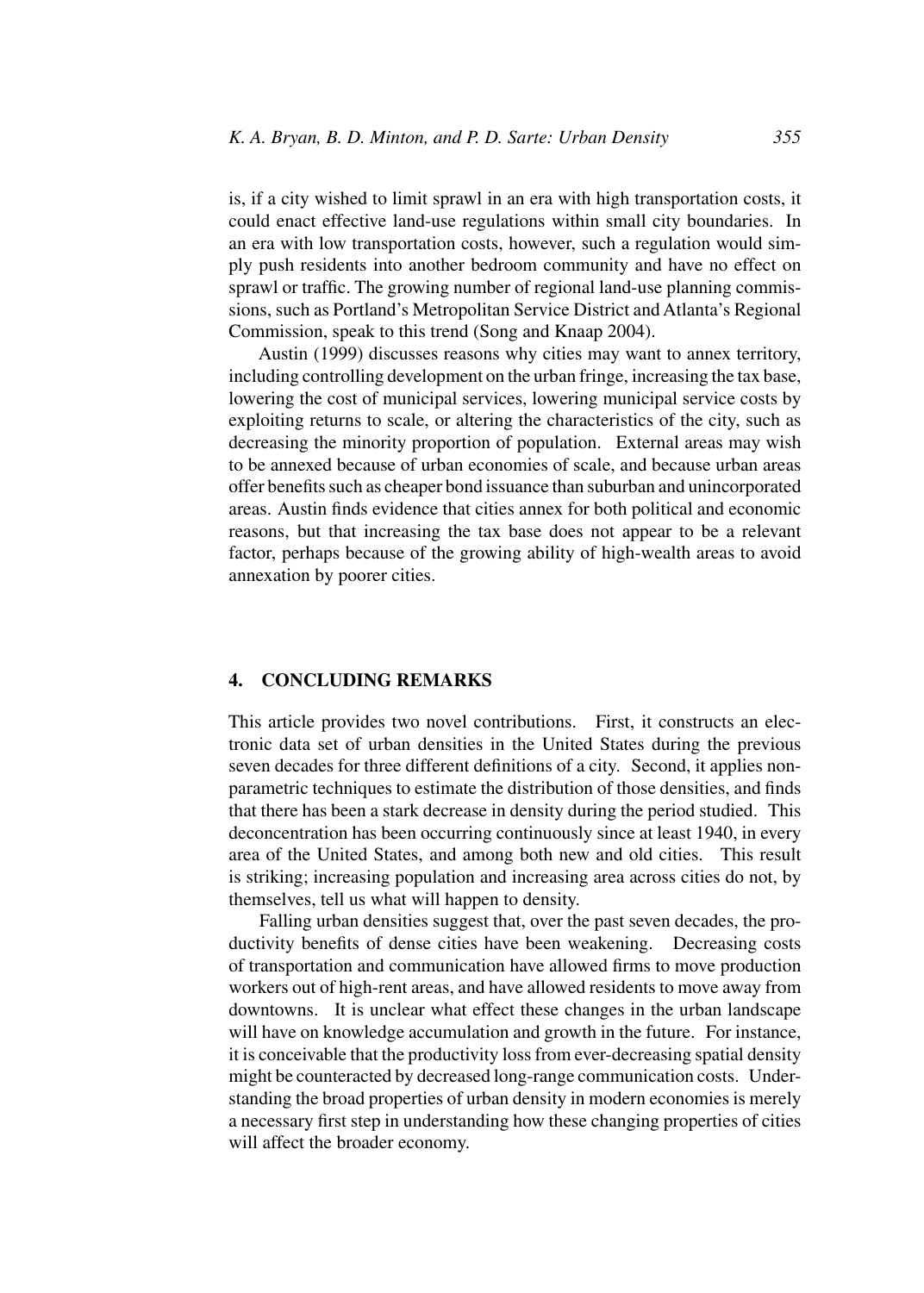## **APPENDIX A: NONPARAMETRIC ESTIMATORS**

Classical density estimation assumes a parametric form for a data set and uses sample data to estimate those parameters. For instance, if an underlying process is assumed to generate normal data, the estimated density is

$$
\frac{1}{\sigma\sqrt{2\pi}}e^{\frac{-(x-u)^2}{2\sigma^2}},
$$

where  $\sigma$  and  $\mu$  are the sample standard deviation and mean.

Nonparametric density estimation, on the other hand, allows a researcher to estimate a complete density function from sample data, and therefore estimate each moment of that data, without assuming any underlying functional form. For instance, if a given distribution is bimodal, estimating moments under the assumption of normally distributed data will be misleading. Knowing the full distribution of data also makes clear what stylized facts need to be explained in theory; if the data were skewed heavily to the right and suffered from leptokurtosis, a theory explaining that data should be able to replicate these properties. Nonparametric estimation generally requires a larger data set than parametric estimation to achieve consistency, but is becoming more common in the literature. Given that our city data set is large, we use nonparametric techniques in this article. A brief introduction to these techniques can be found in Greene (2003), while a more complete treatment is found in Pagan and Ullah (1999).

At its core, a nonparametric density estimate is simply a smoothed histogram. Therefore, the nonparametric estimator can be motivated by beginning with a histogram. In a histogram, the full range of  $n$  sample values is partitioned into non-overlapping bins of equal width  $h$ . Each bin has a height equal to the number of sample observations within the range of that bin divided by the total number of observations. Given an indicator function **I**(A), defined as equal to 1 if the statement A is true, and 0 if the statement A is false, the height of a bin centered at some point  $x_0$ , with width h, is

$$
H(x_0) = \frac{1}{n} \sum_{i=1}^n \mathbf{I}(x_0 - \frac{h}{2} < x_i \leq x_0 + \frac{h}{2}).
$$

That is, we are simply counting the number of sample observations in each bin of width  $h$ , and dividing that frequency by the sample size; the resulting height of each bin is the relative frequency. If there are 40 observations, of which 10 are in the bin (1,2), with  $h = 1$ , then the histogram has height  $H(1.5) = .25$  for all x in (1,2).

This concept can be extended by computing a "local" histogram for each point x in the range  $(x_{min} - \frac{h}{2}, x_{max} + \frac{h}{2}]$ , where  $x_{min}$  and  $x_{max}$  are the minimum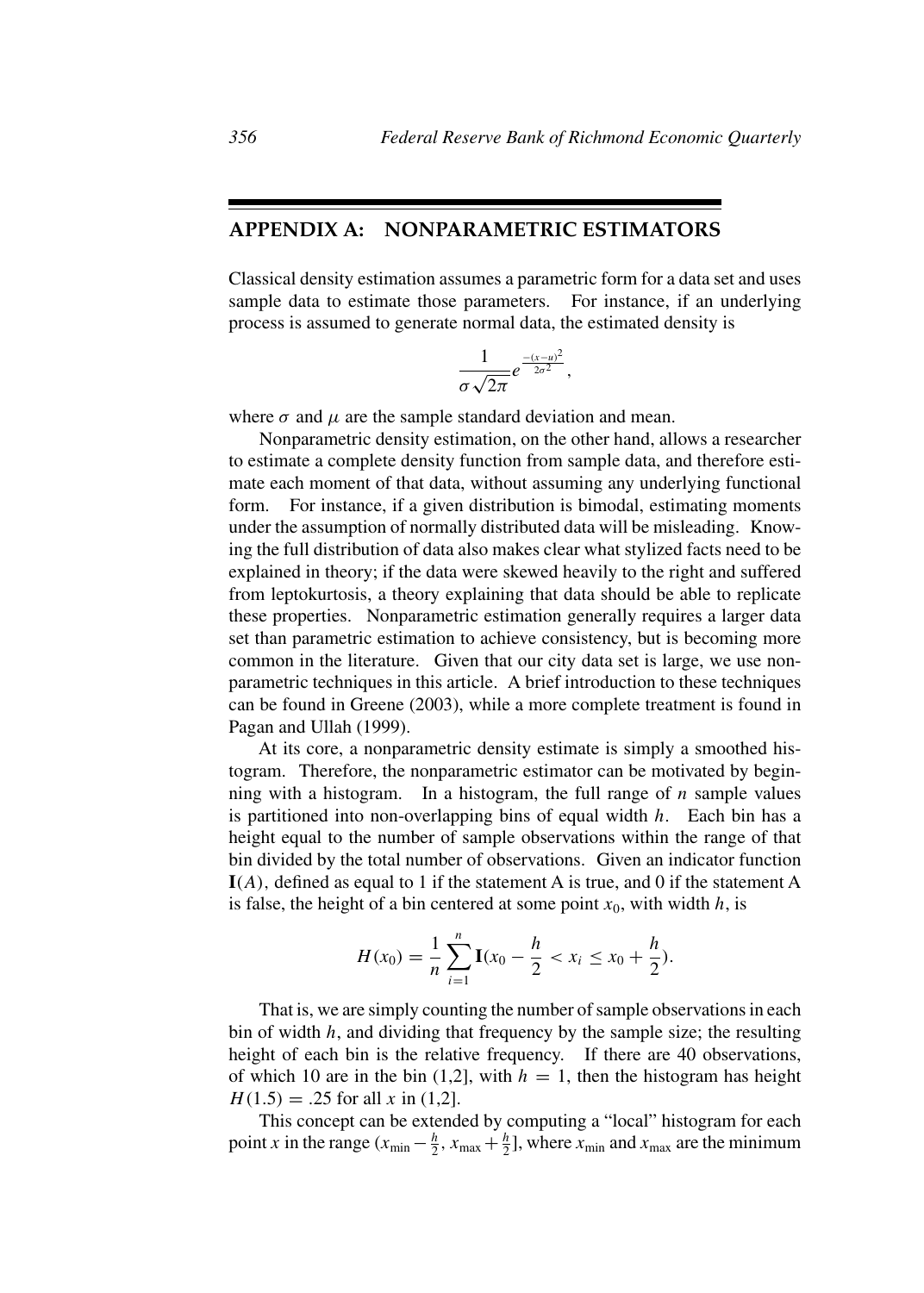and maximum values in the sample data.<sup>12</sup> In the histogram above, we computed  $H(x_0)$  for only h points in the range;  $x_0$  was required to be the midpoint of a bin. The local histogram will instead calculate  $\hat{f}(x)$  for *every* x in  $(x_{\text{min}} - \frac{h}{2}, x_{\text{max}} + \frac{h}{2})$ , where  $\tilde{f}(x)$  evaluated at a given point  $x_0$  is equal to the number of sample observations within  $(x_0 - \frac{h}{2}, x_0 + \frac{h}{2})$ , divided by *n* to give a frequency.<sup>13</sup> That is,

$$
\hat{f}(x) = \frac{1}{n} \sum_{i=1}^{n} \mathbf{I}(x - \frac{h}{2} < x_i < x + \frac{h}{2})
$$
\n
$$
= \frac{1}{n} \sum_{i=1}^{n} \mathbf{I}(|\frac{x - x_i}{h}| < \frac{1}{2})
$$
\n
$$
= \frac{1}{n} \sum_{i=1}^{n} \mathbf{I}(|\psi(x_i)| < \frac{1}{2}),
$$

where  $\psi(x_i) = \frac{x - x_i}{h}$ .  $\hat{f}(x)$  is a proper density function if, first, it is greater than or equal to zero for all  $x$ , which is guaranteed since the indicator function is always either 0 or 1, and second, if  $\int_{-\infty}^{\infty} \hat{f}(x)dx = 1$ . Dividing  $\hat{f}(x)$  by h ensures that the function integrates to one. To see this, observe first that

$$
\int_{-\infty}^{\infty} \mathbf{I}(|\psi(x_i)| < \frac{1}{2}) d\psi = \int_{\frac{-1}{2}}^{\frac{1}{2}} \mathbf{I}(|\psi(x_i)| < \frac{1}{2}) d\psi = \int_{-\frac{1}{2}}^{\frac{1}{2}} d\psi = 1.
$$

In addition, since  $\psi(x_i) = \frac{x - x_i}{h}$ ,

$$
\frac{1}{h} \int_{-\infty}^{\infty} \hat{f}(x) dx = \frac{1}{nh} \sum_{i=1}^{n} \int_{-\infty}^{\infty} \mathbf{I}(|\frac{x - x_i}{h}| < \frac{1}{2}) dx
$$

$$
= \frac{1}{n} \sum_{i=1}^{n} \int_{-\infty}^{\infty} \mathbf{I}(|\frac{x - x_i}{h}| < \frac{1}{2}) d\psi
$$

$$
= 1.
$$

While local histograms certainly provide a nonparametric estimate of density, and are smoother than proper histograms, they are still discontinuous. It seems sensible, then, to attempt to smooth the histogram. This is done by

<sup>&</sup>lt;sup>12</sup> The local histogram  $\hat{f}(x)$  must be computed for  $(x_{\text{min}} - \frac{h}{2}, x_{\text{max}} + \frac{h}{2}]$  and not simply for  $(x_{\text{min}}, x_{\text{max}})$ , because  $\hat{f}(x) > 0$  for points outside of  $(x_{\text{min}}, x_{\text{max}})$ . For instance, if  $h = 1$ and  $(x_{\text{min}}, x_{\text{max}}) = (0, 10], \hat{f}(10.4)$  will be greater than zero because it will count the sample observation  $x_0 = 10$ .

<sup>&</sup>lt;sup>13</sup> In practice,  $\hat{f}(x)$  can only be computed for a finite number of points. The distributions we display in Section 5 have been computed at 1,000 points evenly divided on the range  $(x_{min}, x_{max})$ .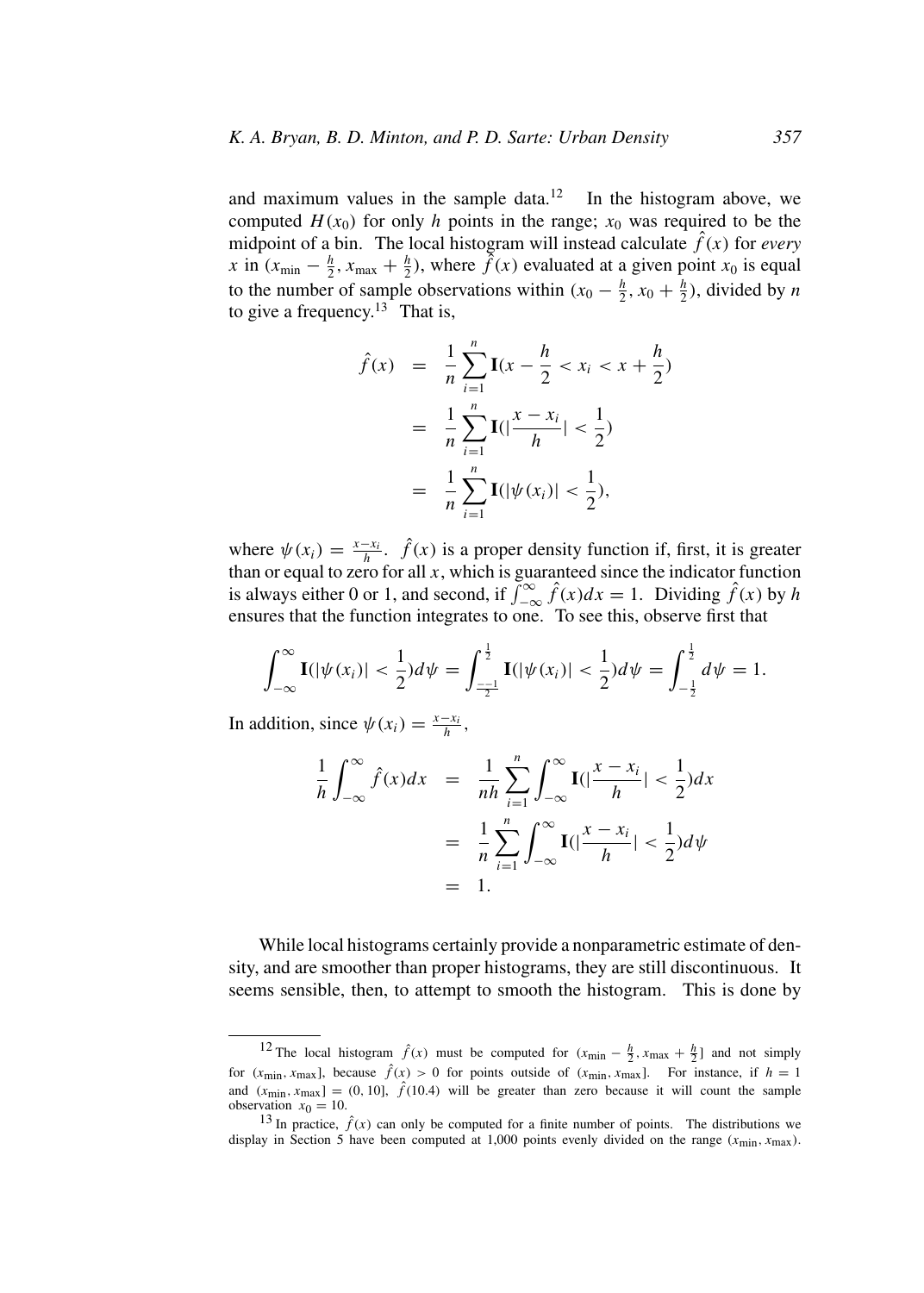replacing the indicator function in

$$
\hat{f}(x) = \frac{1}{nh} \sum_{i=1}^{n} \mathbf{I}(|\frac{x - x_i}{h}| < \frac{1}{2})
$$

with another function called a kernel,  $K(\psi)$ , such that  $\hat{f}(x) \ge 0$ , integrates to one and is smooth. An estimator of the form

$$
\hat{f}(x) = \frac{1}{nh} \sum_{i=1}^{n} K(\psi_i), \text{ where } \psi_i = \frac{x - x_i}{h},
$$

is a Rosenblatt-Parzen kernel estimator, and the resulting function  $\hat{f}(x)$  depends on the choice of h, called a bandwidth or smoothing parameter, and the choice of kernel. A "good" density estimate will have low bias (that is,  $E(\hat{f}(x)) - f(x)$ , where  $f(x)$  is the true density of the data) and low variance.

# **APPENDIX B: ROSENBLATT-PARZEN BIAS AND VARIANCE**

Bias and variance of a nonparametric estimator can be calculated given the following four assumptions:

- 1) The sample observations are i.i.d.
- 2) The kernel is symmetric around zero and satisfies  $\int_{-\infty}^{\infty} K(\psi) d\psi =$ 1,  $\int_{-\infty}^{\infty} \psi^2 K(\psi) d\psi \neq 0$ , and  $\int_{-\infty}^{\infty} K^2(\psi) d\psi < \infty$ .

3) The second-order derivatives of  $\hat{f}$  are continuous and bounded around  $x$ , and

4)  $h \to 0$  and  $nh \to \infty$  as  $n \to \infty$ .

It can be shown that the Rosenblatt-Parzen estimator  $\hat{f}(x)$  has

Bias = 
$$
\frac{h^2}{2} \left[ \int \psi^2 K(\psi) d\psi \right] f''(x) + O(h^2)
$$

and

Variance = 
$$
\frac{1}{nh} f(x) \int K^2(\psi) d\psi + O(\frac{1}{nh}).
$$

The integrated mean squared error (MISE) is defined as

$$
\int [\text{Bias}(\hat{f}(x))^{2} + \text{V}(\hat{f}(x))]dx.
$$

Substituting the formulas for bias and variance, and ignoring the higher order terms,  $O(h^2)$  and  $O(\frac{1}{nh})$ , respectively, gives the asymptotic integrated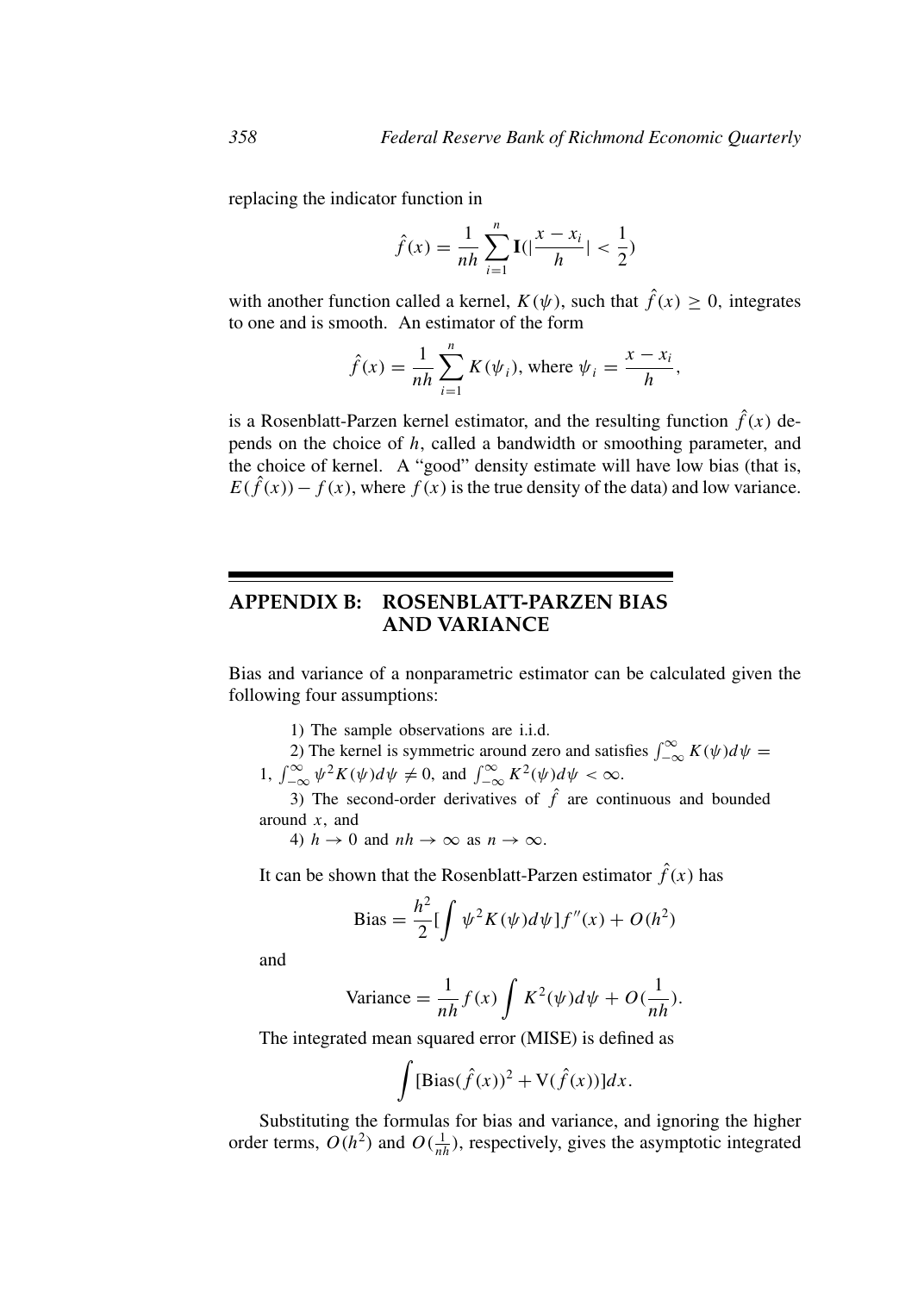mean squared error (AMISE):

$$
\frac{h^4}{4} \left[ \int \psi^2 K(\psi) d\psi \right]^2 \int (f''(x))^2 dx + \frac{1}{nh} \int f(x) dx \int K^2(\psi) d\psi
$$
  
= 
$$
\frac{h^4}{4} \left[ \int \psi^2 K(\psi) d\psi \right]^2 \int (f''(x))^2 dx + \frac{1}{nh} \int K^2(\psi) d\psi.
$$

Differentiating with respect to  $h$  and setting the result equal to zero, we have

$$
h^{3}[\int \psi^{2}K(\psi)d\psi]^{2} \int (f''(x))^{2}dx - \frac{1}{nh^{2}} \int K^{2}(\psi)d\psi = 0
$$
  
or  

$$
h = cn^{-\frac{1}{5}}, \text{ where } c = [\frac{\int K^{2}(\psi)d\psi}{[\int \psi^{2}K(\psi)d\psi]^{2} \int (f''(x))^{2}dx}]^{\frac{1}{3}}.
$$

# **REFERENCES**

- Austin, D. Andrew. 1999. "Politics vs. Economics: Evidence from Municipal Annexation." *Journal of Urban Economics* 45 (3): 501–32.
- Bogue, Donald J. 1953. *Population Growth in Standard Metropolitan Areas 1900–1950*. Oxford, Ohio: Scripps Foundation in Research in Population Problems.
- Carlino, Gerald, Satyajit Chatterjee, and Robert M. Hunt. 2006. "Urban Density and the Rate of Invention." Federal Reserve Bank of Philadelphia Working Paper No. 06-14.
- Chatterjee, Satyajit, and Gerald A. Carlino. 2001. "Aggregate Metropolitan Employment Growth and the Deconcentration of Metropolitan Employment." *Journal of Monetary Economics* 48 (3): 549–83.
- Ciccone, Antonio, and Robert E. Hall. 1996. "Productivity and the Density of Economic Activity." *American Economic Review* 86 (1): 54–70.
- Dobkins, Linda, and Yannis Ioannides. 2000. "Dynamic Evolution of the Size Distribution of U.S. Cities." In *The Economics of Cities*, eds. J. Huriot and J. Thisse. New York, NY: Cambridge University Press.
- Eeckhout, Jan. 2004. "Gibrat's Law for (All) Cities." *American Economic Review* 94 (5): 1,429–51.
- Glaeser, Edward L., and Matthew E. Kahn. 2003. "Sprawl and Urban Growth." In *Handbook of Regional and Urban Economics,* eds*.* J. V.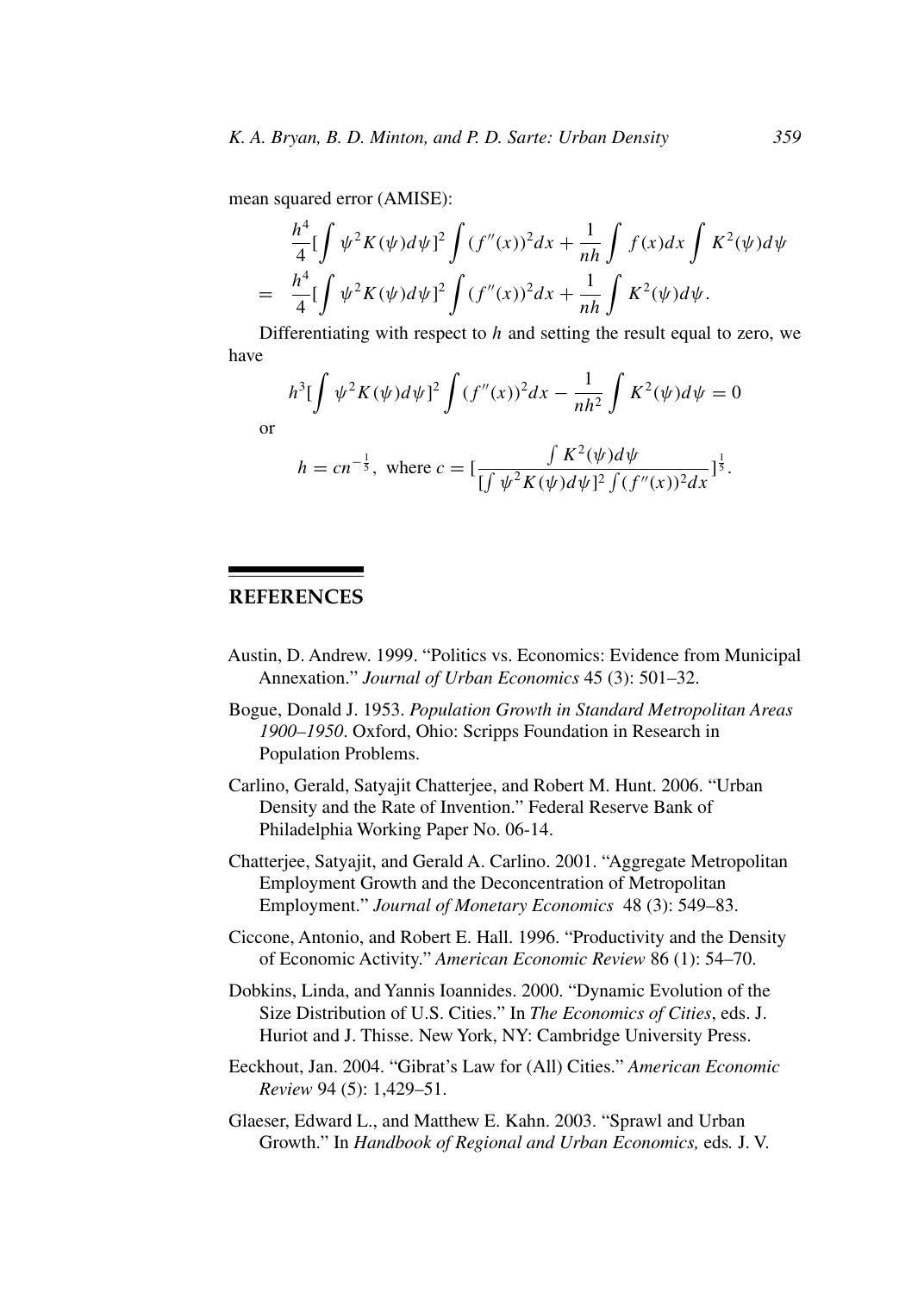Henderson and J. F. Thisse, 1st ed., vol. 4, chap. 56. North Holland: Elsevier.

- Greene, William. 2003. *Econometric Analysis*. 5th ed. Upper Saddle River, NJ: Prentice Hall.
- Jaffe, Adam B., Manuel Trajtenberg, and Rebecca Henderson. 1993. "Geographic Localization of Knowledge Spillovers as Evidenced by Patent Citations." *Quarterly Journal of Economics* 108 (3): 577–98.
- Lucas, Robert E., Jr. 1988. "On the Mechanics of Economic Development." *Journal of Monetary Economics* 22 (1): 3–42.
- Lucas, Robert E., Jr., and Esteban Rossi-Hansberg. 2002. "On the Internal Structure of Cities." *Econometrica* 70 (4): 1,445–76.
- Marshall, Alfred. 1920. *Principles of Economics*. 8th ed. London: Macmillan and Co., Ltd.
- Mieszkowski, Peter, and Edwin S. Mills. 1993. "The Causes of Metropolitan Suburbanization." *The Journal of Economic Perspectives* 7 (3): 135–47.
- Pagan, Adrian, and Aman Ullah. 1999. *Nonparametric Econometrics*. Cambridge, UK: Cambridge University Press.
- Rossi-Hansberg, Esteban, Pierre-Daniel Sarte, and Raymond Owens III. 2005. "Firm Fragmentation and Urban Patterns." Federal Reserve Bank of Richmond Working Paper No. 05-03.
- Silverman, B. W. 1986. *Density Estimation*. London: Chapman and Hall.
- Song, Yan, and Gerritt-Jan Knaap. 2004. "Measuring Urban Form: Is Portland Winning the War on Sprawl?" *Journal of the American Planning Association* 70 (2): 210–25.
- U.S. Bureau of the Census. "Number of Inhabitants: United States Summary." Washington, DC: U.S. Government Printing Office 1941, 1952, 1961, 1971, and 1981.
- U.S. Bureau of the Census. 1994. *Geographic Areas Reference Manual*. Available online at http://www.census.gov/geo/www/garm.html (accessed September 4, 2007).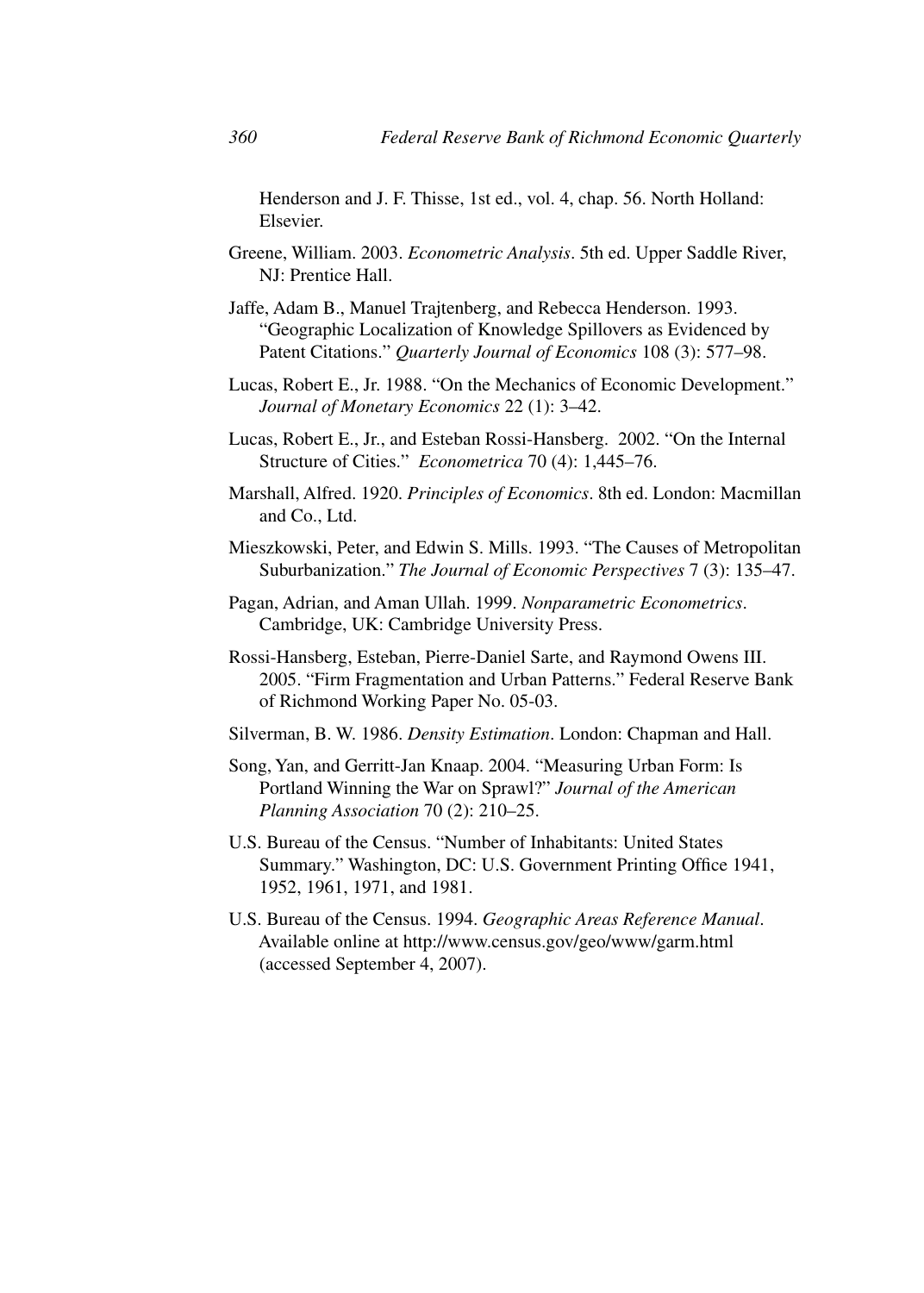# Currency Quality and Changes in the Behavior of Depository Institutions

Hubert P. Janicki, Nashat F. Moin, Andrea L. Waddle, and Alexander L. Wolman

The Federal Reserve System distributes currency to and accepts deposits<br>from Depository Institutions (DIs). In addition, the Federal Reserve<br>maintains the quality level of currency in circulation by inspecting all<br>deposite from Depository Institutions (DIs). In addition, the Federal Reserve maintains the quality level of currency in circulation by inspecting all deposited notes. Notes that meet minimum quality requirements (fit notes) are bundled to be reentered into circulation while old and damaged notes are destroyed (shredded) and replaced by newly printed notes.

Between July 2006 and July 2007, the Federal Reserve implemented a Currency Recirculation Policy for \$10 and \$20 notes. Under the new policy, Reserve Banks will generally charge DIs a fee on the value of deposits that are subsequently withdrawn by DIs within the same week. In addition, under certain conditions the policy allows DIs to treat currency in their own vaults as reserves with the Fed. It is reasonable to expect that the policy change will result in DIs depositing a smaller fraction of notes with the Fed. While the policy is aimed at decreasing the costs to society of currency provision, it may also lead to deterioration of the quality of notes in circulation since notes that are deposited less often are inspected less often.

This article analyzes the interaction between deposit behavior of DIs and the shred decision of the Fed in determining the quality distribution of currency. For a given decrease in the rate of DIs' note deposits with the Fed, absent any change in the Fed's shred decision, what effect would there be on the quality

The authors are grateful to Barbara Bennett, Shaun Ferrari, Juan Carlos Hatchondo, Chris Herrington, Jaclyn Hodges, Larry Hull, Andy McAllister, David Vairo, John Walter, and John Weinberg for their input. The views expressed in this article are those of the authors and do not necessarily reflect those of the Federal Reserve Bank of Richmond or the Federal Reserve System. Correspondence should be directed to alexander.wolman@rich.frb.org.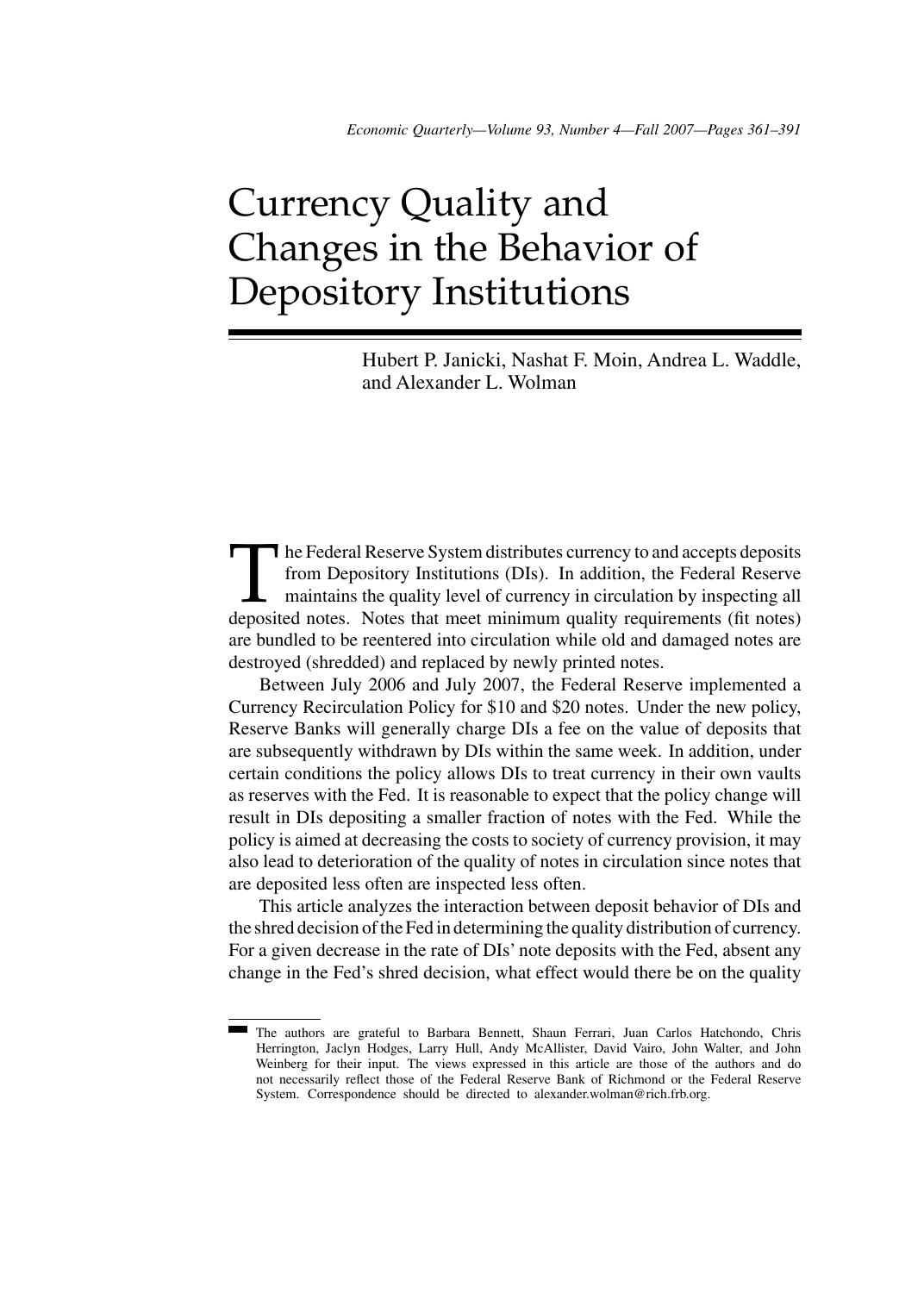distribution of currency in circulation? What kind of changes in the shred criteria would restore the original quality distribution?

To answer these questions, we use the model developed by Lacker and Wolman  $(1997)$ .<sup>1</sup> In the model, the evolution of the currency quality distribution over time is governed by (i) a quality transition matrix that describes the probabilistic deterioration of notes from one period to the next, (ii) DIs' deposit probabilities for notes at each quality level, (iii) the Fed's shred decision for notes at each quality level, (iv) the quality distribution of new notes, and (v) the growth rate of currency.

We estimate three versions of the model for both \$5 and \$10 notes. We have not estimated the model for \$20 notes because they were redesigned recently, and the new notes were introduced in October 2003. The transition from old to new notes makes our estimation procedure impractical; we discuss this further in the Conclusion.<sup>2</sup> Although the policy affects \$10 and \$20 notes only, we also estimate the model for \$5 notes because the policy change initially proposed in 2003 included \$5 notes. (It is possible that at some point the recirculation policy might be expanded to cover that denomination.) Also, it is likely that the reduced deposits of \$10 and \$20 notes may induce DIs to change the frequency of transporting notes to the Fed and, hence, affect the deposit rate of other denominations. The model predicts roughly comparable results for both denominations.

In each version of our model, we choose parameters so that the model approximates the age and quality distributions of U.S. currency deposited at the Fed. For each estimated model, we describe the deterioration of currency quality following decreases in DI deposit rates of 20 and 40 percent, and we provide examples of Fed policy changes that would counteract that deterioration. As described in more detail below, we view a 40 percent decrease in deposit rates as an upper bound on the change induced by the recirculation policy.

According to the model(s), a 20 percent decrease in the DI deposit rate would eventually result in an increase in the number of poor quality (unfit) notes of between 0.8 and 2.5 percentage points. While this range corresponds to different specifications of the model, not to a statistical confidence interval, it should be interpreted as indicating the range of uncertainty about our results. For \$10 notes, very small changes in shred policy succeed in preventing a significant increase in the fraction of unfit notes. $3$  Slightly larger changes in

<sup>&</sup>lt;sup>1</sup> The Appendix to Lacker (1993) contains a simpler model of currency quality that shares some basic features with the model here.

<sup>2</sup> New \$10 notes were introduced in March 2006 and new \$5 notes are expected to be introduced in 2008; our data were collected in 2004 and early 2006.

 $3$  We view "fit notes" as referring to any notes that meet a fixed quality standard determined by the Federal Reserve. Prior to a decrease in deposit rates, a fit note is synonymous with a note that meets the Fed's quality threshold for not shredding. If the Fed adjusts its shred policy in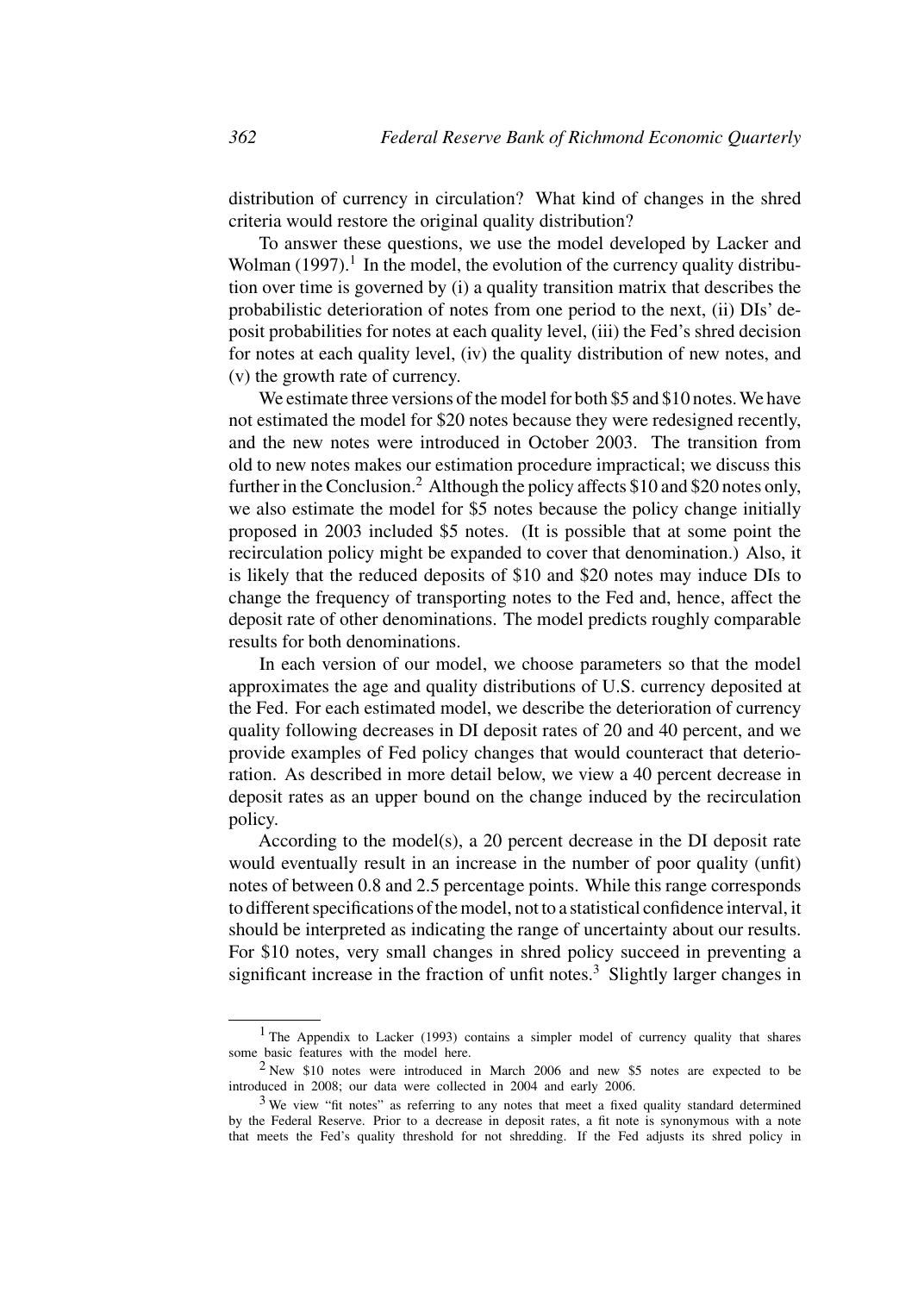shred policy are required to keep the fraction of unfit \$5 notes from increasing in response to a 20 percent lower deposit rate. Naturally, a 40 percent decrease in deposit rates would cause a larger increase in the number of unfit notes, although the greatest increase we find is still less than 6 percentage points. And even in that case there are straightforward changes in shred policy that would be effective in restoring the level of currency quality.

#### **1. INSTITUTIONAL BACKGROUND**

Federal Reserve Banks issue new and fit used notes to DIs and destroy previously circulated notes of poor quality. In order to maintain the quality level of currency in circulation, the Fed uses machines to inspect currency notes deposited by DIs at Federal Reserve currency processing offices. These machines inspect each note to confirm its denomination and authenticity, and measure its quality level on many dimensions. The dimensions that are measured include soil level, tears, graffiti or marks, and length and width of the currency notes. Fit notes are those that pass the threshold quality level on all dimensions. Once sorted, the fit notes are bundled and then recirculated when DIs request currency from the Reserve Banks. To replace destroyed notes and accommodate growth in currency demand, the Federal Reserve orders new notes from the Bureau of Engraving and Printing (B.E.P.) of the U.S. Department of Treasury. The Fed purchases the notes from B.E.P. at the cost of production.4 In 2006, the Federal Reserve ordered 8.5 billion new notes from the B.E.P., at a cost of \$471.2 million (Board of Governors of the Federal Reserve System 2006a)—approximately 5.5 cents per note.

In 2006, the Federal Reserve took in deposits of 38 billion notes, paid out 39 billion notes, and destroyed 7 billion notes (Federal Reserve Bank of San Francisco 2006). Of the 19.9 million pounds of notes destroyed every year, approximately 48 percent are \$1 notes, which have a life expectancy of about 21 months. The \$5, \$10, and \$20 denominations last roughly 16, 18, and 24 months, respectively (Bureau of Engraving and Printing 2007). Each day of 2005, the Federal Reserve's largest cash operation, in East Rutherford, New Jersey, destroyed approximately 5.2 million notes, worth \$95 million (Federal Reserve Bank of New York 2006).

response to a decrease in deposit rates, then it will shred some notes that were fit according to this fixed standard.

<sup>4</sup> Thus, seigniorage for notes accrues initially to the Federal Reserve. In contrast, the Fed purchases coins from the U.S. Mint (a part of the Department of Treasury) at face value, so that seigniorage for coins accrues directly to the Treasury.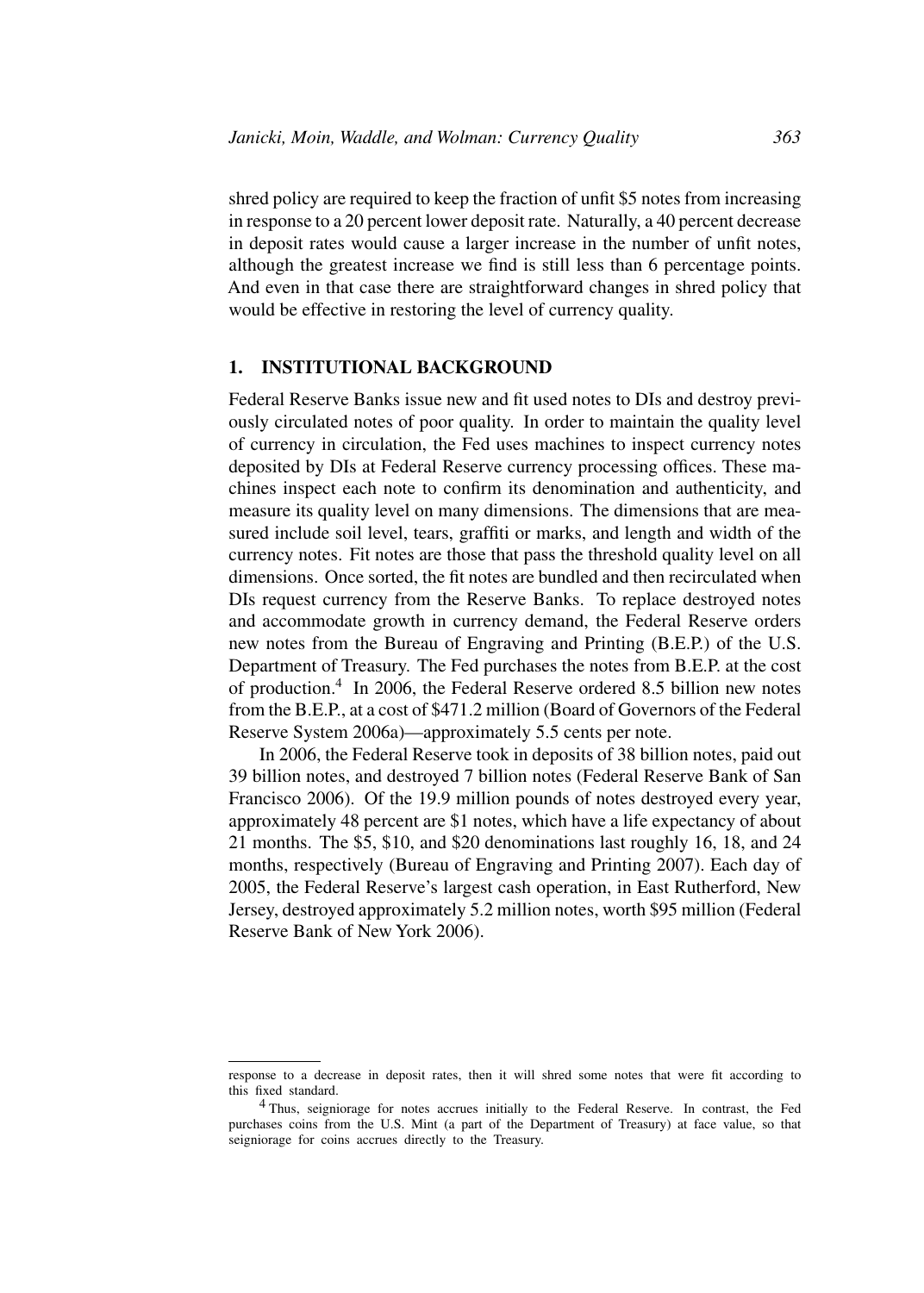## **Costs and Benefits of Currency Processing and Currency Quality**

The Federal Reserve's operating costs for currency processing in 2006 were \$319 million (Federal Reserve Bank of San Francisco 2006). DIs benefit from the Fed's currency processing services in at least two ways. First, the Federal Reserve ships out only fit currency, whereas DIs accumulate a mixture of fit and unfit currency; to the extent that DIs' customers—and their ATMs demand fit currency, DIs benefit from the Fed's sorting of currency. Second, while DIs need to hold currency to meet their customers' withdrawals, they also incur costs by holding inventories of currency in their vaults. Currency inventories take up valuable space and require expenditures on security systems; in addition, currency in the vault is "idle," whereas currency deposited with the Fed is eligible to be lent out in the federal funds market at a positive nominal interest rate. Thus, the Fed's currency processing services amount to an inventory management service for DIs. The benefits DIs accrue from currency processing may not coincide exactly with the benefits to society. On one hand, positive nominal interest rates make the inventory-management benefit to DIs of currency processing exceed the social benefit (Friedman 1969). On the other hand, the social benefits of improved currency quality may exceed the quality benefits that accrue to DIs: for example, maintaining high currency quality may deter counterfeiting by making counterfeit notes easier to detect (Klein, Gadbois, and Christie 2004). On net, it seems unlikely that the social benefit of currency processing greatly (if at all) exceeds the private benefit. This implies that it would be optimal for DIs to face some positive price for currency processing. Lacker (1993) discusses in detail the policy question of whether the Federal Reserve should subsidize DIs' use of currency.

Historically, the Federal Reserve did not charge DIs for processing currency deposits and withdrawals.<sup>5</sup> Policy did prohibit a DI's office from crossshipping currency; cross-shipping is defined as depositing fit currency with the Fed and withdrawing currency from the Fed within the same five-day period. However, as explained in the Federal Reserve Board's request for comments that introduced the proposed recirculation policy (Board of Governors of the Federal Reserve System 2003a), the restriction on cross-shipping was not practical to enforce. Thus, overall the Federal Reserve cash services policy clearly subsidized DIs' use of currency.

## **Policy Revision**

By 2003, the Federal Reserve had come to view existing policy as leading DIs to overuse the Fed's currency processing services (Board of Governors of the

<sup>5</sup> Note, however, that DIs do pay for transporting currency between their own offices and Federal Reserve offices.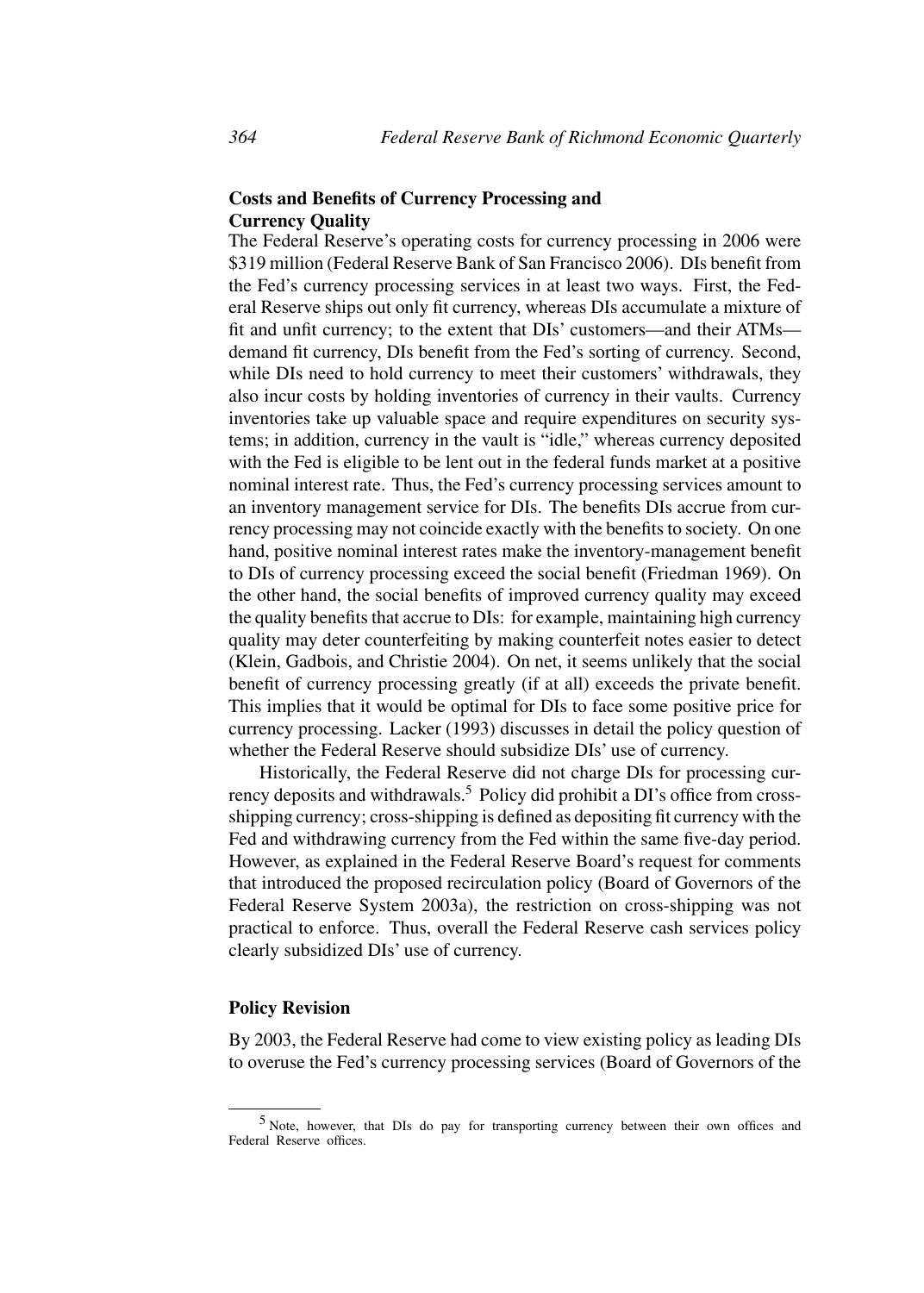Federal Reserve System 2003b). Factors contributing to this situation included an increase in the number of ATM machines and a decrease in the magnitude of required reserves. The former likely increased the value of the Fed's sorting services, and the latter meant that for a given flow of currency deposits and withdrawals by the DIs' customers, there would be greater demand by DIs to transform vault cash into reserves with the Fed—which requires utilizing the Fed's processing services. In October 2003, the Federal Reserve proposed and requested comments on changes to its cash services policy, aimed at reducing DIs' overuse of the Fed's processing services (Board of Governors of the Federal Reserve System 2003a). In March of 2006, a modified version of the proposal was adopted as the Currency Recirculation Policy (Board of Governors of the Federal Reserve System 2006b).

The Recirculation Policy has two components, both of which cover only \$10 and \$20 denominations. The first component is a custodial inventory program. This program enables qualified DIs to hold currency at the DI's secured facility while transferring it to the Reserve Bank's ledger—thus making the funds available for lending to other institutions but avoiding both the transportation cost and the Fed's processing cost. DIs must apply to be in the custodial inventory program. One criterion for qualifying is that a DI must demonstrate that it can recirculate a minimum of 200 bundles (of 1,000 notes each) of \$10 and \$20 notes per week in the Reserve Bank zone. The policy's second component is a fee of approximately \$5 per bundle of cross-shipped currency. While this new policy is aimed at reducing the social costs incurred because of cross-shipping currency, absent changes in shred policy it is likely to lower the quality of currency in circulation through reduced deposits and thus reduced shredding of unfit currency.<sup>6</sup> The primary concerns of our study are the effect on currency quality of the anticipated decrease in deposit rates, and the measures the Fed can take to offset that decrease in quality. To address these issues we construct a model of currency quality. We assume that shredding policy is aimed at restoring or maintaining the original quality distribution. If the cost of maintaining quality at current levels exceeds the social benefits of doing so, it would be optimal to let the quality of currency deteriorate somewhat.

#### **2. THE MODEL**

The model applies to one denomination of currency.<sup>7</sup> Time is discrete, and a time period should be thought of as a month. For the purposes of this

<sup>6</sup> Federal Reserve Banks have estimated that over 10 years, the recirculation policy could reduce their currency processing costs by a present value of \$250 million. Taking into account increased DI costs, the corresponding societal benefit is estimated at \$140 million (Board of Governors of the Federal Reserve System 2006b).

<sup>7</sup> By changing the parameters appropriately, it can be applied *separately* to more than one denomination; indeed we will do just that.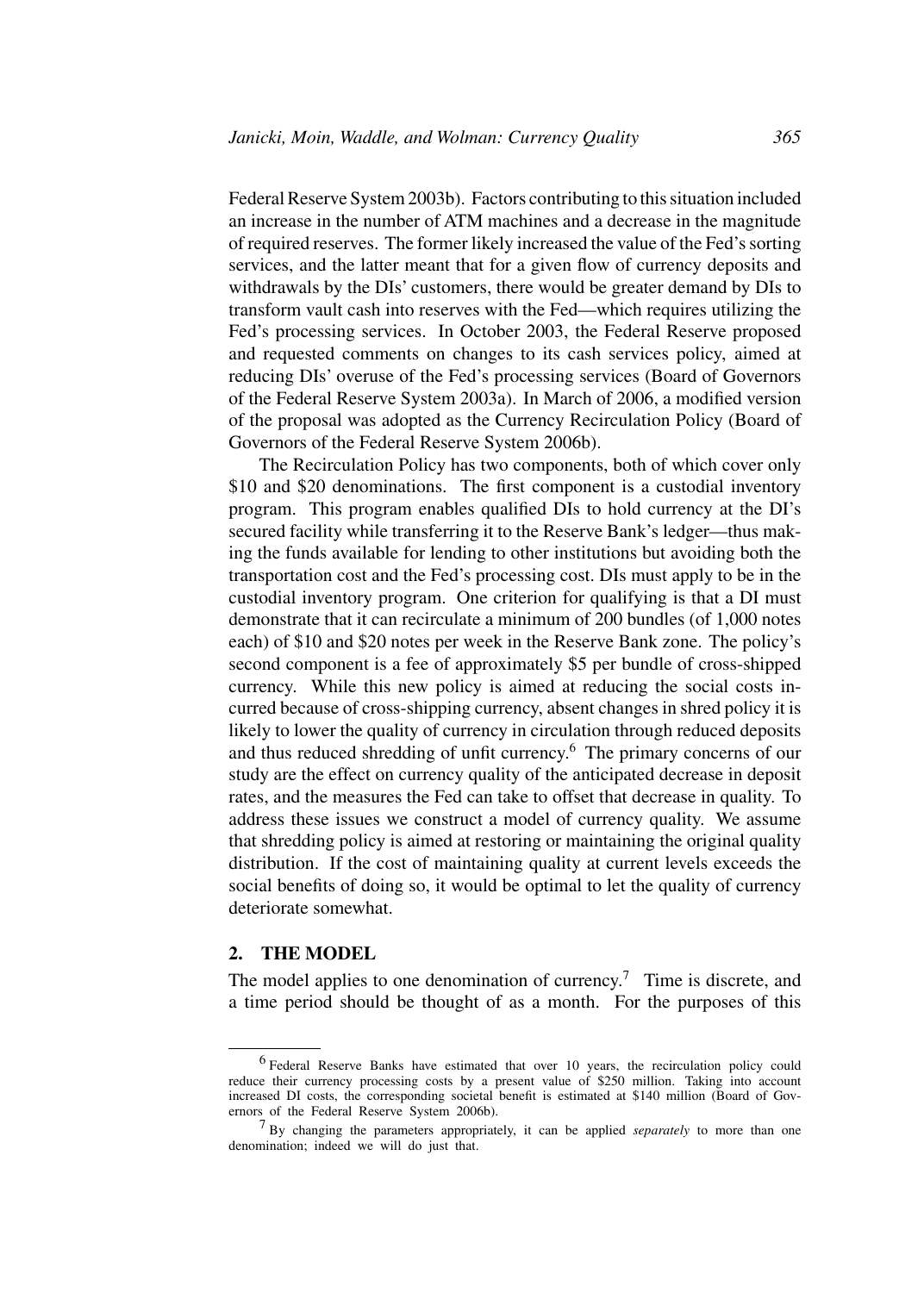study, there are three major dimensions to currency quality: soil level front (we will use the shorthand "soil level" or SLF), ink wear worst front ("ink wear" or IWWF), and graffiti worst front ("graffiti" or GWF). There are also at least 18 minor dimensions to currency: soil level back, graffiti total front, etc. For a given denomination, we have separate models for each major dimension.<sup>8</sup> Those models describe, for example, how the distribution over soil level evolves over time. For each of those models, however, we use data on the other dimensions to more accurately describe the probability that a note of a particular major-dimension quality level will be shredded.<sup>9</sup>

The basic structure of the model is as follows. At the beginning of each period, banks deposit currency with the Fed; their deposit decision may be a function of quality in the major dimension (that is, banks may sort for fitness). The Fed processes deposited notes, shredding those deemed unfit and recirculating the rest at the end of the period. The shred decision is based on quality level in whatever major dimension the model is specified. However, notes that are fit according to their quality level in the major dimension are nonetheless shredded with positive probability; this is to account for the fact that they may be unfit along one of the other (major or minor) dimensions in which the model is not specified. The stock of currency is assumed to grow at a constant rate. Banks make withdrawals from the Fed at the end of the period but these are not specified explicitly; instead, withdrawals can be thought of as a residual that more than offsets deposits in order to make the quantity of currency grow at the specified rate. In order to accommodate growth in currency and replace shredded notes, the Fed must introduce newly printed notes. Meanwhile, the notes that were not deposited with the Fed deteriorate in quality stochastically. The quality of notes in circulation at the end of a period, and thus at the beginning of the next period, is determined by the quality of notes that have remained in circulation and the quality of notes withdrawn from the Fed.

#### **Formal Specification of the Model**

Time is indexed by a subscript  $t = 0, 1, 2, \dots$  Soil level can take on values 0, 1, 2, ...,  $n_s - 1$ ; ink wear can take on values 0, 1, 2, ...,  $n_i - 1$ ; and graffiti can take on values 0, 1, 2, ...,  $n_g - 1$ ; in general, larger numbers denote poorer quality.<sup>10</sup> We will use q to denote a particular (arbitrary) quality level.

<sup>8</sup> The models for the three major dimensions are truly separate, in that they will yield different predictions.

<sup>&</sup>lt;sup>9</sup> As mentioned earlier, the model was first developed in Lacker and Wolman (1997). That article studied a different policy question, namely expanding the dimensions of quality measurements to include limpness.

 $10$  The exception is soil level zero, which is assumed to describe currency that has been laundered (i.e., has been through a washing machine) and is deemed unfit.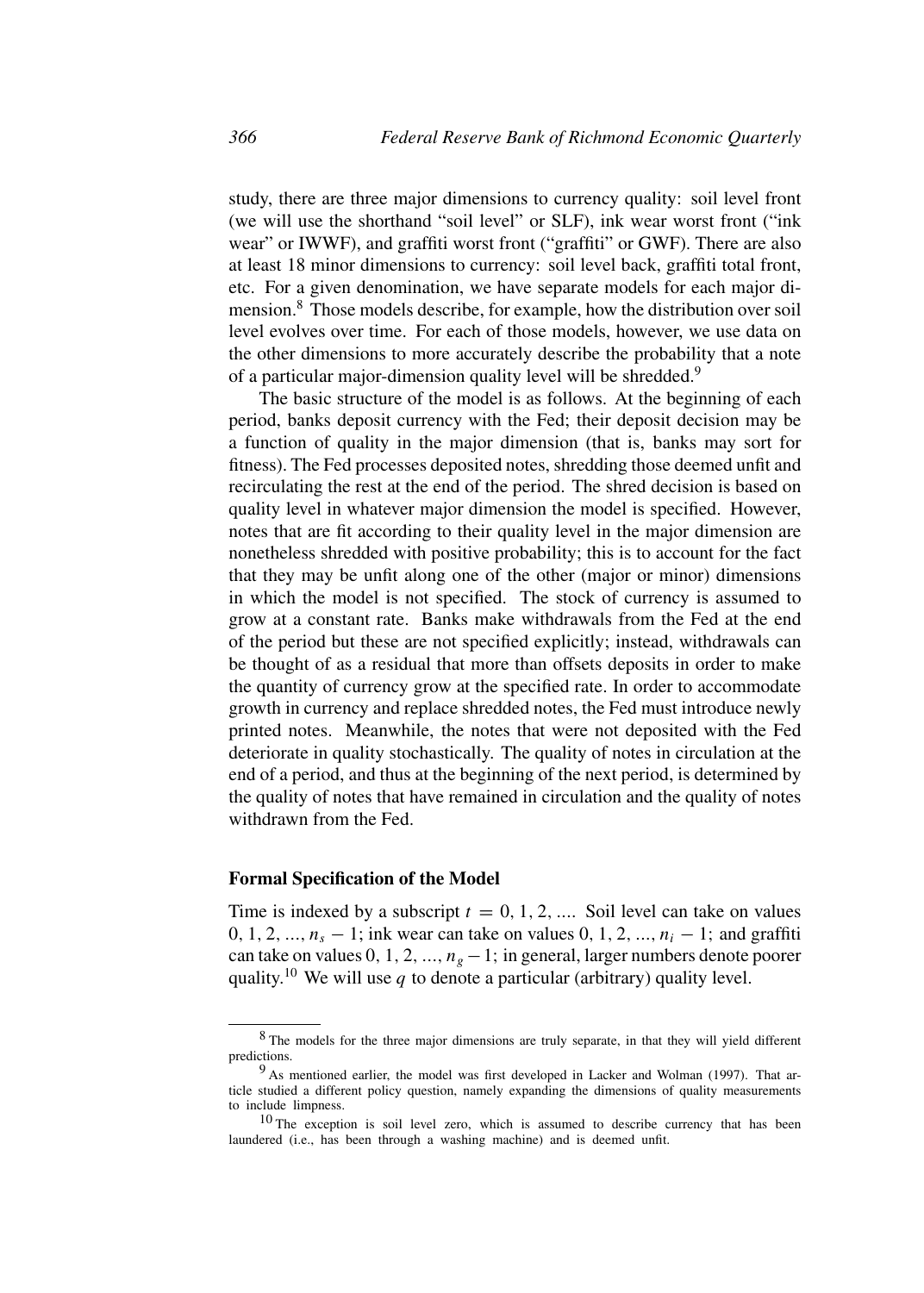For the DIs' deposit decision, the vector  $\rho$  contains in its  $q^{th}$  element the probability that a DI will deposit a note conditional on that note being of quality level q. The vector  $\rho$  has length Q, where  $Q = n_s$  or  $n_i$  or  $n_g$ , depending on the particular model in question. For the Fed's fitness criteria, the  $Qx1$ vector  $\alpha$  contains in its  $q^{th}$  element the probability that a deposited note of quality  $q$  is put back into circulation. If the model were specified in terms of every quality characteristic—so that  $Q$  were a huge number describing every possible combination of "soil level front," "soil level back," etc.—then the elements of  $\alpha$  would each be zero or one and they would be known parameters, taken from the machine settings. Because the model is specified in terms of only one characteristic, the elements of  $\alpha$  that would be one according to q are adjusted downward to account for the fact that some quality- $q$  notes are unfit according to other dimensions of quality. The values of  $\alpha$  must then be estimated, and we describe in Section 4 how they are estimated.

The net growth rate of the quantity of currency is  $\gamma$ ; that is, if the quantity of currency is M in period t, then it is  $(1 + \gamma)$  M in period  $(t + 1)$ . The  $Qx1$  vector g describes the distribution of new notes; its  $q^{th}$  element is the probability that a newly printed note is of quality  $q<sup>11</sup>$ . The deterioration of non-deposited notes is described by the  $QxQ$  matrix  $\pi$ ; the row-r column-c element of  $\pi$  is the probability that a non-deposited note will become quality r next period, conditional on it being quality-c this period.<sup>12</sup> Note that each column of  $\pi$  sums to one, because any column q contains the probabilities of all possible transitions from quality level  $q$ .

The model's endogenous variables are the numbers of notes of different quality levels, i.e., the quality distribution of currency. At the beginning of period t, the Qx1 vector  $m_t$  contains in its  $q^{th}$  element the number of notes  $\sum_{q=1}^{Q} m_{q,t}$ , where  $m_{q,t}$  denotes the  $q^{th}$  element of the vector  $m_t$ . in circulation of quality q. The total number of notes in circulation is  $M_t =$ 

<sup>&</sup>lt;sup>11</sup> We allow for new notes to have some variation in quality. However, by choosing  $g$  appropriately we can impose the highest quality level for all new notes.

<sup>&</sup>lt;sup>12</sup> We assume that the number of notes is sufficiently large that the probability that a quality c note makes a transition to quality r is the same as the fraction of type c notes that make the transition to type  $r$ . That is, the law of large numbers applies.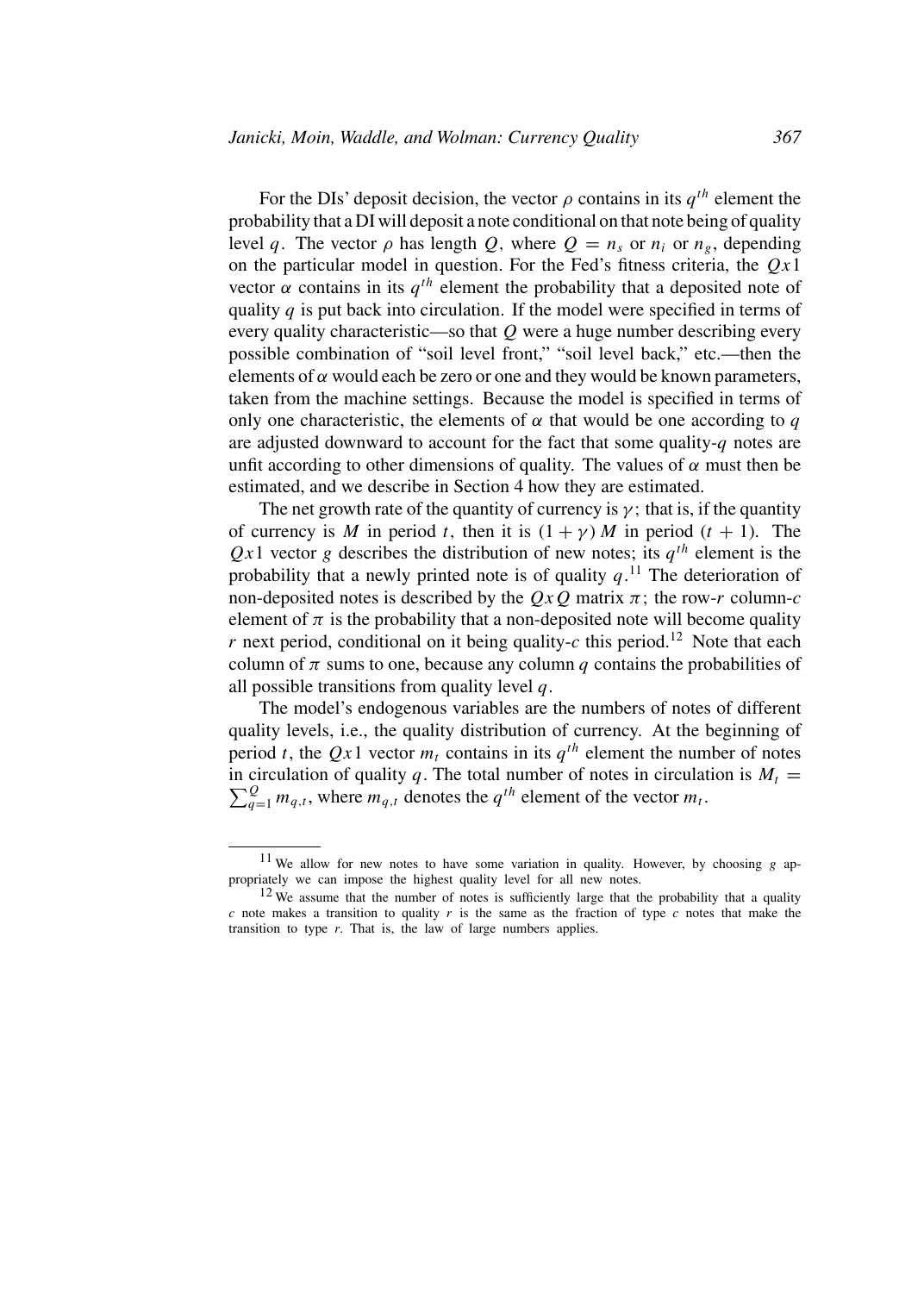Combining these ingredients, the number of notes at each quality level evolves as follows:

$$
m_{t+1} = \pi_{QxQ} \cdot \left( (1 - \rho) \odot m_t \right)
$$
  
+ 
$$
\alpha_{Qx1} \odot \rho \odot m_t
$$
  
+ 
$$
\alpha_{Qx1} \odot \rho \odot m_t
$$
  
+ 
$$
\left( \sum_{q=1}^{Q} (1 - \alpha_q) \rho_q m_{q,t} \right) g
$$
  
+ 
$$
\left( \sum_{l=1}^{Q} (1 - \alpha_q) \rho_q m_{q,t} \right) g
$$
  
+ 
$$
\left( \gamma M_t \right) g
$$
  
+ 
$$
\left( \gamma M_t \right) g
$$
  
1x1  
Qx1  
1

The symbol  $\odot$  denotes element-by-element multiplication of vectors or matrices<sup>13</sup>

Equation (1) is the model, although we will rewrite it in terms of fractions of notes instead of numbers of notes. On the left-hand side,  $m_{t+1}$  contains the number of notes at each quality level at the beginning of period  $t + 1$ . The right-hand side describes how  $m_{t+1}$  is determined from the interaction of  $m_t$ (the number of notes at each quality level at the beginning of period  $t$ ) with the model's parameters. The first term on the right-hand side is

$$
\pi_{Q \times Q} \cdot \left( (1 - \rho) \odot m_t \atop Q \times 1 \right). \tag{2}
$$

This term accounts for the fractions  $(1 - \rho)$  of notes at each quality level that are not deposited. These notes deteriorate according to the matrix  $\pi$ , and thus the first term is a  $Qx1$  vector containing in its  $q^{th}$  element the number of circulating notes that were not deposited in period t and that begin period  $t + 1$ with quality  $q$ . If banks were to sort for fitness, then the notes that remain in circulation and deteriorate during the period would be relatively high quality notes, otherwise they would be a random sample of notes. The matrix  $\pi$  has  $Q<sup>2</sup>$  elements; assigning numbers to those elements will be the key difficulty we face in choosing parameters for the model.

The second term is

$$
\begin{array}{c}\n\alpha \odot \rho \odot m_t, \\
\varrho_{x1} \quad \varrho_{x1} \quad \varrho_{x1}\n\end{array} \n\tag{3}
$$

This term accounts for the fractions  $\alpha \odot \rho$  of notes at each quality level that are deposited and not shredded—that is,  $\alpha \odot \rho \odot m_t$  comprises the deposited notes at each quality level that are fit and will be put back into circulation at the end of period  $t$ . If banks were to sort for fitness in a manner consistent

<sup>&</sup>lt;sup>13</sup> For example, if  $a = [1, 2]$  and  $b = [3, 4]$ , then  $a \odot b = [3, 8]$ .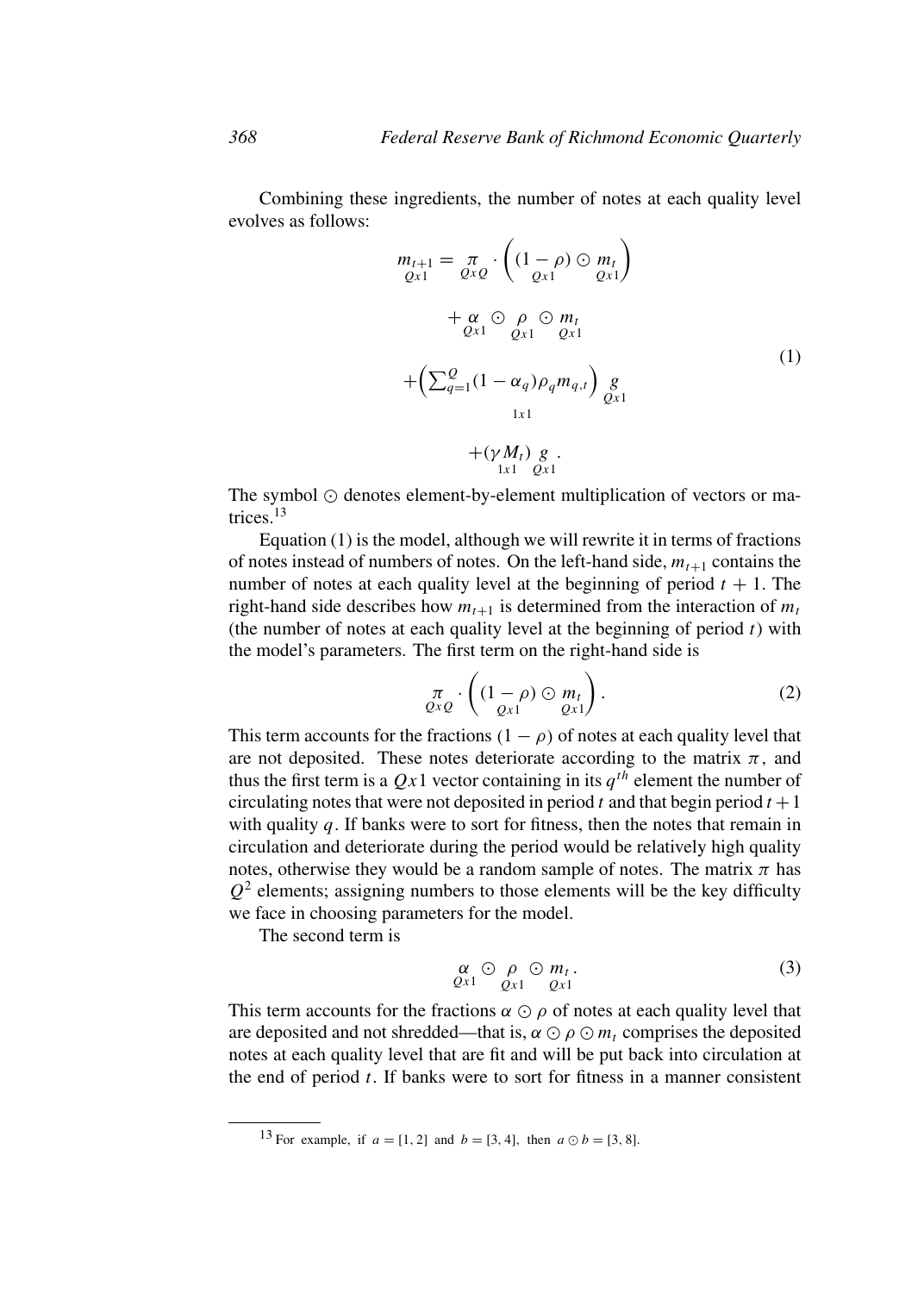with the Fed's fitness definitions, and if banks possessed enough unfit notes to meet their deposit needs, then this term would disappear—all deposited notes would be shredded.

The third term,  $\left(\sum_{q=1}^{Q} (1 - \alpha_q) \rho_q m_{q,t}\right)$  g  $Qx1$ , represents replacement of shredded notes. The object in parentheses is the number of unfit notes that are processed (and shredded) each period. Multiplying by the distribution of new notes g gives the vector of new notes at each quality level that are added to circulation at the end of period  $t$  to replace shredded notes.

The fourth term,  $(\gamma M_t)$  g, represents growth in the quantity of currency.  $1x1$   $Qx1$ The number of new notes added to circulation to accommodate growth (as opposed to shredding) is  $\gamma M_t$ , and the distribution of new notes is g, so this term is a vector containing the numbers of new notes at each quality level added to circulation at the end of period  $t$  to accommodate growth.

We noted above that withdrawals are not treated explicitly in the model. The quantity of withdrawals can, however, be calculated. The number of notes withdrawn in period  $t$  must be equal to the sum of deposits and currency growth. That is, withdrawals equal

$$
\left(\sum_{q=1}^{Q} \rho_q m_{q,t}\right) + \gamma M_t.
$$
\n(4)

Note that the model does not incorporate currency inventories at the Fed. New notes materialize as needed, and fit notes deposited at the Fed are recirculated at the end of the period.

The evolution of currency quality over time is determined entirely by equation (1). Given a vector  $m_t$  describing the distribution of currency quality at the beginning of any period t, equation (1) determines the vector  $m_{t+1}$ describing the distribution of currency quality at the beginning of period  $t + 1$ . The law of motion is determined by the parameters  $\pi$ ,  $\rho$ ,  $g$ ,  $\gamma$ , and  $\alpha$ .<sup>14</sup>

#### **The Model in Terms of Fractions of Notes**

The model has been expressed in terms of the numbers of notes at each quality level. To express the model in terms of fractions of notes at each quality level, we first define  $f_t$  to be the vector of fractions, that is the  $Qx1$  vector of numbers of notes at each quality level divided by the total number of notes:

$$
f_t \equiv \left(\frac{1}{M_t}\right) \cdot m_t. \tag{5}
$$

<sup>&</sup>lt;sup>14</sup> We have written the model as if all parameters are constant over time. We maintain that assumption for the quantitative results described in this report. The model remains valid if the parameters change over time, although estimation becomes more challenging.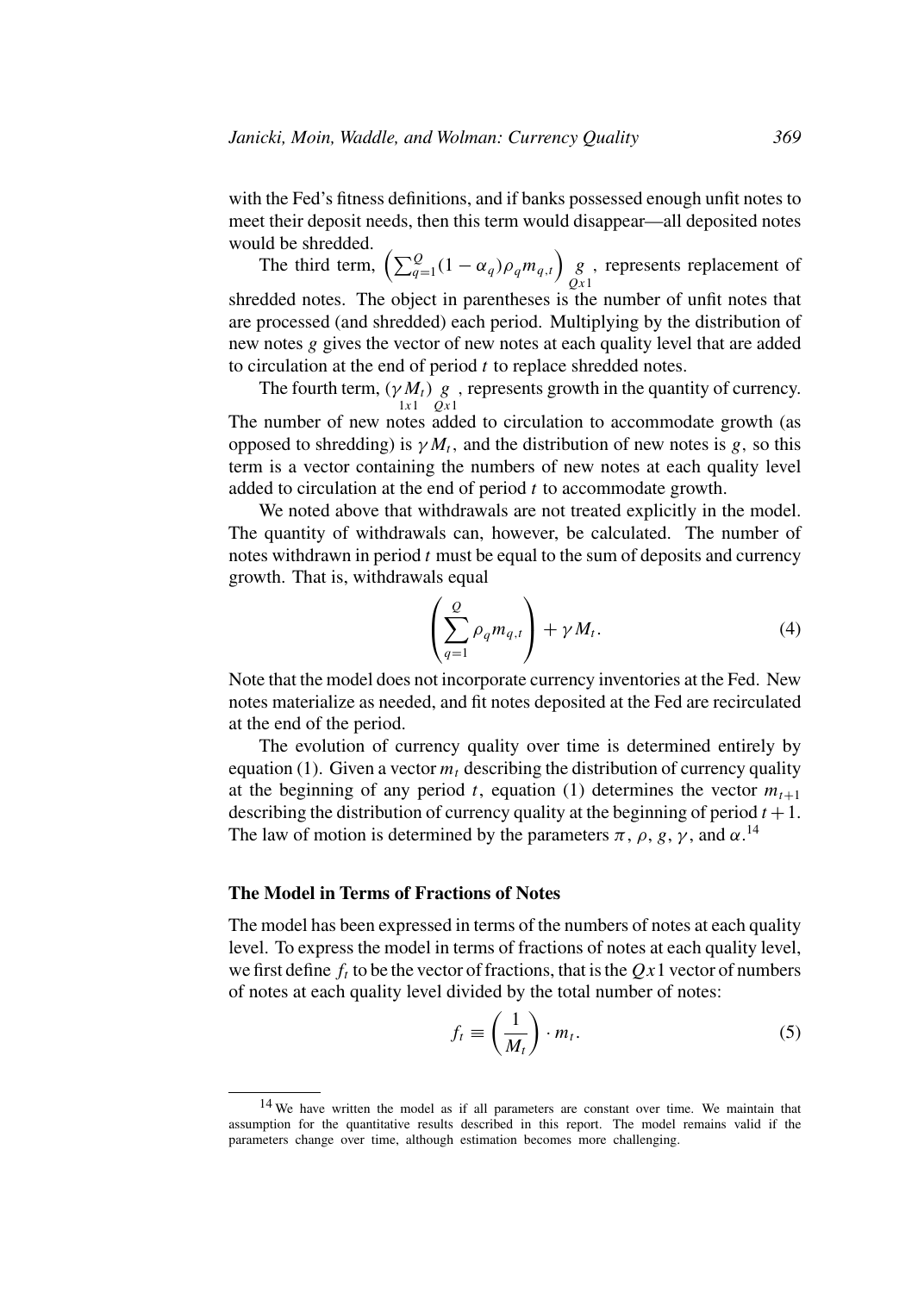Likewise, the fraction of notes at a particular quality level is

$$
f_{q,t} \equiv \left(\frac{1}{M_t}\right) \cdot m_{q,t}.\tag{6}
$$

Note that the elements of  $f_t$  sum to one, because  $M_t = \sum_{q=1}^{Q} m_{q,t}$ . Using these definitions, we can rewrite the model (1) by dividing both sides by  $M_t$ and recalling that  $M_{t+1} = (1 + \gamma) M_t$ :

$$
(1 + \gamma) f_{t+1} = \pi \cdot ((1 - \rho) \odot f_t)
$$

$$
+ \alpha \odot \rho \odot f_t
$$

$$
+ \left(\sum_{q=1}^{Q} (1 - \alpha_q) \rho_q f_{q,t}\right) g
$$
(7)

 $+\gamma g$ .

With this formulation it will be straightforward to study the model's steady state with currency growth.

#### **The Steady-State Distribution of Notes**

Under certain conditions, the distribution of currency quality converges to a steady state with the distribution  $f_t$ , which is constant over time (see, for example, Stokely, Lucas, with Prescott, chap.11). Assuming that a unique steady-state distribution exists, we will denote it by  $f^*$ . In the steady state, the law of motion (7) becomes

$$
(1 + \gamma) f^* = \pi \cdot ((1 - \rho) \odot f^*) + \alpha \odot \rho \odot f^*
$$
  
+ 
$$
\left(\sum_{q=1}^{\infty} (1 - \alpha_q) \rho_q f_q^*\right) g + \gamma g.
$$
 (8)

Our method of choosing the model's parameters will require us to compute the steady-state distribution—we will assume that our data are generated in a steady-state situation. One way to compute the steady state is to simply iterate on (7) from some arbitrary initial distribution  $f_0$  and hope that the iterations converge. If they converge, we have found the steady state. Alternatively, we can use matrix algebra to solve directly for the steady state from (8). Ultimately, we want to rewrite (8) in the form

$$
\Gamma \cdot f^* = \gamma g,\tag{9}
$$

where  $\Gamma$  is a  $QxQ$  matrix. If we can rewrite (8) in this way, then the steadystate distribution is  $f^* = \Gamma^{-1} \cdot (\gamma g)$ . The first step is to note that for any  $Qx1$ vector v, we have  $v \odot f^* = \text{diag}(v) \cdot f^*$ , where  $\text{diag}(v)$  denotes the  $QxQ$ matrix with the vector  $v$  on the diagonal and zeros, elsewhere. Using this fact,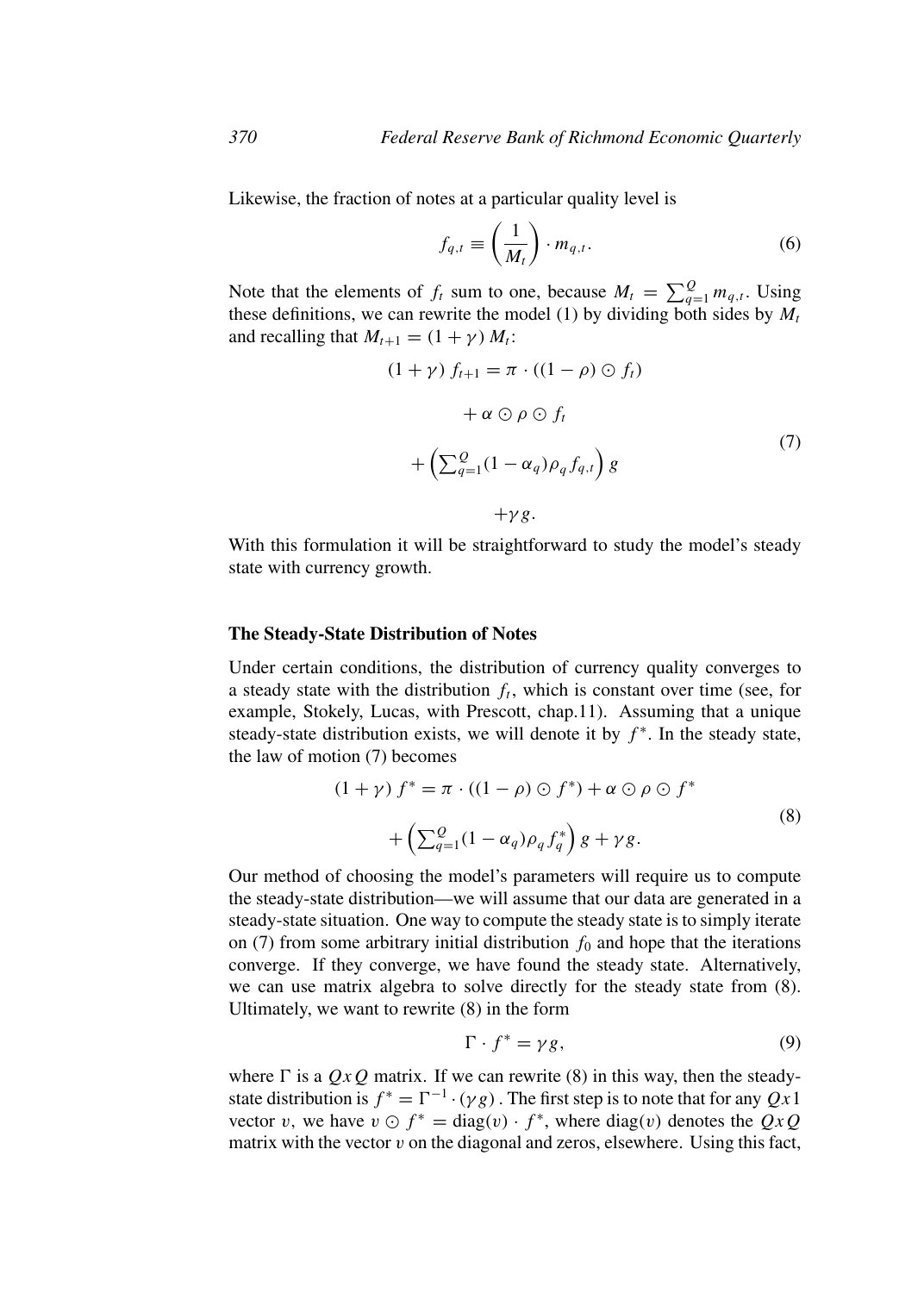we can rewrite (8) as

$$
(1 + \gamma) f^* = \pi \cdot diag(1 - \rho) \cdot f^* + diag(\alpha \odot \rho) \cdot f^*
$$
  
+ 
$$
\left(\sum_{q=1}^{Q} (1 - \alpha_q) \rho_q f_q^*\right) g + \gamma g.
$$
 (10)

Next, note that the scalar  $\left(\sum_{q=1}^{Q} (1 - \alpha_q) \rho_q f_q^*\right)$  can be rewritten as  $((1 - \alpha) \odot \rho)' f^*$ , where "'" denotes transpose. Using this fact, we have

$$
\left(\sum_{q=1}^{Q} (1 - \alpha_q) \rho_q f_q^*\right) g = \underbrace{g}_{Qx1} \underbrace{((1 - \alpha) \odot \rho)'}_{1x1} f^*.
$$
 (11)

Now we can express (8) in the same form as (9),  $\Gamma \cdot f^* = \gamma g$ , where

$$
\Gamma \equiv \left[ (1 + \gamma) I - \pi \cdot \text{diag}(1 - \rho) - \text{diag}(\alpha \odot \rho) - g ((1 - \alpha) \odot \rho)' \right]^{-1}.
$$
\n(12)

Thus, the steady state can be computed directly as

$$
f^* = \Gamma^{-1} \cdot (\gamma g).
$$

The steady-state distribution  $f^*$  contains in its  $q^{th}$  element the fraction of notes with quality  $q$ , corresponding to a particular measurement of soil level, graffiti or ink wear. Thus,  $f^*$  can be thought of as the *marginal distribution* over soil level, graffiti or ink wear. When comparing the model to data, we will use the marginal distributions for each major quality dimension and the distribution of notes by age. We use the age distribution because the quality distribution alone puts few restrictions on the matrix  $\pi$ : we can match a given quality distribution with many  $\pi$  matrices, each implying a different age distribution.

The Appendix contains a detailed description of how to calculate the steady-state age distribution of notes. For now, we simply state the notation:  $h_{q,k}$  denotes the fraction of notes that are quality q and age k, and  $h_k$ denotes the Q by 1 vector of age k notes, the  $q^{th}$  element of which is  $h_{q,k}$ .

### **3. THE DATA**

The model's predictions will depend on the numerical values we assign to the matrix  $\pi$  describing deterioration of notes, the vector  $\rho$  of deposit probabilities, the vector  $\alpha$  of shred probabilities, the quality distribution of new notes g, and the currency growth rate  $\gamma$ . This section describes the basic data whose features we attempt to match in choosing the model's parameters.

The ideal data set for our purposes would be one with a time series of observations on a large number of currency notes, with observations each month on the quality of every note. Data of this sort would allow for nearly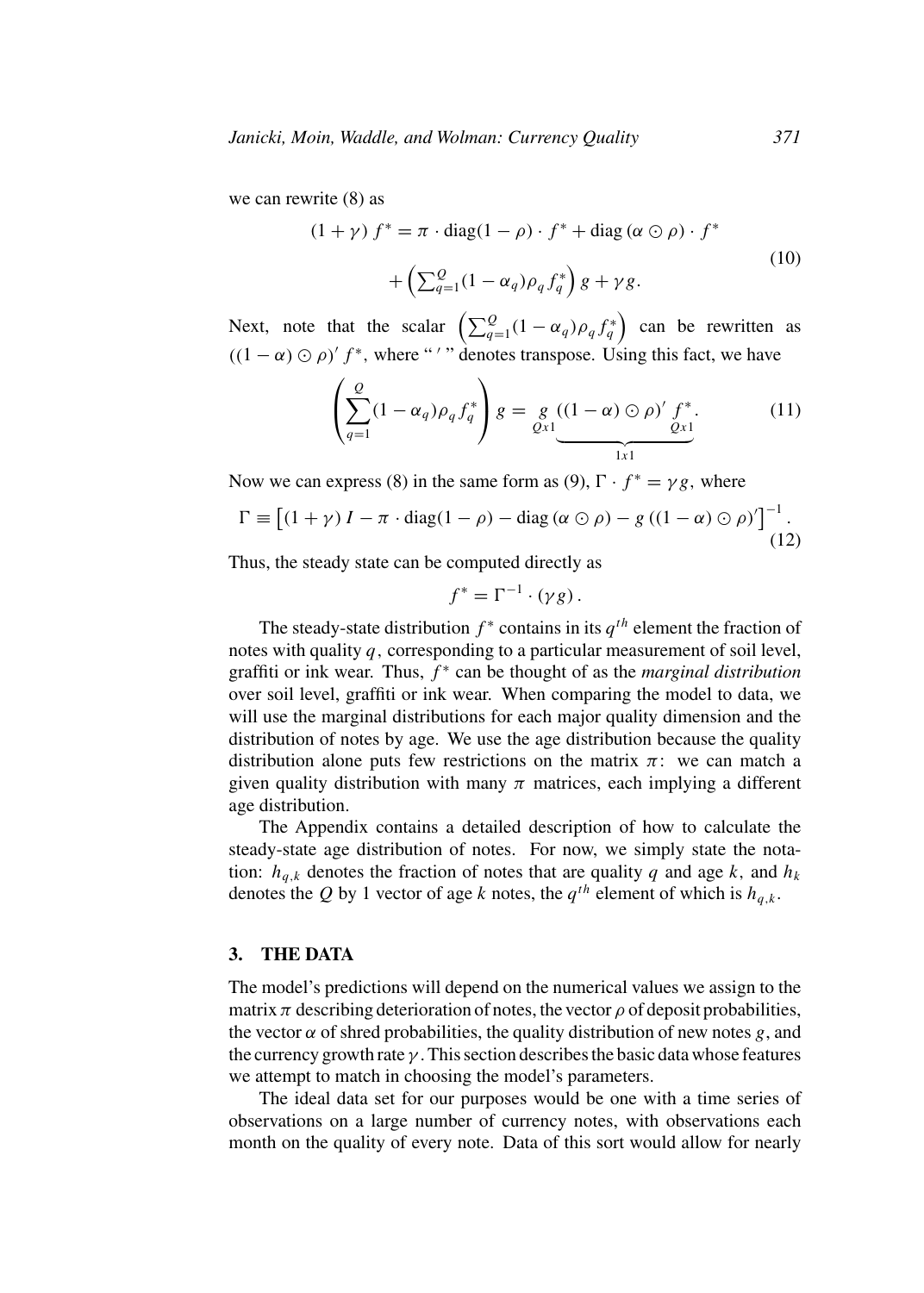

**Figure 1 Marginal Quality Distributions,** \$**5 Notes**

direct measurement of the matrix  $\pi$ . Of course such data does not exist, and probably the only way it could exist would be if individual notes had built-in sensors and transmitters. Without such data, we need to estimate the parameters of  $\pi$ . We use two data sets for this purpose. One data set describes the marginal quality distributions only and has extremely broad coverage. The other data set is at the level of individual notes, and contains age of notes as well as quality. It has more limited coverage.

#### **Large Data Set Describing Marginal Distributions**

The large data set comprises fitness data for the entire Federal Reserve System for the months of January 2004 and May 2004, provided by the Currency Technology Office (CTO) at the Federal Reserve Bank of Richmond. This data characterizes the marginal quality distributions for more than two-and-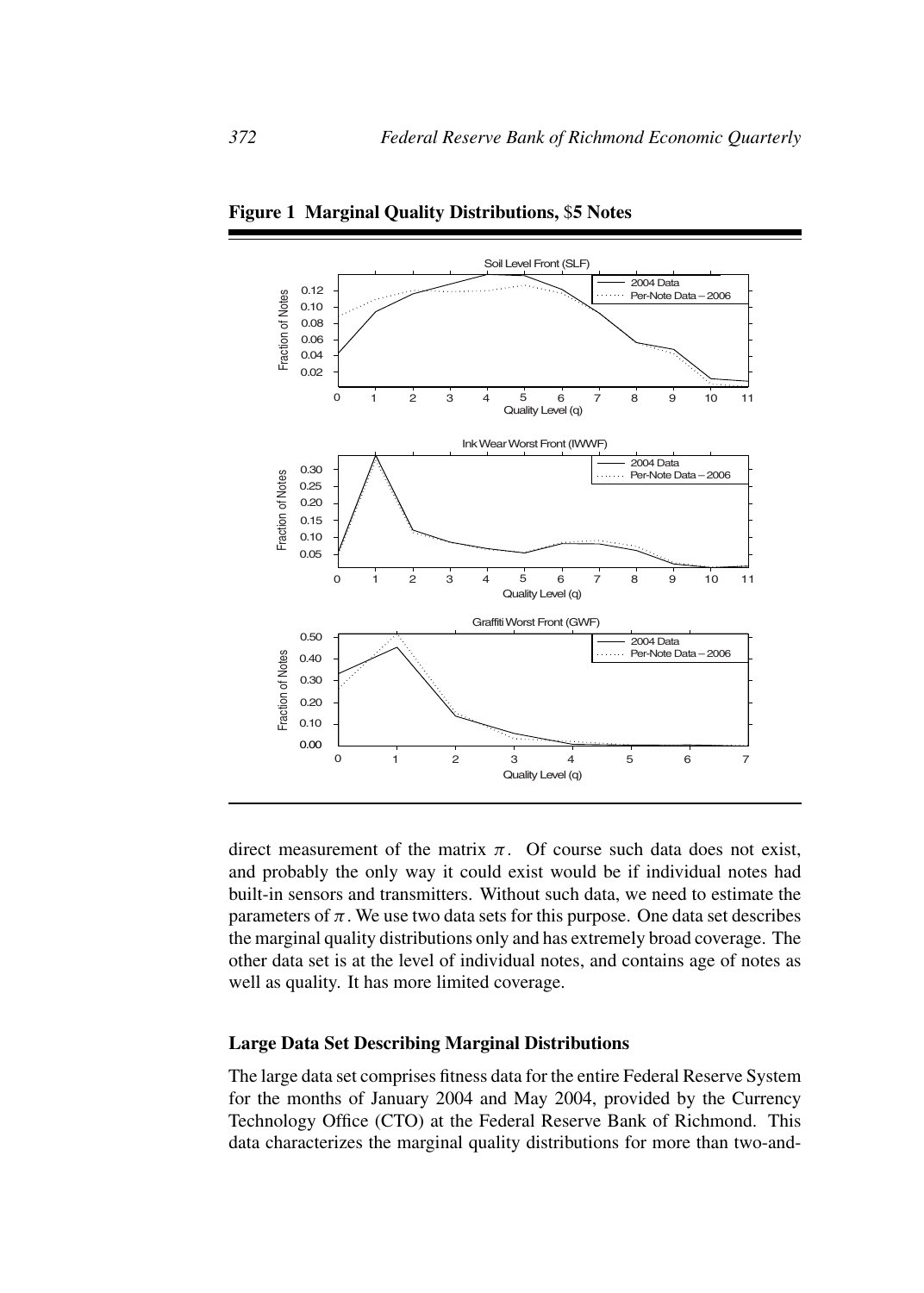

**Figure 2 Marginal Quality Distributions,** \$**10 Notes**

a-half billion notes. The data are at the level of office location, date, shift, supervisor, and denomination. For a particular denomination, we assume that summing these data over all dates, supervisors, and shifts generates a precise estimate of the steady-state marginal distribution over each quality level. Figures 1 and 2 plot the marginal distributions over soil level, ink wear and graffiti for the combined January and May 2004 data, for \$5 and \$10 notes (solid lines). $15$ 

The raw data have 26 quality levels for each category. However, for many quality levels there are very few notes, and for speed of computation it is advantageous to decrease the number of quality levels. For each denomination

<sup>15</sup> The same data set covers \$20 notes, but as described in the Conclusion, our limited analysis of the 20s has not used this data.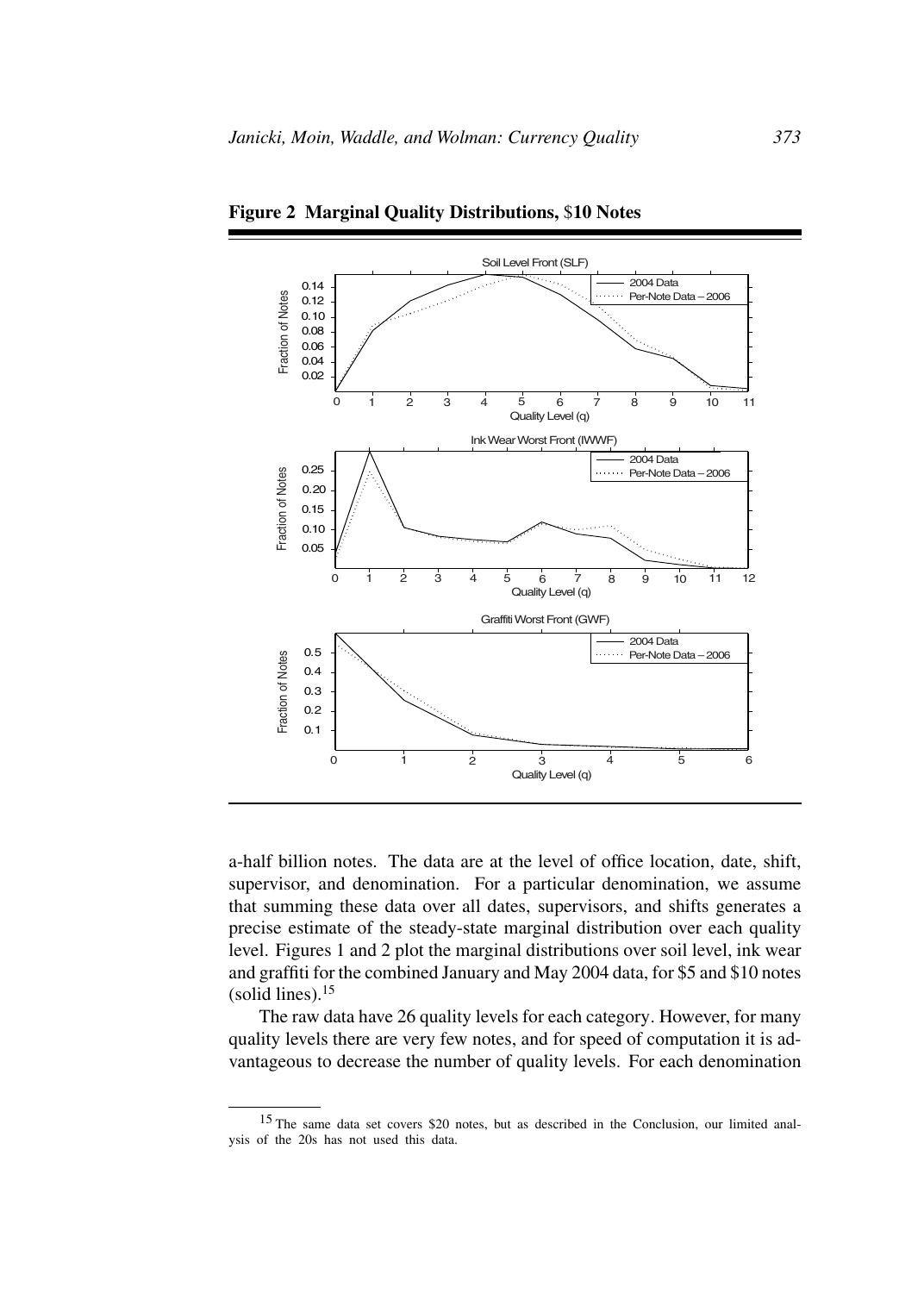and each category (e.g., SLF) we have, therefore, combined multiple quality levels into one. For example, our new soil level zero for the \$10 notes includes all notes with soil levels zero through 2 in the data. Table 1 contains comprehensive information about how we combine quality levels. Boxes around multiple quality levels indicate that we have combined them, and the columns labeled "q" contain the quality level numbers corresponding to our smaller set of quality levels. After combining in this way, we are left with between 7 and 13 quality levels for each denomination and category. For each denomination and each dimension, there are three unfit quality levels. For example, for the \$5 notes SLF, quality levels 9, 10, and 11 are unfit.

## **Per-Note Data**

In addition to the comprehensive data set describing marginal distributions, we use per-note data sets covering approximately 45,000 notes each of \$5 notes and \$10 notes. These data were gathered at nine Federal Reserve offices in February and March 2006. For each note, there is information on the date of issue, as well as quality level in at least 21 categories, including SLF, GWF, and IWWF. The dotted lines in Figures 1 and 2 are the marginal quality distributions for SLF, IWWF, and GWF from the per-note data for the \$5 and \$10 notes. There are minor differences relative to the marginal distributions from the large data set, but the broad patterns are the same. This gives us some confidence that the per-note data are representative samples.

Because the note data contain date of issue for each note, we are able to get an estimate of the age distribution of notes. In Figure 3, the jagged dotted line is a smoothed version of the age distribution of unfit notes from the note data. The smoothing method involves taking a three-month moving average. Without smoothing, the age distributions would be extremely choppy. Note that in Figure 3, we plot the age distribution of *unfit notes*. It is the unfit notes with which we are most concerned for this study, and whose age distribution we care most about matching with the model. Unfit notes are those notes whose quality is worse than the shred threshold in any dimension—major or minor.

#### **4. CHOOSING THE MODEL'S PARAMETERS**

There are  $Q^2 + 3Q + 1$  parameters in each model; they comprise the  $Q^2$ elements of  $\pi$ , the 3Q elements of  $\alpha$ ,  $\rho$ , and g, and the single parameter  $\gamma$ .<sup>16</sup> Since  $Q$  is between 7 and 13, the number of parameters is between 71 and 209. We select the model's parameters in several stages.<sup>17</sup>

<sup>&</sup>lt;sup>16</sup> Recall that *Q* is either  $n_s$ ,  $n_i$ , or  $n_g$ , depending on the version of the model.

<sup>&</sup>lt;sup>17</sup> Because our approach to selecting parameters is ad hoc, we hesitate to talk about "estimating the model." However, in effect that is what we are doing.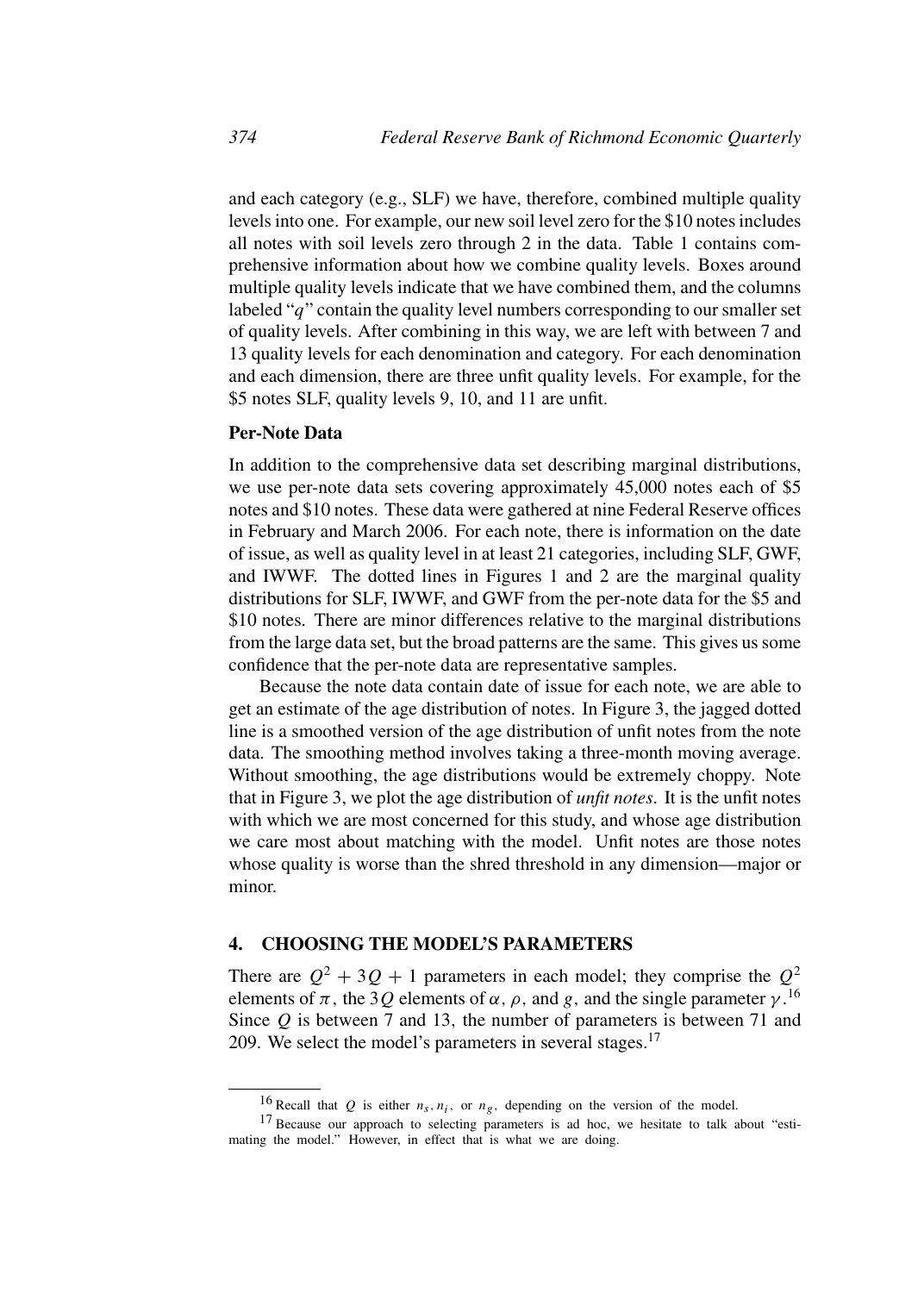|                     |            |             | \$5 Notes   |             |                                                                                                |                |                                                                                        |            |                | \$10 Notes  |                |     |               |
|---------------------|------------|-------------|-------------|-------------|------------------------------------------------------------------------------------------------|----------------|----------------------------------------------------------------------------------------|------------|----------------|-------------|----------------|-----|---------------|
| Quality<br>Level    | <b>SLF</b> | ರ           | <b>IWWF</b> | ರ           | GWF                                                                                            | ರ್             | Quality<br>Level                                                                       | <b>FTS</b> | ರ              | <b>IWWF</b> | ರ              | GWF | ਠ             |
|                     |            |             |             |             |                                                                                                | $\circ$        |                                                                                        |            |                |             |                |     | $\circ$       |
|                     |            |             |             |             | $\begin{array}{l} 0.000\\0.333\\0.454\\0.138\\0.000\\0.000\\0.000\\0.000\\0.000\\0\end{array}$ |                |                                                                                        |            | ⊂              |             |                |     |               |
|                     |            |             |             |             |                                                                                                |                |                                                                                        |            |                |             |                |     |               |
|                     |            |             |             |             |                                                                                                |                |                                                                                        |            |                |             |                |     | $\frac{2}{3}$ |
|                     |            |             |             |             |                                                                                                |                |                                                                                        |            |                |             |                |     |               |
|                     |            |             |             |             |                                                                                                |                |                                                                                        |            |                |             | $\Omega$       |     |               |
|                     |            |             |             | S           |                                                                                                |                |                                                                                        |            |                |             | ∘              |     |               |
|                     |            |             |             |             |                                                                                                |                |                                                                                        |            |                |             |                |     | m             |
|                     |            |             |             |             |                                                                                                | n              |                                                                                        |            |                |             |                |     |               |
|                     |            |             |             |             |                                                                                                |                |                                                                                        |            |                |             |                |     |               |
|                     |            |             |             |             |                                                                                                | Ó              |                                                                                        |            |                |             |                |     |               |
|                     |            |             |             |             |                                                                                                |                |                                                                                        |            |                |             | $\infty$       |     |               |
| $\overline{\omega}$ |            |             |             |             |                                                                                                |                | L,                                                                                     |            |                |             |                |     |               |
|                     |            |             |             | $\infty$    |                                                                                                |                |                                                                                        |            | െ              |             | O١             |     |               |
|                     |            |             |             |             |                                                                                                |                |                                                                                        |            |                |             |                |     |               |
|                     |            |             |             |             |                                                                                                |                |                                                                                        |            |                |             |                |     |               |
|                     |            |             |             | ക           |                                                                                                |                | 72 P                                                                                   |            | $\overline{a}$ |             | $\Omega$       |     |               |
|                     |            | $\subseteq$ |             |             |                                                                                                |                |                                                                                        |            |                |             |                |     | $\circ$       |
|                     |            |             |             |             |                                                                                                | $\overline{ }$ |                                                                                        |            |                |             |                |     |               |
|                     |            |             |             | $\subseteq$ |                                                                                                |                |                                                                                        |            |                |             | ロ              |     |               |
|                     |            |             |             |             |                                                                                                |                |                                                                                        |            |                |             |                |     |               |
|                     |            |             |             |             |                                                                                                |                |                                                                                        |            |                |             |                |     |               |
|                     |            |             |             |             |                                                                                                |                |                                                                                        |            |                |             |                |     |               |
| 119522812342        |            |             |             | ニ           |                                                                                                |                | $\mathfrak{A}\mathfrak{B}\mathfrak{B}\mathfrak{A}\mathfrak{B}\mathfrak{A}\mathfrak{B}$ |            |                |             | $\overline{2}$ |     |               |
|                     |            |             |             |             |                                                                                                |                |                                                                                        |            |                |             |                |     |               |
|                     |            |             |             |             |                                                                                                |                |                                                                                        |            |                |             |                |     |               |

Table 1 Marginal Quality Distributions and Combined Quality Levels **Table 1 Marginal Quality Distributions and Combined Quality Levels**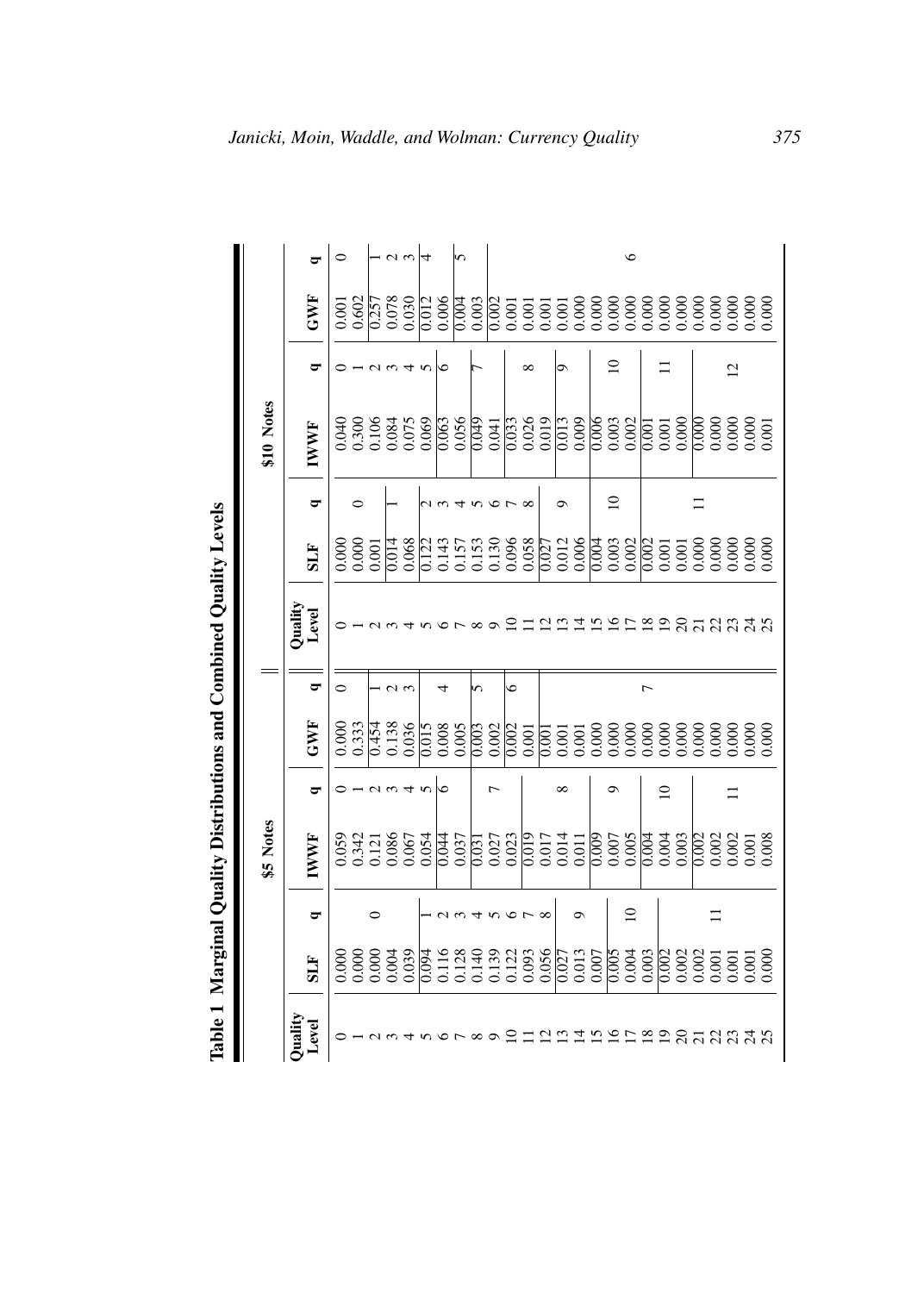

**Figure 3 Age Distribution of Unfit Notes**

First, we make some *a priori* assumptions on the transition matrix  $\pi$  that decrease the number of free parameters. Next, we pin down g,  $\alpha$ ,  $\gamma$ , and  $\rho$ based on information from the Federal Reserve System's Currency Technology Office, the Federal Reserve Board, and preliminary analysis of the data. We select the remaining parameters so that the model's steady-state distribution matches the quality and age distributions in Figures 1–3.

At this point, it may be useful to remind the reader where we are: we have specified a model of the evolution of currency quality, and we will now use data from the period before implementation of the currency recirculation policy in order to choose parameters of the model. Once the parameters have been chosen, we will simulate the model under particular assumptions about how DI behavior will change in response to the recirculation policy. The recirculation policy itself is "outside the model"; the model does not address pricing of currency processing by the Fed, and the model does not address (intraweek) cross-shipping because it is specified at a monthly frequency.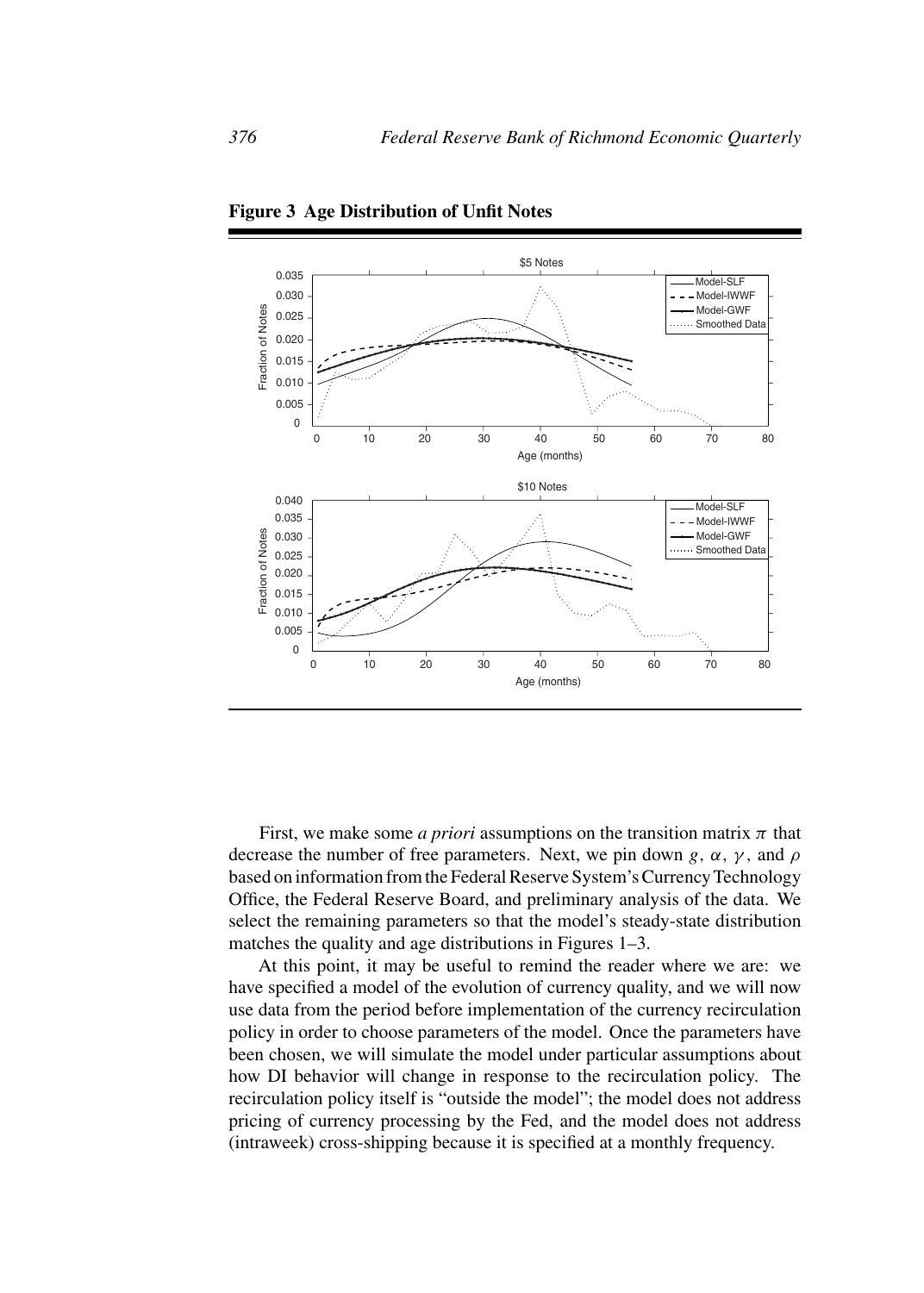#### **A Priori Restrictions on** π

We reduce the number of parameters determining  $\pi$  by imposing the restriction that notes never improve in quality, except that soil level may "improve" to zero if a note is laundered (i.e., the note has gone through a washing machine). This restriction means that almost half the elements of  $\pi$  are zeros. For the ink wear and graffiti model, all elements above the main diagonal are zero. For the soil level model, the elements above the main diagonal are zero except in the first row, which may contain nonzero elements in every column to account for the possibility of laundered notes; in the first column, the first row contains a one and all other rows contain zeros, because a laundered note always remains laundered. The numbers of nonzero elements in  $\pi$  are thus  $\left(\frac{n_s(n_s+1)}{2}+n_s-1\right)$ ,  $\frac{n_i(n_i+1)}{2}$  and  $\frac{n_s(n_s+1)}{2}$  for the three models. The last restriction we impose on  $\pi$  is an inherent feature of the model: the columns of  $\pi$  must sum to one, and  $\pi$  is a stochastic matrix with each element weakly between zero and one. This adds  $Q$  restrictions, subtracting an equal number of parameters.

## **Choosing**  $\alpha$ , *g*,  $\rho$ , **and**  $\gamma$

The Federal Reserve chooses the definition of fit notes, so there would be no difficulty determining  $\alpha$  if the model were specified in terms of all quality dimensions simultaneously;  $\alpha_q$  would be one for fit notes and zero for unfit notes. However, since we specify the model in terms of only one dimension, we need to adjust the shred parameter  $\alpha$  to reflect the fact that notes may be unfit even though they are fit according to the dimension in which the model is specified. For example, if the model is specified in terms of soil level, a note that is very clean may nonetheless be unfit because of its level of ink wear. We adjust for this possibility as follows, using the soil level example: for each *fit* degree of soil level q, calculate the fraction of notes with soil level q that are unfit according to other dimensions and subtract that fraction from  $\alpha_q$ . That calculation is necessarily based on the per-note data, as it requires going beyond marginal distributions. The corrections we make to  $\alpha$  are shown in Table 2.

The vector g represents the quality distribution of newly printed notes. Our estimates of g are from the Federal Reserve System's Currency Technology Office (unpublished data), and these are presented in Table 3. Sorting behavior by DIs is captured by the vector  $\rho$ .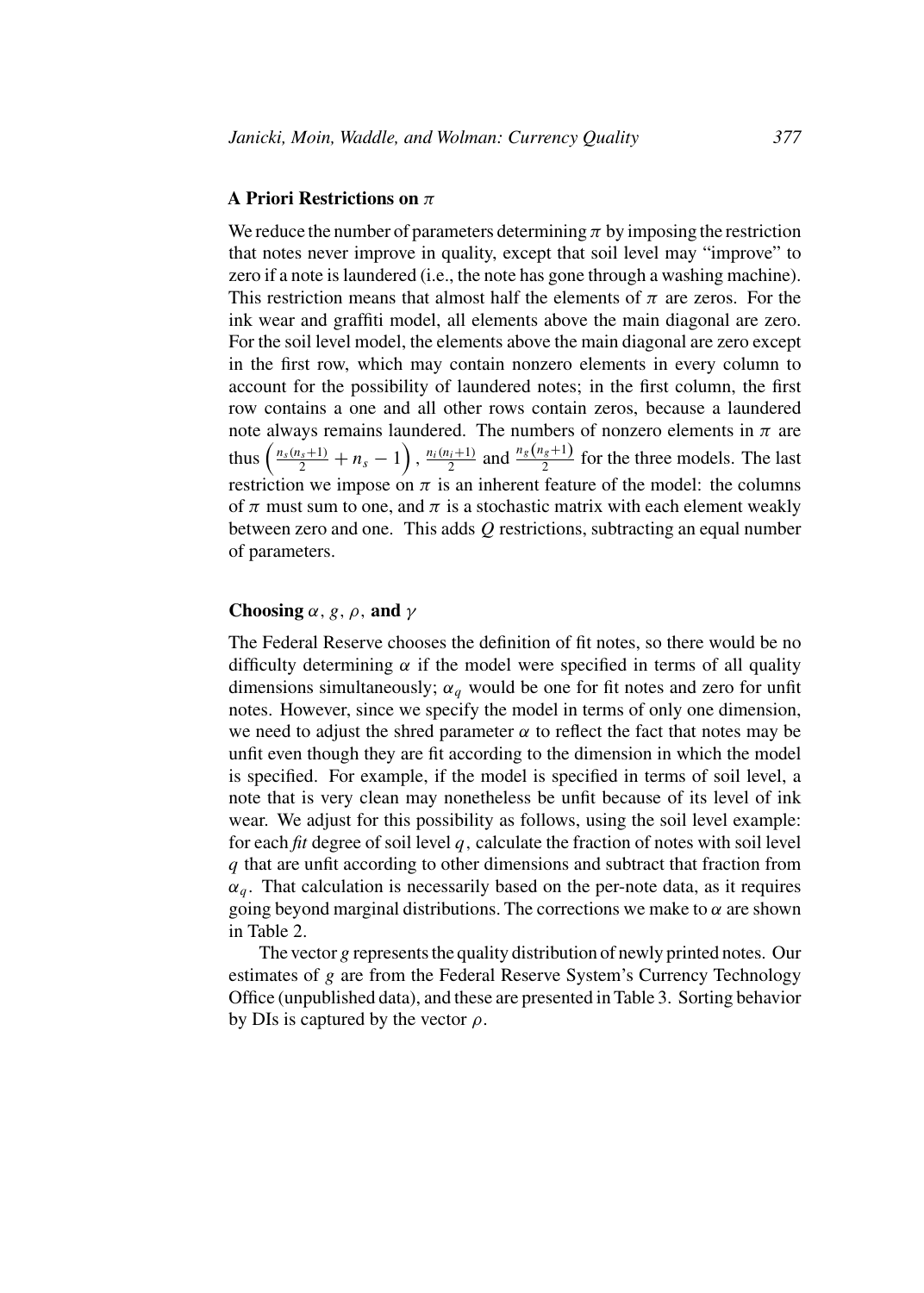| ì<br>í                                                                                                          |
|-----------------------------------------------------------------------------------------------------------------|
| 3<br>Ŝ                                                                                                          |
| Ş                                                                                                               |
| i<br>֧֧֖֖֧֢֢֢֢֢֧֦֧֧֧֧֧֧֧֧֧֧֧֧֧֧֧֧֧֧֧֧֧֧֧֧֧֚֚֚֚֟֓֬֝֓֝֓֝֓֟֓֝֬<br>֧֪֧֧֧֧֖֧֧֖֧֧֧֧֧֧֧֧֧֧֧֧֧֚֚֩֩֩֩֩֩֩֩֩֓֩֩֩<br>i<br>١ |
|                                                                                                                 |
| ã                                                                                                               |

|                |                                                                                                             | <b>i5 Notes</b>                                                     |                                      |                                                                              | \$10 Notes  |   |                                    |
|----------------|-------------------------------------------------------------------------------------------------------------|---------------------------------------------------------------------|--------------------------------------|------------------------------------------------------------------------------|-------------|---|------------------------------------|
|                | E                                                                                                           | <b>WWF</b>                                                          | EWF                                  | HTS                                                                          | <b>IWWF</b> | ٥ | GWF                                |
|                |                                                                                                             |                                                                     |                                      |                                                                              |             |   |                                    |
|                |                                                                                                             |                                                                     |                                      |                                                                              |             |   |                                    |
|                |                                                                                                             |                                                                     | ).0624<br>0.1215<br>0.2795<br>0.5783 |                                                                              |             |   | 0374<br>0.1142<br>0.2294<br>0.3392 |
|                |                                                                                                             |                                                                     |                                      |                                                                              |             |   |                                    |
|                |                                                                                                             |                                                                     |                                      |                                                                              |             |   |                                    |
|                | $\begin{array}{l} 0.0375 \\ 0.0640 \\ 0.0867 \\ 0.1150 \\ 0.1417 \\ 0.1417 \\ 0.3658 \\ 0.3658 \end{array}$ | 0.0850<br>0.1080<br>0.1445<br>0.1754<br>0.2048<br>0.20461<br>0.2913 |                                      | 0.0215<br>0.0106<br>0.0120<br>0.0272<br>0.0389<br>0.0382<br>0.1132<br>0.1890 |             |   |                                    |
|                |                                                                                                             |                                                                     |                                      |                                                                              |             |   |                                    |
| $\overline{ }$ |                                                                                                             |                                                                     |                                      |                                                                              |             |   |                                    |
| $\infty$       |                                                                                                             |                                                                     |                                      |                                                                              |             |   |                                    |
|                |                                                                                                             |                                                                     |                                      |                                                                              |             |   |                                    |
|                |                                                                                                             |                                                                     |                                      |                                                                              |             |   |                                    |
|                |                                                                                                             |                                                                     |                                      |                                                                              |             |   |                                    |
|                |                                                                                                             |                                                                     |                                      |                                                                              |             |   |                                    |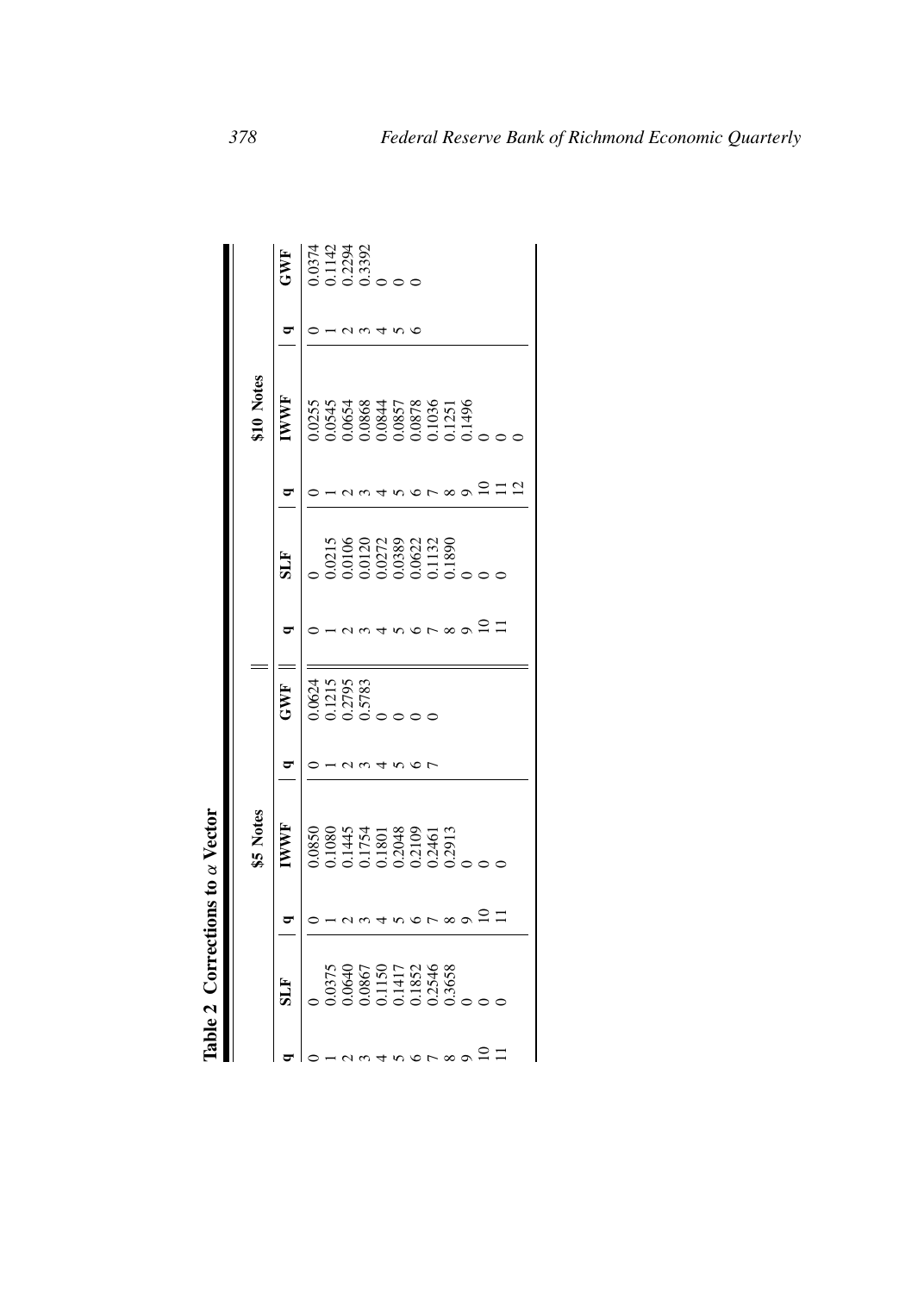|    |            |              | \$5 Notes   |                |          |                              |            |              | \$10 Notes  |              |              |
|----|------------|--------------|-------------|----------------|----------|------------------------------|------------|--------------|-------------|--------------|--------------|
| q  | <b>SLF</b> | $\mathbf{q}$ | <b>IWWF</b> | $\mathbf{q}$   | GWF      | $\mathbf{I}$<br>$\mathbf{q}$ | <b>SLF</b> | $\mathbf{q}$ | <b>IWWF</b> | $\mathbf{q}$ | <b>GWF</b>   |
| 0  | $\Omega$   | $\Omega$     |             | $\overline{0}$ | 0.935    | $\Omega$                     | $\Omega$   | $\Omega$     |             | $\theta$     |              |
|    | 0.010      |              |             |                | 0.065    |                              | 0.965      |              |             |              |              |
| 2  | 0.695      | 2            |             | 2              | $\theta$ | 2                            | 0.035      | 2            |             | 2            |              |
| 3  | 0.295      | 3            |             | 3              | $\theta$ | 3                            | $\Omega$   | 3            |             | 3            |              |
| 4  | $\Omega$   | 4            |             | 4              | $\Omega$ | 4                            | 0          | 4            |             | 4            |              |
| 5  | $\theta$   | 5            |             | 5              | $\theta$ | 5                            | $\theta$   | 5            |             | 5            |              |
| 6  | 0          | 6            |             | 6              | $\theta$ | 6                            | 0          | 6            |             | 6            | $\mathbf{0}$ |
|    | 0          |              |             | 7              | $\theta$ | 7                            |            |              |             |              |              |
| 8  | $\theta$   | 8            |             |                |          | 8                            |            | 8            |             |              |              |
| 9  | $\theta$   | 9            |             |                |          | 9                            | $\Omega$   | 9            |             |              |              |
| 10 | 0          | 10           |             |                |          | 10                           | $\Omega$   | 10           |             |              |              |
| 11 | $\Omega$   | 11           | 0           |                |          | 11                           | $\Omega$   | 11           |             |              |              |
|    |            |              |             |                |          |                              |            | 12           | 0           |              |              |

**Table 3 Quality Distribution of New Notes**

We assume that DIs do not sort, which implies that all elements of  $\rho$  are identical and are equal to the fraction of notes that DIs deposit each period.<sup>18</sup> We set each element of  $\rho$  to 0.1165 for the \$5 notes and 0.1322 for the \$10 notes. These numbers are based on data from the Federal Reserve Board (S. Ferrari, pers. comm.). Finally,  $\gamma$  is the growth rate of the stock of currency. We have set the annual growth rate at 1.78 percent for the \$5 notes, and 0.38 percent for the \$10 notes, again based on data from the Federal Reserve Board (S. Ferrari, pers. comm.).

#### **Matching the Quality and Age Data**

We select the remaining parameters of the matrix  $\pi$ —for each specification of the model—so that the model's steady-state distribution matches as closely as possible two features of the data. First, we want to match the marginal quality distribution from the 2004 comprehensive data (Figures 1 and 2, solid line). Second, we want to match the age distribution of unfit notes from the 2006 per-note data (Figure 3). Concretely, we select the parameters of  $\pi$  to minimize a weighted average of (i) the sum of squared deviations between the marginal quality distribution and that predicted by the model, and (ii) the sum of squared deviations between the unfit age distributions and that predicted by

<sup>&</sup>lt;sup>18</sup> A recent internal Federal Reserve study confirmed that DIs have not been sorting to any appreciable extent, as the quality distribution of currency that the Federal Reserve receives from DIs is close to the quality distribution of currency in circulation (Board of Governors of the Federal Reserve System 2007). However, the recirculation policy—in particular, the fee for cross-shipping *fit* currency—gives DIs an incentive to sort. We address this issue in the Conclusion.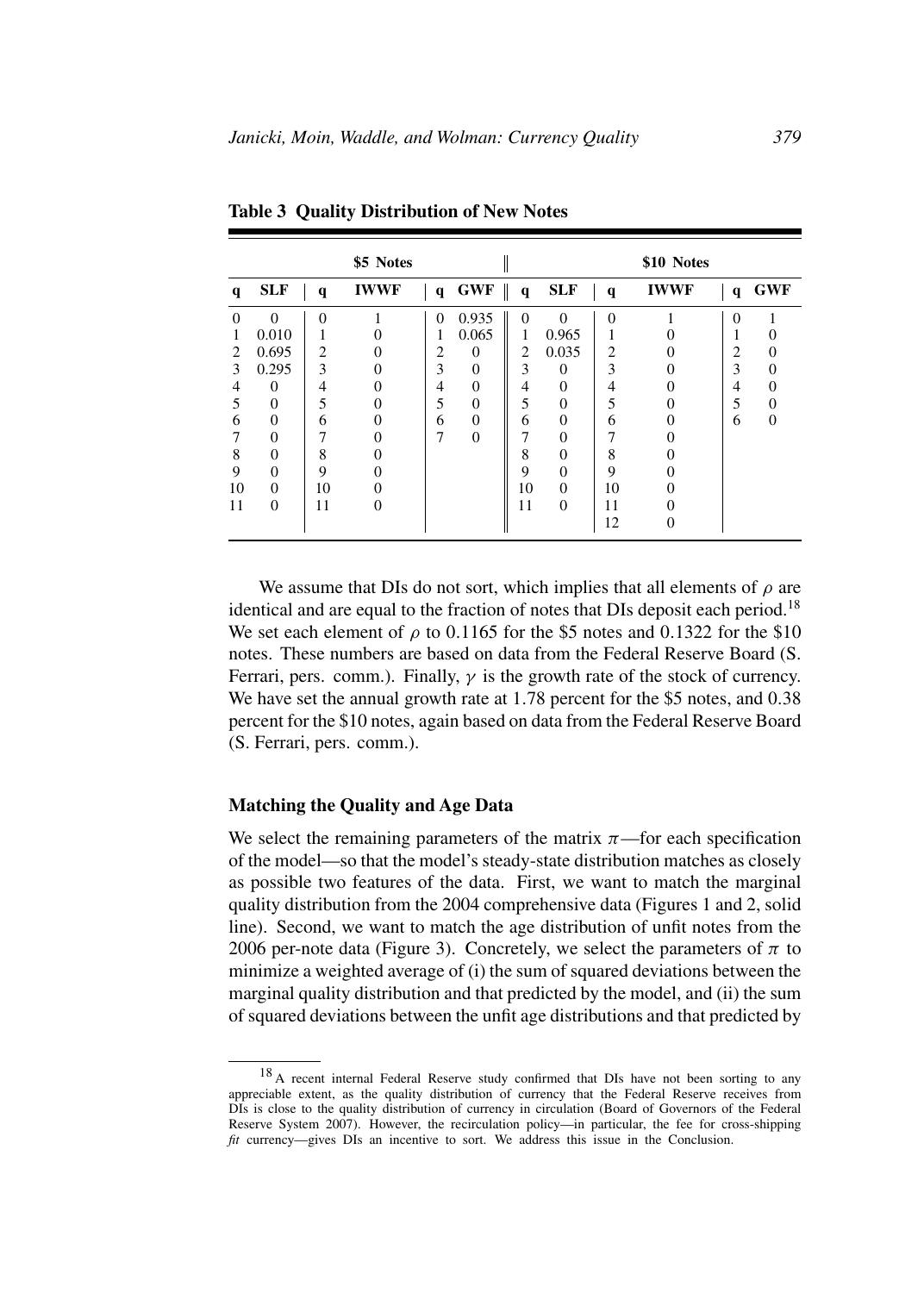| q                | 0      |        | 2      | 3      | 4      | 5      | 6      | 7      |
|------------------|--------|--------|--------|--------|--------|--------|--------|--------|
| $\mathbf{0}$     | 0.9469 | 0.0000 | 0.0000 | 0.0000 | 0.0000 | 0.0000 | 0.0000 | 0.0000 |
| 1                | 0.0531 | 0.9755 | 0.0000 | 0.0000 | 0.0000 | 0.0000 | 0.0000 | 0.0000 |
| $\mathbf{2}$     | 0.0000 | 0.0224 | 0.9647 | 0.0000 | 0.0000 | 0.0000 | 0.0000 | 0.0000 |
| 3                | 0.0000 | 0.0000 | 0.0353 | 0.9945 | 0.0000 | 0.0000 | 0.0000 | 0.0000 |
| $\boldsymbol{4}$ | 0.0000 | 0.0022 | 0.0000 | 0.0000 | 0.8828 | 0.0000 | 0.0000 | 0.0000 |
| 5                | 0.0000 | 0.0000 | 0.0000 | 0.0054 | 0.1148 | 0.8294 | 0.0000 | 0.0000 |
| 6                | 0.0000 | 0.0000 | 0.0000 | 0.0001 | 0.0024 | 0.1706 | 0.9995 | 0.0000 |
|                  | 0.0000 | 0.0000 | 0.0000 | 0.0000 | 0.0001 | 0.0000 | 0.0005 | 1.0000 |

**Table 4** π **Matrix for** \$**5 Notes According to GWF**

Notes: The row  $r$ , column  $c$  element of this matrix is the probability that a note will become quality  $r$  next period, conditional on it being of quality  $c$  in this period. For example, the probability that a note will be of quality 4 in the next period, given that it is quality 1 in this period is 0.0022, the element in row 4, column 1.

the model.<sup>19</sup> Table 4 contains one example of the  $\pi$  matrix; it is for the GWF model of \$5 notes.

With respect to the marginal quality distributions, we have no trouble matching the data. In all of the model specifications, we match the marginal quality distributions nearly perfectly. The age distributions are a different matter, which perhaps is not surprising given their choppiness in the data the model wants to make the age distribution of unfit notes smooth. Figure 3 plots the age distributions implied by each specification of the model, along with the age distributions from the data.<sup>20</sup> With the exception of the SLF model for \$5 notes, the age distributions implied by the model involve too many unfit notes more than approximately four years old.

#### **5. SIMULATING A CHANGE IN DI BEHAVIOR**

Because the response of the quality distribution to a decrease in deposit rates depends on the transition matrix  $\pi$ , the fact that we have multiple models means that we generate a range of responses to a decrease in deposit rates. Figures 4 and 5 plot the time series for the fraction of unfit notes, in response to 20 and 40 percent decreases in DIs' deposit rates, respectively. According to final Currency Recirculation Policy (Board of Governors of the Federal Reserve System 2006b), of the \$10 and \$20 notes processed by the Fed in

 $19$  We have also experimented with adding to our estimation criterion the fraction of age k notes that are unfit, for  $k = 1, 2, \dots$  For moderate weights on this component the results are not materially affected.

 $20$  In Figure 3, the lines associated with the model stop at 56 months because we did not attempt to match the age distribution beyond 56 months.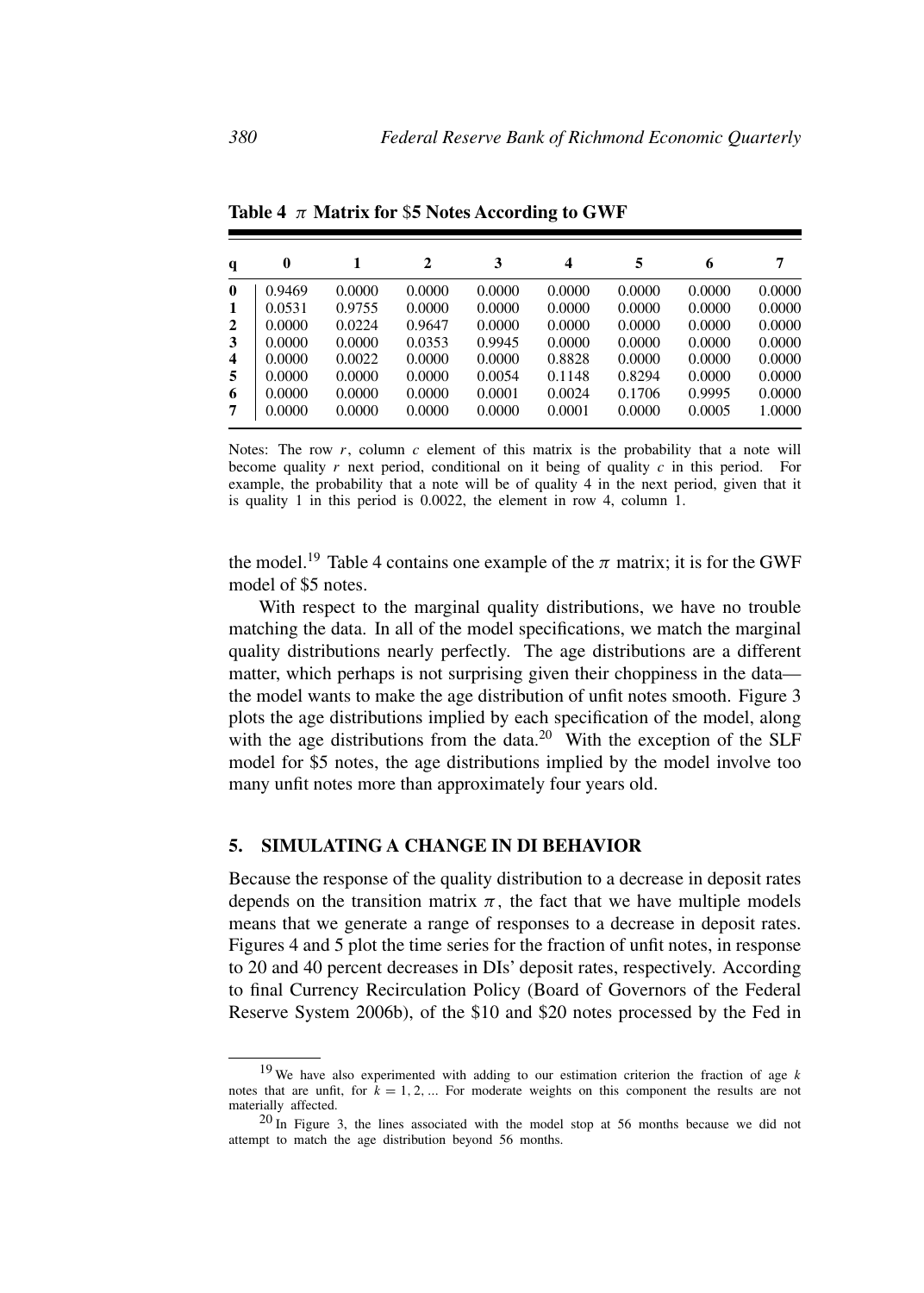

**Figure 4 Response to 20 Percent Decrease in Deposit Rate**

2004, 40.4 percent were cross-shipped. Thus, a 40 percent decrease in deposits corresponds to DIs ceasing entirely to cross-ship. This seems unlikely, so we view the 40 percent number as an upper bound on the effect of the recirculation policy. In addition, cross-shipping is likely more important for \$20 notes than \$10 notes, because of the necessity of having crisp (fit) \$20 notes in ATM machines. Since the DIs always receive fit notes from the Federal Reserve System, a larger volume of \$20 notes are cross-shipped than any other denomination.<sup>21</sup> Thus, the 40.4 percent upper bound for \$10 notes and \$20 notes combined is higher than the upper bound for the \$10 notes or \$5 notes.

Each line in Figures 4 and 5 represents the transition path for the fraction of unfit notes for a different major dimension model (soil level, ink wear, graffiti). In response to a 20 percent decrease in the deposit rate, the models predict a long-run increase in the *fraction* of unfit notes of between 0.017 and 0.025 for the \$5 notes (i.e., around two percentage points), and between 0.008 and 0.018 for the \$10 notes. In our large data sets, the total fractions

<sup>21</sup> In 2005, the volume of \$5, \$10, and \$20 notes that were cross-shipped were 12.7 percent, 9.0 percent, and 78.3 percent, respectively.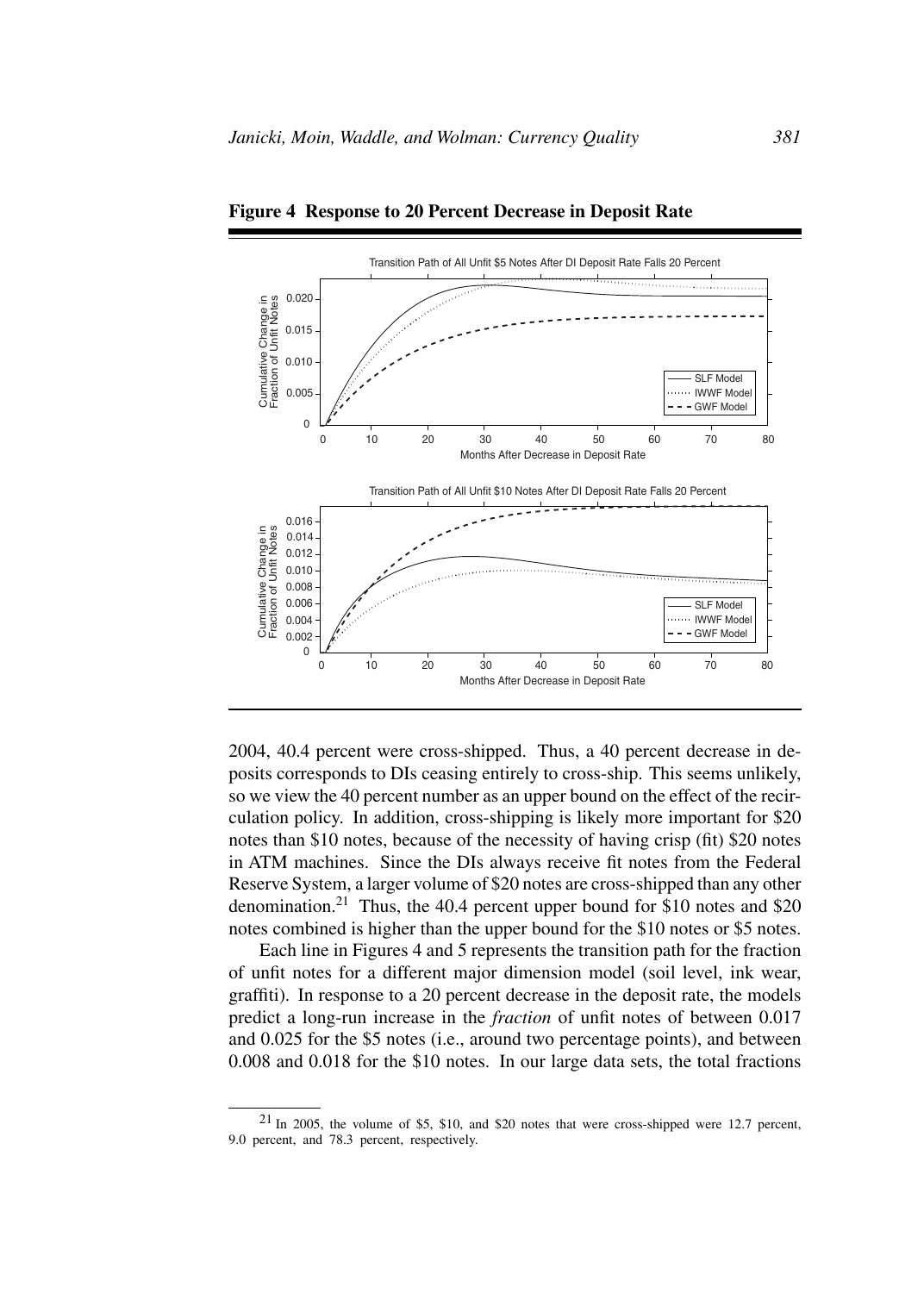

**Figure 5 Response to 40 Percent Decrease in Deposit Rate**

of unfit notes are 0.173 for the \$5 notes and 0.150 for the \$10 notes. Note that the model that provides the best fit to the age distribution (\$5 SLF) is also the model that predicts the largest increase in the fraction of unfit notes, 0.025. Not surprisingly, a 40 percent decrease in deposit rates generates a larger increase in the fraction of unfit notes—between 0.044 and 0.055 for the \$5 notes and between 0.019 and 0.044 for the \$10 notes.

Figures 6, 7, 8, and 9 provide a different perspective on the effects of a decrease in deposit rates. These figures plot on the same panel the initial steady-state quality distribution (prior to the drop in deposit rates) and the new steady-state quality distribution corresponding to the lower deposit rate. For the 20 percent experiment (Figures 6 and 7), the long-run effects on quality are generally small, reinforcing the message of Figure 4. There are, however, certain quality levels that are strongly affected. For example, the fraction of \$10 notes at soil level 6 (in Figure 7) eventually rises from 0.13 to 0.1832 in response to the 20 percent drop in deposits. For the 40 percent experiment, things look somewhat more dramatic: for example, the fraction of \$10 notes at soil level 6 increases from 0.13 to 0.27 (in Figure 9). To put this change in perspective though, Table 2 tells us that only 6.2 percent of the level 6 SLF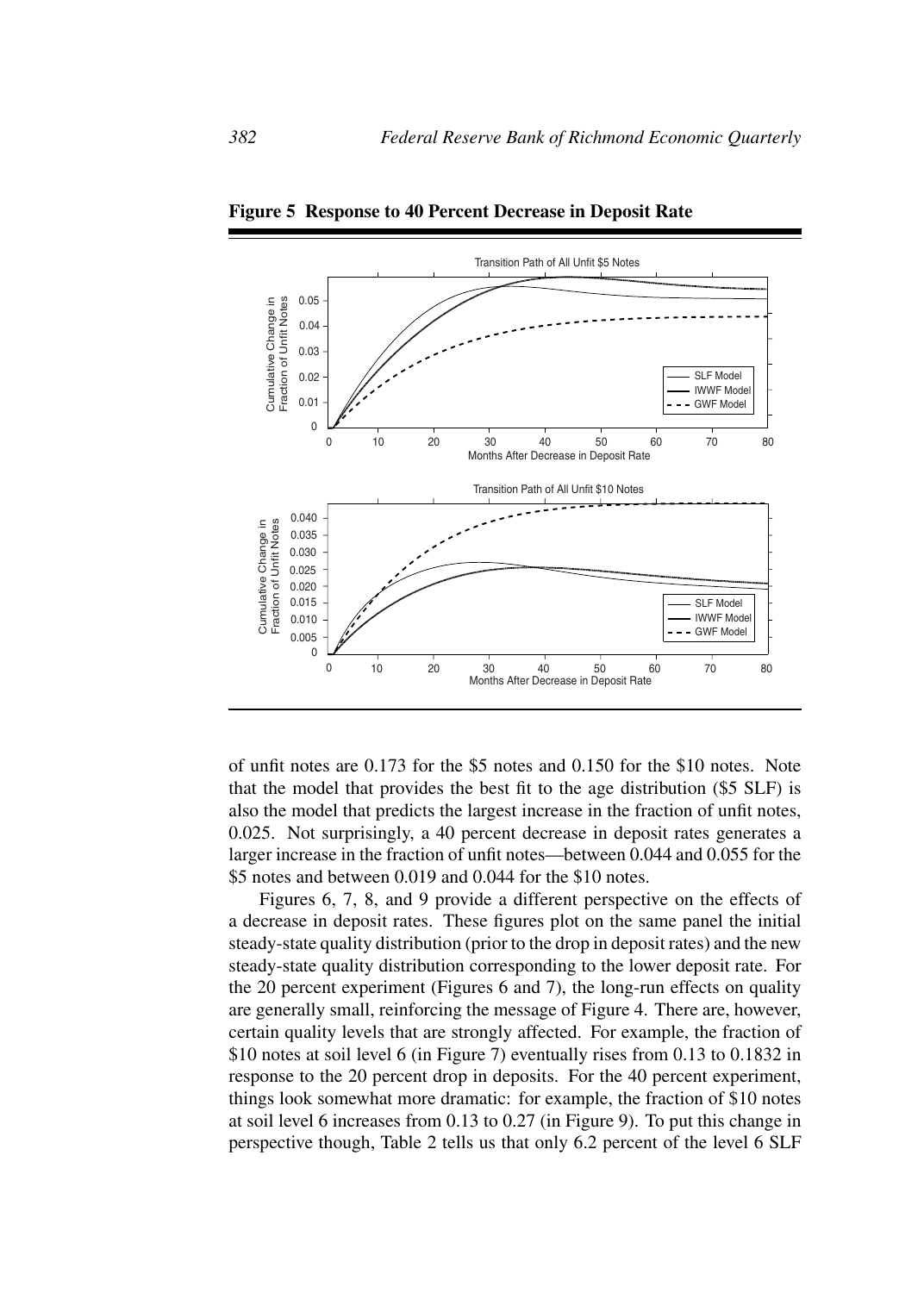

**Figure 6 Effect of 20 Percent Deposit Rate Decrease on Quality Distributions of** \$**5 Notes**

\$10 notes are unfit, so the big increase in notes at that level (which is still fit according to SLF) brings with it an increase of less than one percentage point in unfit notes. Recall that the change in total fraction of unfit notes is shown in Figures 4 and 5.

If the Fed wished to offset the quality deterioration caused by a decrease in deposit rates, a natural policy would be to shred notes of higher quality. Table 5 displays scenarios for fraction of notes to shred at each quality level in order to maintain the fraction of unfit notes at its old steady-state level. For example, if deposit rates fall 20 percent, our SLF model for \$5 notes implies that shredding all notes in the worst-fit category and shredding 35 percent of notes in the second worst-fit category would counteract the deposit decrease, leaving the fraction of notes unchanged. The columns in this table should be read independently, as they each apply to distinct models. In other words, the column labeled \$5 SLF provides a policy change for SLF that is predicted to bring about a stable fraction of unfit notes; no changes are made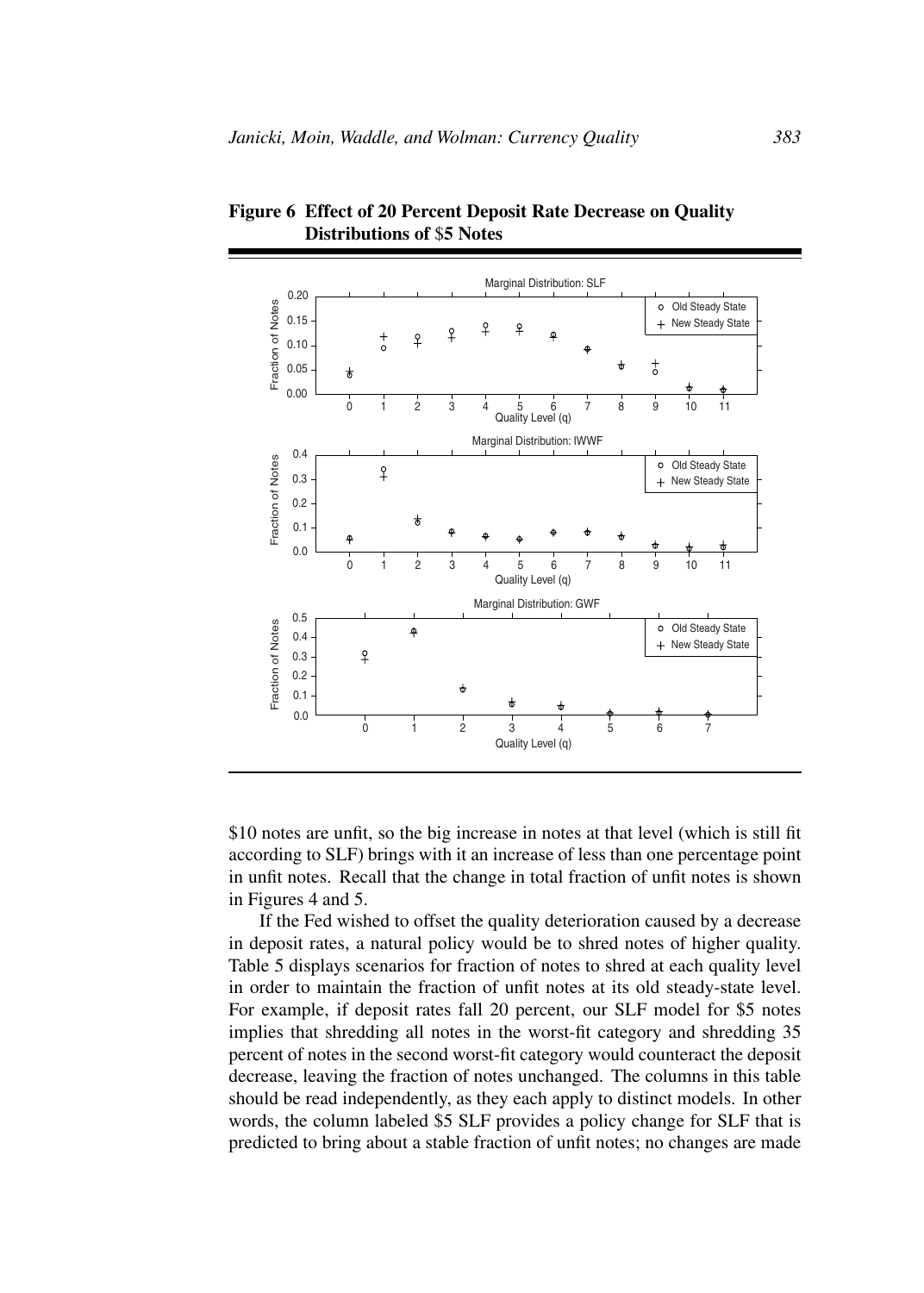|    |            |           |             |              | 20 Percent Decrease in Deposits: Fraction of Notes to Shred |             |             |
|----|------------|-----------|-------------|--------------|-------------------------------------------------------------|-------------|-------------|
|    |            | \$5 Notes |             |              | \$10 Notes                                                  |             |             |
|    | <b>SLF</b> | q         | <b>IWWF</b> | $\mathbf{q}$ | <b>SLF</b>                                                  | $\mathbf q$ | <b>IWWF</b> |
|    |            |           |             |              |                                                             |             |             |
|    |            |           |             |              |                                                             |             |             |
|    |            |           |             |              |                                                             |             |             |
|    |            |           |             |              |                                                             |             |             |
|    |            |           |             |              |                                                             |             |             |
|    |            |           |             |              |                                                             |             |             |
|    |            |           |             |              |                                                             |             |             |
|    | 0.3512     |           | 0.0255      |              |                                                             |             |             |
|    |            |           |             |              | 0.545                                                       | 8           |             |
|    |            |           |             |              |                                                             | 9           | 0.6845      |
| 10 |            | 10        |             |              |                                                             | 10          |             |
|    |            |           |             |              |                                                             | 11          |             |
|    |            |           |             |              |                                                             | 12          |             |

**Table 5 Policy Response to Offset Effect of Deposit Rate Decrease**

|    |            | 40 Percent Decrease in Deposits: Fraction of Notes to Shred |             |             |            |    |             |
|----|------------|-------------------------------------------------------------|-------------|-------------|------------|----|-------------|
|    |            | \$5 Notes                                                   |             |             | \$10 Notes |    |             |
|    | <b>SLF</b> | q                                                           | <b>IWWF</b> | $\mathbf q$ | <b>SLF</b> | q  | <b>IWWF</b> |
|    |            |                                                             |             |             |            |    |             |
|    |            |                                                             |             |             |            |    |             |
|    |            |                                                             |             |             |            |    |             |
|    |            |                                                             |             |             |            |    | 0.22        |
|    |            |                                                             |             |             |            |    |             |
|    | 0.198      |                                                             |             |             |            |    |             |
|    |            |                                                             | 0.48        |             |            | h  |             |
|    |            |                                                             |             |             | 0.125      |    |             |
|    |            |                                                             |             |             |            |    |             |
|    |            |                                                             |             |             |            |    |             |
| 10 |            | 10                                                          |             | 10          |            | 10 |             |
|    |            | 11                                                          |             | 11          |            | 11 |             |
|    |            |                                                             |             |             |            | 12 |             |

to shred thresholds for other dimensions. Note that we have omitted GWF from the analysis in Table 1; we were not successful in finding policies that counteracted the quality decline by changing the shred policy for GWF. In order to counteract the effects of a 40 percent decrease in deposits, Reserve Banks would have to shred currency at significantly higher quality levels, depending on the particular model specification. In the most extreme case, which is the IWWF model for \$10 notes, the worst six levels of fit notes would have to be shredded (quality levels four through nine), and 22 percent of notes at quality level 3 would have to be shredded to prevent overall quality from deteriorating. Recall, however, that the 40 percent decrease in deposit rates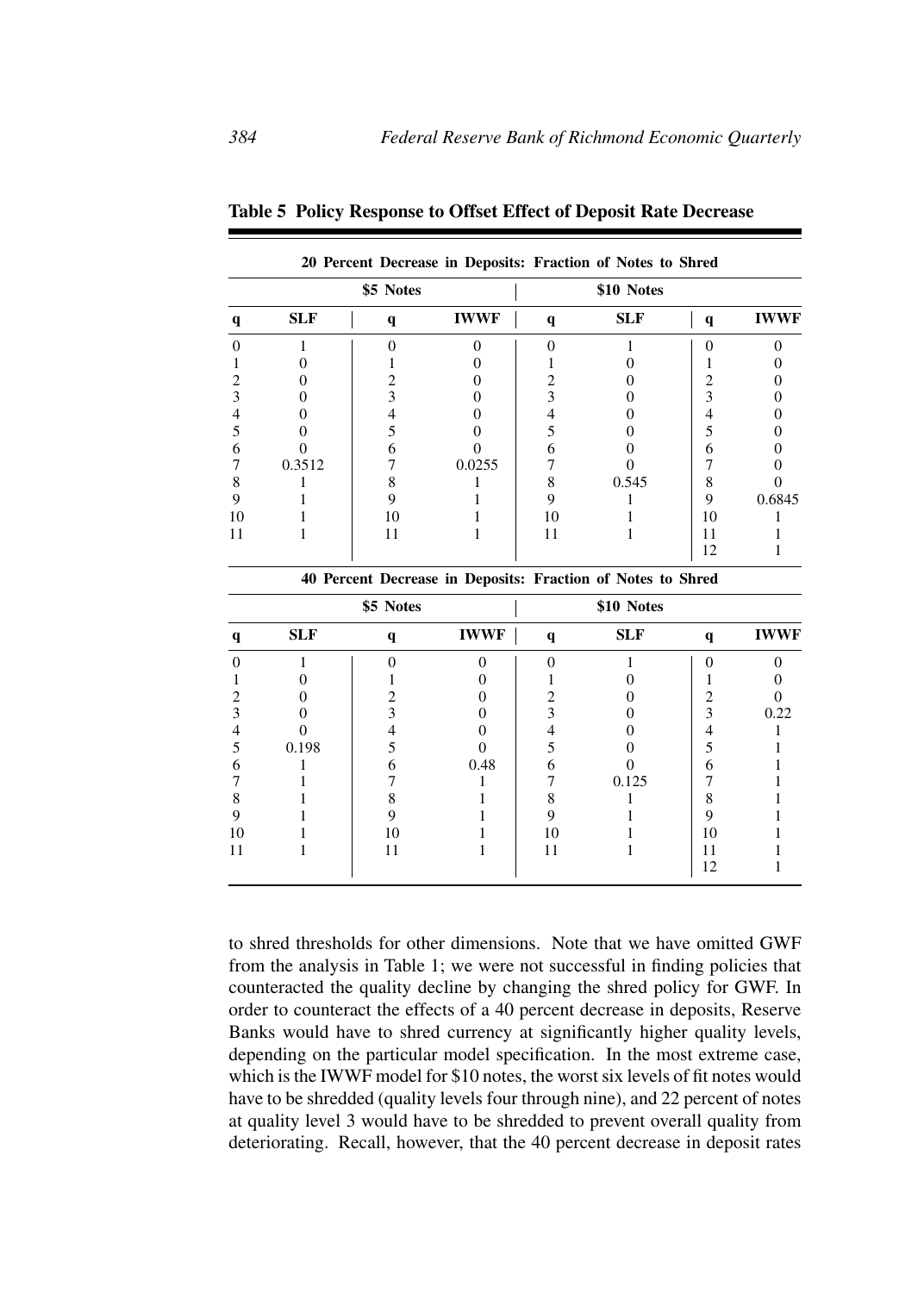

**Figure 7 Effect of 20 Percent Deposit Rate Decrease on Quality Distributions of** \$**10 Notes**

represents an upper bound on how we expect DIs to change their behavior in response to the recirculation policy.

#### **6. CONCLUSION**

The quality of currency in circulation is an important policy objective for the Federal Reserve. Changes in the behavior of depository institutions, whether caused by Fed policy or by independent factors, can have implications for the evolution of currency quality. Currently the Fed is implementing a recirculation policy, which is expected to cause changes in the behavior of DIs and, therefore, affect currency quality. The mechanical model of currency quality in this article can be used to study the effects of changes in DI behavior and changes in Fed policy on the quality distribution of currency. In general, the model predicts relatively modest responses of currency quality to decreases in DI deposit rates that are anticipated to occur as a consequence of the recircu-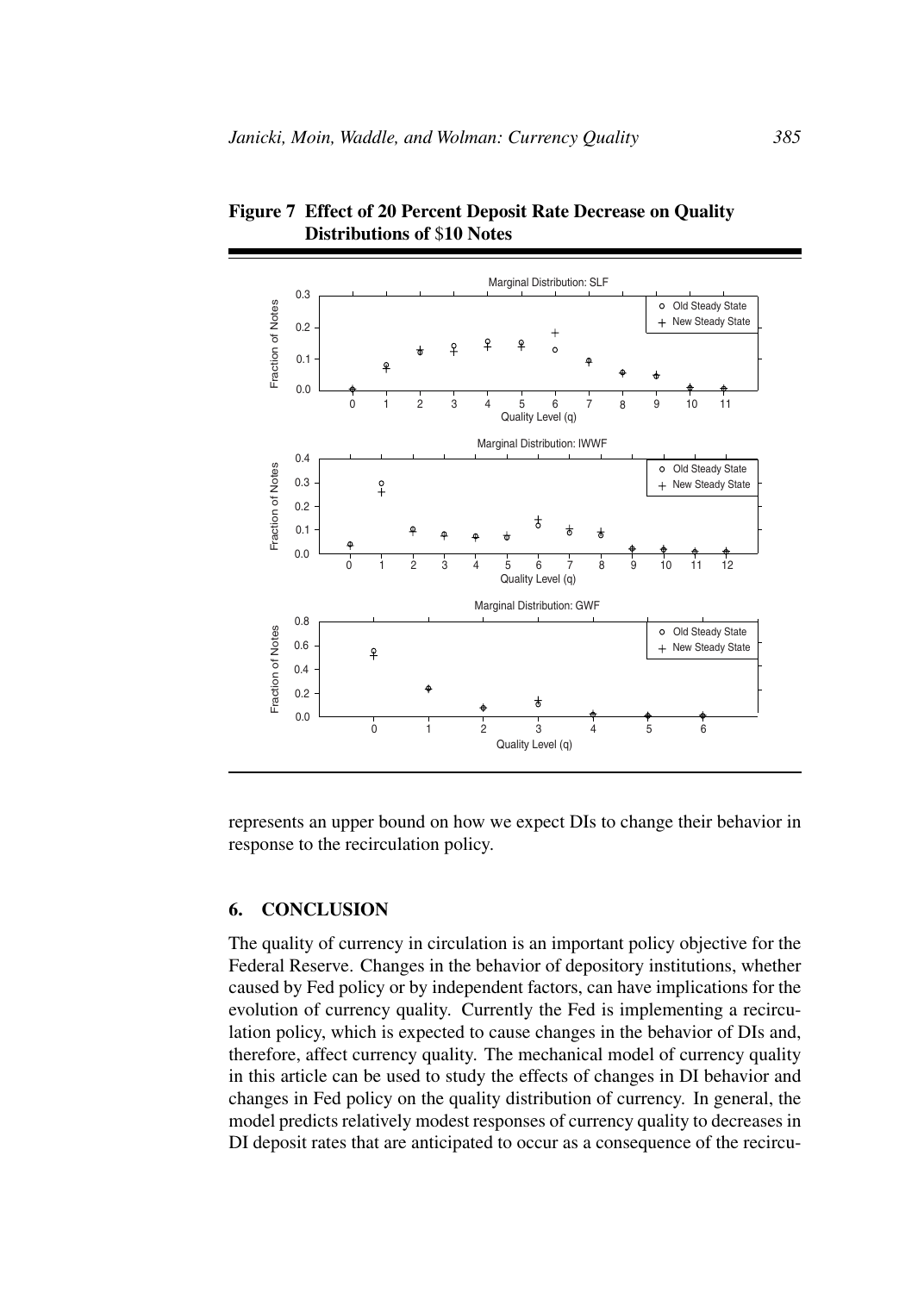

**Figure 8 Effect of 40 Percent Deposit Rate Decrease on Quality Distributions of** \$**5 Notes**

lation policy. For \$5 and \$10 notes, our model is able to match the marginal quality distributions perfectly, and the age distributions of unfit notes reasonably well. Thus, we have some confidence in the range of predictions that the different model specifications make for the effects on currency quality of a decrease in deposit rates. In what follows, we discuss potential extensions to the current analysis.

Although our framework allows for sorting by DIs, the quantitative analysis has assumed no sorting occurs. If DIs do sort, then the researcher must take into account that the distribution of currency in circulation is not the same as the distribution of currency that visits the Fed. The derivations in this report do not differentiate between the two distributions, but it is straightforward to do so. If DIs were to sort using the same criteria as the Federal Reserve, then it is likely that the results presented here would overstate the decline in currency quality following implementation of the recirculation policy; by depositing with the Fed only low-quality notes, DIs would offset the deleterious effect of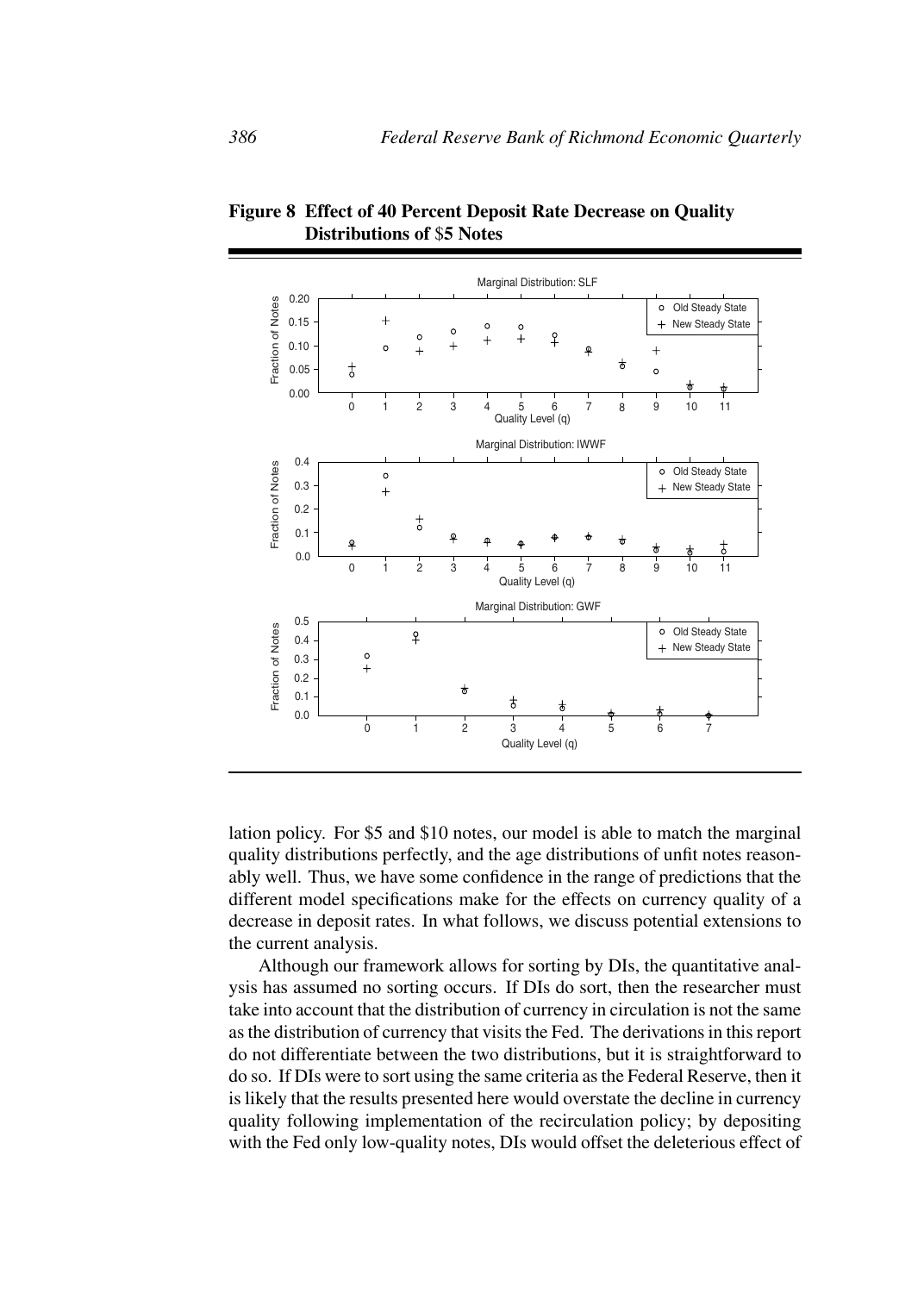

**Figure 9 Effect of 40 Percent Deposit Rate Decrease on Quality Distributions of** \$**10 Notes**

depositing fewer notes. The recirculation policy clearly provides an incentive for at least some DIs to sort because it imposes fees for cross-shipment of fit currency only.

Our analysis has not addressed \$20 notes. Figure 10 illustrates the difficulty they present: they are not in a steady state but are transiting from the old to the new design. Of the old notes, more than 10 percent are unfit, whereas of the new notes, less than 3 percent are unfit. All the old notes are more than two years old, whereas all the new notes are less than three years old. Our model is not inherently restricted to steady state situations. To apply it to the 20s, one would want to use the form of the model in (7) and also allow for  $\gamma$  (the growth rate of currency) to be time-varying or at least allow  $\gamma$  to vary across designs. The non-steady-state form of the model (7) also could be useful more generally, in providing a check on our estimates. If there is good data on marginal quality distributions available monthly, then that data can be used to generate forecast errors for the model on a real-time basis.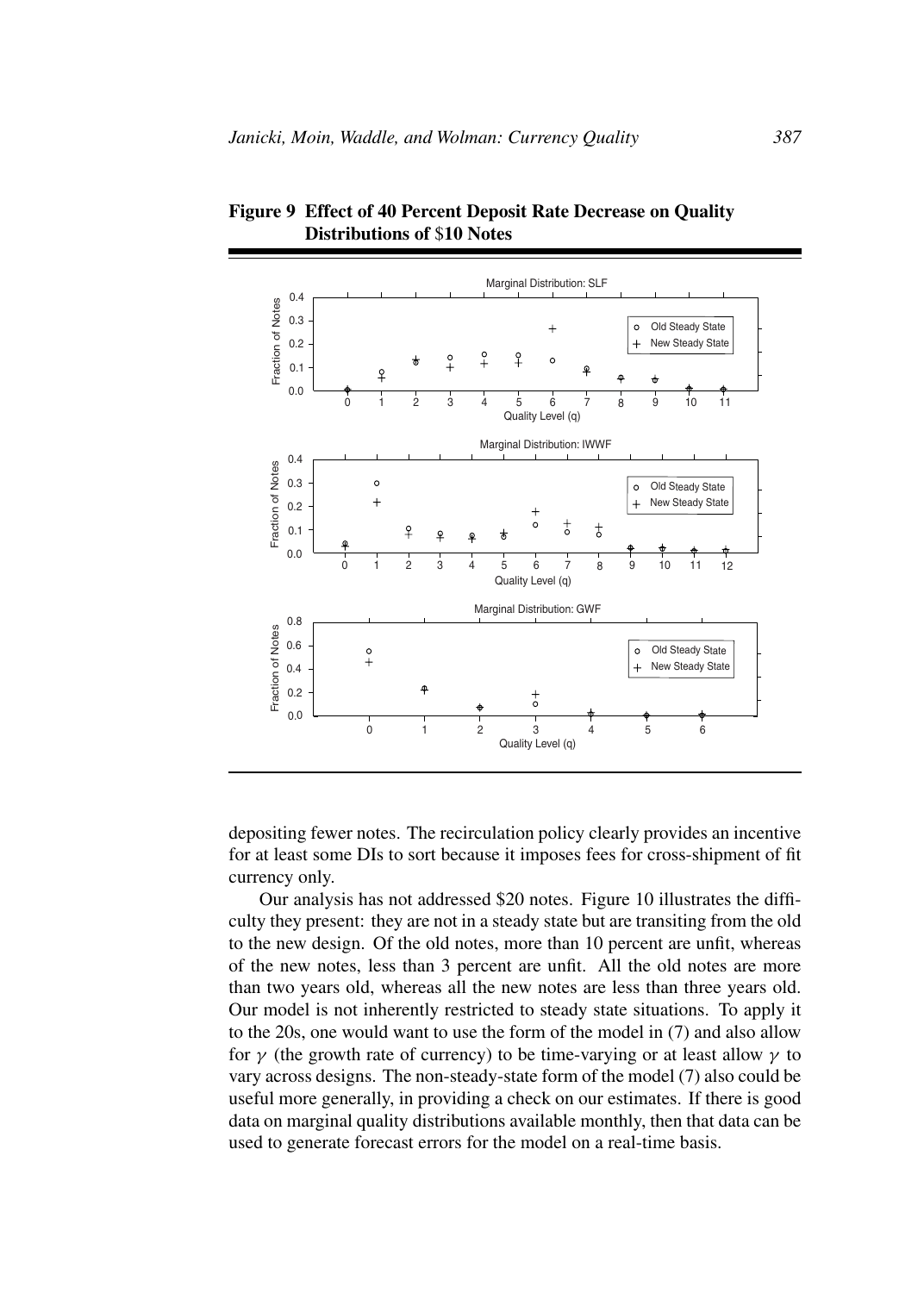

**Figure 10 Age Distributions of Unfit** \$**20 Notes**

One reason to question the steady-state assumption is the possibility that the payments system is in the midst of a transition away from the use of currency and toward electronic forms of payment. Although it is difficult to distinguish a change in the trend from a transitory shock, data on the stock of currency does give some credence to this concern: from 2002 to 2007 the growth rate of currency has declined steadily, and at 2 percent for the 12 months ending in June 2007 it is currently growing more slowly than most measures of nominal spending. A decreasing currency growth rate means that there is a decreasing rate of new notes introduced into circulation. This would likely require stronger measures by the Federal Reserve to maintain currency quality in response to a decrease in deposit rates.

The version of the model estimated here is very small and easy to estimate. Expanding the model so that it describes the joint distribution of all three quality dimensions studied here leads to an unmanageably large system. A middle ground that might be worth pursuing would be to specify the model in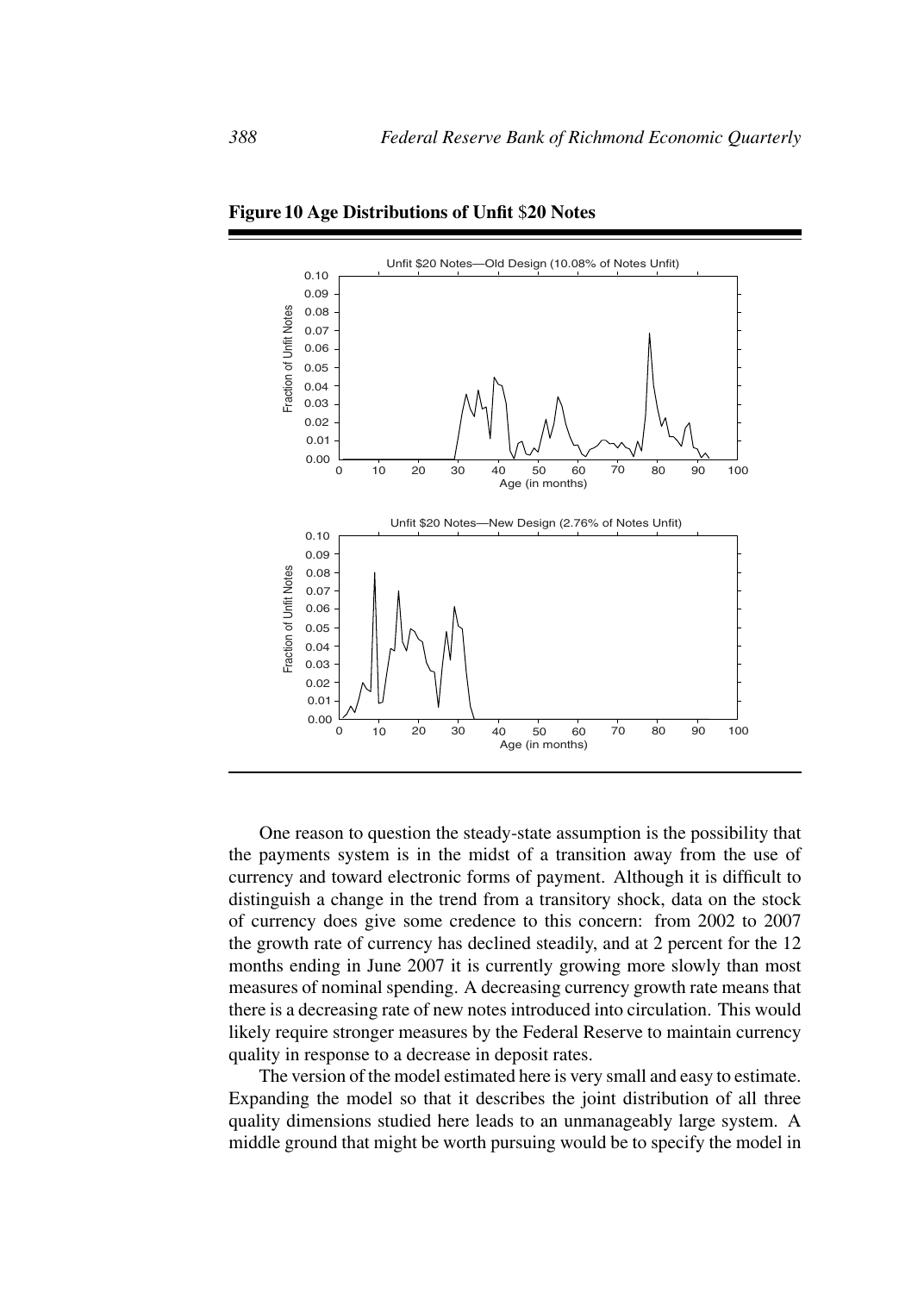terms of two dimensions, say graffiti and soil level, and include information about unfitness in other dimensions, as we have done here.

Finally, it would be useful to embed the currency quality model of this article in an economic model of DIs and households. The DIs' deposit rate and sorting policy (both summarized by  $\rho$ ) would then be endogenously determined. Such a model could be used to predict the effects of a change in the Federal Reserve's pricing policy on DI behavior. It could also be used to conduct welfare analysis of different pricing and shredding policies. The model in Lacker (1993) is a natural starting point.

# **APPENDIX: DETAILS OF CALCULATING AGE DISTRIBUTION**

It is straightforward to compute the age distribution of notes for any quality level and the quality distribution at any age. Begin by defining the fraction of notes at quality level q and age k to be  $h_{q,k}$ . These fractions satisfy

$$
1 = \sum_{k=0}^{\infty} \sum_{q=1}^{Q} h_{q,k}.
$$
 (13)

For convenience, define  $h_k$  to be the Q-vector containing in element q, the fraction of notes that are  $k$ -periods old, and in quality level  $q$ :

$$
h_{k} = \begin{bmatrix} h_{1,k} \\ h_{2,k} \\ \vdots \\ h_{Q,k} \end{bmatrix} .
$$
 (14)

We also have that  $h_{q,k} = (e_q^Q)' h_k$ , where  $e_q^Q$  is a  $Qx1$  selection vector with a 1 in the  $q^{th}$  element and zeros elsewhere.

The fraction of brand-new notes is

$$
\sum_{q=1}^{Q} h_{q,0} = \frac{\gamma}{1+\gamma} + \sum_{j=1}^{N} (1-\alpha_j) \rho_j f_j^*,
$$
 (15)

and since the quality distribution of new notes is  $g$ , the fractions of notes that are new and in each quality level  $q$  are

$$
h_0 = \left(\frac{\gamma}{1+\gamma} + \sum_{j=1}^N \left(1-\alpha_j\right) \rho_j f_j^*\right) \cdot g. \tag{16}
$$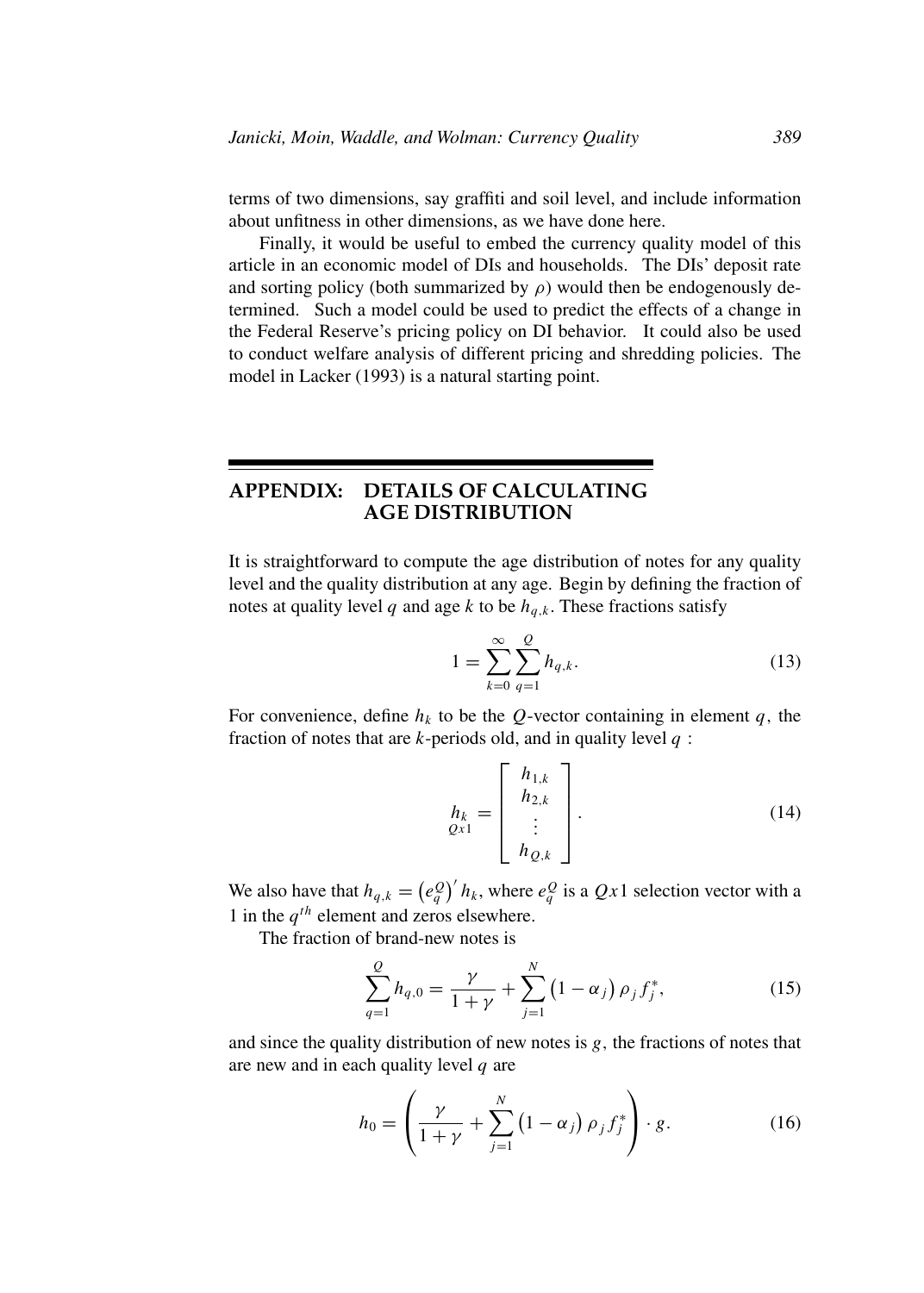For one-period old notes, the fractions are

$$
h_1 = \left[\frac{\pi \cdot diag\left(1 - \rho\right) + diag\left(\alpha \odot \rho\right)}{1 + \gamma}\right] \cdot h_0. \tag{17}
$$

Likewise, we have

$$
h_{k+1} = \left[\frac{\pi \cdot diag\,(1-\rho) + diag\,(\alpha \odot \rho)}{1+\gamma}\right]^{k+1} \cdot h_0, \text{ for } k = 0, 1, ..., \tag{18}
$$

with  $h_0$  determined by (16). Thus, we can calculate the fraction of notes at any age-quality combination as

$$
h_{q,k} = \left(e_q^Q\right)' \left[\frac{\pi \cdot diag\left(1-\rho\right) + diag\left(\alpha \odot \rho\right)}{1+\gamma}\right]^k \cdot h_0. \tag{19}
$$

The age distribution of quality- $q$  notes is

$$
\frac{1}{\sum_{k=0}^{\infty} h_{q,k}} \begin{bmatrix} h_{q,0} \\ h_{q,1} \\ \vdots \\ h_{q,\infty} \end{bmatrix} .
$$
 (20)

and the quality distribution of age-k notes is

$$
\frac{1}{\sum_{q=0}^{Q} h_{q,k}} \left[ \begin{array}{c} h_{1,k} \\ h_{2,k} \\ \vdots \\ h_{Q,k} \end{array} \right].
$$
 (21)

## **REFERENCES**

Board of Governors of the Federal Reserve System. 2003a. "Federal Reserve Bank Currency Recirculation Policy. Request for Comment, notice." Docket No. OP-1164, October 7. Available at: http://www.federalreserve.gov/Boarddocs/press/other/2003/20031008/ attachment.pdf (accessed July 13, 2007).

Board of Governors of the Federal Reserve System. 2003b. Press release, October 8. Available at: http://www.federalreserve.gov/boarddocs/press/other/2003/20031008/ default.htm (accessed July 13, 2007).

Board of Governors of the Federal Reserve System. 2006a. "Appendix C. Currency Budget." *Annual Report: Budget Review*: 31.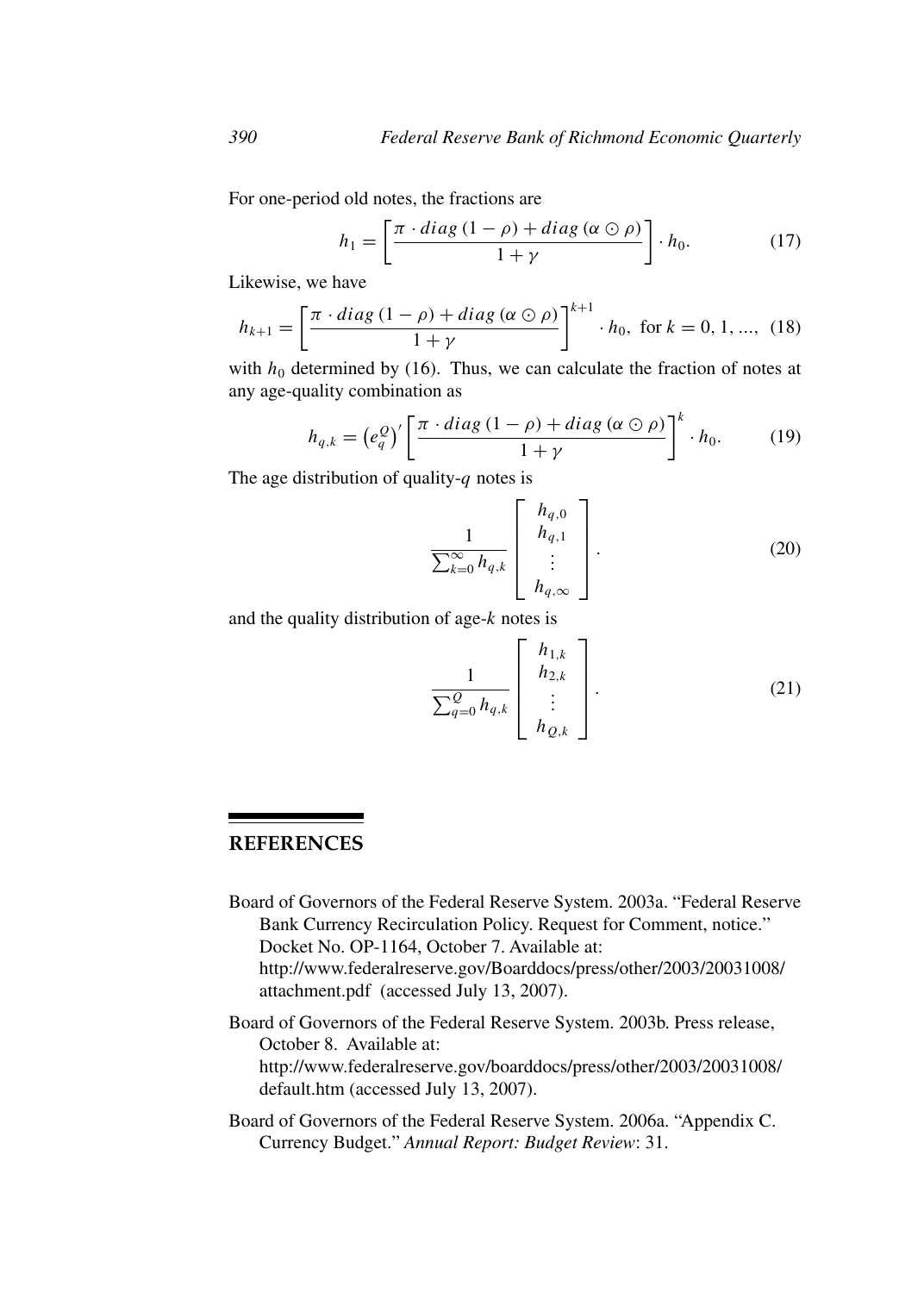Board of Governors of the Federal Reserve System. 2006b. "Federal Reserve Currency Recirculation Policy. Final Policy." Docket No. OP-1164, March 17. Available at: http://www.federalreserve.gov/newsevents/press/other/other20060317

a1.pdf (accessed July 13, 2007).

- Bureau of Engraving and Printing. 2007. "Money Facts, Fun Facts, Did You Know?" Available at: http://www.bep.treas.gov/document.cfm/18/106 (accessed October 30, 2007).
- Federal Reserve Bank of New York. 2006. "Currency Processing and Destruction." Available at: http://www.ny.frb.org/aboutthefed/fedpoint/fed11.html (accessed May 30, 2007).
- Federal Reserve Bank of San Francisco. 2006. "Cash Counts." *Annual Report*: 6–17.
- Federal Reserve System, Currency Quality Work Group. 2007. "Federal Reserve Bank Currency Quality Monitoring Program." Internal memo, June.
- Ferrari, Shaun. 2005. "Division of Reserve Bank Operations and Payment Systems." Board of Governors of the Federal Reserve System Governors. E-mail message to author, September 9, 2005.
- Friedman, Milton. 1969. *Optimum Quantity of Money: And Other Essays*. Chicago, IL: Aldine Publishing Company.
- Klein, Raymond M., Simon Gadbois, and John J. Christie. 2004. "Perception and Detection of Counterfeit Currency in Canada: Note Quality, Training, and Security Features." In *Optical Security and Counterfeit Deterrence Techniques V*, ed. Rudolf L. van Renesse, SPIE Conference Proceedings, vol. 5310.
- Lacker, Jeffrey M. 1993. "Should We Subsidize the Use of Currency?" Federal Reserve Bank of Richmond *Economic Quarterly* 79 (1): 47–73.
- Lacker, Jeffrey M., and Alexander L. Wolman. 1997. "A Simple Model of Currency Quality." Mimeo, Federal Reserve Bank of Richmond (November).
- Stokely, Nancy L., Robert E. Lucas, Jr., with Edward C. Prescott. 1989. *Recursive Methods in Economic Dynamics*. Cambridge, MA: Harvard University Press.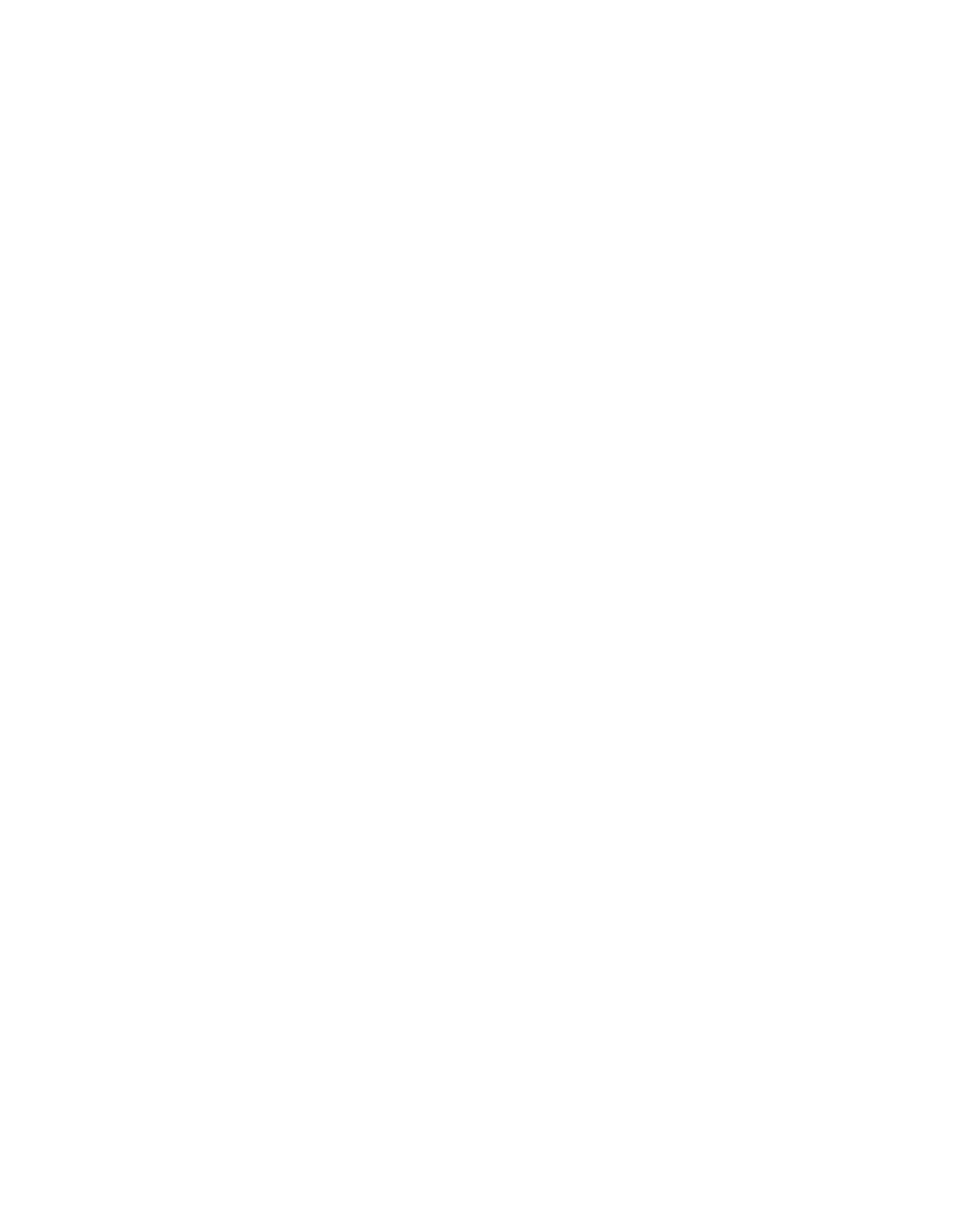# Non-Stationarity and Instability in Small Open-Economy Models Even When They Are "Closed"

Thomas A. Lubik

**Open economies are characterized by the ability to trade goods both** intra- and intertemporally, that is, their residents can move goods and assets across borders and over time. These transactions are reflected in the cur intra- and intertemporally, that is, their residents can move goods and assets across borders and over time. These transactions are reflected in the current account, which measures the value of a country's export and imports, and its mirror image, the capital account, which captures the accompanying exchange of assets. The current account serves as a shock absorber, which agents use to optimally smooth their consumption. The means for doing so are borrowing and lending in international financial markets. It almost goes without saying that international macroeconomists have had a long-standing interest in analyzing the behavior of the current account.

The standard intertemporal model of the current account conceives a small open economy as populated by a representative agent who is subject to fluctuations in his income. By having access to international financial markets, the agent can lend surplus funds or make up shortfalls for what is necessary to maintain a stable consumption path in the face of uncertainty. The international macroeconomics literature distinguishes between an international asset market that is incomplete and one that is complete. The latter describes a modeling framework in which agents have access to a complete set of statecontingent securities (and, therefore, can share risk perfectly); when markets

I am grateful to Andreas Hornstein, Alex Wolman, Juan Carlos Hatchondo, and Nashat Moin for comments that improved the article. I also wish to thank Jinill Kim and Martín Uribe for useful discussions and comments which stimulated this research. The views expressed in this article are those of the author, and do not necessarily reflect those of the Federal Reserve Bank of Richmond or the Federal Reserve System. E-mail: Thomas.Lubik@rich.frb.org.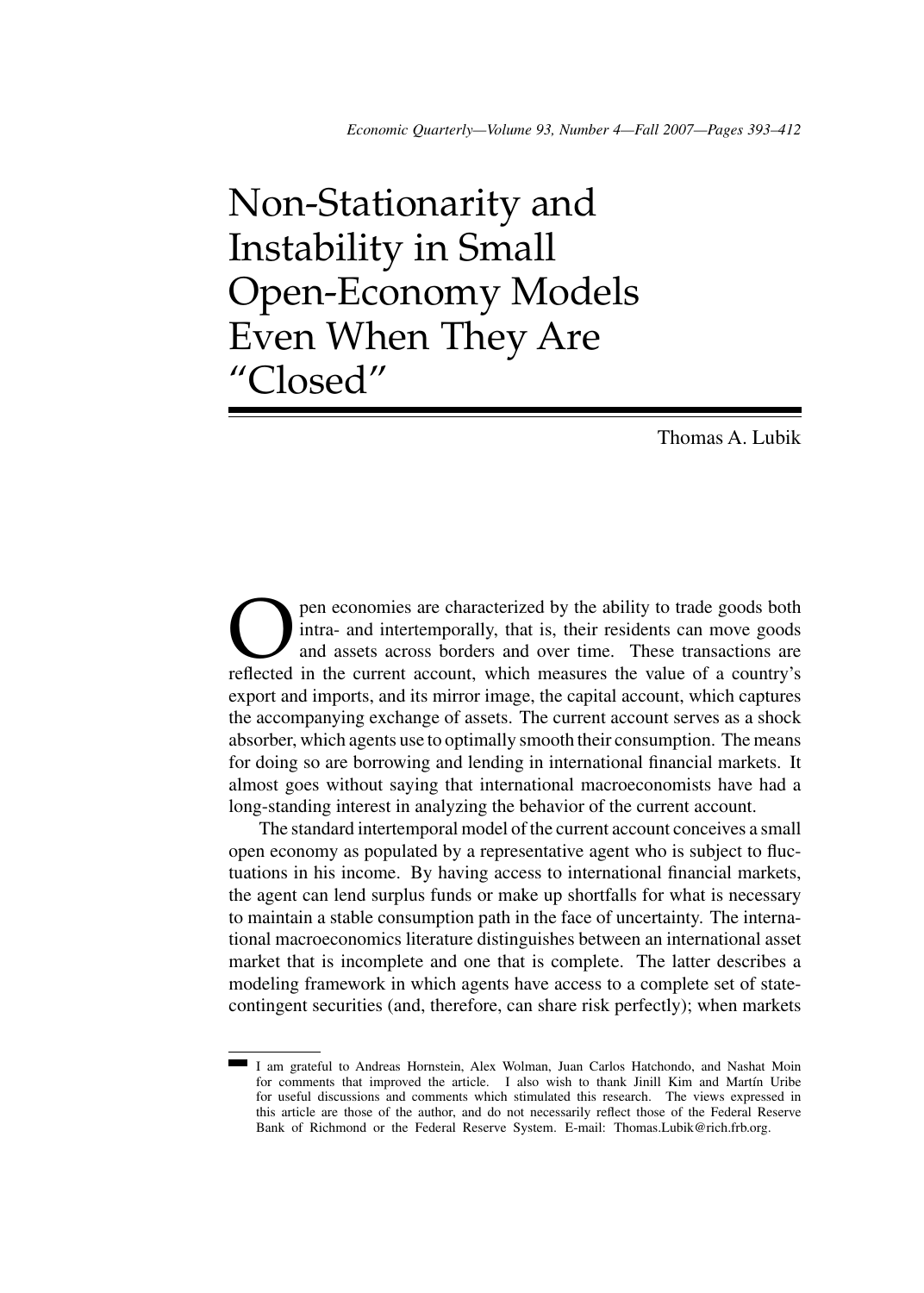are incomplete, on the other hand, agents can only trade in a restricted set of assets, for instance, a bond that pays fixed interest.

The small open-economy model with incomplete international asset markets is the main workhorse in international macroeconomics. However, the baseline model has various implications that may put into question its usefulness in studying international macroeconomic issues. When agents decide on their intertemporal consumption path they trade off the utility-weighted return on future consumption, measured by the riskless rate of interest, against the return on present consumption, captured by the time discount factor. The basic set-up implies that expected consumption growth is stable only if the two returns exactly offset each other, that is, if the product of the discount factor and the interest rate equal one. The entire optimization problem is ill-defined for arbitrary interest rates and discount factors as consumption would either permanently decrease or increase.<sup>1</sup>

Given this restriction on two principally exogenous parameters, the model then implies that consumption exhibits random-walk behavior since the effects of shocks to income are buffered by the current account to keep consumption smooth. The random-walk in consumption, which is reminiscent of Hall's (1978) permanent income model with linear-quadratic preferences, is problematic because it implies that all other endogenous variables inherit this nonstationarity so that the economy drifts over time arbitrarily far away from its initial condition. To summarize, the standard small open-economy model with incomplete international asset markets suffers from what may be labelled the unit-root problem. This raises several issues, not the least of which is the overall validity of the solution in the first place, and its usefulness in conducting business cycle analysis.

In order to avoid this unit-root problem, several solutions have been suggested in the literature. Schmitt-Grohé and Uribe (2003) present an overview of various approaches. In this article, I am mainly interested in inducing stationarity by assuming a debt-elastic interest rate. Since this alters the effective interest rate that the economy pays on foreign borrowing, the unit root in the standard linearized system is reduced incrementally below unity. This preserves a high degree of persistence, but avoids the strict unit-root problem. Moreover, a debt-elastic interest rate has an intuitive interpretation as an endogenous risk premium. It implies, however, an additional, essentially ad hoc feedback mechanism between two endogenous variables. Similar to the literature on the determinacy properties of monetary policy rules or models with

<sup>1</sup> Conceptually, the standard current account model has a lot of similarities to a model of intertemporal consumer choice with a single riskless asset. The literature on the latter gets around some of the problems detailed here by, for instance, imposing borrowing constraints. Much of that literature is, however, mired in computational complexities as standard linearization-based solution techniques are no longer applicable.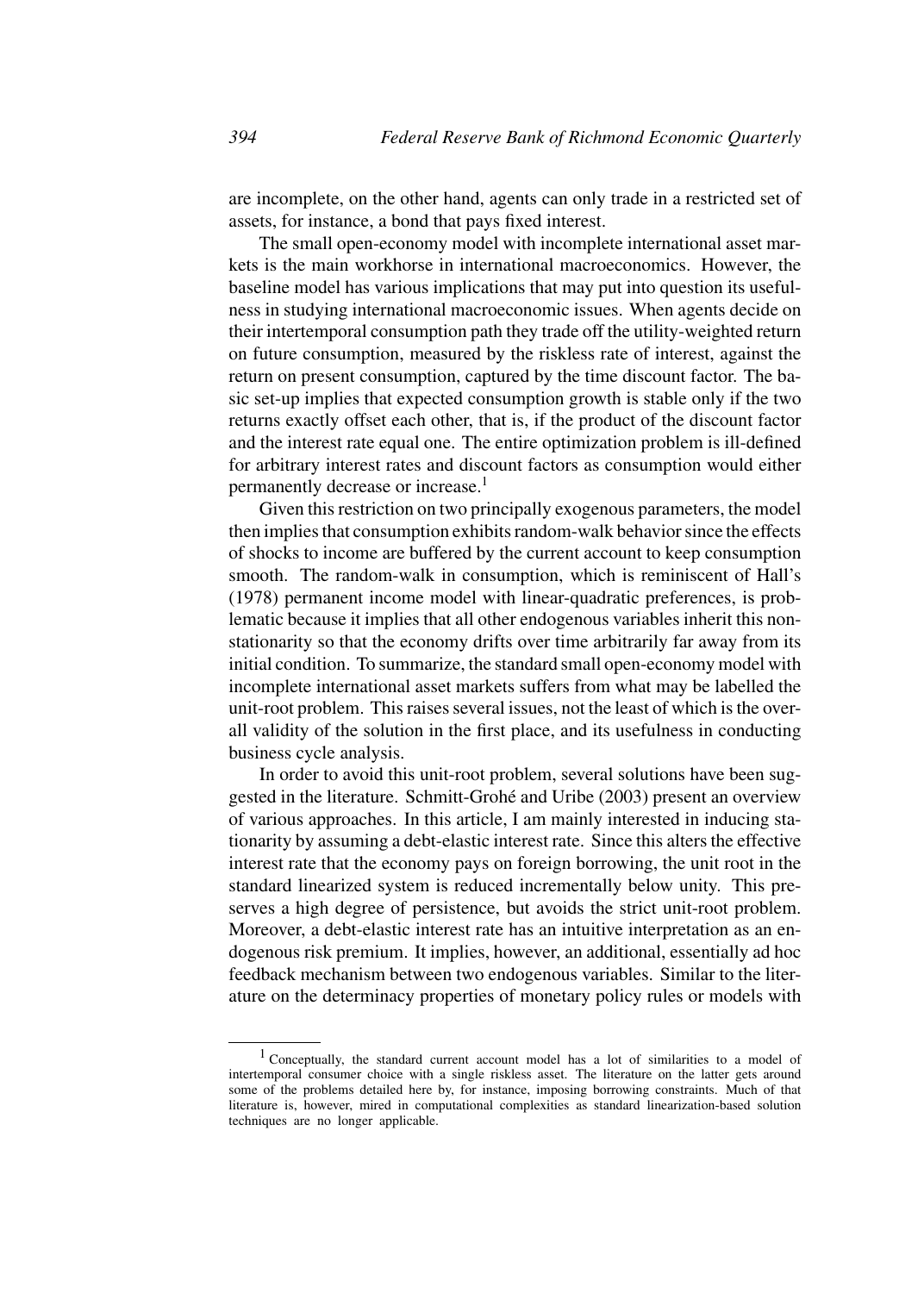increasing returns to scale, the equilibrium could be indeterminate or even non-existent.

I show in this article that commonly used specifications of the risk premium do not lead to equilibrium determinacy problems. In all specifications, indeterminacy of the rational expectations equilibrium can be ruled out, although in some cases there can be multiple steady states. It is only under a specific assumption on whether agents internalize the dependence of the interest rate on the net foreign asset position that no equilibrium may exist.

I proceed by deriving, in the next section, an analytical solution for the (linearized) canonical small open-economy model which tries to illuminate the extent of the unit-root problem. Section 2 then studies the determinacy properties of the model when a stationarity-inducing risk-premium is introduced. In Section 3, I investigate the robustness of the results by considering different specifications that have been suggested in the literature. Section 4 presents an alternative solution to the unit-root problem via portfolio adjustment costs, while Section 5 summarizes and concludes.

#### **1. THE CANONICAL SMALL OPEN-ECONOMY MODEL**

Consider a small open economy that is populated by a representative agent<sup>2</sup> whose preferences are described by the following utility function:

$$
E_0 \sum_{t=0}^{\infty} \beta^t u\left(c_t\right),\tag{1}
$$

where  $0 < \beta < 1$  and  $E_t$  is the expectations operator conditional on the information set at time  $t$ . The period utility function  $u$  obeys the usual Inada conditions which guarantee strictly positive consumption sequences  ${c_t}_{t=0}^{\infty}$ . The economy's budget constraint is

$$
c_t + b_t \le y_t + R_{t-1}b_{t-1},
$$
 (2)

where  $y_t$  is stochastic endowment income;  $R_t$  is the gross interest rate at which the agent can borrow and lend  $b_t$  on the international asset market. The initial condition is  $b_{-1} \geq 0$ . In the canonical model, the interest rate is taken parametrically.

The agent chooses consumption and net foreign asset sequences  ${c_t, b_t}_{t=0}^{\infty}$ to maximize (1) subject to (2). The usual transversality condition applies. First-order necessary conditions are given by

$$
u'(c_t) = \beta R_t E_t u'(c_{t+1}), \qquad (3)
$$

<sup>&</sup>lt;sup>2</sup> In what follows, I use the terms "agent," "economy," and "country," interchangeably. This is common practice in the international macro literature and reflects the similarity between small open-economy models and partial equilibrium models of consumer choice.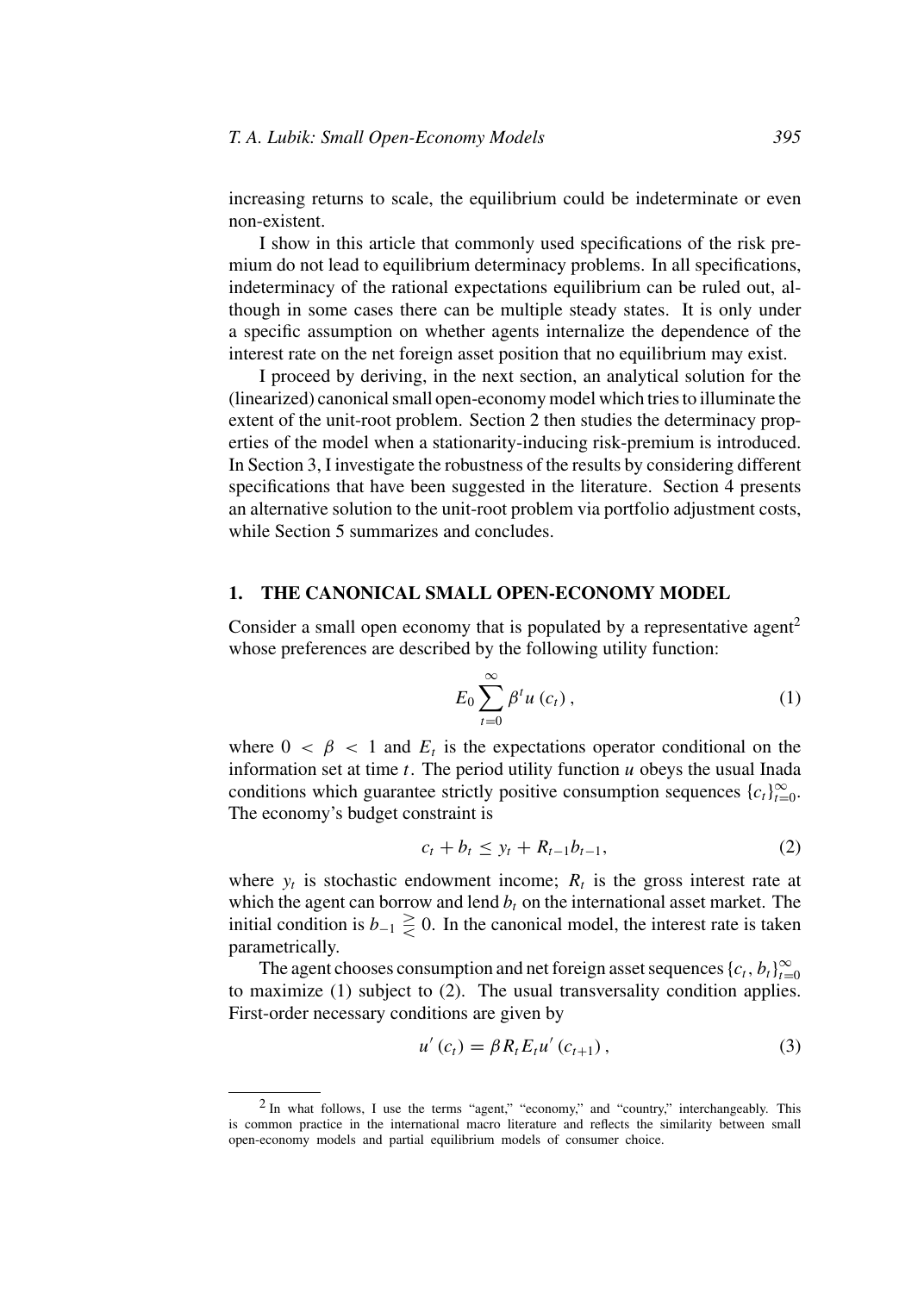and the budget constraint (2) at equality. The Euler equation is standard. At the margin, the agent is willing to give up one unit of consumption, valued by its marginal utility, if he is compensated by an additional unit of consumption next period augmented by a certain (properly discounted) interest rate, and evaluated by its uncertain contribution to utility. Access to the international asset market thus allows the economy to smooth consumption in the face of uncertain domestic income. Since the economy can only trade in a single asset such a scenario is often referred to as one of "incomplete markets." This stands in contrast to a model where agents can trade a complete set of state-contingent assets ("complete markets").

In what follows, I assume for ease of exposition that  $y_t$  is *i.i.d.* with mean  $\bar{y}$ , and that the interest rate is constant and equal to the world interest rate  $R^* > 1$ . The latter assumption will be modified in the next section. Given these assumptions a steady state only exists if  $\beta R^* = 1$ . Steady-state consumption is, therefore,  $\overline{c} = \overline{y} + \frac{1-\beta}{\beta} \overline{b}$ . Since consumption is strictly positive, this imposes a restriction on the admissible level of net foreign assets  $\bar{b} > -\frac{\beta}{1-\beta}\bar{y}$ . The structure of this model is such that it imposes a restriction on the two principally structural parameters  $\beta$  and  $R^*$ , which is theoretically and empirically problematic; there is no guarantee or mechanism in the model that enforces this steady-state restriction to hold. Even more so, the steady-state level of a choice variable, namely net foreign assets  $\overline{b}$ , is not pinned down by the model's optimality conditions. Instead, there exists a multiplicity of steady states indexed by the initial condition  $\overline{b} = b_{-1}.^3$ 

Despite these issues, I now proceed by linearizing the first-order conditions around the steady state for some  $\overline{b}$ . Denoting  $\widetilde{x}_t = \log x_t - \log \overline{x}$  and  $\widehat{x}_t =$  $x_t - \overline{x}$ , the linearized system is<sup>4</sup>

$$
E_t \widetilde{c}_{t+1} = \widetilde{c}_t, \tag{4}
$$
\n
$$
\widetilde{c}_t \widetilde{c}_t = -\widetilde{c}_t \widetilde{c}_t \widetilde{c}_t \widetilde{c}_t \widetilde{c}_t \widetilde{c}_t \widetilde{c}_t \widetilde{c}_t \widetilde{c}_t \widetilde{c}_t \widetilde{c}_t \widetilde{c}_t \widetilde{c}_t \widetilde{c}_t \widetilde{c}_t \widetilde{c}_t \widetilde{c}_t \widetilde{c}_t \widetilde{c}_t \widetilde{c}_t \widetilde{c}_t \widetilde{c}_t \widetilde{c}_t \widetilde{c}_t \widetilde{c}_t \widetilde{c}_t \widetilde{c}_t \widetilde{c}_t \widetilde{c}_t \widetilde{c}_t \widetilde{c}_t \widetilde{c}_t \widetilde{c}_t \widetilde{c}_t \widetilde{c}_t \widetilde{c}_t \widetilde{c}_t \widetilde{c}_t \widetilde{c}_t \widetilde{c}_t \widetilde{c}_t \widetilde{c}_t \widetilde{c}_t \widetilde{c}_t \widetilde{c}_t \widetilde{c}_t \widetilde{c}_t \widetilde{c}_t \widetilde{c}_t \widetilde{c}_t \widetilde{c}_t \widetilde{c}_t \widetilde{c}_t \widetilde{c}_t \widetilde{c}_t \widetilde{c}_t \widetilde{c}_t \widetilde{c}_t \widetilde{c}_t \widetilde{c}_t \widetilde{c}_t \widetilde{c}_t \widetilde{c}_t \widetilde{c}_t \widetilde{c}_t \widetilde{c}_t \widetilde{c}_t \widetilde{c}_t \widetilde{c}_t \widetilde{c}_t \widetilde{c}_t \widetilde{c}_t \widetilde{c}_t \widetilde{c}_t \widetilde{c}_t \widetilde{c}_t \widetilde{c}_t \widetilde{c}_t \widetilde{c}_t \widetilde{c}_t \widetilde{c}_t \widetilde{c}_t \widetilde{c}_t \widetilde{c}_t \widetilde{c}_t \widetilde{c}_t \widetilde{c}_t \widetilde{c}_t \
$$

$$
\overline{c}\widetilde{c}_t + \widehat{b}_t = \overline{y}\widetilde{y}_t + \beta^{-1}\widehat{b}_{t-1}.
$$
 (5)

It can be easily verified that the eigenvalues of this dynamic system in  $[\tilde{c}_t, \tilde{b}_t]$ are  $\lambda_1 = 1$ ,  $\lambda_2 = \beta^{-1} > 1$ . Since  $\widehat{b}$  is a pre-determined variable this results in a unique rational expectations equilibrium for all admissible parameter values. The dynamics of the solution are given by (a detailed derivation of the solution

<sup>3</sup> In the international real business cycle literature, for instance, Baxter and Crucini (1995),  $\overline{b}$  is, therefore, often treated as a parameter to be calibrated.

<sup>4</sup> Since the interest rate is constant, the curvature of the utility function does not affect the time path of consumption and, consequently, does not appear in the linearization. Moreover, net foreign assets are approximated in levels since  $b<sub>t</sub>$  can take on negative values or zero, for which the logarithm is not defined.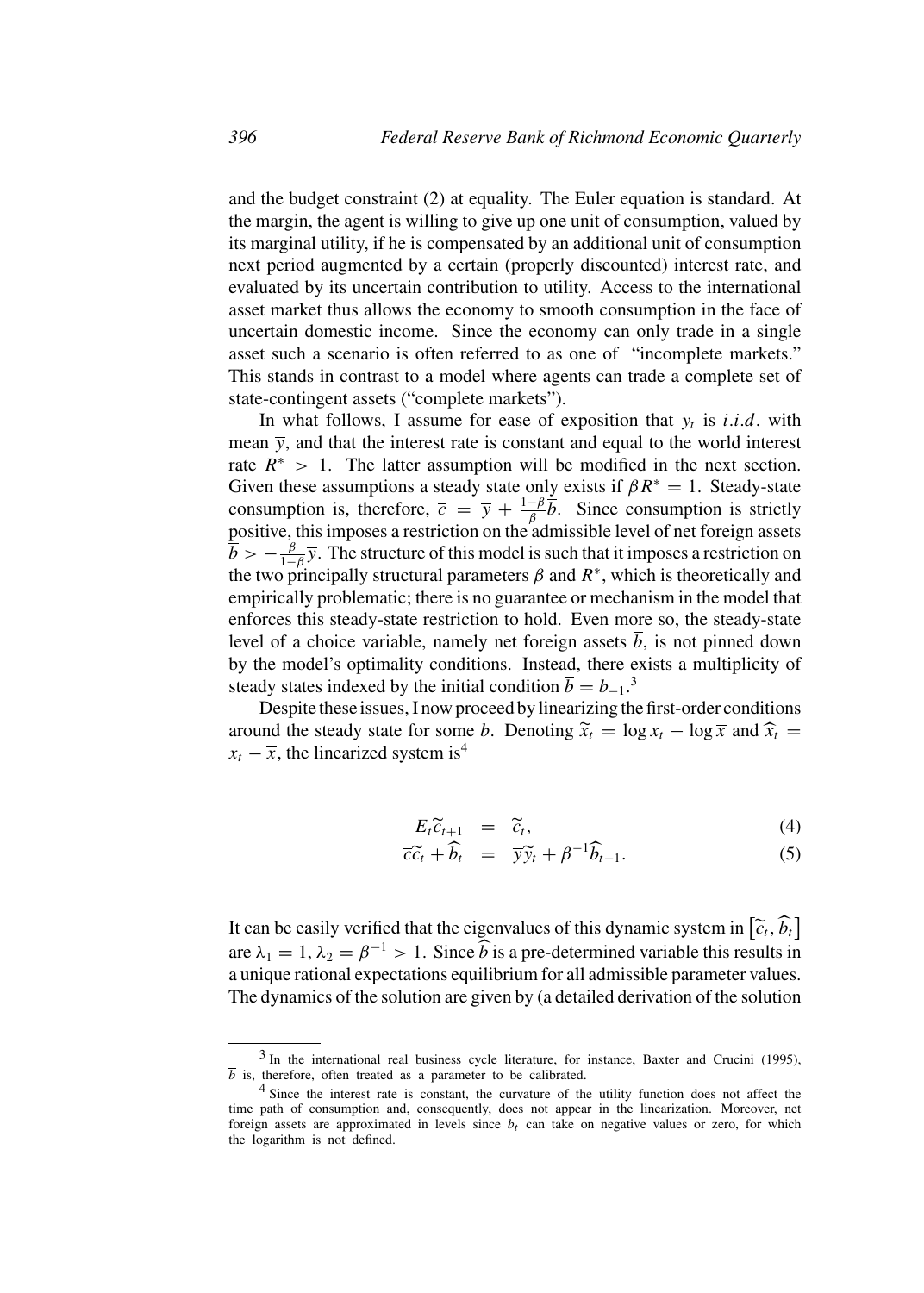can be found in the Appendix)

$$
\widetilde{c}_t = \frac{1-\beta}{\beta} \frac{\widetilde{b}_{t-1}}{\overline{c}} + (1-\beta) \frac{\overline{y}}{\overline{c}} \widetilde{y}_t, \tag{6}
$$

$$
\frac{\widehat{b}_t}{\overline{c}} = \frac{\widehat{b}_{t-1}}{\overline{c}} + \beta \frac{\overline{y}}{\overline{c}} \widetilde{y}_t. \tag{7}
$$

The contemporaneous effect of a 1 percent innovation to output is to raise foreign lending as a fraction of steady-state consumption by  $\beta \frac{\bar{y}}{\bar{c}}$  percent, which is slightly less than unity in the baseline case  $\bar{b} = 0$ . In line with the permanent income hypothesis only a small percentage of the increase in income is consumed presently, so that future consumption can be raised permanently by  $\frac{1-\beta}{\beta}$ . The non-stationarity of this solution, the "unit-root problem," is evident from the unit coefficient on lagged net foreign assets in  $(7)$ . Temporary innovations have, therefore, permanent effects; the endogenous variables wander arbitrarily far from their starting values. This also means that the unconditional second moments, which are often used in business cycle analysis to evaluate a model, do not exist.

Moreover, the solution is based on an approximation that is technically only valid in a small neighborhood around the steady state. This condition will be violated eventually with probability one, thus ruling out the validity of the linearization approach in the first place. Since an equation system such as (4)– (5) is at the core of much richer open-economy models, the non-stationarity of the incomplete markets solution carries over. The unit-root problem thus raises the question whether (linearized) incomplete market models offer accurate descriptions of open economies. In the next sections, I study the equilibrium properties of various modifications to the canonical model that have been used in the literature to "fix" the unit-root problem.<sup>5</sup>

## **2. INDUCING STATIONARITY VIA A DEBT-ELASTIC INTEREST RATE**

The unit-root problem arises because of the random-walk property of consumption in the linearized Euler equation (4). Following Schmitt-Grohé and Uribe (2003) and Senhadji (2003), a convenient solution is to make the interest rate the economy faces a function of net foreign assets  $R_t = F(b_t - \overline{b})$ ,

<sup>5</sup> In most of the early international macro literature, the unit-root problem tended to be ignored despite, in principle valid, technical problems. The unit root is transferred to the variables of interest, such as consumption, on the order of the net interest rate, which is quantitatively very small (in the present example,  $\frac{1-\beta}{\beta}$ ). While second moments do not exist in such a non-stationary environment, researchers can still compute sample moments to perform business cycle analysis. Moreover, Schmitt-Grohé and Uribe (2003) demonstrate that the dynamics of the standard model with and without the random walk in endogenous variables are quantitatively indistinguishable over a typical time horizon. Their article, thus, gives support for the notion of using the incomplete market setup for analytical convenience.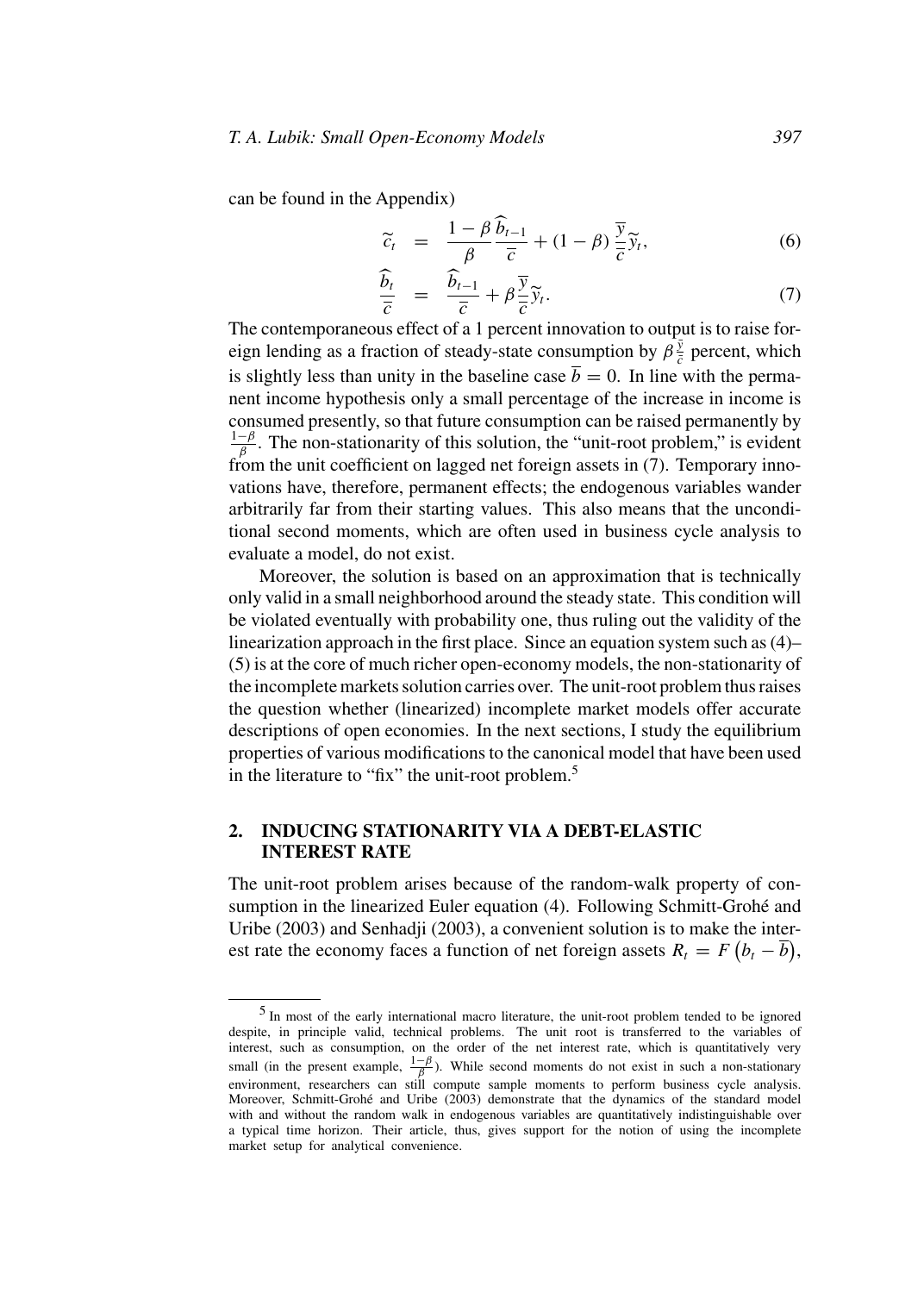where F is decreasing in b,  $\overline{b}$  is the steady-state value of b, and  $F(0) = R^*$ . If a country is a net foreign borrower, it pays an interest rate that is higher than the world interest rate. The reference point for the assessment of the risk premium is the country's steady state. Intuitively,  $\overline{b}$  represents the level of net foreign assets that is sustainable in the long run, either by increasing (if positive) or decreasing (if negative) steady-state consumption relative to the endowment.

If a country deviates in its borrowing temporarily from what international financial markets perceive as sustainable in the long run, it is penalized by having to pay a higher interest rate than "safer" borrowers. This has the intuitively appealing implication that the difference between the world interest rate and the domestically relevant rate can be interpreted as a risk premium. The presence of a debt-elastic interest rate can be supported by empirical evidence on the behavior of spreads, that is, the difference between a country's interest rate and a benchmark rate, paid on sovereign bonds in emerging markets (Neumeyer and Perri, 2005). Relative to interest rates on U.S. Treasuries, the distribution of spreads has a positive mean, and they are much more volatile.

A potential added benefit of using a debt-elastic interest rate is that proper specification of  $F$  may allow one to derive the steady-state value of net foreign assets endogenously. However, the introduction of a new, somewhat arbitrary link between endogenous variables raises the possibility of equilibrium indeterminacy and non-existence similar to what is found in the literature on monetary policy rules and production externalities. I study two cases. In the first case, the small open economy takes the endogenous interest rate as given. That is, the dependence of the interest rate on the level of outstanding net assets is not internalized. The second case assumes that agents take the feedback from assets to interest rates into account.

## **No Internalization**

The optimization problem for the small open economy is identical to the canonical case discussed above. The agent does not take into account that the interest charged for international borrowing depends on the amount borrowed. Analytically, the agent takes  $R_t$  as given. The first-order conditions are consequently (2) and (3). Imposing the interest rate function  $R_t = F(b_t - \overline{b})$ yields the Euler equation when the risk premium is not internalized:

$$
u'(c_t) = \beta F\left(b_t - \overline{b}\right) E_t u'(c_{t+1}). \tag{8}
$$

The Euler equation highlights the difference to the canonical model. Expected consumption growth now depends on an endogenous variable, which tilts the consumption path away from random-walk behavior. However, existence of a steady state still requires  $R = R^* = \beta^{-1}$ . Despite the assumption of an endogenous risk premium, this model suffers from the same deficiency as the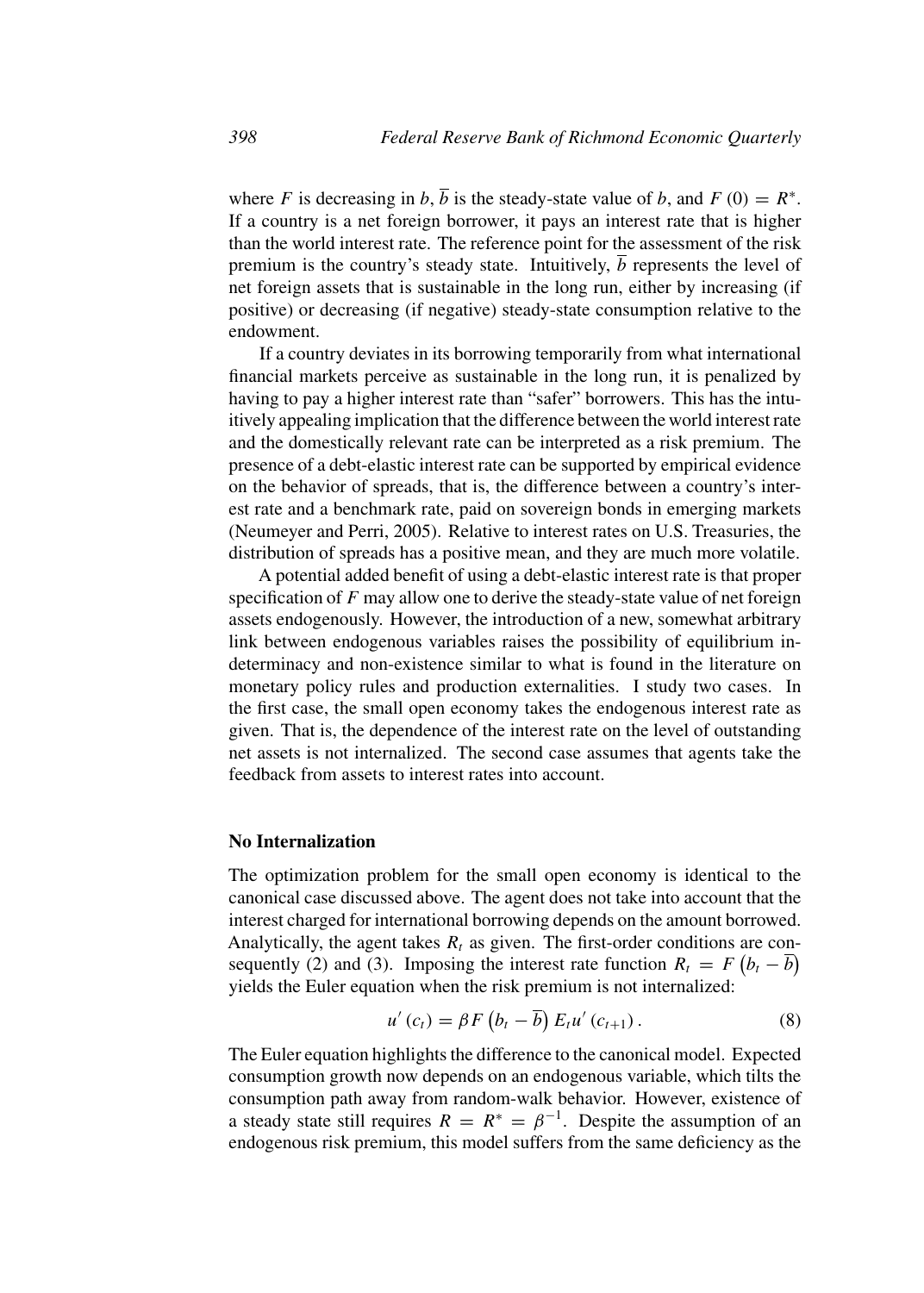#### *T. A. Lubik: Small Open-Economy Models 399*

canonical model in that the first-order conditions do not fully pin down all endogenous variables in steady state.<sup>6</sup>

After substituting the interest rate function, the first-order conditions are linearized around some steady state  $b$ . I impose additional structure by assuming that the period utility function  $u(c) = \frac{c^{1-1/\sigma}-1}{1-1/\sigma}$ , where  $\frac{u''(c)c}{u'(c)} = -1/\sigma$ , and  $\sigma > 0$  is the intertemporal substitution elasticity. Since I am mainly interested in the determinacy properties of the model, I also abstract from time variation in the endowment process  $y_t = y$ ,  $\forall t$ . Furthermore, I assume that  $F'(0) = -\psi$ .<sup>7</sup> The linearized equation system is then

$$
E_t \widetilde{c}_{t+1} = \widetilde{c}_t - \beta \sigma \psi \widehat{b}_t, \n\overline{c}\widetilde{c}_t + \widehat{b}_t = \left(\frac{1}{\beta} - \psi \overline{b}\right) \widehat{b}_{t-1}.
$$
\n(9)

The reduced-form coefficient matrix of this system can be obtained after a few steps:

$$
\left[\begin{array}{cc} 1 & -\beta\sigma\psi \\ -\overline{c} & \frac{1}{\beta} + (\beta\sigma\overline{c} - \overline{b})\psi \end{array}\right],\tag{10}
$$

where  $\bar{c} = y + \frac{1-\beta}{\beta} \bar{b}$  as before. I can now establish

**Proposition 1** *In the model with additively separable risk premium and no internalization, there is a unique equilibrium for all admissible parameter values.*

**Proof.** In order to investigate the determinacy properties of this model, I first compute the trace  $tr = 1 + \frac{1}{\beta} + (\beta \sigma \overline{c} - \overline{b}) \psi$  and the determinant  $det = \frac{1}{\beta} - \psi \overline{b}$ . Since there is one predetermined variable, a unique equilibrium requires one root inside and one root outside the unit circle. Both (zero) roots inside the unit circle imply indeterminacy (non-existence). The Appendix shows that determinacy requires  $|tr| > 1 + det$ , while  $|det| \leq 1$ . The first condition reduces to  $\beta \sigma \psi \bar{c} > 0$ , which is always true because of strictly positive consumption. Note also that  $tr > 1 + det$ . Indeterminacy and non-existence require  $|tr| < 1 + det$ , which cannot hold because of positive consumption. The proposition then follows immediately.

$$
R_t = R^* + \psi \left[ e^{-(b_t - \overline{b})} - 1 \right].
$$

<sup>6</sup> This is an artifact of the assumption of no internalization and the specific assumptions on the interest rate function.

 $<sup>7</sup>$  An example of a specific functional form that is consistent with these assumptions and that</sup> has been used in the literature (e.g., Schmitt-Grohé and Uribe 2003) is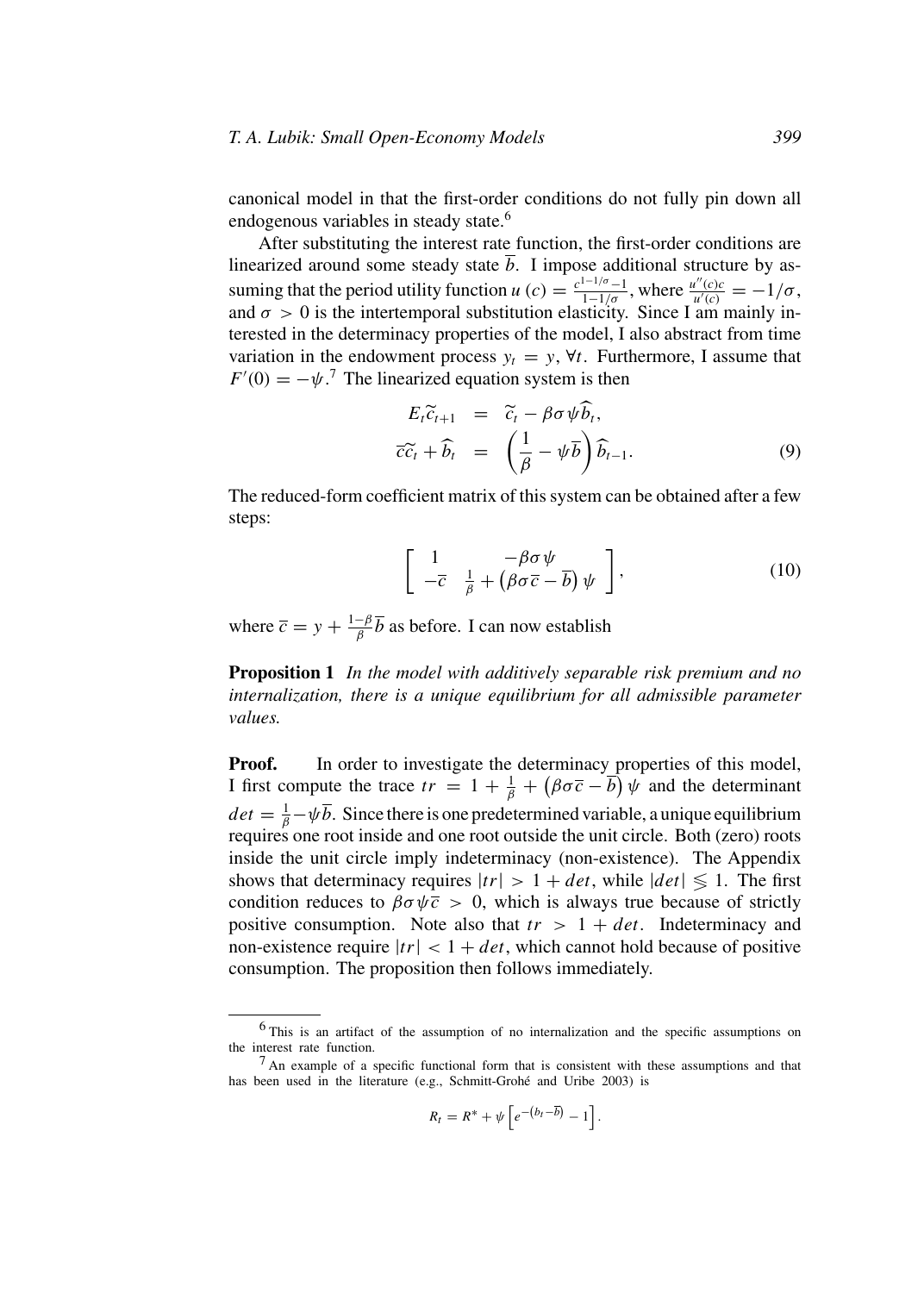## **Internalization**

An alternative scenario assumes that the agent explicitly takes into account that the interest rate he pays on foreign borrowing depends on the amount borrowed. Higher borrowing entails higher future debt service which reduces the desire to borrow. The agent internalizes the cost associated with becoming active on the international asset markets in that he discounts future interest outlays not at the world interest rate but at the domestic interest rate, which is inclusive of the risk premium.<sup>8</sup>

The previous assumptions regarding the interest rate function and the exogenous shock remain unchanged. Since the economy internalizes the dependence of the interest rate on net foreign assets, the first-order conditions change. Analytically, I substitute the interest rate function into the budget constraint (2) before taking derivatives, thereby eliminating  *from the opti*mization problem. The modified Euler equation is

$$
u'(c_t) = \beta F (b_t - \overline{b}) [1 + \varepsilon_F(b_t)] E_t u'(c_{t+1}), \qquad (11)
$$

where  $\varepsilon_F(b_t) = \frac{F'(b_t - \overline{b})b_t}{F(b_t - \overline{b})}$  is the elasticity of the interest rate function with respect to net foreign assets. Compared to the case of no internalization, the effective interest rate now includes an additional term in the level of net foreign assets. Whether the steady-state level of  $\overline{b}$  is determined, therefore, depends on this elasticity. Maintaining the assumption  $F'(0) = -\psi$ , it follows that  $\varepsilon_F(\overline{b}) = -\psi R^* \overline{b}.$ 

This provides the additional restriction needed to pin down the steady state:

$$
\overline{b} = \frac{R^* - 1/\beta}{\psi}.
$$
 (12)

If the country's discount factor is bigger than  $1/R^*$ , that is, if it is more patient than those in the rest of the world, its steady-state asset position is strictly positive. A more impatient country, however, accumulates foreign debt to finance consumption. Note further that  $R = R^*$ , but not necessarily equals  $\beta^{-1}$ , while  $\overline{b}$  asymptotically reaches zero as  $\psi$  grows large. It is worth emphasizing that  $\beta R^* = 1$  is no longer a necessary condition for the existence of a steady state, and that  $\overline{b}$  is, in fact, uniquely determined. Internalization of the risk premium, therefore, avoids one of the pitfalls of the standard model, but it also nicely captures the idea that some countries appear to have persistent levels of foreign indebtedness.

<sup>&</sup>lt;sup>8</sup> The difference between internalization and no internalization of the endogenous risk premium is also stressed by Nason and Rogers (2006). Strictly speaking, with internalization the country stops being a price-taker in international asset markets. This is analogous to open-economy models of "semi-small" countries that are monopolistically competitive and price-setting producers of export goods. Schmitt-Grohé (1997) has shown that feedback mechanisms of this kind are important sources of non-determinacy of equilibria.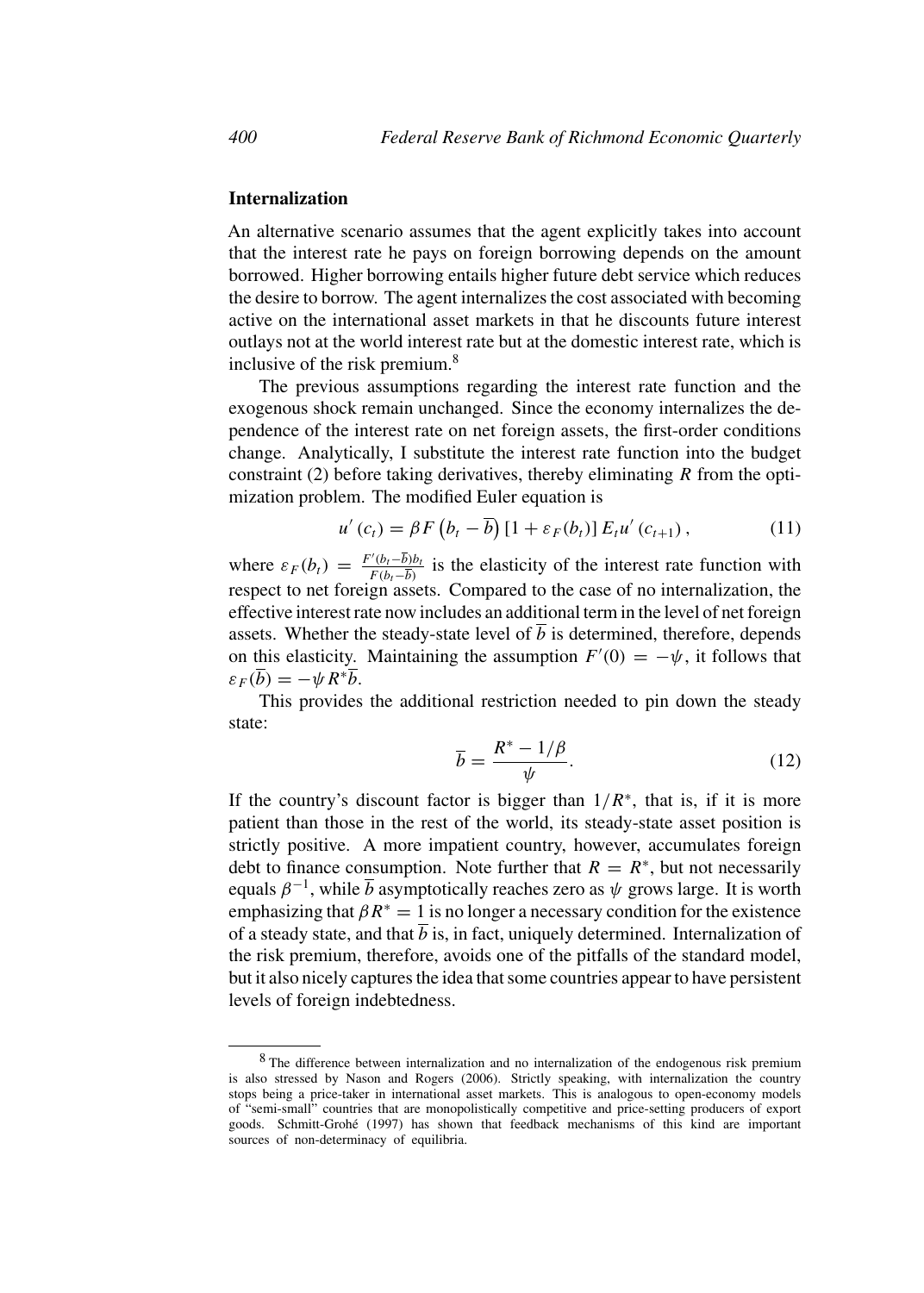#### *T. A. Lubik: Small Open-Economy Models 401*

I now proceed by linearizing the equation system:

$$
E_t \widetilde{c}_{t+1} = \widetilde{c}_t - \beta \sigma \psi \left( 2 - \overline{b} \right) \widehat{b}_t, \n\widetilde{c}\widetilde{c}_t + \widehat{b}_t = \left( R^* - \psi \overline{b} \right) \widehat{b}_{t-1}.
$$
\n(13)

The coefficient matrix that determines the dynamics can be derived as:

$$
\left[\begin{array}{cc} 1 & -\beta\sigma\psi(2-\overline{b})\\ -\overline{c} & \frac{1}{\beta} + \beta\sigma\psi(2-\overline{b})\overline{c} \end{array}\right],\tag{14}
$$

where now  $\overline{b} = \frac{R^* - 1/\beta}{\psi}$  and  $\overline{c} = \overline{y} + (R^* - 1)\overline{b}$ . The determinacy properties of this case are given in

**Proposition 2** *In the model with additively separable risk premium and internalization, the equilibrium is unique if and only if*

$$
\overline{b}<2,
$$

*or*

$$
\overline{b} > 2 + 2\frac{1+\beta}{\beta}\frac{1}{\beta\sigma\psi\overline{c}}.
$$

*No equilibrium exists otherwise.*

**Proof.** The determinant of the system matrix is  $det = \beta^{-1} > 1$ . This implies that there is at least one explosive root, which rules out indeterminacy. Since the system contains one jump and one predetermined variable, a unique equilibrium requires  $|tr| > 1 + det$ , where  $tr = 1 + \beta^{-1} + \beta \sigma \psi \overline{c}(2 - \overline{b})$ . The lower bound of the condition establishes that  $\beta \sigma \psi (2 - \overline{b}) \overline{c} > 0$ . Since  $\overline{c} > 0$ , it must be that  $\overline{b} < 2$ . From  $-tr > 1 + det$ , the second part of the determinacy region follows after simply rearranging terms. The proposition then follows immediately.

The proposition shows that a sufficient condition for determinacy is that the country is a net foreign borrower, which implies  $\beta^{-1} > R^*$ . A relatively impatient country borrows from abroad to sustain current consumption. Since this incurs a premium above the world interest rate, the growth rate of debt is below that of, say, the canonical case, and debt accumulation is, therefore, nonexplosive. Even if the country is a net foreign lender, determinacy can still be obtained for  $0 < \bar{b} < 2$  or  $R^* < \beta^{-1} + 2\psi$ . A slightly more patient country than the rest of the world would imply a determinate equilibrium if the (internalized) interest rate premium is large enough.

From a technical point of view, non-existence arises if both roots in (13) are larger than unity, so that both difference equations are unstable. The budget constraint then implies an explosive time path for assets  $b$  which would violate transversality. This is driven by explosive consumption growth financed by interest receipts on foreign asset holdings. In the non-existence region, these are large so as not to be balanced by the decline in the interest rate. Effectively,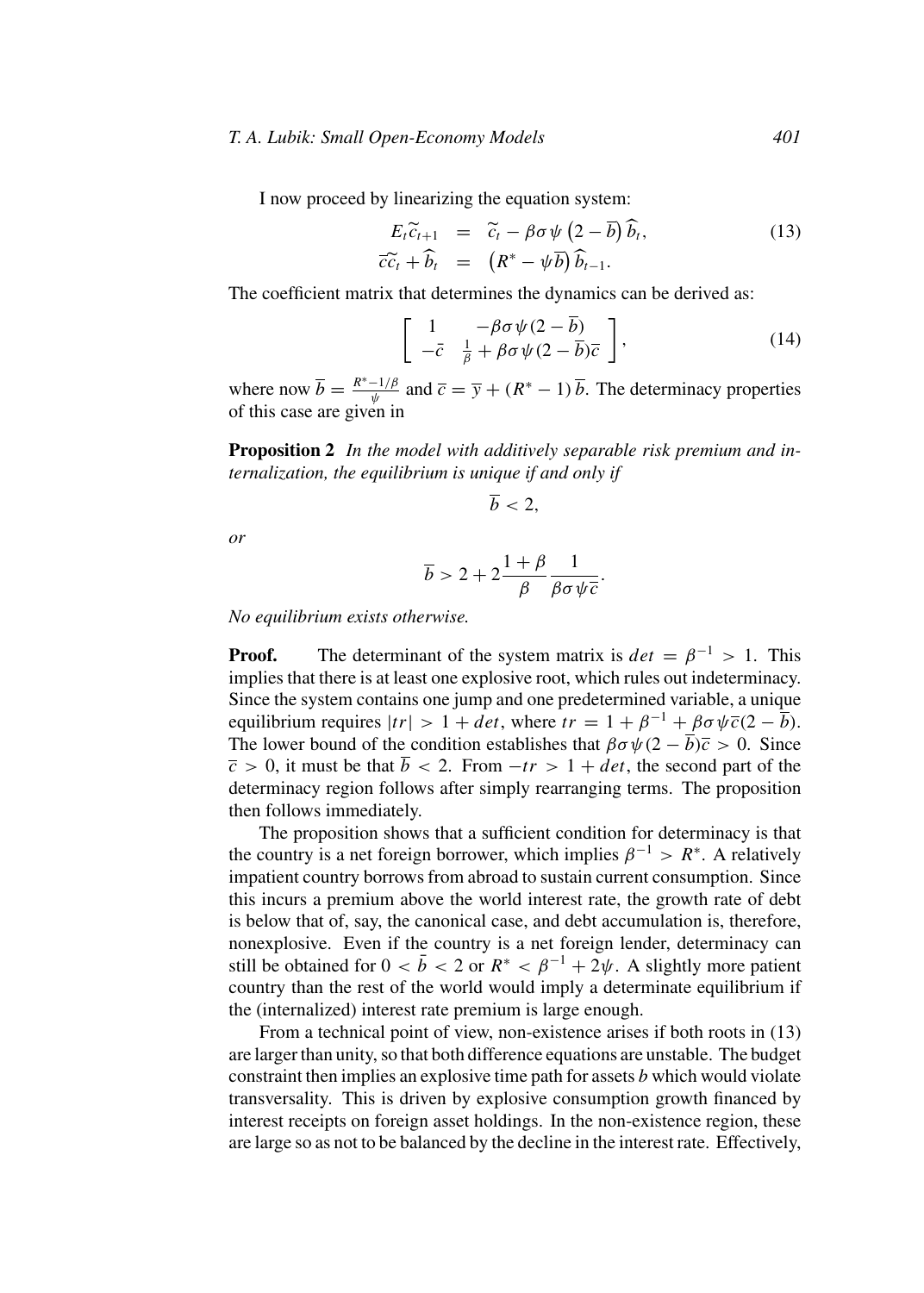the economy both over-consumes and over-accumulates assets, which cannot be an equilibrium. The only possible equilibrium is, therefore, at the (unique) steady state, while dynamics around it are explosive. This highlights the importance of the elasticity term  $1 + \varepsilon_F(b_t)$  in equation (11), which has the power to tilt the consumption away from unit-root (and explosive) behavior for the right parameterization.

As the proposition shows, the non-existence region has an upper bound beyond which the equilibrium is determinate again. The following numerical example using baseline parameter values<sup>9</sup> demonstrates, however, that this boundary is far above empirically reasonable values. Figure 1, Panels A and B depict the determinacy regions for net foreign assets for varying values of σ and ψ. Note that below the lower bound  $\overline{b} = 2$  the equilibrium is always determinate, while the size of the non-existence region is decreasing in the two parameters. Recall from equation (12) that the steady-state level  $\overline{b}$  depends on the spread between the world interest rate and the inverse of the discount factor. Non-existence, therefore, arises if  $\psi < \frac{1}{2} (R^* - \beta^{-1})$ . In other words, if there is a large wedge between  $R^*$  and  $\beta^{-1}$ , a researcher has to be careful not to choose an elasticity parameter  $\psi$  that is too small.

Normalizing output  $\overline{y} = 1$ , the boundary lies at an asset level that is twice as large as the country's GDP. While this is not implausible, net foreign asset holdings of that size are rarely observed. However, choosing a different normalization, for instance,  $\overline{y} = 10$  presents a different picture, in which a plausible calibration for, say, a primary resource exporter, renders the solution of the model non-existent. On the other hand, as  $\bar{y}$  becomes large, the upper bound for the non-existence region in Figure 1, Panels A and B moves inward, thereby reducing its size. The conclusion for researchers interested in studying models of this type is to calibrate carefully. Target levels for the net-foreign asset to GDP ratio cannot be chosen independently of the stationarity-inducing parameter  $\psi$  if equilibrium existence problems are to be avoided. It is worth pointing out again that indeterminacy, and thus the possibility of sunspot equilibria, can be ruled out in this model.

While it is convenient to represent the boundaries of the determinacy region for net foreign assets  $b$ , it is nevertheless an endogenous variable, as is  $c$ . The parameter restriction in the above proposition can be rearranged in terms of  $R^*$ . That is, the economy has a unique equilibrium if either  $R^* < \beta^{-1} + 2\psi$ or  $R^* > \beta^{-1} + 2\psi \left[1 + \frac{1+\beta}{\beta}\right]$  $\frac{1}{\beta\sigma\{\psi y + (R^* - 1)(R^* - \beta^{-1})\}}$ . Again, the equilibrium is non-existent otherwise. Since the second term in brackets is strictly positive, the region of non-existence is nonempty. Although the upper bound is still a function of  $R<sup>*</sup>$  (and has to be computed numerically), this version presents more intuition.

<sup>&</sup>lt;sup>9</sup> Parameter values used are  $\beta = 0.98$ ,  $\sigma = 1$ ,  $\psi = 0.001$ , and  $\bar{y} = 1$ .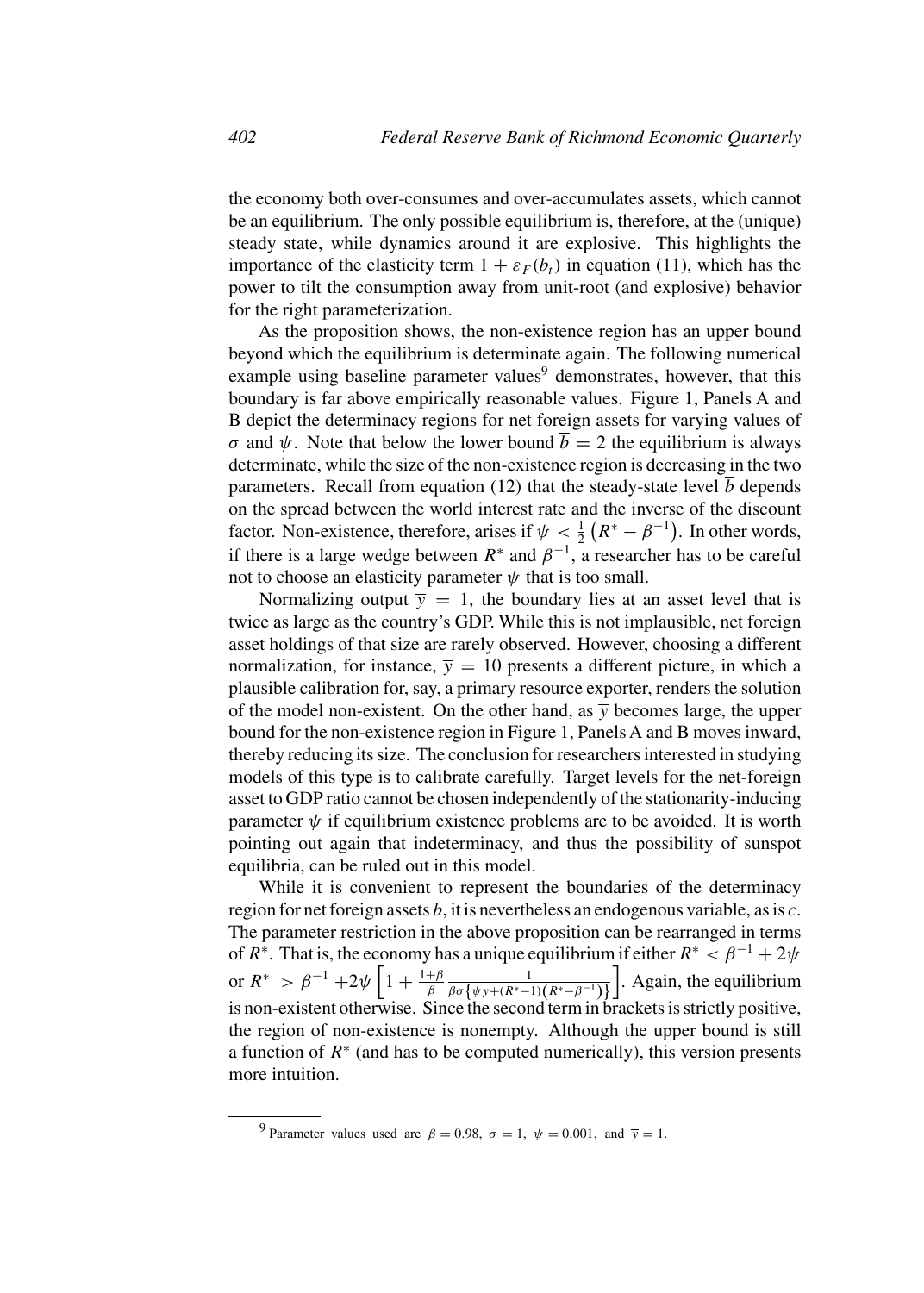

**Figure 1 Determinacy Regions for Net Foreign Assets** *b* **and Interest Rates** *R***\***

Figure 1, Panels C and D depict the determinacy regions for  $R^*$  with varying  $\sigma$  and  $\psi$ , respectively. The lower bound of the non-existence region is independent of  $\sigma$ , but increasing in  $\psi$ . For a small substitution elasticity, the equilibrium is non-existent unless the economy is more impatient than the rest of the world, inclusive of a factor reflecting the risk premium. This is both consistent with a negative steady-state asset position as well as a small, positive one as long as  $b < 2$ . Figure 1, Panel D shows that no equilibrium exists even for very small values of  $\psi$ . If the economy is a substantial net saver, then the equilibrium is determinate if the world interest rate is (implausibly) high. Analytically, this implies that the asset accumulation equation remains explosive even though there is a large premium to be paid.

To summarize, introducing a debt-elastic interest rate addresses two issues arising in incomplete market models of open economies, viz., the indeterminacy of the steady-state allocation and the induced non-stationarity of the linearized solution. If the derivative of the interest rate function with respect to net asset holdings is nonzero, then the linearized solution is stationary. In the special case when the economy internalizes the dependence of the interest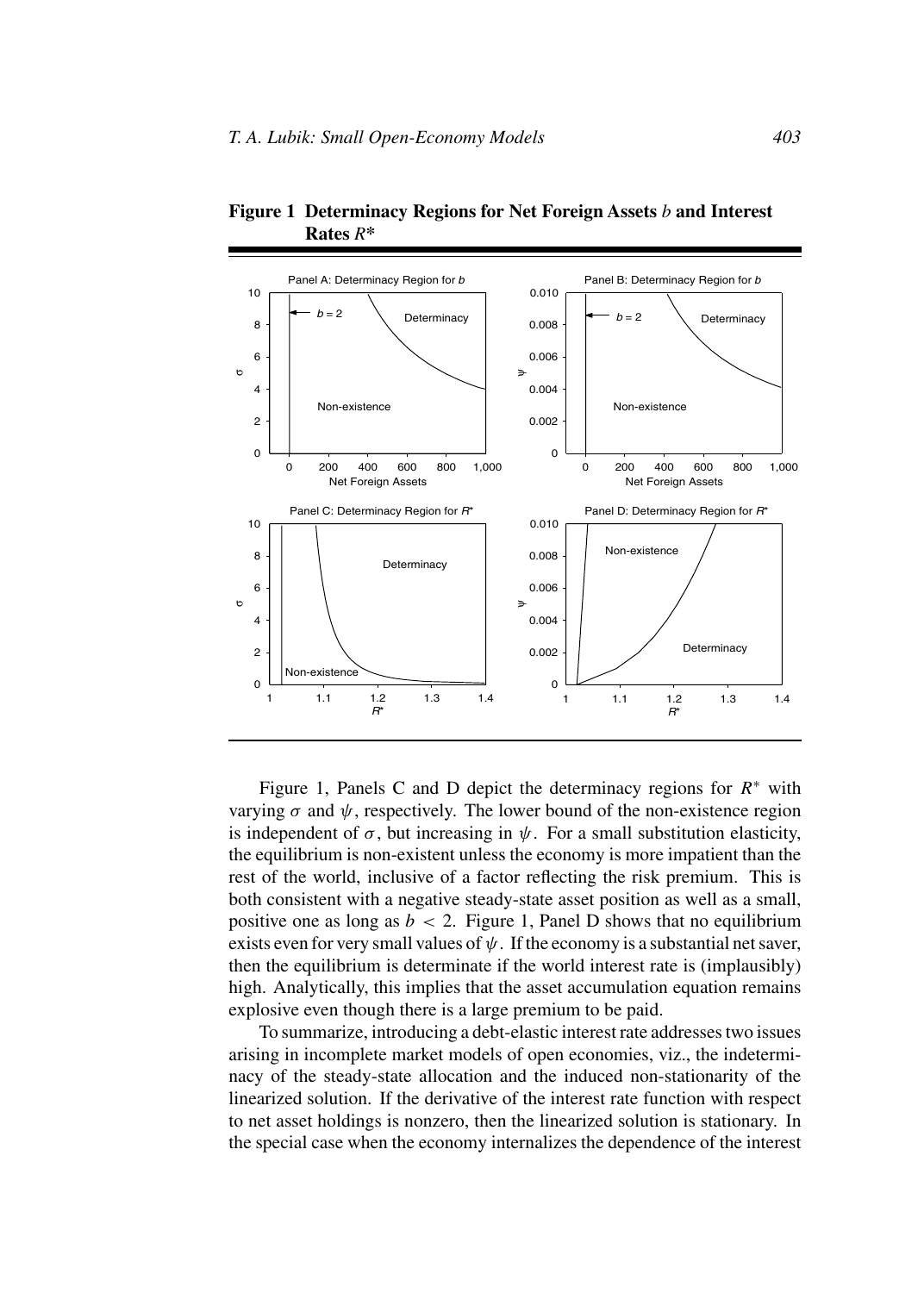rate on net foreign assets, the rational expectations equilibrium can be nonexistent. However, this situation only arises for arguably extreme parameter values. A nonzero elasticity of the interest rate function is also necessary for the determinacy of the steady state. It is not sufficient, however, as the special case without internalization demonstrated.

## **3. ALTERNATIVE SPECIFICATIONS**

The exposition above used the general functional form  $R_t = F(b_t - \overline{b})$ , with  $F(0) = R^*$  and  $F'(0) = -\psi$ . A parametric example for this function would be additive in the risk premium term, i.e.,  $R_t = R^* + \psi \left[ e^{-(b_t - \overline{b})} - 1 \right]$ . Alternatively, the risk premium could also be chosen multiplicatively,  $R_t =$  $R^*\psi(b_t)$ , with  $\psi(b) = 1, \psi' < 0$ . With internalization, the Euler equation can then be written as:

$$
u'(c_t) = \beta R^* \psi(b_t) [1 + \varepsilon_F(b_t)] E_t u'(c_{t+1}). \qquad (15)
$$

 $\varepsilon_F(b_t)$  is the elasticity of the risk premium function with respect to foreign assets. Again, the first-order condition shows how a debt-elastic interest rate tilts consumption away from pure random-walk behavior.

A specific example for the multiplicative form of the interest rate function is  $R_t = R^*e^{-\psi(b_t - \overline{b})}$ , which in log-linear form conveniently reduces to  $\widetilde{R}_t =$  $-\psi \hat{b}_t$ . Assuming no internalization, the steady state is again not pinned down so that  $R = R^* = \beta^{-1}$ , and the above restrictions on  $\overline{b}$  apply. Internalization of the risk premium leads to  $\overline{b} = \frac{R^* - 1/\beta}{\psi R^*}$ . Again, the economy is a net saver when it is more patient than the rest of the world. As opposed to the case of an additive premium, the equilibrium is determinate for the entire parameter space. This can easily be established in

**Proposition 3** *In the model with multiplicative risk premium, with either internalization or no internalization, the equilibrium is unique for all parameter values.*

## **Proof.** See Appendix.

Nason and Rogers (2006) suggest a specification for the risk premium that is additive in net foreign assets relative to aggregate income:  $R_t = R^*$  –  $\psi_{\frac{b_t}{y_t}}^{b_t}$ .<sup>10</sup> The difference to the additive premium considered above is that even without internalization, foreign and domestic rates need not be the same in the steady state. In the latter case,  $\overline{b} = \frac{R^* - 1/\beta}{\psi}$ , whereas with internalization,  $\overline{b} = \frac{1}{2}$  $\frac{R^* - 1/\beta}{\psi}$ . This shows that the endogenous risk premium reduces asset

<sup>&</sup>lt;sup>10</sup> Note that in this case the general form specification of the interest rate function is  $R_t =$  $F(b_t)$ , and not  $R_t = F(b_t - \overline{b})$ .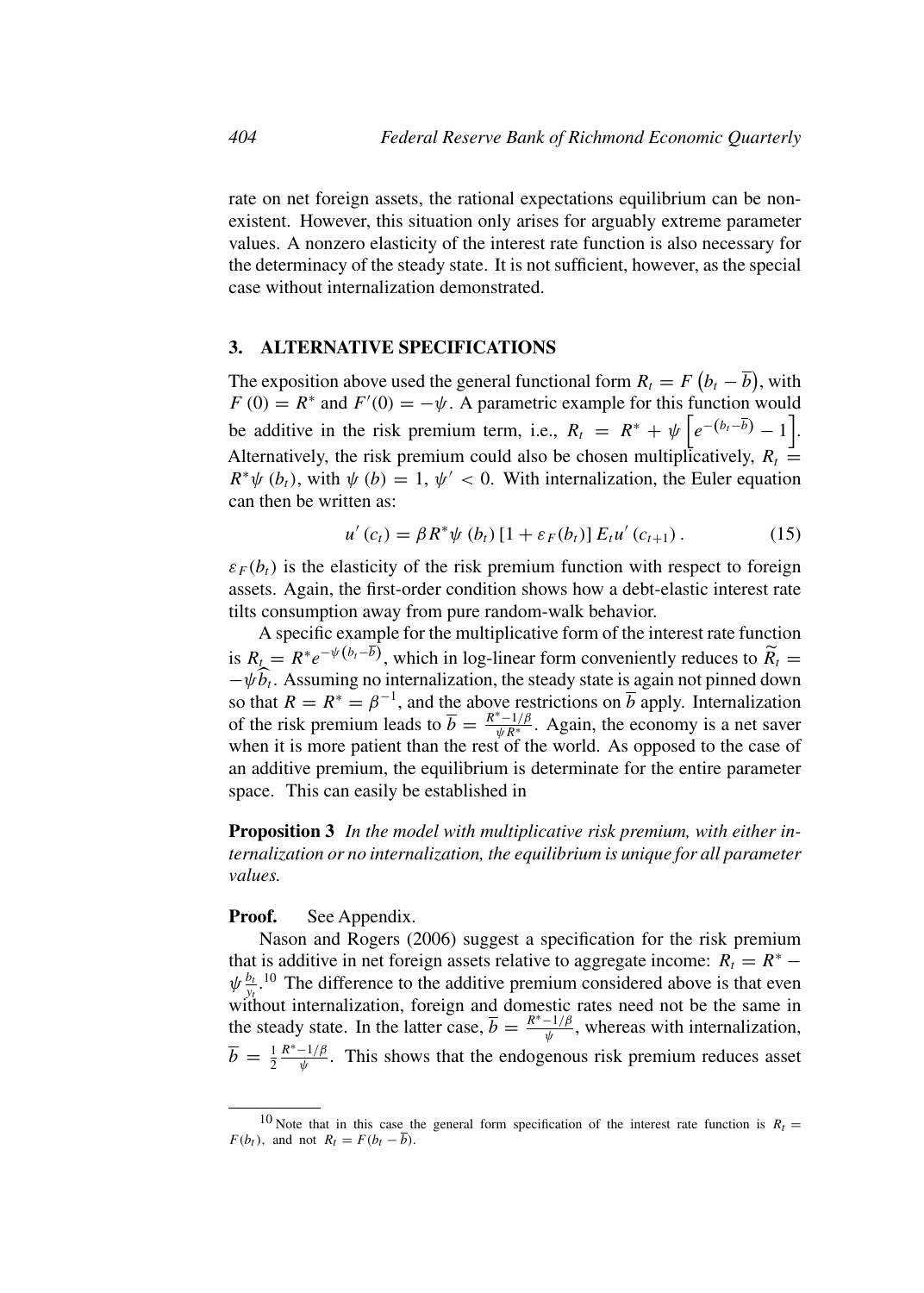accumulation when agents take into account the feedback effect on the interest rate. The determinacy properties of this specification are established in

**Proposition 4** *If the domestic interest rate is given by*  $R_t = R^* - \psi \frac{b_t}{y_t}$ , under *either internalization or no internalization, the equilibrium is unique for all parameter values.*

#### **Proof.** See Appendix.

It may appear that the determinacy properties are pure artifacts of the linearization procedure. While I  $log$ -linearized consumption, functions of  $b_t$ were approximated in levels as net foreign assets may very well be negative or zero.<sup>11</sup> Dotsey and Mao (1992), for instance, have shown that the accuracy of linear approximation procedures depends on the type of linearization chosen. It can be verified,<sup>12</sup> however, that this is not a problem in this simple model as far as the determinacy properties are concerned. The coefficient matrix for all model specifications considered is invariant to the linearization.

#### **4. PORTFOLIO ADJUSTMENT COSTS**

Finally, I consider one approach to the unit-root problem that does not rely on feedback from net foreign assets to the interest rate. Several authors, for example, Schmitt-Grohé and Uribe (2003) and Neumeyer and Perri (2005), have introduced quadratic portfolio adjustment costs to guarantee stationarity. It is assumed that agents have to pay a fee in terms of lost output if their transactions on the international asset market lead to deviations from some long-run (steady-state) level  $\overline{b}$ . The budget constraint is thus modified as follows:

$$
c_t + b_t + \frac{\psi}{2} (b_t - \overline{b})^2 = y_t + R^* b_{t-1},
$$
 (16)

where  $\psi > 0$ , and the interest rate on foreign assets is equal to the constant world interest rate  $R^*$ . The Euler equation is

$$
u'(c_t)\left[1+\psi\left(b_t-\overline{b}\right)\right]=\beta R^*E_t u'(c_{t+1}).\tag{17}
$$

If the economy wants to purchase an additional unit of foreign assets, current consumption declines by one plus the transaction cost  $\psi\left(b_{t}-\overline{b}\right)$ . The payoff for the next period is higher consumption by one unit plus the fixed (net) world interest rate.

Introducing this type of portfolio adjustment costs does not pin down the steady-state value of  $\overline{b}$ . The Euler equation implies the same steadystate restriction as the canonical model, namely  $\beta R^* = 1$  and  $\overline{b} > -\frac{\beta}{1-\beta} \overline{y}$ .

<sup>&</sup>lt;sup>11</sup> The interpretation of the linearized system in terms of percentage deviations from the steady state can still be preserved by expressing foreign assets relative to aggregate income or consumption, as in equation (7).

 $12$  Details are available from the author upon request.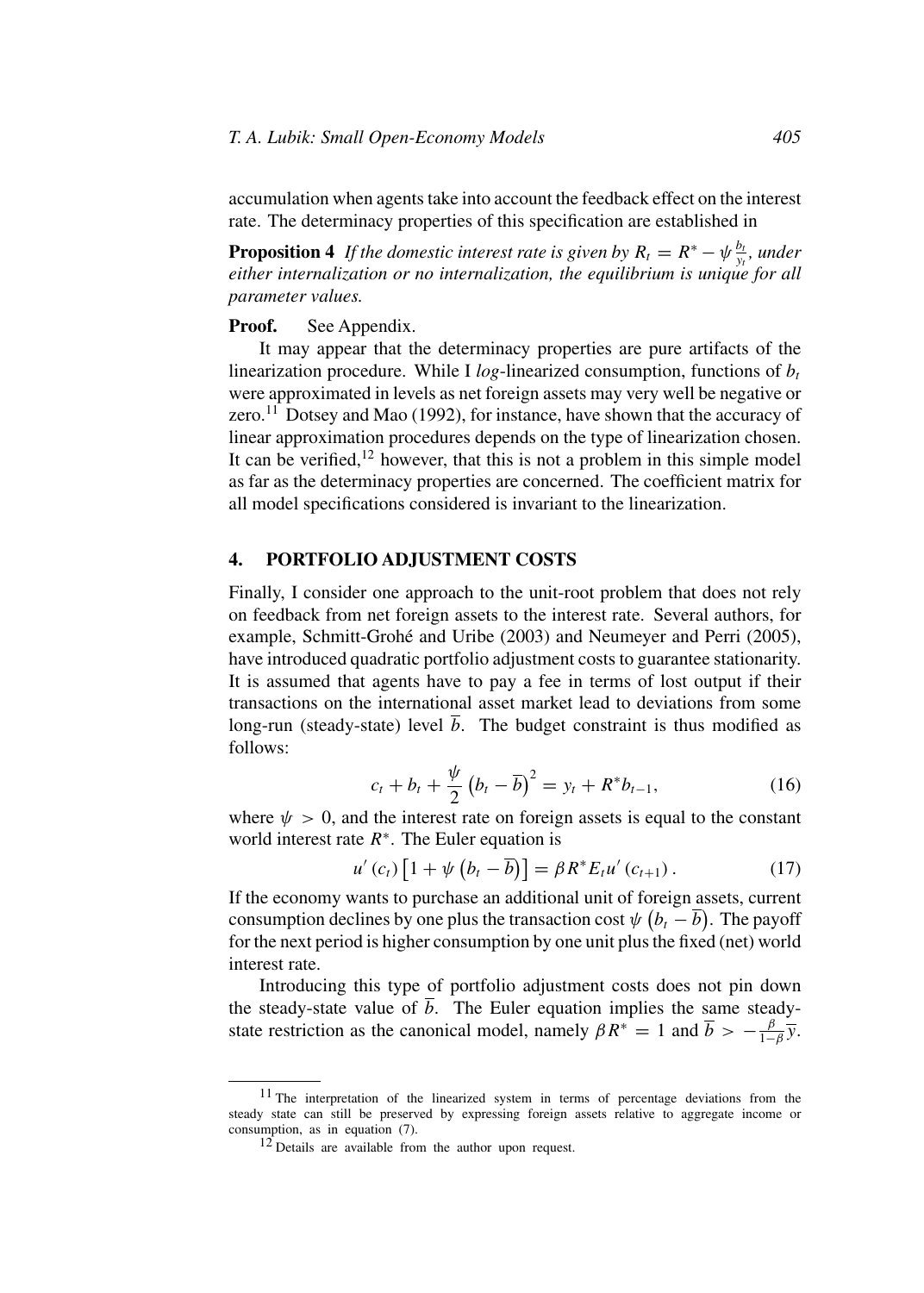However, the Euler equation (17) demonstrates the near equivalence between the debt-dependent interest rate function and the debt-dependent-borrowing cost formulation. The key to avoiding a unit root in the dynamic model is to generate feedback that tilts expected consumption growth, which can be achieved in various ways.

The coefficient matrix of the two-variable system in  $[\tilde{c}_t, \tilde{b}_t]$  is given by

$$
\left[\begin{array}{cc} 1 & -\sigma \psi \\ -\overline{c} & \beta^{-1} + \sigma \psi \overline{c} \end{array}\right].
$$

It can be easily verified that both eigenvalues are real and lie on opposite sides of the unit circle over the entire admissible parameter space. The rational expectations solution is, therefore, unique. The same conclusion applies when different linearization schemes, as previously discussed, are used.

It is worthwhile to point out that Schmitt-Grohé and Uribe (2003) have suggested that the model with portfolio adjustment costs and the model with a debt-elastic interest rate imply similar dynamics. Inspection of the two respective Euler equations reveals that the debt-dependent discount factors in the linearized versions are identical for a properly chosen parameterization. However, portfolio costs do not appear in the linearized budget constraint, since they are of second order, whereas the time-varying interest rate changes debt dynamics in a potentially critical way. It follows, that this assertion is true only for that part of the parameter space that results in a unique solution, but a general equivalence result, such as between internalized and external risk premia, cannot be derived.

## **5. CONCLUSION**

Incomplete market models of small open economies imply non-stationary equilibrium dynamics. Researchers who want to work with this type of model are faced with a choice between theoretical rigor and analytical expediency in terms of a model solution. In order to alleviate this tension, several techniques to induce stationarity have been suggested in the literature. This article has investigated the determinacy properties of models with debt-elastic interest rates and portfolio adjustment costs. The message is a mildly cautionary one. Although analytically convenient, endogenizing the interest rate allows for the possibility that the rational expectations equilibrium does not exist. I show that an additively separable risk premium with a specific functional form that is used in the literature can imply non-existence for a plausible parameterization. I suggest alternative specifications that are not subject to this problem. In general, however, this article shows that the determinacy properties depend on specific functional forms, which is not readily apparent a priori.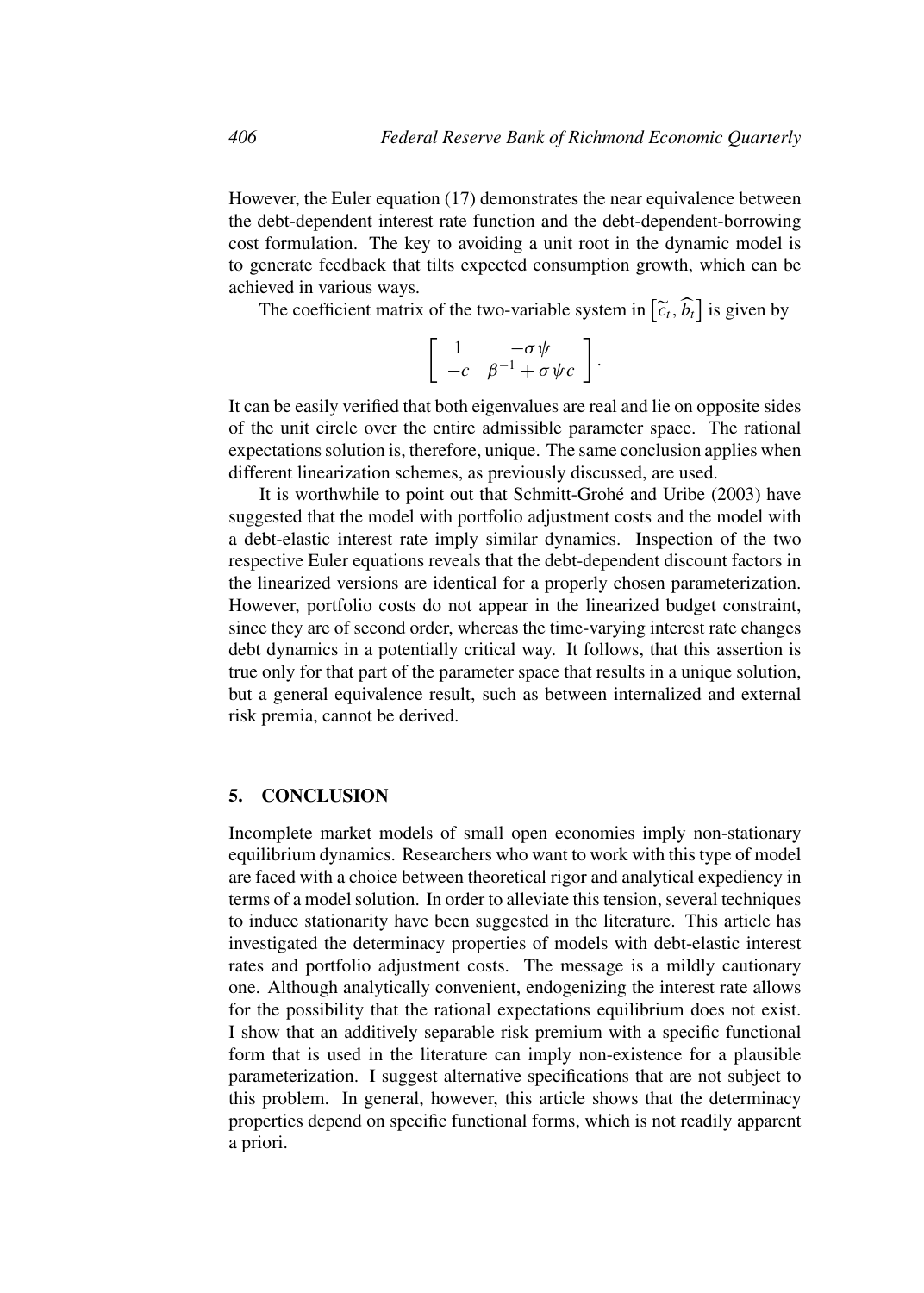A question that remains is to what extent the findings in this article are relevant in richer models. Since analytical results may not be easily available, this remains an issue for further research. Moreover, there are other suggested solutions to the unit-root problem. As the article has emphasized, the key is to tilt expected consumption growth away from unity. I have only analyzed approaches that work on endogenizing the interest rate, but just as conceivably the discount factor  $\beta$  could depend on other endogenous variables as in the case of Epstein-Zin preferences. The rate at which agents discount future consumption streams might depend on their utility level, which in turn depends on consumption and net foreign assets. Again, this would provide a feedback mechanism from assets to the consumption tilt factor. Little is known about equilibrium determinacy properties under this approach.

# **APPENDIX**

## **Solving the Canonical Model**

The linearized equation system describing the dynamics of the model is

$$
E_t \widetilde{c}_{t+1} = \widetilde{c}_t, \n\widetilde{c}\widetilde{c}_t + \widehat{b}_t = \overline{y}\widetilde{y}_t + \beta^{-1} \widehat{b}_{t-1}.
$$

I solve the model by applying the method described in Sims (2002). In order to map the system into Sims's framework, I define the endogenous forecast error  $\eta_t$  as follows:

$$
\widetilde{c}_t = \xi_{t-1}^c + \eta_t = E_{t-1}\widetilde{c}_t + \eta_t.
$$

The system can then be rewritten as:

$$
\begin{bmatrix} 1 & 0 \ \overline{c} & 1 \end{bmatrix} \begin{bmatrix} \xi_t^c \\ \widehat{b}_t \end{bmatrix} = \begin{bmatrix} 1 & 0 \\ 0 & \beta^{-1} \end{bmatrix} \begin{bmatrix} \xi_{t-1}^c \\ \widehat{b}_{t-1} \end{bmatrix} + \begin{bmatrix} 0 \\ \overline{y} \end{bmatrix} \widetilde{y}_t + \begin{bmatrix} 1 \\ 0 \end{bmatrix} \eta_t.
$$

Invert the lead matrix  $\begin{bmatrix} 1 & 0 \\ \frac{c}{c} & 1 \end{bmatrix}$  $\begin{bmatrix} 1 & 0 \\ 0 & -1 \end{bmatrix}$  $-\overline{c}$  1 , and multiply through:

$$
\begin{bmatrix} \xi_t^c \\ \hat{b}_t \end{bmatrix} = \begin{bmatrix} 1 & 0 \\ -\overline{c} & \beta^{-1} \end{bmatrix} \begin{bmatrix} \xi_{t-1}^c \\ \hat{b}_{t-1} \end{bmatrix} + \begin{bmatrix} 0 \\ \overline{y} \end{bmatrix} \widetilde{y}_t + \begin{bmatrix} 1 \\ -\overline{c} \end{bmatrix} \eta_t.
$$

Since the autoregressive coefficient matrix is triangular, the eigenvalues of the system can be read off the diagonal:  $\lambda_1 = 1$ ,  $\lambda_2 = \beta^{-1} > 1$ . This matrix can be diagonalized as follows:

$$
\left[\begin{array}{cc} \frac{1-\beta}{\bar{c}\beta} & 0 \\ 1 & \beta^{-1} \end{array}\right] \left[\begin{array}{cc} 1 & 0 \\ 0 & \beta^{-1} \end{array}\right] \left[\begin{array}{cc} \frac{\bar{c}\beta}{1-\beta} & 0 \\ -\frac{\bar{c}\beta^2}{1-\beta} & \beta \end{array}\right].
$$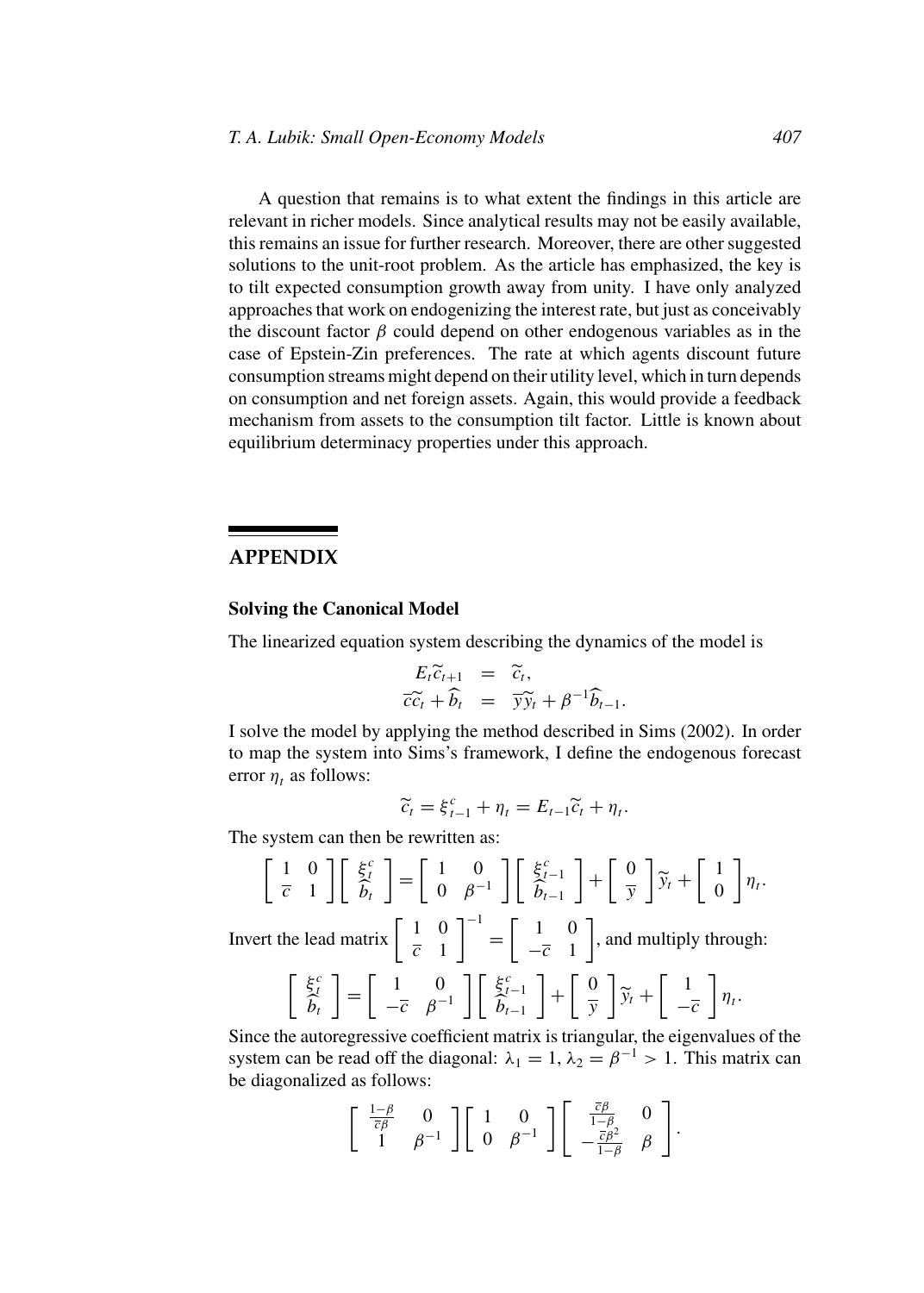Multiply the system by the matrix of right eigenvectors to get:

$$
\begin{bmatrix}\n\frac{\bar{c}\beta}{1-\beta} & 0 \\
-\frac{\bar{c}\beta^2}{1-\beta} & \beta\n\end{bmatrix}\n\begin{bmatrix}\n\xi_t^c \\
\delta_t\n\end{bmatrix} = \n\begin{bmatrix}\n1 & 0 \\
0 & \beta^{-1}\n\end{bmatrix}\n\begin{bmatrix}\n\frac{\bar{c}\beta}{1-\beta} & 0 \\
-\frac{\bar{c}\beta^2}{1-\beta} & \beta\n\end{bmatrix}\n\begin{bmatrix}\n\xi_{t-1}^c \\
\delta_{t-1}\n\end{bmatrix} + \n\begin{bmatrix}\n0 \\
\beta\overline{y}\n\end{bmatrix}\n\tilde{y}_t + \n\begin{bmatrix}\n\frac{\bar{c}\beta}{1-\beta} \\
-\frac{\bar{c}\beta}{1-\beta}\n\end{bmatrix}\eta_t.
$$

Define  $w_{1t} = \frac{\bar{c}\beta}{1-\beta}\xi_t^c$  and  $w_{2t} = -\frac{\bar{c}\beta^2}{1-\beta}\xi_t^c + \beta\widehat{b}_t$ , then:

$$
\begin{bmatrix} w_{1t} \\ w_{2t} \end{bmatrix} = \begin{bmatrix} 1 & 0 \\ 0 & \beta^{-1} \end{bmatrix} \begin{bmatrix} w_{1t-1} \\ w_{2t-1} \end{bmatrix} + \begin{bmatrix} 0 \\ \beta \overline{y} \end{bmatrix} \widetilde{y}_t + \begin{bmatrix} \frac{\overline{c}\beta}{1-\beta} \\ -\frac{\overline{c}\beta}{1-\beta} \end{bmatrix} \eta_t.
$$

Treat  $\lambda_1 = 1$  as a stable eigenvalue. Then the conditions for stability are

$$
w_{2t} = 0, \forall t,
$$
  

$$
\beta \overline{y} \widetilde{y}_t - \frac{\overline{c} \beta}{1 - \beta} \eta_t = 0.
$$

This implies a solution for the endogenous forecast error:

$$
\eta_t = (1 - \beta) \frac{\overline{y}}{\overline{c}} \widetilde{y}_t.
$$

The decoupled system can consequently be rewritten as:

$$
\begin{bmatrix} w_{1t} \\ w_{2t} \end{bmatrix} = \begin{bmatrix} 1 & 0 \\ 0 & 0 \end{bmatrix} \begin{bmatrix} w_{1t-1} \\ w_{2t-1} \end{bmatrix} + \begin{bmatrix} 0 \\ \beta \overline{y} \end{bmatrix} \widetilde{y}_t + \begin{bmatrix} \beta \overline{y} \\ -\beta \overline{y} \end{bmatrix} \widetilde{y}_t
$$

$$
= \begin{bmatrix} 1 & 0 \\ 0 & 0 \end{bmatrix} \begin{bmatrix} w_{1t-1} \\ w_{2t-1} \end{bmatrix} + \begin{bmatrix} \beta \overline{y} \\ 0 \end{bmatrix} \widetilde{y}_t.
$$

Now multiply by the matrix of left eigenvectors  $\begin{bmatrix} \frac{1-\beta}{\bar{c}\beta} & 0 \\ 0 & 0 \end{bmatrix}$  $1 \beta^{-1}$  $\int$  to return to the original set of variables:

$$
\begin{bmatrix} \xi_t^c \\ \hat{b}_t \end{bmatrix} = \begin{bmatrix} 1 & 0 \\ \frac{\bar{c}\beta}{1-\beta} & 0 \end{bmatrix} \begin{bmatrix} \xi_{t-1}^c \\ \hat{b}_{t-1} \end{bmatrix} + \begin{bmatrix} (1-\beta)\frac{\bar{y}}{\bar{c}} \\ \beta\bar{y} \end{bmatrix} \tilde{y}_t.
$$

Using the definition of  $\xi_i^c$  we find after a few steps:

$$
\begin{aligned}\n\widetilde{c}_t &= \widetilde{c}_{t-1} + (1 - \beta) \frac{\overline{y}}{\overline{c}} \widetilde{y}_t, \\
\widehat{b}_t &= \widehat{b}_{t-1} + \beta \overline{y} \widetilde{y}_t.\n\end{aligned}
$$

The unit-root component of this model is clearly evident from the solution for consumption. Once the system is disturbed it will not return to its initial level. In fact, it will tend toward  $\pm \infty$  with probability one, which raises doubts about the validity of the linearization approach in the first place. Moreover, there is no limiting distribution for the endogenous variables; the variance of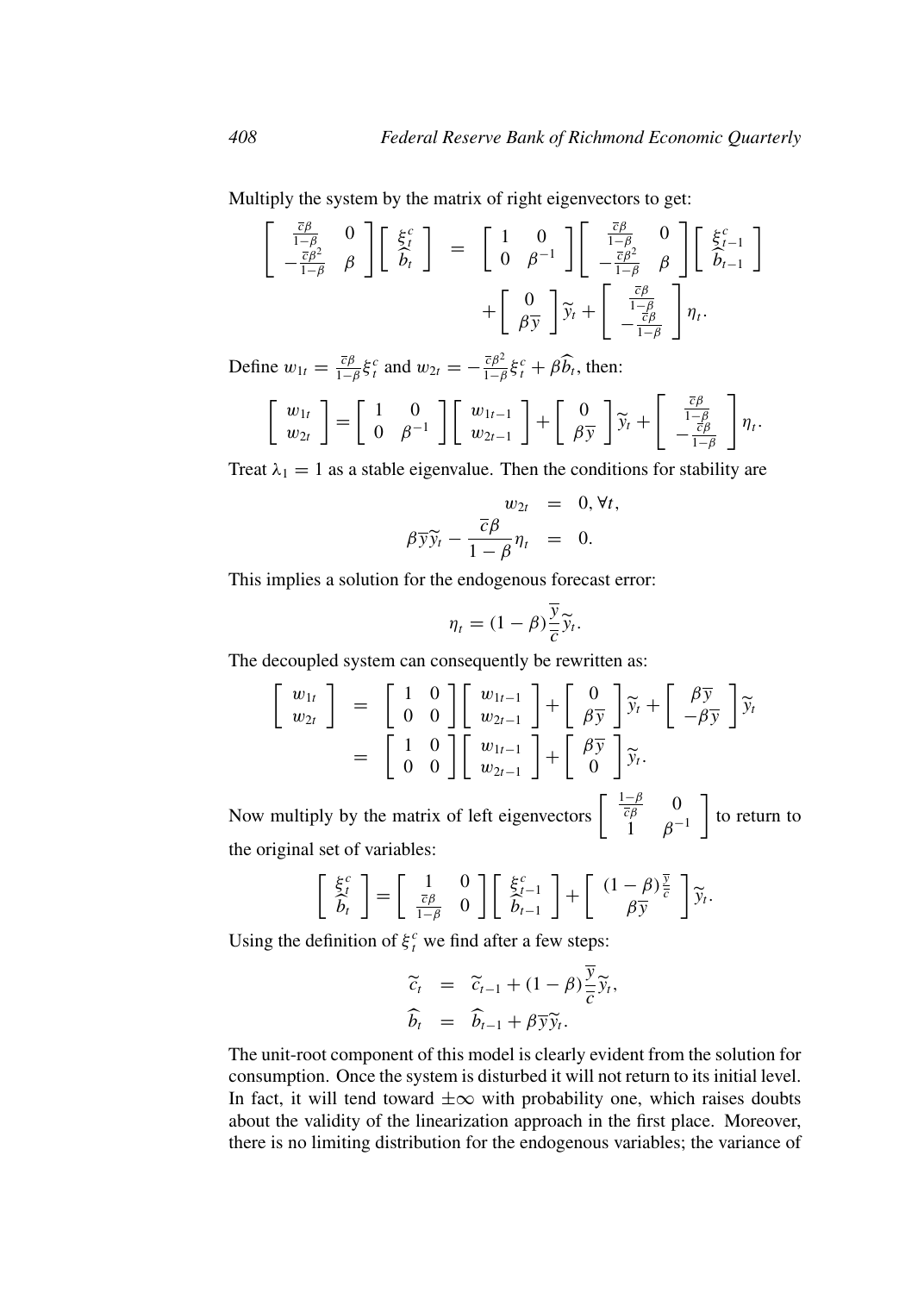consumption, for instance, is infinite. Strictly speaking, the model cannot be used for business cycle analysis.

Alternatively, one can derive the state-space representation of the solution, that is, expressed in terms of state variables and exogenous shocks. Convenient substitution thus leads to:

$$
\begin{array}{rcl}\n\widetilde{c}_t &=& \frac{1-\beta}{\beta} \frac{\widetilde{b}_{t-1}}{\overline{c}} + (1-\beta) \frac{\overline{y}}{\overline{c}} \widetilde{y}_t, \\
\frac{\widehat{b}_t}{\overline{c}} &=& \frac{\widehat{b}_{t-1}}{\overline{c}} + \beta \frac{\overline{y}}{\overline{c}} \widetilde{y}_t.\n\end{array}
$$

As in the intertemporal approach to the current account, income innovations only have minor affects on current consumption, but lead to substantial changes in net foreign assets. Purely temporary shocks, therefore, have permanent effects.

#### **Bounding the Eigenvalues**

The characteristic equation of a two-by-two matrix A is given by  $p(\lambda)$  =  $\lambda^2 - tr\lambda + det$ , where  $tr = trace(A)$  and  $det = det(A)$ , are the trace and determinant, respectively. According to the *Schur-Cohn Criterion* (see LaSalle 1986, 27) a necessary and sufficient condition that all roots of this polynomial be inside the unit circle is

$$
|det| < 1 \quad \text{and} \quad |tr| < 1 + det.
$$

I am also interested in cases in which there is one root inside the unit circle or both roots are outside the unit circle. Conditions for the former can be derived by noting that the eigenvalues of the inverse of a matrix are equal to the inverse eigenvalues of the original matrix. Define  $B = A^{-1}$ . Then  $trace(B) = \frac{trace(A)}{det(A)}$  and  $det(B) = \frac{1}{det(A)}$ . By Schur-Cohn, B has two eigenvalues inside the unit circle (and therefore both of A's eigenvalues are outside) if and only if  $|\det(B)| < 1$  and  $|trace(B)| < 1+\det(B)$ . Substituting the above expressions, I find that  $\left| \right|$ 1  $\frac{1}{\det(A)}\Bigg|$  $< 1$ , which implies  $|\det(A)| > 1$ . The second condition is  $-\left(1+\frac{1}{\det(A)}\right) < \frac{trace(A)}{det(A)} < 1+\frac{1}{\det(A)}$ . Suppose first that  $det(A) > 0$ . It follows immediately that  $|trace(A)| < 1 + det(A)$ . Alternatively, if  $det(A) < 0$ , I have  $|trace(A)| < -(1 + det(A))$ . However, since I have restricted  $|det(A)| > 1$ , the latter case collapses into the former for  $\det(A) < -1$ . Combining these restrictions I can then deduce that a necessary and sufficient condition for both roots lying outside the unit circle is

$$
|det| > 1 \quad \text{and} \quad |tr| < 1 + det.
$$

Conditions for the case of one root inside and one root outside the unit circle can be found by including all possibilities not covered by the previous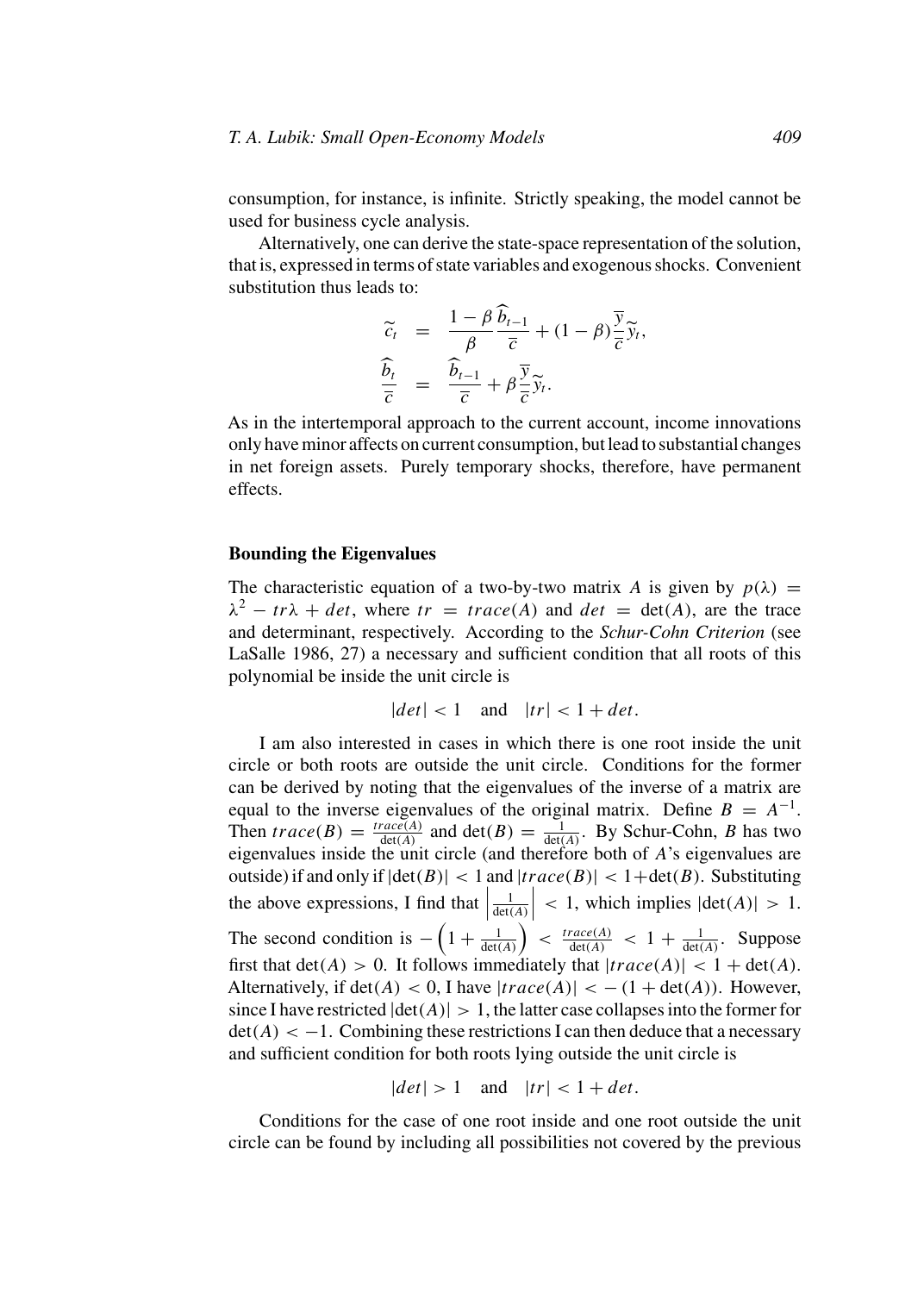ones. Consequently, I find this requires

Either  $|det| \leq 1$  and  $|tr| > 1 + det$ , or  $|det|$  > 1 and  $|tr|$  > 1 + det.

As a side note, employing the Schur-Cohn criterion and its corollaries is preferable to using Descartes' Rule of Sign or the Fourier-Budan theorem since I may have to deal with complex eigenvalues (see Barbeau 1989, 170). Moreover, the former can give misleading bounds since it does not treat  $det < -1$ as a separate restriction. This is not a problem in the canonical model where  $det = \hat{\beta}^{-1} > 1$ , but may be relevant in the other models.

#### **Proof of Proposition 3**

With no internalization of the risk premium, the linearized equation system is given by

$$
\begin{array}{rcl}\n\widetilde{c}_t &=& \widetilde{c}_{t-1} - \sigma \psi \widehat{b}_{t-1}, \\
\overline{c}\widetilde{c}_t + \widehat{b}_t &=& R^* \left(1 - \psi \overline{b}\right) \widehat{b}_{t-1}.\n\end{array}
$$

Its trace and determinant are  $tr = 1 + R^* (1 - \psi \overline{b}) + \sigma \psi \overline{c}$  and  $det =$  $R^* (1 - \psi \overline{b})$ . Since I have  $tr = 1 + det + \sigma \psi \overline{c} > 1 + det$ , it follows immediately that the system contains one stable and one unstable root, so that the equilibrium is unique for all parameter values.

With internalization of the risk premium, the linearized equation system is given by

$$
\begin{array}{rcl}\n\widetilde{c}_t & = & \widetilde{c}_{t-1} - \sigma \psi \left( 1 + \beta R^* \right) \widehat{b}_{t-1}, \\
\overline{c}\widetilde{c}_t + \widehat{b}_t & = & R^* \left( 1 - \psi \overline{b} \right) \widehat{b}_{t-1}.\n\end{array}
$$

Its trace and determinant are  $tr = 1 + R^* (1 - \psi \overline{b}) + \sigma \psi \overline{c} (1 + \beta R^*)$  and  $det = R^* (1 - \psi \overline{b})$ . Since I have  $tr = 1 + det + \sigma \psi \overline{c} (1 + \beta R^*) > 1 + det$ , it follows immediately that the system contains one stable and one unstable root, so that the equilibrium is unique for all parameter values. This concludes the proof of the proposition.

#### **Proof of Proposition 4**

With no internalization of the risk premium, the linearized equation system is given by

$$
\widetilde{c}_t = \widetilde{c}_{t-1} - \frac{\sigma \beta \psi}{\overline{y}} \widehat{b}_{t-1},
$$

$$
\overline{c}\widetilde{c}_t + \widehat{b}_t = \left(\frac{1}{\beta} - \psi \frac{\overline{b}}{\overline{y}}\right) \widehat{b}_{t-1}.
$$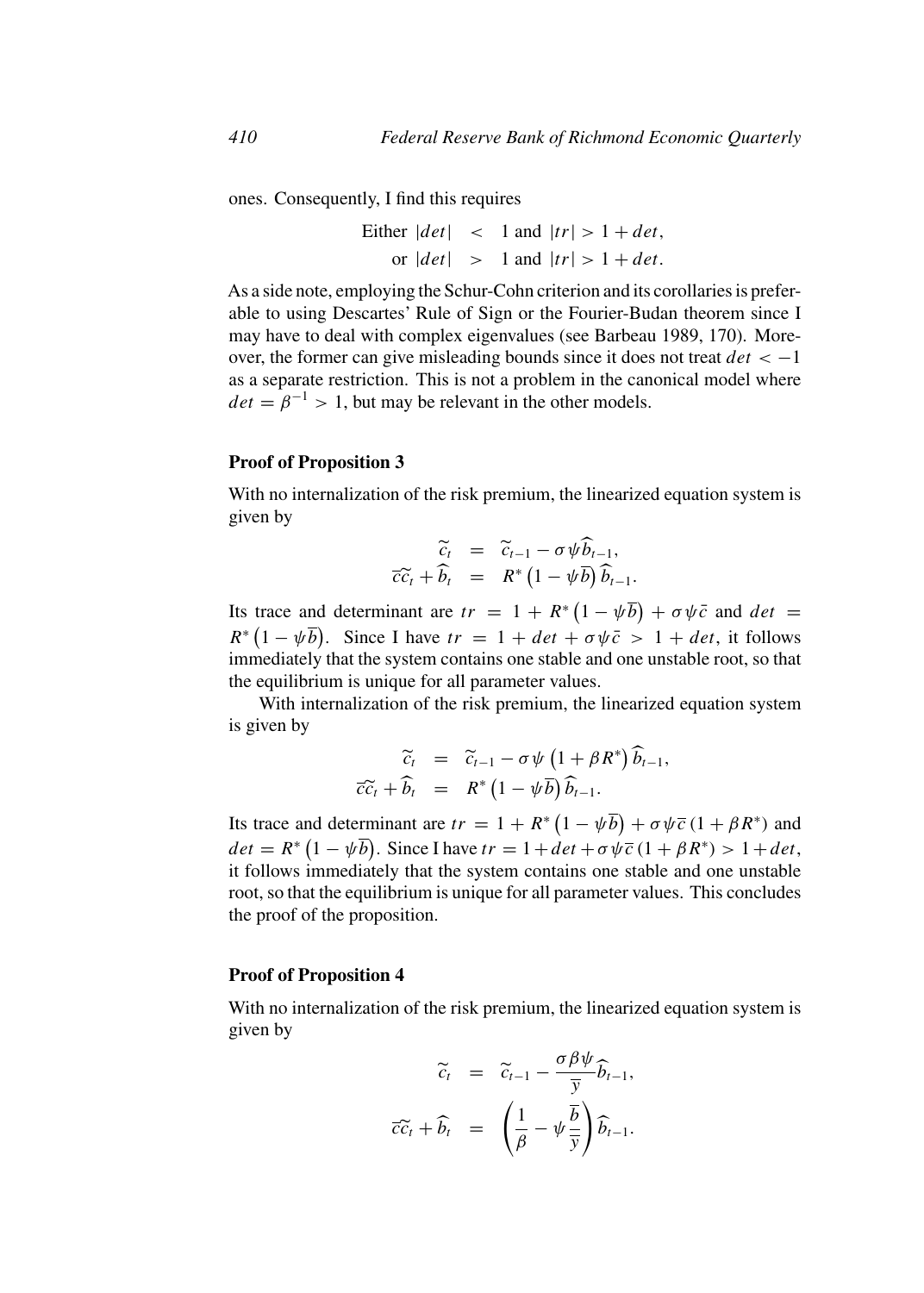Its trace and determinant are  $tr = 1 + \sigma \beta \psi \frac{\overline{c}}{\overline{y}} + \frac{1}{\beta} - \psi \frac{b}{\overline{y}}$  and  $det = \frac{1}{\beta} - \psi \frac{b}{\overline{y}}$ . Since I have  $tr = 1 + det + \sigma \beta \psi \frac{\overline{c}}{y} > 1 + det$ , it follows immediately that the system contains one stable and one unstable root, so that the equilibrium is unique for all parameter values.

With internalization of the risk premium, the linearized equation system is given by

$$
\widetilde{c}_t = \widetilde{c}_{t-1} - 2 \frac{\sigma \beta \psi}{\overline{y}} \widehat{b}_{t-1},
$$

$$
\overline{c}\widetilde{c}_t + \widehat{b}_t = \left(\frac{1}{\beta} - \psi \frac{\overline{b}}{\overline{y}}\right) \widehat{b}_{t-1}.
$$

Its trace and determinant are  $tr = 1 + 2\sigma \beta \psi \frac{\overline{c}}{\overline{y}} + \frac{1}{\beta} - \psi \frac{b}{\overline{y}}$  and  $det = \frac{1}{\beta} - \psi \frac{b}{\overline{y}}$ . Since I have  $tr = 1 + det + 2\sigma \beta \psi \frac{\overline{c}}{\overline{y}} > 1 + det$ , it follows immediately that the system contains one stable and one unstable root, so that the equilibrium is unique for all parameter values. This concludes the proof of the proposition.

## **REFERENCES**

Barbeau, Edward J. 1989. *Polynomials*. New York, NY: Springer-Verlag.

- Baxter, Marianne, and Mario J. Crucini. 1995. "Business Cycles and the Asset Structure of Foreign Trade." *International Economic Review* 36 (4): 821–54.
- Dotsey, Michael, and Ching Sheng Mao. 1992. "How Well Do Linear Approximation Methods Work? The Production Tax Case." *Journal of Monetary Economics* 29 (1): 25–58.
- Hall, Robert E. 1978. "Stochastic Implications of the Life Cycle-Permanent Income Hypothesis: Theory and Evidence." *Journal of Political Economy* 86 (6): 971–88.
- LaSalle, Joseph P. 1986. *The Stability and Control of Discrete Processes*. New York, NY: Springer-Verlag.
- Nason, James M., and John H. Rogers. 2006. "The Present-Value Model of the Current Account Has Been Rejected: Round Up the Usual Suspects." *Journal of International Economics* 68 (1): 159–87.
- Neumeyer, Pablo A., and Fabrizio Perri. 2005. "Business Cycles in Emerging Economies: The Role of Interest Rates." *Journal of Monetary Economics* 52 (2): 345–80.